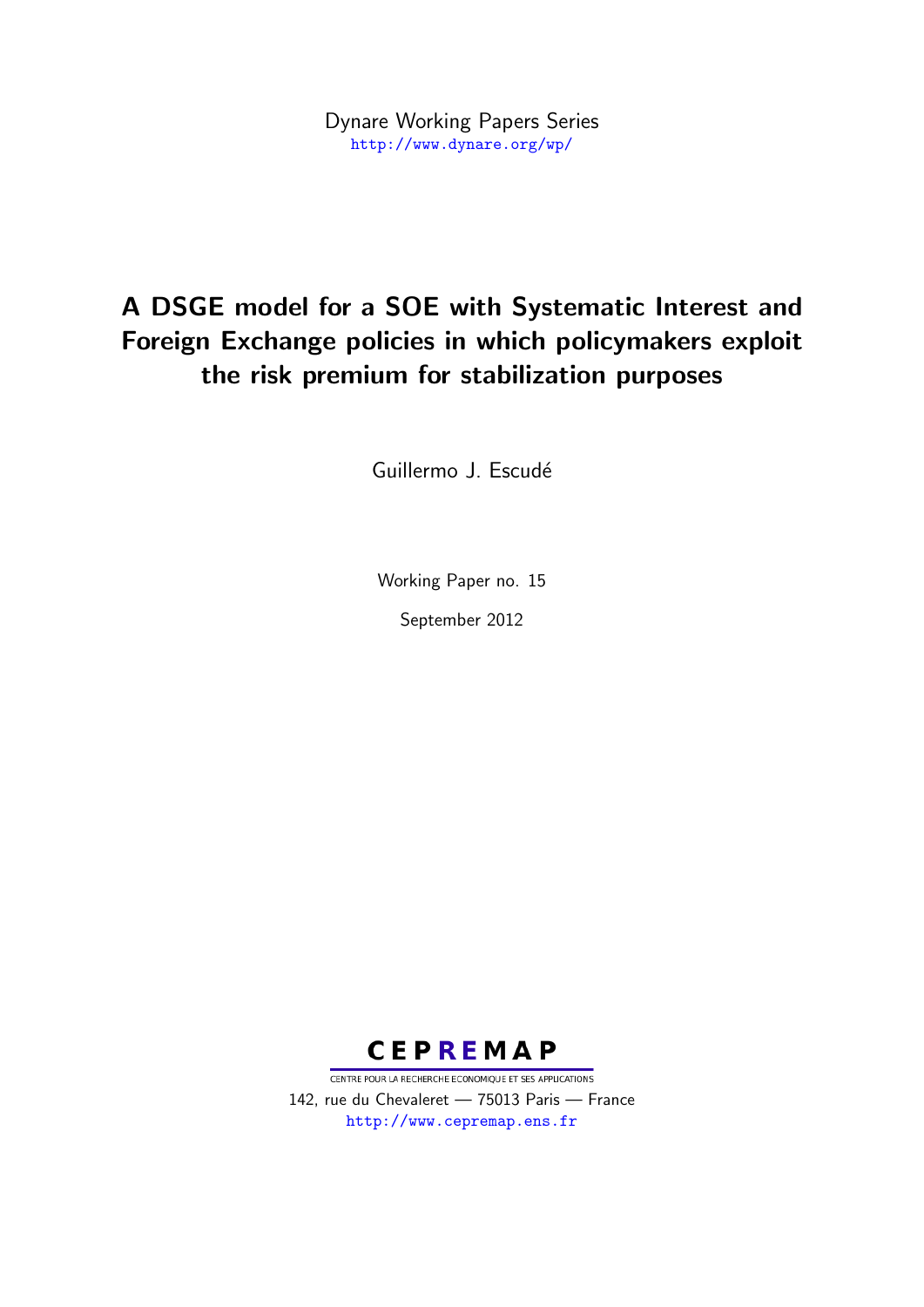## A DSGE model for a SOE with Systematic Interest and Foreign Exchange policies in which policymakers exploit the risk premium for stabilization  $p$ urposes $<sup>1</sup>$ </sup>

Guillermo J. Escudé

#### Central Bank of Argentina

Abstract: This paper builds a DSGE model for a SOE in which the central bank systematically intervenes both the domestic currency bond and the FX markets using two policy rules: a Taylor-type rule and a second rule in which the operational target is the rate of nominal currency depreciation. For this, the instruments used by the central bank (bonds and international reserves) must be included in the model, as well as the institutional arrangements that determine the total amount of resources the central bank can use. The ëcornerí regimes in which only one of the policy rules is used are particular cases of the model. The model is calibrated and implemented in Dynare for 1) simple policy rules, 2) optimal simple policy rules, and 3) optimal policy under commitment. Numerical losses are obtained for ad-hoc loss functions for different sets of central bank preferences (styles). The results show that the losses are systematically lower when both policy rules are used simultaneously, and much lower for the usual preferences (in which only inflation and/or output stabilization matter). It is shown that this result is basically due to the central bank's enhanced ability, when it uses the two policy rules, to influence capital flows through the effects of its actions on the endogenous risk premium in the (risk-adjusted) interest parity equation.

JEL classification: E58, F41,  $O24$ 

Keywords: DSGE models, Small Open Economy, Exchange rate policy, Optimal policy

<sup>&</sup>lt;sup>1</sup>The views expressed in this paper are the author's and do not necessarily reflect those of the Central Bank of Argentina. A previous version was presented to the 7th Dynare Conference at the Federal Reserve Bank of Atlanta, September 9-10, 2011, under the title "Optimal (and simultaneous) Interest and Foreign Exchange feedback policies in a DSGE model for a small open economy". Comments and suggestions by Horacio Aguirre to a previous version of this paper are gratefully acknowledged.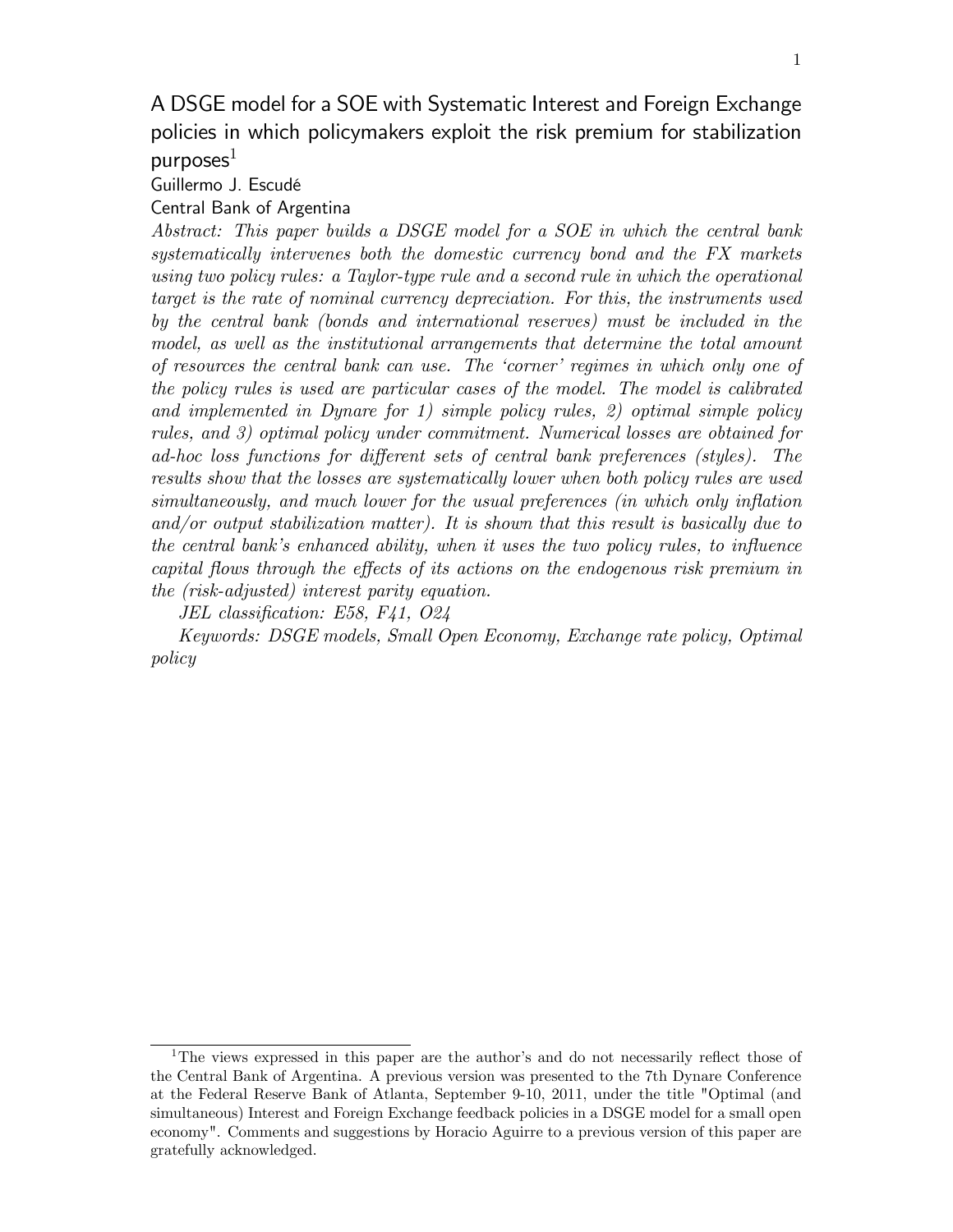#### 1. Introduction

According to John Williamson ëthe overwhelming conventional view in the profession is that it is a mistake to try to manage exchange ratesí (J. Williamson (2007)), although he does not subscribe this view. After having for a long time recommended a basket, band, and crawl (BBC) regime, Williamson lately confesses to have converted to the cause of inflation targeting, but with some significant additional ingredients: ëmost of the time the only monetary policy objective that may merit consideration -other than inflation targeting- is the maintenance of a sufficiently competitive exchange rate to preserve the incentive to invest'... (in tradable sectors). He also argues that 'the government can expect to reduce misalignments by a policy of intervention. The question is how those interventions should be structured: whether they should be ad-hoc or systematic and, if the latter, how the system should be designed.<sup>†</sup> This paper attempts to deal with these issues in a novel way, integrating the usual 'inflation targeting' (or Taylor rule) approach with a policy of systematic intervention in the foreign exchange market.

In my view there is no justification for having to choose between an inflation target anchor and an exchange rate target anchor. But it is by no means easy to escape this dichotomy in the absence of an accepted and adequate theoretical framework. My hunch is that this absence is due to the pervasive preference of modelers (theoreticians) to 'sweep under the rug' some of the Central Bank 'nuts and bolts' that are necessary to achieve a more general theory. Such 'nuts and bolts' as the Central Bank balance sheet (and the Önancial assets and liabilities within it), are detailed and analyzed in any IMF Article IV mission report pertaining to developing countries. However, when it comes to modeling the macroeconomy. such aspects are simply omitted in both academic and IMF models. What makes such an omission possible, of course, is that if we accept the dichotomy in question, an argument of system decomposability allows one to focus on the central block of equations. However, if we do not accept the dichotomy, the need to include such 'nuts and bolts' arises merely to ensure a consistent policy model.

This paper, and the model on which it is based, attempts to build such a consistent policy model. Using the model with various policy frameworks (simple policy rules, optimal simple policy rules, optimal policy under commitment) and implementing a first order approximation using Dynare, I find strong evidence that a proper systematic use by Central Banks (CBs) of small open economies (SOEs) of two policy rules, one for the nominal interest rate and another for the rate of nominal depreciation, outperforms the 'corner' regimes of inflation targeting (floating exchange rate) and an exchange rate peg. The basic difference between the model used here and the workhorse DSGE model of the profession is the inclusion of more detail in the modeling of the institutional structure that takes us closer to a formal representation of how most CBs (at least those in developing economies) implement their interest and foreign exchange policies. However, as far as I am aware no CB implements its FX policy the way that it is modeled in this paper. When FX policy is systematic, there tends to be an exchange rate-related target. And when there is an explicit ináation targeting framework, FX policy tends to be highly discretional. One of the conclusions of this paper is that it is perfectly possible to articulate a consistent model which conserves the systematic interest rate policy rule that prevails in the literature (Taylor rule models) yet incorporates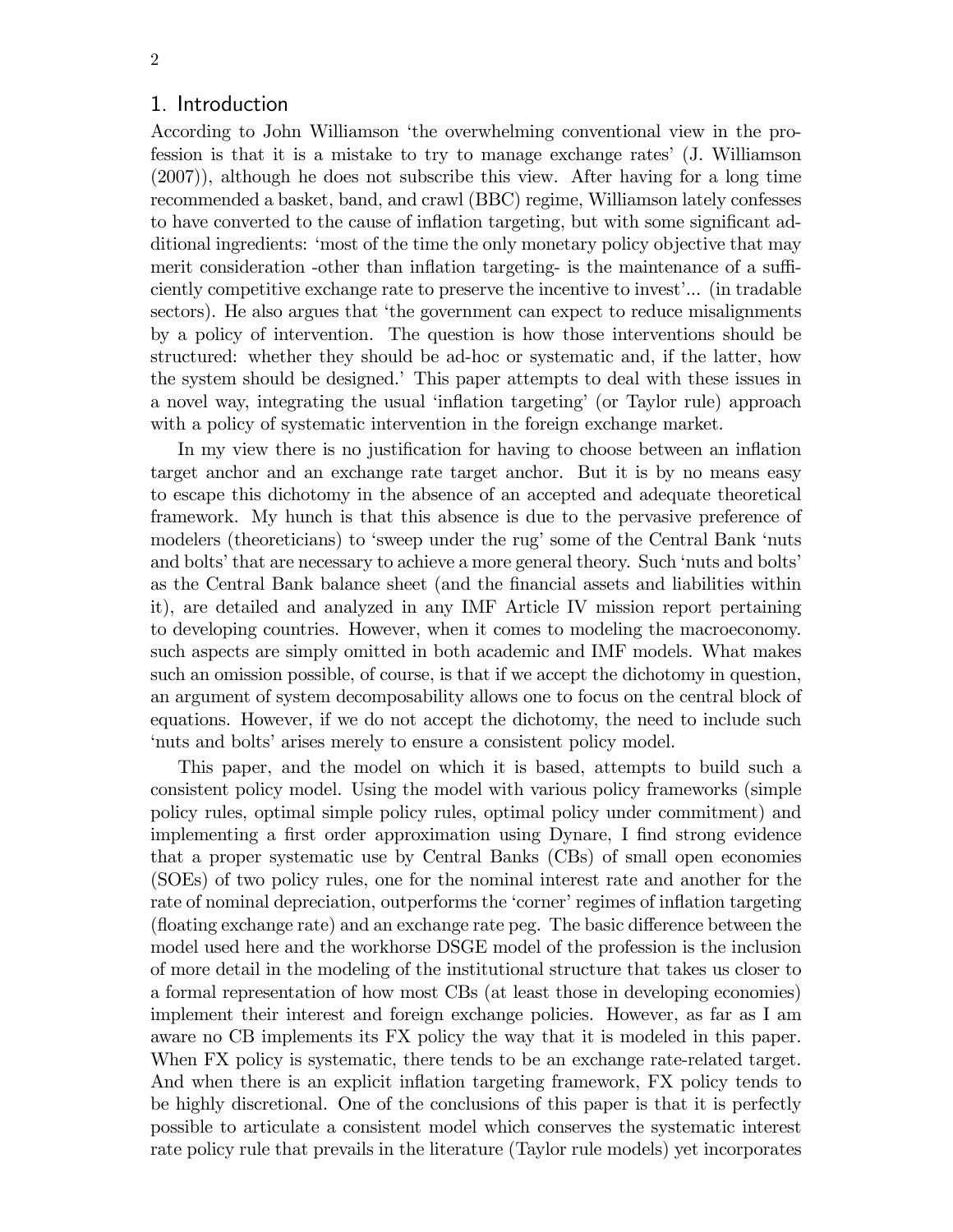an additional policy rule to represent FX policy. Furthermore, the paper shows that when optimal simple rules or optimal policy under commitment are introduced through an ad-hoc CB loss function, significant gains are obtained using two policy rules (or two control variables) for all the usual CB preferences (i.e. combinations of weights for inflation and output).

The model used for this paper, ARGEMmin (a smaller version of two previous models: Escudé  $(2008)$  and Escudé  $(2009)$ , can represent the simultaneous (i.e. within the same quarterly period) intervention in the foreign exchange (FX) and the domestic currency bond markets. The simultaneous use of two policy rules is a generalization of standard models that are limited to having either a Taylor rule for the interest rate with a pure currency float or a pure pegged regime in which there is usually no feedback. The fact that most CBs of developing economies intervene regularly in both markets should make this generalization of practical interest.<sup>2</sup> And a model that only adds the essential features that are needed to include foreign exchange policy without excluding interest rate policy should help in obtaining intuition as to why the CB can better achieve its objectives, whatever they may be, by the use of two policy rules instead of one. It is shown that the gains the CB obtains using the two instruments are basically due its increased ability to exploit the foreign investors' risk premium function that constrains the domestic household's optimal foreign debt decision.

The household decision problem delivers the risk-adjusted uncovered interest parity (UIP) equation.<sup>3</sup> The use of an endogenous risk premium function that Rest of the World (RW) agents use to determine the interest rate at which they are willing to purchase the economy's foreign currency bonds plays a fundamental role in the model's dynamics of capital flows. The use of a risk premium for foreign debt has a long history in open economy macroeconomics (see e.g. Bhandari, Ul Haque and Turnovsky (1990)). In the DSGE strand, Schmitt-Grohé and Uribe (2003) note that the simplest SOE models with incomplete asset markets use the assumption that the subjective discount rate equals the average real interest rate and, hence, present equilibrium dynamics that have a random walk component. They present five alternative modifications that have been used to eliminate this random walk component and show that they have quite similar dynamics. Among these modifications is the complete assets market model (i.e., doing away with the incomplete asset markets assumption altogether) and, more relevant for this paper, the use of a risk premium function by which the interest rate on foreign funds responds to the amount of debt outstanding. In the latter variant, combining the non-stochastic steady state (NSS) versions of the Euler and UIP equations gives

<sup>&</sup>lt;sup>2</sup>IMF (2011), for example, notes that 'on average about on-third of the countries in the region (Latin America) intervened in any given dayí. Indeed, their Table 3.1 (Stylized facts of FX Purchases, 2004-10) shows that Colombia and Peru intervened in 32% and 39% of working days, respectively. This table also contains interesting information on other regions: in the same period, Australia and Turkey intervened in 62% and 66% of working days, respectively, while Israel intervened 24% of working days but with a cumulative intervention that represented 22.3% of GDP.

 $3$ This differs from my two previous (and larger) models, where it was the decision of banks that delivered the model's UIP equation. The simplification in this paper seeks to obtain a model that is sufficiently close to the standard workhorse model that the specific difference in modeling policy is highlighted.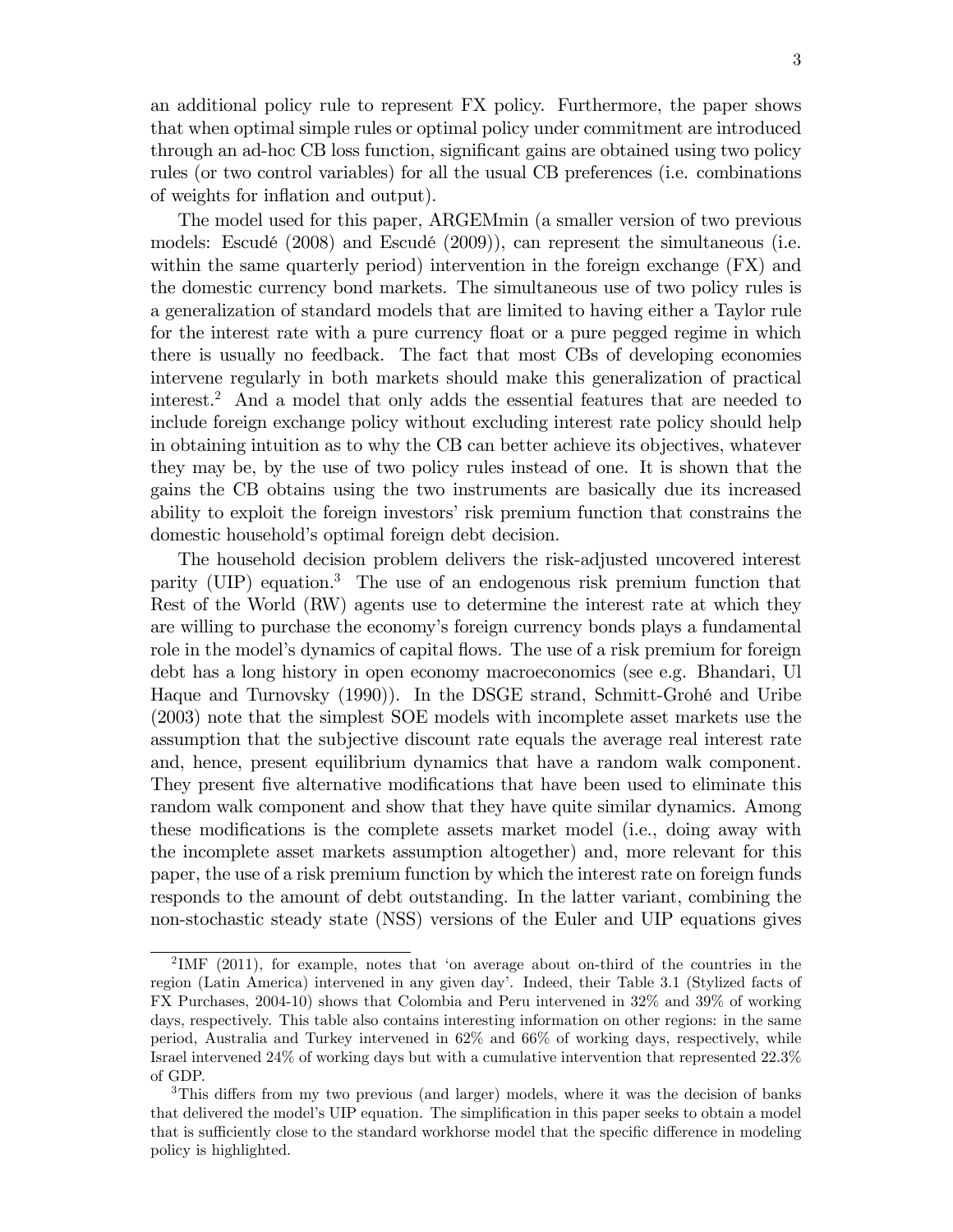an equation such as  $\beta(1+i^*)\varphi_D(d) = \pi$ , where  $\beta$  is the intertemporal discount factor,  $i^*$  is the RW's NSS real interest rate,  $\pi$  is the SOE's inflation rate, d is the SOE's foreign debt and  $\varphi_D(.)$  is a risk premium function. This equation then determines  $d$  as a function of model parameters (including those that define the risk premium function  $\varphi_D$  (.) and the policy target that defines  $\pi$ ). Lubik (2007) adds that even if there is an exogenous risk premium function, to avoid the unit root problem it is necessary that it be fully internalized by the individual households, i.e., that each household take into account that other households' decisions are the same as its own and, hence, that the risk premium it faces is a function of the aggregate (and not its individual) foreign debt. The only significant change that this paper presents with respect to such a risk premium is that  $\varphi_D(.)$  is a function of the foreign debt to GDP ratio:  $ed/Y$  (where e is the SOE's real exchange rate (RER) and Y is its GDP) and that there is an additional multiplicative shock  $\phi^*$ (giving  $\phi^* \varphi_D(.)$ ) that may represent either an exogenous component of the risk function or an international liquidity shock (or both).<sup>4</sup>

Simply for convenience, I call the policy framework where the CB uses two simultaneous policy rules a Managed Exchange Rate (MER) regime. I explicitly include the instruments that the CB uses for its intervention in the two markets as well as the CB balance sheet that binds them. Hence, the CB balance sheet is one of the model equations. It has cash  $m_t$  and CB-issued domestic currency bonds  $b_t$  on the liabilities side, and foreign currency reserves  $r_t$  on the asset side. To make sure that there are no loose ends, I explicitly consider the CB's flow budget constraint and assume that the institutional framework is such that any 'quasi-fiscal' surplus (or deficit) is handed over (financed) period by period to the Treasury, defining ëquasi-Öscal surplusías Önancial áows (speciÖcally, those related to interest earned and capital gains on international reserves, and the interest paid on CB bonds) that could make the CB net worth different from zero. Hence, while there is overall fiscal consistency (since the Treasury is assumed to be able to collect enough lump-sum taxes each period to finance its expenditures in excess of the qusi-fiscal surplus), the CB has a constraint each period on its two instruments  $(r_t \text{ and } b_t): e_t r_t = m_t + b_t$ , where  $e_t$  and  $m_t$  are the real exchange rate (RER) and real cash held by households. This equation implicitly defines how much the CB 'sterilizes' (through the issuance of domestic currency bonds) any unwanted monetary e§ect of its simultaneous and systematic monetary and exchange policy. However, I avoid the expression ësterilized interventioní(in the foreign exchange market) because it implicitly gives the exchange rate policy a subordinate role (the undesired effects of which must be Exertifized to avoid disrupting the monetary equilibrium that is achieved through the use of conventional monetary policy). Generality is best preserved treating both interventions in a symmetrical way, neither of which 'sterilizes' the effects of the other. When the CB intervenes in both the money and foreign exchange market, it is subject to the set of constraints given by the equations of the model, among which is monetary equilibrium and the assumed institutional constraint

<sup>&</sup>lt;sup>4</sup>In addition to  $\phi^*$ , there are three more RW shocks that impinge on the SOE: the world nominal riskfree interest rate  $1 + i^*$  and the rates of inflation of imported and exported goods. There are also two domestic shocks: a transitory productivity shock in the domestic output sector and a government expenditure ratio (to GDP) shock.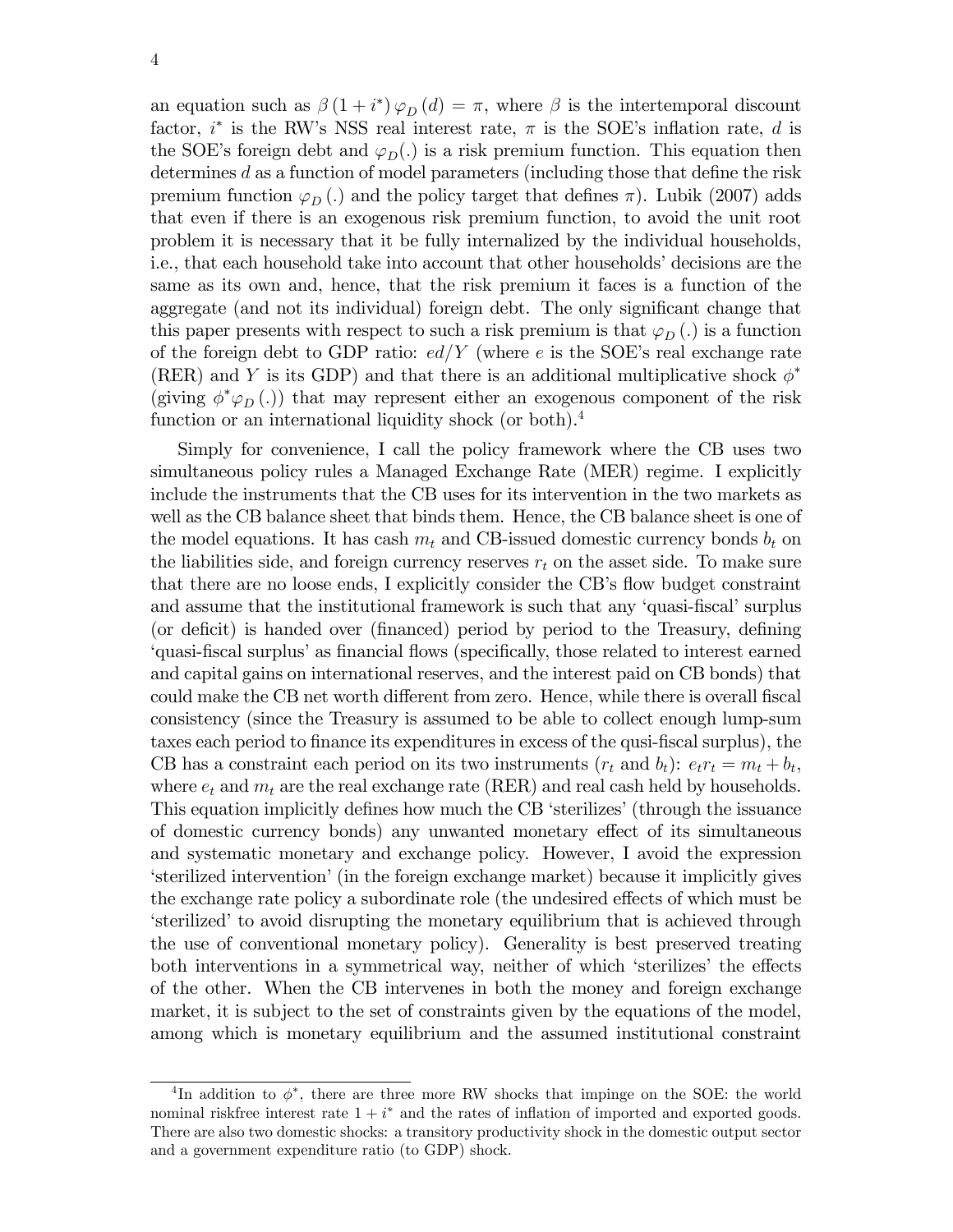that the CB's net worth is kept at zero.<sup>5</sup> Clearly, other similar constraints could be used for the same purpose of endogenizing the CB's 'sterilization' policy. The one I use has the virtue of simplicity. The important point is that the overall means that the CB has available be made explicit. To further ensure consistency, the model includes the balance of payments (where both household foreign debt and CB reserves play relevant roles) and the fiscal equation.

Since the 2008 financial meltdown and the consequent introduction of 'unconventional' monetary policies it has become customary to stress the importance of central bank balance sheets in the sense that huge purchases of financial assets by central banks get reáected in their assets as well as their liabilities. Caruana (2012), e.g., stresses the need to start normalizing the situation before the risk of monetizing debts gets out of hand. In this paper the point is made that inclusion of the central bank balance sheet and its composition is important even in a more ënormalíworld with short term interest rates that are above zero and CB assets and liabilities that are closer to normal levels. In this paper, 'normal' levels are given by the long run (i.e., the model's nonstochastic steady state) CB foreign exchange reserves ratio to GDP, and actual CB reserves fluctuate around the corresponding long run level. Hence, a return to normal levels is automatically guaranteed whenever the model is dynamically stable. But the explicit consideration of the CB's balance sheet opens the door for modeling the novel ('unconventional') types of CB monetary policies in which the CB, say, additionally intervenes in a market for long-period bonds in order to deepen its expansionary policy when the short run interest rate is at its zero lower bound. This, however, is for future research.

The rest of the paper has the following structure. In section 2 I set up the model. In section 3 I study the functioning of the model under simple policy rules, optimal simple policy rules, and optimal policy under commitment and full information (as in Svensson and Woodford (2002)) and show that there are indeed gains from using these two simultaneous policy rules instead of only one of the ëcornerí regimes. In section 4 I show that such gains are basically due to the central bankís enhanced ability to ináuence the risk premium in the UIP equation when it uses the two policy rules. Section 5 concludes. Appendix I shows how the model parameters and the NSS were jointly calibrated. Finally, Appendix 2 shows a selection of the impulse response functions for the optimal simple rules and the optimal policy under commitment.

#### 2. The model

2.1. Households

#### 2.1.1 The household optimization problem

Infinitely lived identical households consume a CES bundle of domestic and imported goods and hold financial wealth in the form of domestic currency cash  $(M_t)$ and domestic currency denominated one period nominal bonds issued by the CB  $(B_t)$  that pay a nominal interest rate  $i_t$ . They also issue one period foreign currency bonds  $(D_t)$  in the international capital market that pay a nominal (foreign cur-

<sup>&</sup>lt;sup>5</sup>Notice that the latter can be expressed as an institutional constraint of the CB preserving a full backing' of its domestic currency liabilities with (the domestic currency value of) its foreign reserves.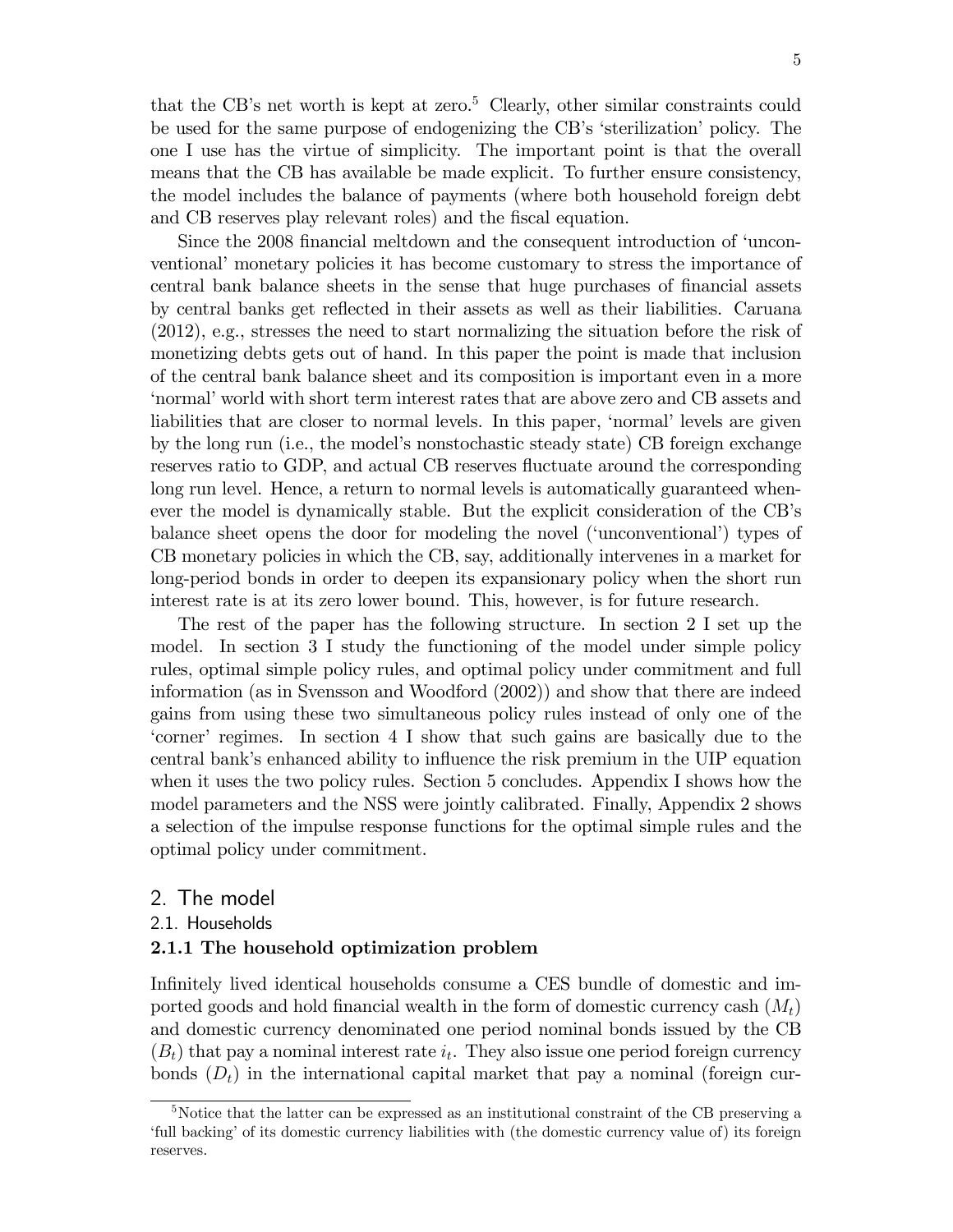rency) interest rate  $i_t^D$ . I assume that the CB fully and credibly insures investors in CB bonds, so the domestic currency nominal rate is considered riskfree. However, foreign investors are only willing to hold the SOE's foreign currency bonds if they receive a risk premium over the international riskfree rate  $i_t^*$ . Since I do not model the RW, the premium function is exogenously given. It has an exogenous stochastic and time-varying component  $\phi_t^*$  (that can represent general liquidity conditions in the international market) as well as an endogenous (more country risk-related) component  $\tau_D(.)$  that is an increasing convex function of the aggregate foreign debt to GDP ratio. Individual households are assumed to fully internalize the dependence of the interest rate they face on the aggregate (instead of individual) foreign debt based on to their knowledge that all households are (at least in this aspect) identical. The foreign currency gross interest rate households face is:

$$
1 + i_t^D = (1 + i_t^*)\phi_t^* \tau_D \left( \gamma_t^D \right), \tag{1}
$$

where

$$
\gamma_t^D = \frac{S_t D_t}{P_t Y_t} = \frac{e_t d_t}{Y_t}, \qquad e_t \equiv \frac{S_t P_t^*}{P_t}, \qquad d_t \equiv \frac{D_t}{P_t^*}.
$$
\n
$$
(2)
$$

 $\gamma_t^D$ ,  $e_t$ , and  $d_t$ , are the foreign debt to GDP ratio, the real exchange rate, and real foreign debt (in terms of foreign prices), respectively,  $S_t$  is the nominal exchange rate,  $P_t$  is the domestic goods price index,  $P_t^*$  is the price index of the goods the SOE imports, and  $Y_t$  is GDP. I assume that the gross risk premium function  $\tau_D(\gamma_t^D)$  is increasing and convex  $(\tau_D \equiv 1 + \overline{\tau}_D > 1, \tau_D' > 0$  and  $\tau_D'' > 0$ ).

The household holds cash  $M_t$  because doing so reduces its transaction costs. I assume that transaction frictions result in a loss of purchasing power (through the non-utility generating consumption of domestic goods) when households purchase consumption goods, and that this cost can be ameliorated using cash.<sup>6</sup> To purchase quantity  $C_t$  of the consumption bundle, households must spend  $\tau_M(\gamma_t^M) P_t^C C_t$ , where  $P_t^C$  is the price index of the consumption bundle. All price indexes are in monetary units. The gross transactions cost function  $\tau_M(\gamma_t^M)$  is assumed to be a decreasing and convex function  $(\tau_M \equiv 1 + \overline{\tau}_M > 1, \tau'_M < 0, \tau''_M > 0)$  of the cash/consumption ratio  $\gamma_t^M$ :

$$
\gamma_t^M \equiv \frac{M_t}{P_t^C C_t} = \frac{m_t}{p_t^C C_t},\tag{3}
$$

where

$$
p_t^C \equiv \frac{P_t^C}{P_t}, \qquad m_t \equiv \frac{M_t}{P_t} \tag{4}
$$

are the relative price of consumption goods and real cash.

The representative household maximizes an inter-temporal utility function which is additively separable in (constant relative risk aversion subutility functions of) goods  $C_t$  and labor  $N_t$ :

$$
E_t \sum_{j=0}^{\infty} \beta^j \left\{ \frac{C_{t+j}^{1-\sigma^C}}{1-\sigma^C} - \xi^N \frac{N_{t+j}^{1+\sigma^N}}{1+\sigma^N} \right\},
$$
 (5)

 $6$ The introduction of money is similar to the theoretical treatment in Montiel (1999), and also to the numerically implemented treatment in Schmitt-Grohé and Uribe (2004). It differs from the latter in that instead of defining velocity I use its inverse (the cash/consumption ratio), and I use a different specification of the transactions cost function.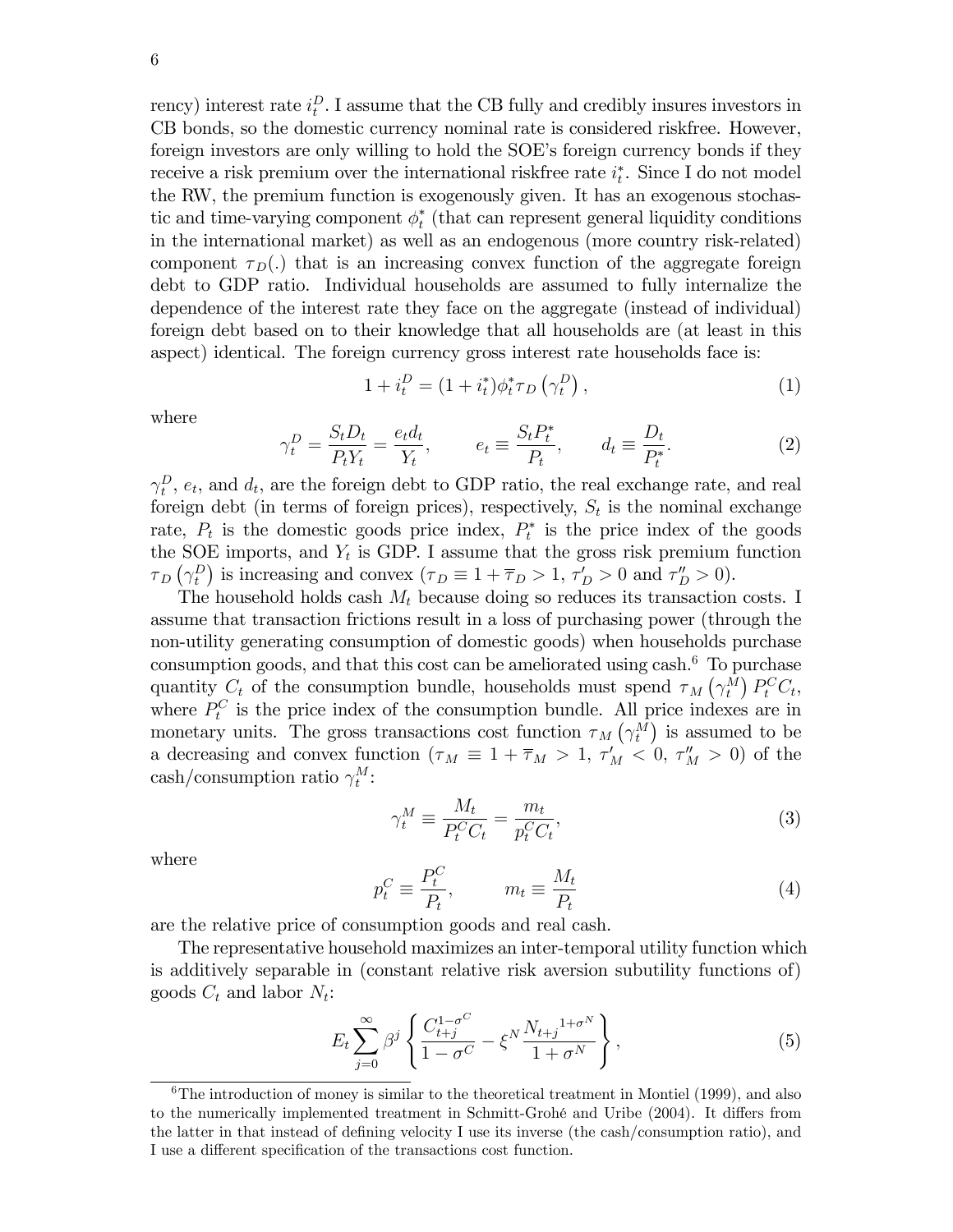where  $\beta$  is the intertemporal discount factor,  $\sigma^C$ , and  $\sigma^N$  are the constant relative risk aversion coefficients for goods and labor, respectively, and  $\xi^N$  is a parameter.

The household receives income from profits, wages, and interests, and spends on consumption, interests, and taxes. Its nominal budget constraint in period  $t$  is:

$$
\tau_M\left(\gamma_t^M\right)P_t^C C_t + M_t + B_t - S_t D_t = W_t N_t + \Pi_t - T a x_t
$$
  
+
$$
M_{t-1} + (1 + i_{t-1}) B_{t-1} - (1 + i_{t-1}) S_t D_{t-1}
$$
 (6)

where  $i_t$  is the interest rate that CB bonds pay each quarter,  $W_t$  is the nominal wage rate,  $\Pi_t$  is nominal profits, and  $Tax_t$  is lump sum taxes net of transfers. Introducing (1) in (6) and dividing by  $P_t$ , the real budget constraint is:

$$
\tau_M\left(\gamma_t^M\right)p_t^C C_t + m_t + b_t - e_t d_t = w_t N_t + \frac{\Pi_t}{P_t} - t a x_t + \frac{m_{t-1}}{\pi_t} \tag{7}
$$

$$
+ \left(1 + i_{t-1}\right) \frac{b_{t-1}}{\pi_t} - \left(1 + i_{t-1}^*\right) \phi_{t-1}^* \tau_D\left(\gamma_{t-1}^D\right) e_t \frac{d_{t-1}}{\pi_t^*},
$$

where

$$
b_t \equiv \frac{B_t}{P_t}
$$
,  $w_t \equiv \frac{W_t}{P_t}$ ,  $tax_t \equiv \frac{Tax_t}{P_t}$ ,  $\pi_t \equiv \frac{P_t}{P_{t-1}}$ ,  $\pi_t^* \equiv \frac{P_t^*}{P_{t-1}^*}$ 

are the real stock of domestic currency bonds, the real wage (in terms of domestic goods), real lump sum tax collection, and the gross rates of quarterly ináation for domestic goods and foreign goods, respectively.

The household chooses the sequence  $\{C_{t+j}, m_{t+j}, b_{t+j}, d_{t+j}, N_{t+j}\}\$  that maximizes (5) subject to its sequence of budget constraints (7) (and initial values for the predetermined variables). The Lagrangian is hence:

$$
E_{t} \sum_{j=0}^{\infty} \beta^{j} \left\{ \frac{C_{t+j}^{1-\sigma^{C}}}{1-\sigma^{C}} - \xi^{N} \frac{N_{t+j}^{1+\sigma^{N}}}{1+\sigma^{N}} + \lambda_{t+j} \left\{ w_{t+j} N_{t+j} + \frac{\Pi_{t+j}}{P_{t+j}} + \frac{m_{t-1+j}}{\pi_{t+j}} \right. (8) + (1+i_{t-1+j}) \frac{b_{t-1+j}}{\pi_{t+j}} - (1+i_{t-1+j}^{*}) \phi_{t-1+j}^{*} \tau_{D} \left( \frac{e_{t-1+j} d_{t-1+j}}{Y_{t-1+j}} \right) e_{t+j} \frac{d_{t-1+j}}{\pi_{t+j}^{*}} - \tau_{M} \left( \frac{m_{t+j}}{p_{t+j}^{C} C_{t+j}} \right) p_{t+j}^{C} C_{t+j} - m_{t+j} - b_{t+j} + e_{t+j} d_{t+j} - tax_{t+j} \right\} \right\}
$$

where  $\beta^j \lambda_{t+j}$  are the Lagrange multipliers, and can be interpreted as the marginal utility of real income.<sup>7</sup>

The first order conditions for an optimum are the following:

$$
C_t : C_t^{-\sigma^C} = \lambda_t p_t^C \varphi_M \left( m_t / p_t^C C_t \right)
$$
\n
$$
(9)
$$

$$
m_t : \qquad \lambda_t \left[ 1 + \tau_M' \left( m_t / p_t^C C_t \right) \right] = \beta E_t \left( \lambda_{t+1} / \pi_{t+1} \right) \tag{10}
$$

$$
b_t : \qquad \lambda_t = \beta \left( 1 + i_t \right) E_t \left( \lambda_{t+1} / \pi_{t+1} \right) \tag{11}
$$

$$
d_t : \qquad \lambda_t e_t = \beta (1 + i_t^*) \phi_t^* \varphi_D \left( e_t d_t / Y_t \right) E_t \left( \lambda_{t+1} e_{t+1} / \pi_{t+1}^* \right) \tag{12}
$$

$$
N_t : \qquad \xi^N N_t^{\sigma^N} = \lambda_t w_t \tag{13}
$$

<sup>7</sup>There is also a no-Ponzi game condition that I omit for simplicity and yields the transversality condition  $\lim_{t\to\infty} \beta^t d_t = 0$  that prevents households from incurring in Ponzi games.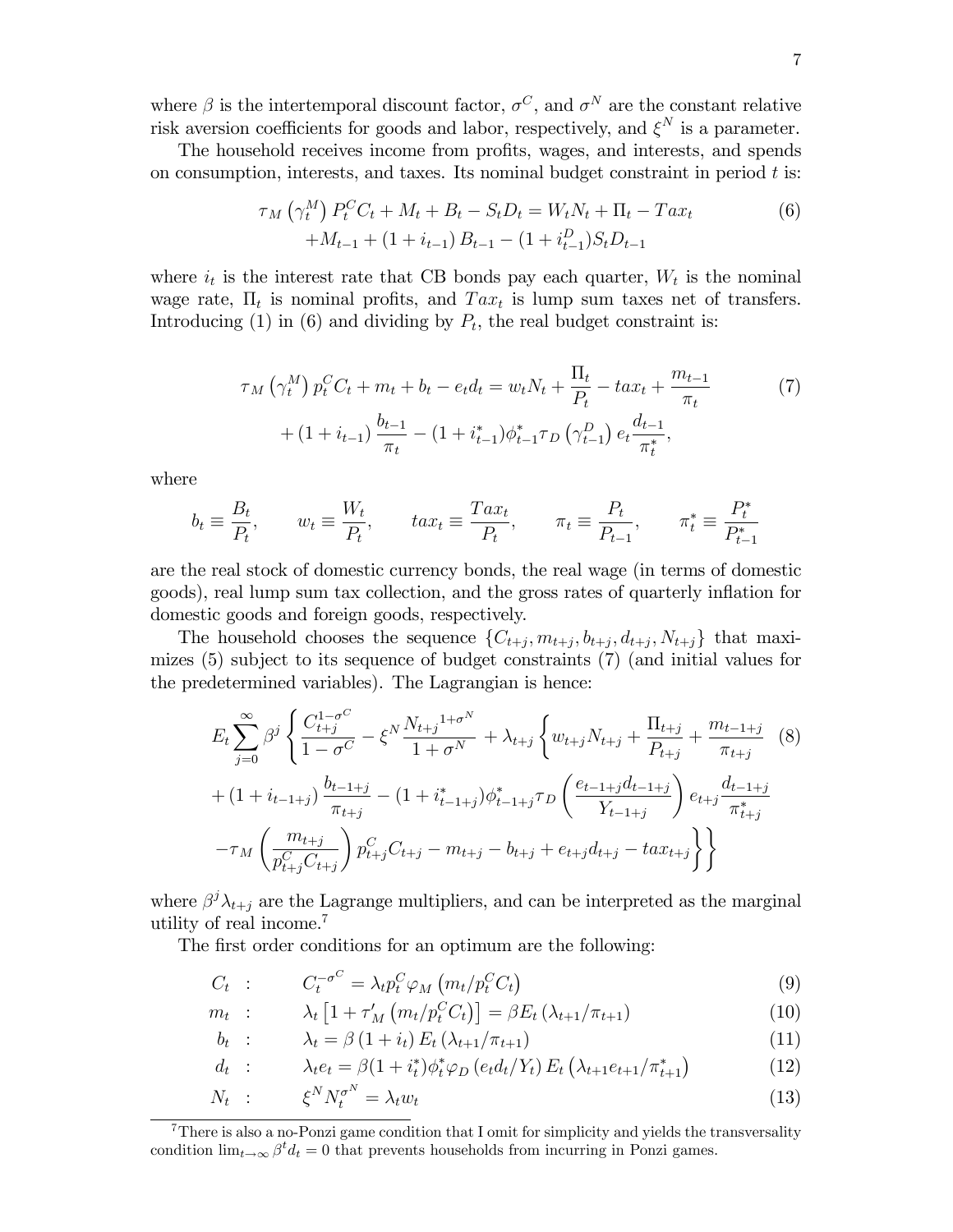Notice that in (9) and (12) the auxiliary functions  $\varphi_M$  and  $\varphi_D$  have been introduced merely to obtain a more compact notation:

$$
\varphi_D(\gamma^D) \equiv \tau_D(\gamma^D) + \gamma^D \tau'_D(\gamma^D), \n\varphi_M(\gamma^M) \equiv \tau_M(\gamma^M) - \gamma^M \tau'_M(\gamma^M).
$$
\n(14)

Combining (10) and (11) implicitly gives the demand for cash as a function of the nominal interest rate and consumption expenditure:

$$
-\tau'_{M} \left( m_{t}/p_{t}^{C} C_{t} \right) = 1 - \frac{1}{1 + i_{t}}, \qquad (15)
$$

Inverting  $-\tau_M'$  gives the explicit demand function for cash as a vehicle for transactions (or 'liquidity preference' function):

$$
m_t = \mathcal{L} \left( 1 + i_t \right) p_t^C C_t,\tag{16}
$$

where  $\mathcal{L}$  (.) is defined as:

$$
\mathcal{L}\left(1+i_{t}\right) \equiv \left(-\tau'_{M}\right)^{-1}\left(1-\frac{1}{1+i_{t}}\right),\tag{17}
$$

and is strictly decreasing, since:

$$
\mathcal{L}'(1+i_t) = \left[ -\tau_M''(\mathcal{L}(1+i_t)) (1+i_t)^2 \right]^{-1} < 0.
$$

Under the assumption that the Central Bank always satisfies cash demand, from now on I call (16) the money market clearing condition.

Using (9) to eliminate  $\lambda_t$  from (11) yields a version of the classical Euler equation that reflects the additional influence of the use of money on transactions costs:

$$
\frac{C_t^{-\sigma^C}}{\varphi_M(m_t/p_t^C C_t)} = \beta (1 + i_t) E_t \left( \frac{C_{t+1}^{-\sigma^C}}{\varphi_M(m_{t+1}/p_{t+1}^C C_{t+1})} \frac{1}{\pi_{t+1}^C} \right), \tag{18}
$$

where  $\pi_t^C \equiv P_t^C/P_{t-1}^C$  is the gross rate of inflation of the basket of consumption goods and I have used the identity:

$$
\frac{p_t^C}{p_{t-1}^C} = \frac{\pi_t^C}{\pi_t} \tag{19}
$$

(based on the definition of  $p_t^C$  in (4)) to eliminate the rate of inflation for domestic goods.

The definition of the RER in  $(2)$  gives the following identity:

$$
\frac{e_t}{e_{t-1}} = \frac{\delta_t \pi_t^*}{\pi_t},\tag{20}
$$

where  $\delta_t \equiv S_t/S_{t-1}$  is the rate of nominal depreciation of the domestic currency. Hence, (12) may be written as:

$$
1 = \beta (1 + i_t^*) \phi_t^* \varphi_D \left( \frac{e_t d_t}{Y_t} \right) E_t \left( \frac{\lambda_{t+1}}{\lambda_t} \frac{\delta_{t+1}}{\pi_{t+1}} \right).
$$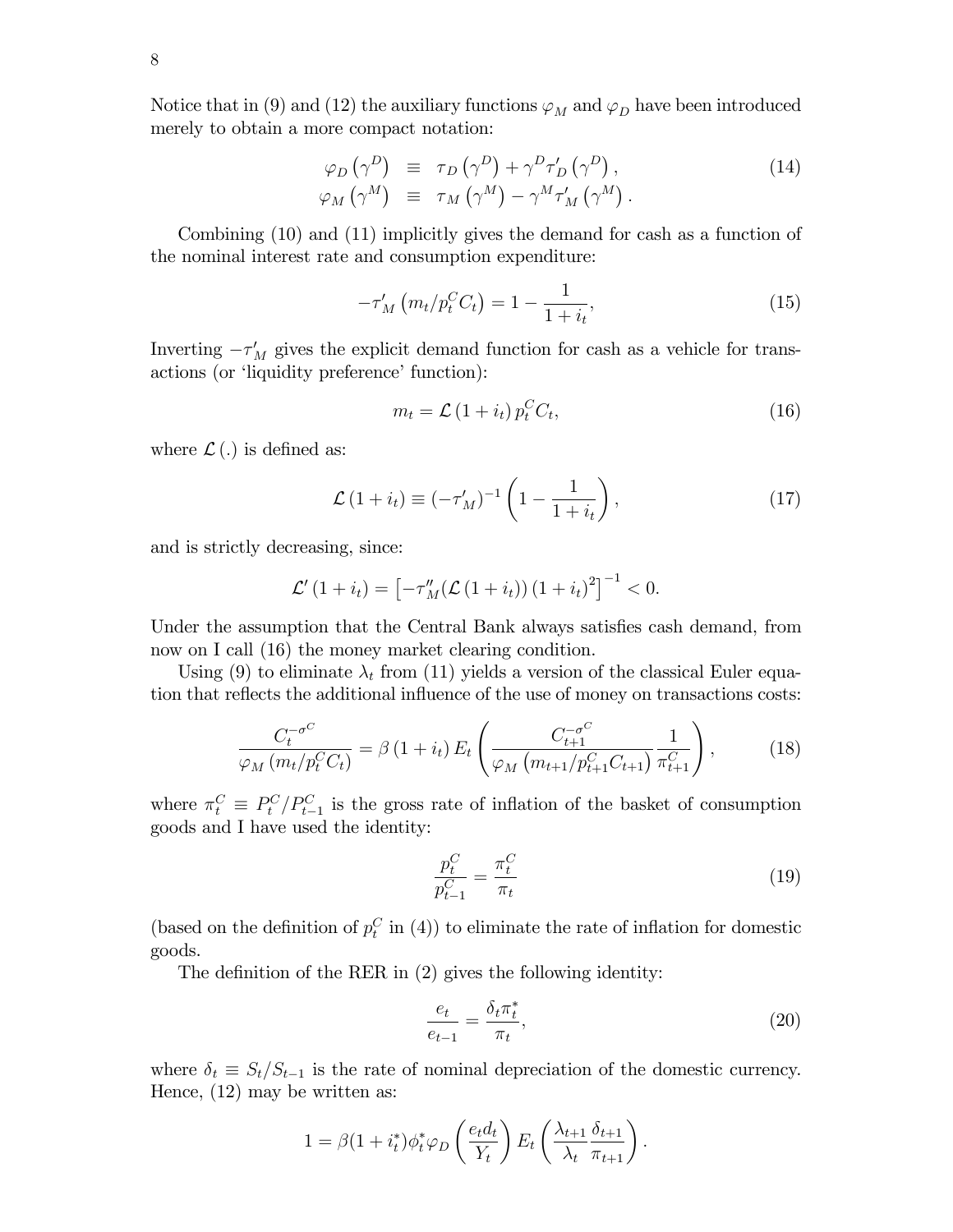$$
E_t \delta_{t+1} = \beta \left(1 + i_t\right) E_t \left(\frac{\lambda_{t+1}}{\lambda_t} \frac{\delta_{t+1}}{\pi_{t+1}}\right).
$$

Combining the last two equations yields the risk-adjusted uncovered interest parity (UIP) equation:

$$
1 + i_t = (1 + i_t^*)\phi_t^* \varphi_D \left(\frac{e_t d_t}{Y_t}\right) E_t \delta_{t+1}.
$$
\n(21)

Finally, eliminating  $\lambda_t$  from (13) gives the household's labor supply:

$$
N_t = \left(\frac{w_t}{\xi^N p_t^C C_t^{\sigma^C} \varphi_M \left(m_t / p_t^C C_t\right)}\right)^{\frac{1}{\sigma^N}}.
$$
\n(22)

#### 2.1.2 Domestic and imported consumption

The consumption index used in the household optimization problem is a constant elasticity of substitution (CES) aggregate consumption index of domestic  $(C_t^D)$ and imported  $(C_t^N)$  goods:

$$
C_t = \left( a_D^{\frac{1}{\theta^C}} \left( C_t^D \right)^{\frac{\theta^C - 1}{\theta^C}} + a_N^{\frac{1}{\theta^C}} \left( C_t^N \right)^{\frac{\theta^C - 1}{\theta^C}} \right)^{\frac{\theta^C}{\theta^C - 1}}, \qquad a_D + a_N = 1. \tag{23}
$$

 $\theta^C (\geq 0)$  is the elasticity of substitution between domestic and imported goods. Total consumption expenditure is:

$$
P_t^C C_t = P_t C_t^D + P_t^N C_t^N,
$$
\n(24)

where  $P_t^N$  is the domestic currency price of imported goods. Then minimization of (24) subject to (23) for a given  $C_t$ , yields the following relations:

$$
P_t = P_t^C \left(\frac{C_t^D}{a_D C_t}\right)^{-\frac{1}{\theta^C}}
$$
\n(25)

$$
P_t^N = P_t^C \left(\frac{C_t^N}{a_N C_t}\right)^{-\frac{1}{\theta^C}}.\tag{26}
$$

Introducing these in (23) yields the consumption price index:

$$
P_t^C = \left( a_D \left( P_t \right)^{1 - \theta^C} + a_N \left( P_t^N \right)^{1 - \theta^C} \right)^{\frac{1}{1 - \theta^C}}.
$$
 (27)

Dividing (27) through by  $P_t$  yields a relation between the relative prices of consumption and imported goods (both in terms of domestic goods):

$$
p_t^C = \left(a_D + (1 - a_D) \left(p_t^N\right)^{1 - \theta^C}\right)^{\frac{1}{1 - \theta^C}},\tag{28}
$$

where

$$
p_t^N \equiv \frac{P_t^N}{P_t}.
$$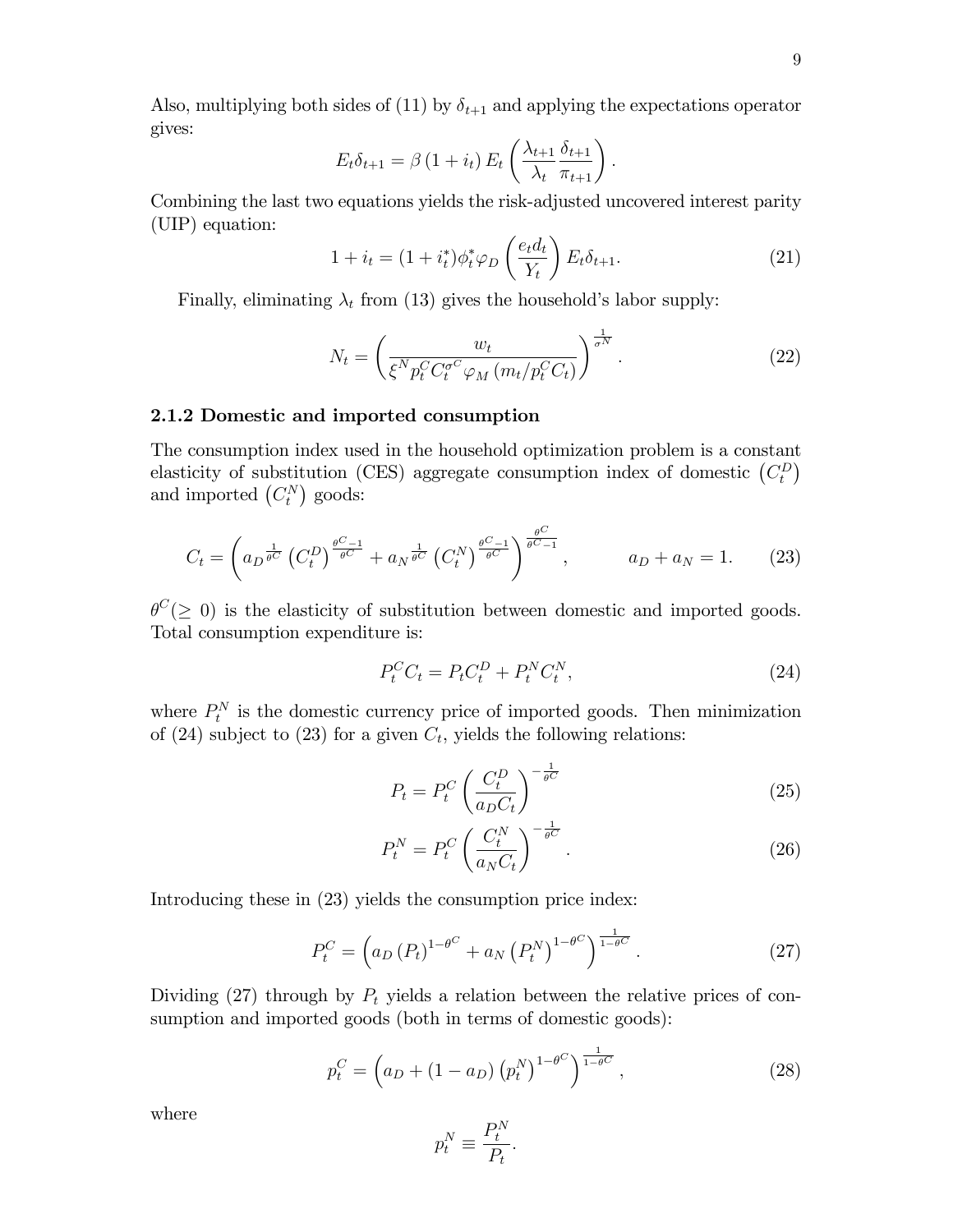For simplicity, I assume that the Law of One Price holds. Hence, the domestic price of (the aggregate of) imported goods is simply:

$$
P_t^N = S_t P_t^*.
$$

This implies that the domestic relative price of imports is simply the RER:

$$
p_t^N = \frac{P_t^N}{P_t} = \frac{S_t P_t^*}{P_t} = e_t.
$$
\n(29)

Hence, the relative price of the consumption bundle (28) is:

$$
p_t^C = \left(a_D + (1 - a_D)e_t^{1 - \theta^C}\right)^{\frac{1}{1 - \theta^C}}.
$$
\n(30)

(25) and (26) show that  $a_D$  and  $a_N = 1 - a_D$  in (23) are directly related to the shares of domestic and imported consumption in total consumption expenditures. In fact, the shares are: $8$ 

$$
\frac{C_t^D}{p_t^C C_t} = a_D \frac{1}{(p_t^C)^{1-\theta^C}}
$$
\n(31)

$$
\frac{e_t C_t^N}{p_t^C C_t} = (1 - a_D) \left(\frac{e_t}{p_t^C}\right)^{1 - \theta^C}
$$
\n(32)

I assume throughout that there is a bias for domestic goods, i.e.,  $a_D > 1/2 > a_N$ , and that  $\theta^C > 1$ .

 $C_t^D$  is a CES aggregate of an infinite number of domestic varieties of goods, each produced by a monopolist under monopolistic competition:

$$
C_t^D = \left(\int_0^1 C_t^D(i)^{\frac{\theta - 1}{\theta}} di\right)^{\frac{\theta}{\theta - 1}}, \qquad \theta > 1 \tag{33}
$$

where  $\theta$  is the elasticity of substitution between varieties of domestic goods in household expenditure.

Conditions (25), and (26) are necessary for the optimal allocation of household expenditures across domestic and imported bundles of goods. Similarly, for the optimal allocation across varieties of domestic goods within the Örst of these classes, use of (33) yields the following necessary conditions:

$$
P_t(i) = P_t \left( \frac{C_t^D(i)}{C_t^D} \right)^{-\frac{1}{\theta}}.
$$

<sup>&</sup>lt;sup>8</sup>In the Cobb-Douglas case ( $\theta^C = 1$ ) the shares are  $a_D$  and  $a_N = 1 - a_D$  (and hence are time invariant). But in this case the relative demand of domestic to imported goods is independent of  $p_t^N$  (and hence, the RER), which is something not too desirable. With  $\theta^C > 1$  an increase in the relative price of imported goods increases the relative demand for domestic goods.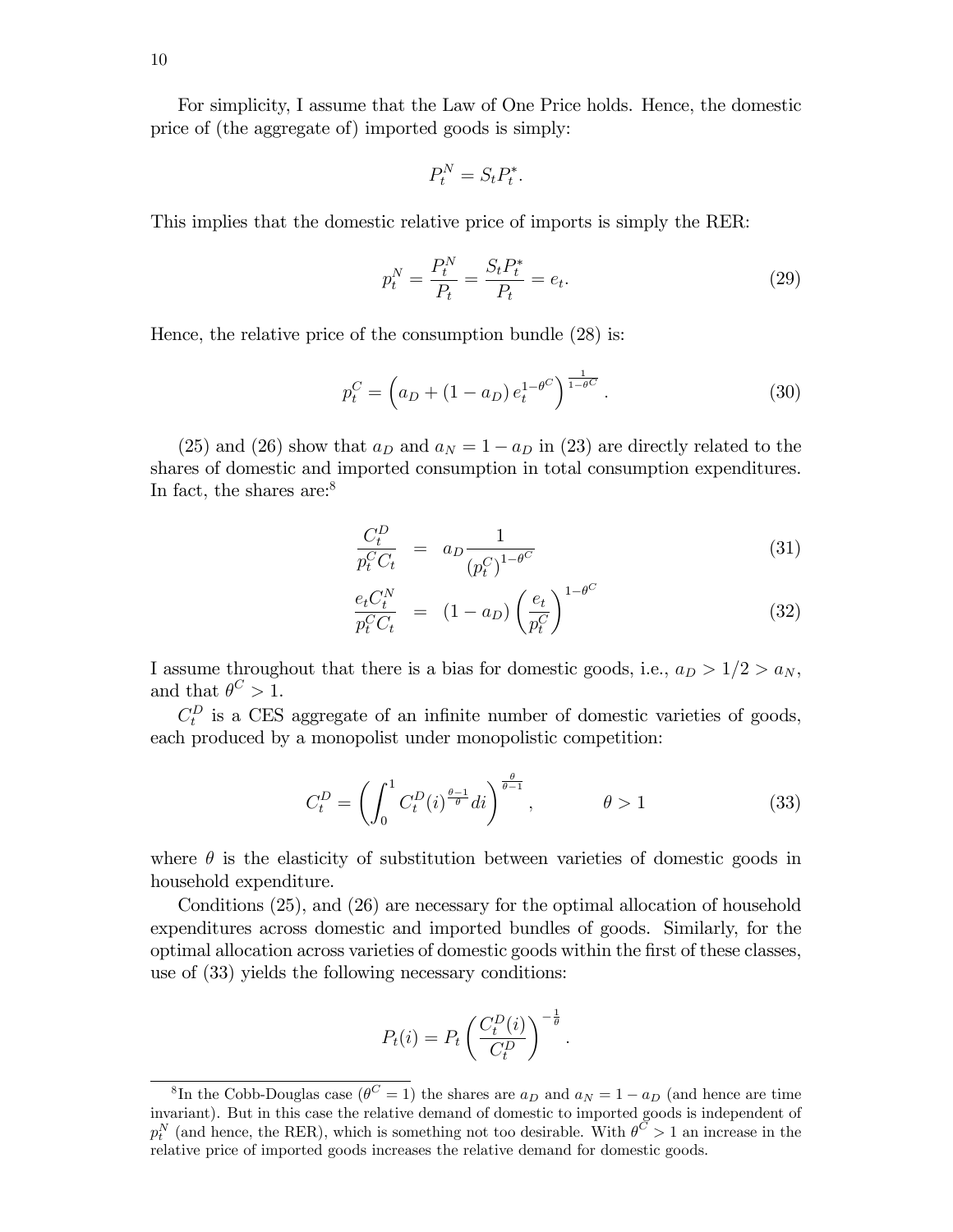### 2.2. Firms

#### 2.2.1 The representative final goods firm

There is perfect competition in the production (or bundling) of final domestic output  $Q_t$ , with the output of intermediate firms as inputs. A representative final domestic output firm uses the following CES technology:

$$
Q_t = \left(\int_0^1 Q_t(i)^{\frac{\theta-1}{\theta}} di\right)^{\frac{\theta}{\theta-1}}, \qquad \theta > 1 \tag{34}
$$

where  $Q_t(i)$  is the output of the intermediate domestic good *i*. The final domestic output representative firm solves the following problem each period:

$$
\max_{Q_t(i)} P_t \left( \int_0^1 Q_t(i)^{\frac{\theta - 1}{\theta}} di \right)^{\frac{\theta}{\theta - 1}} - \int_0^1 P_t(i) Q_t(i) di,\tag{35}
$$

the solution of which is the demand for each type of domestic good (as an input):

$$
Q_t(i) = Q_t \left(\frac{P_t(i)}{P_t}\right)^{-\theta}.
$$
\n(36)

Introducing (36) in (34) and simplifying, it is readily seen that the domestic goods price index is:

$$
P_t = \left(\int_0^1 P_t(i)^{1-\theta} di\right)^{\frac{1}{1-\theta}}.\tag{37}
$$

Also, introducing (36) into the cost part of (35) yields:

$$
\int_0^1 P_t(i)Q_t(i)di = P_tQ_t.
$$

#### 2.2.2 The monopolistically competitive firms

A continuum of monopolistically competitive Örms produce the intermediate domestic goods (that the final goods producer bundles) using homogenous labor, with no entry or exit. The production function of each firm is:

$$
Q_t(i) = \epsilon_t N_t(i) \tag{38}
$$

where  $\epsilon_t$  is an industry-wide transitory productivity shock.

Since  $N_t(i)$  is firm i's labor demand, using (38) and (36) and integrating yields aggregate labor demand:

$$
N_t^D = \int_0^1 N_t(i)di = \int_0^1 \frac{Q_t(i)}{\epsilon_t}di = \frac{1}{\epsilon_t} \int_0^1 Q_t \left(\frac{P_t(i)}{P_t}\right)^{-\theta} di = \frac{Q_t}{\epsilon_t} \Delta_t \tag{39}
$$

where (as in Schmitt-Grohé and Uribe  $(2004)$  and  $(2007)$ ) I defined a measure of price dispersion at period t:

$$
\Delta_t \equiv \int_0^1 \left( \frac{P_t(i)}{P_t} \right)^{-\theta} di \ge 1.
$$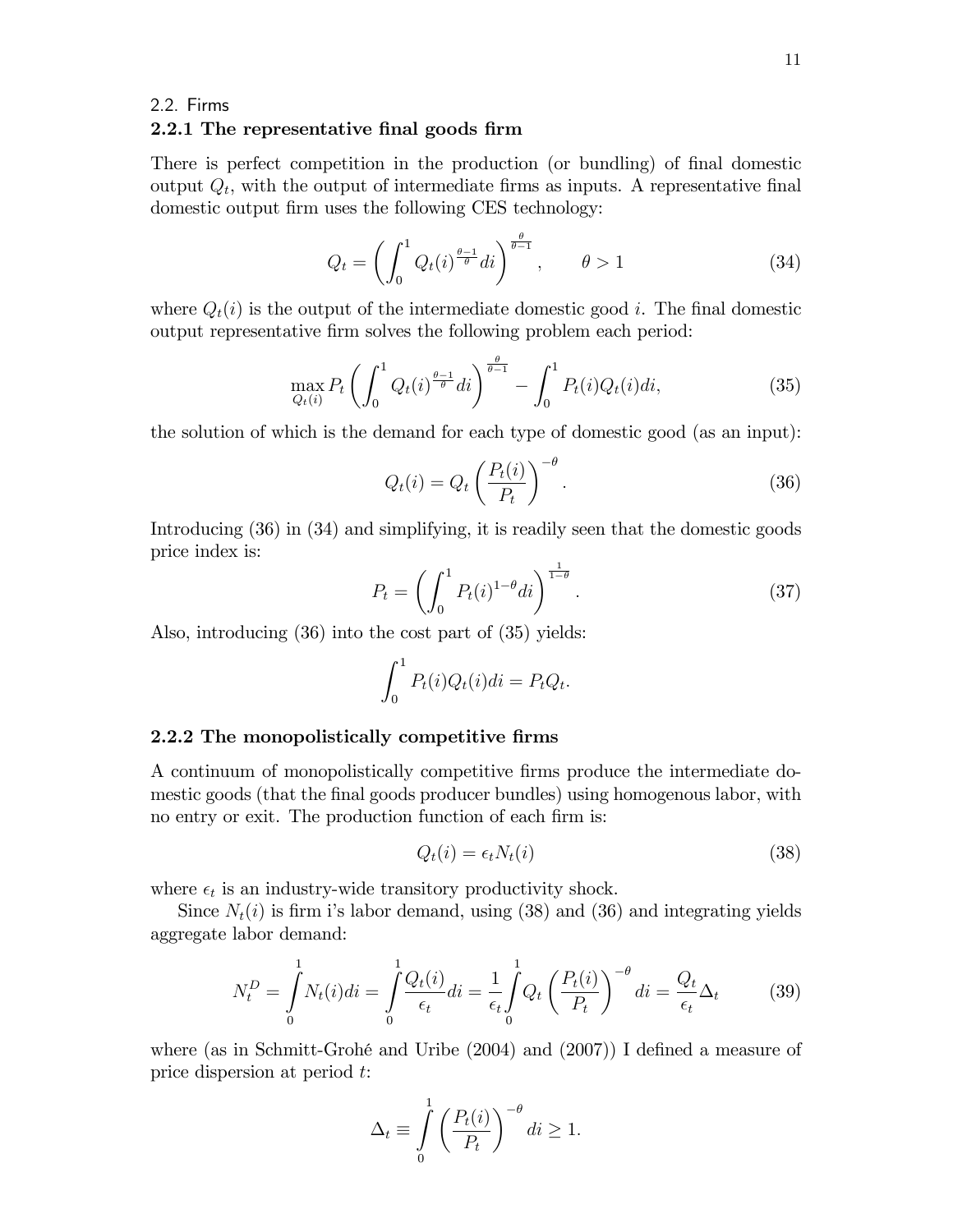Notice that  $\Delta_t = 1$  when all prices are the same and  $\Delta_t > 1$  otherwise.<sup>9</sup>

Equating labor supply (22) and demand (39) gives the labor market equilibrium real wage (in terms of domestic goods):

$$
w_t = \xi^N \left(\frac{Q_t}{\epsilon_t} \Delta_t\right)^{\sigma^N} p_t^C C_t^{\sigma^C} \varphi_M \left(m_t / p_t^C C_t\right)
$$
\n(40)

Each firm's cost is  $W_tN_t(i) = (W_t/\epsilon_t)Q_t(i)$ . Hence, its marginal cost is  $W_t/\epsilon_t$ and its real marginal cost (in terms of domestic goods) is:

$$
mc_t = \frac{w_t}{\epsilon_t}.\tag{41}
$$

Notice that all firms face the same marginal cost. Also, (40) shows that increases in price dispersion raise the equilibrium real wage and hence the real marginal cost of firms. This is due to the positive effect of increased price dispersion on aggregate labor demand (see (39)) and, given the level of supply, on the equilibrium real wage. Furthermore, tighter monetary conditions increase marginal cost because an increase in  $i_t$  makes households economize on cash (see (16)), lowering  $m_t/p_t^C C_t$ . Because  $\varphi'_M = -\gamma^M \tau''_M < 0$ , this has a positive effect on  $\varphi_M$ , lowering labor supply (see (22)) and hence increasing the equilibrium real wage.

#### 2.2.3 The dynamics of inflation and price dispersion

Firms make pricing decisions taking the aggregate price and quantity indexes as parametric. Every period, each firm has a probability  $1 - \alpha$  of being able to set the optimum price for its specific type of good. The firms that can't optimize must leave the same price they had last period. The pricing problem of firms that get to optimize is:

$$
\max_{P_t(i)} E_t \sum_{j=0}^{\infty} \alpha^j \Lambda_{t,t+j} Q_{t+j}(i) \left\{ \frac{P_t(i)}{P_{t+j}} - mc_{t+j} \right\} \tag{42}
$$

subject to the demand they will face until they can again optimize:

$$
Q_{t+j}(i) = Q_{t+j} \left(\frac{P_t(i)}{P_{t+j}}\right)^{-\theta}.
$$
\n(43)

 $\Lambda_{t,t+j}$  is the pricing kernel used by domestic firms for discounting, which, since firms are owned by households and respond to their preferences, is equal to households<sup>'</sup> intertemporal marginal rate of substitution in the consumption of domestic goods between periods  $t + j$  and t:

$$
\Lambda_{t,t+j} \equiv \beta^j \frac{U_{C^D,t+j}}{U_{C^D,t}},
$$

where  $U(C_{t+j}, N_{t+j})$  is the function within brackets in (5). Notice that the marginal utility of consuming domestic goods can be obtained from the marginal utility of consuming the aggregate bundle of (domestic and imported) goods. Specifically:

$$
U_{C^D,t} = U_{C,t} \frac{dC_t}{dC_t^D} = U_{C,t} a_D^{\frac{1}{\theta^C}} \left(\frac{C_t^D}{C_t}\right)^{-\frac{1}{\theta^C}} = C_t^{-\sigma^C} \frac{P_t}{P_t^C} = \frac{1}{p_t^C C_t^{\sigma^C}},
$$

 $9$ See Schmitt-Grohé and Uribe (2007).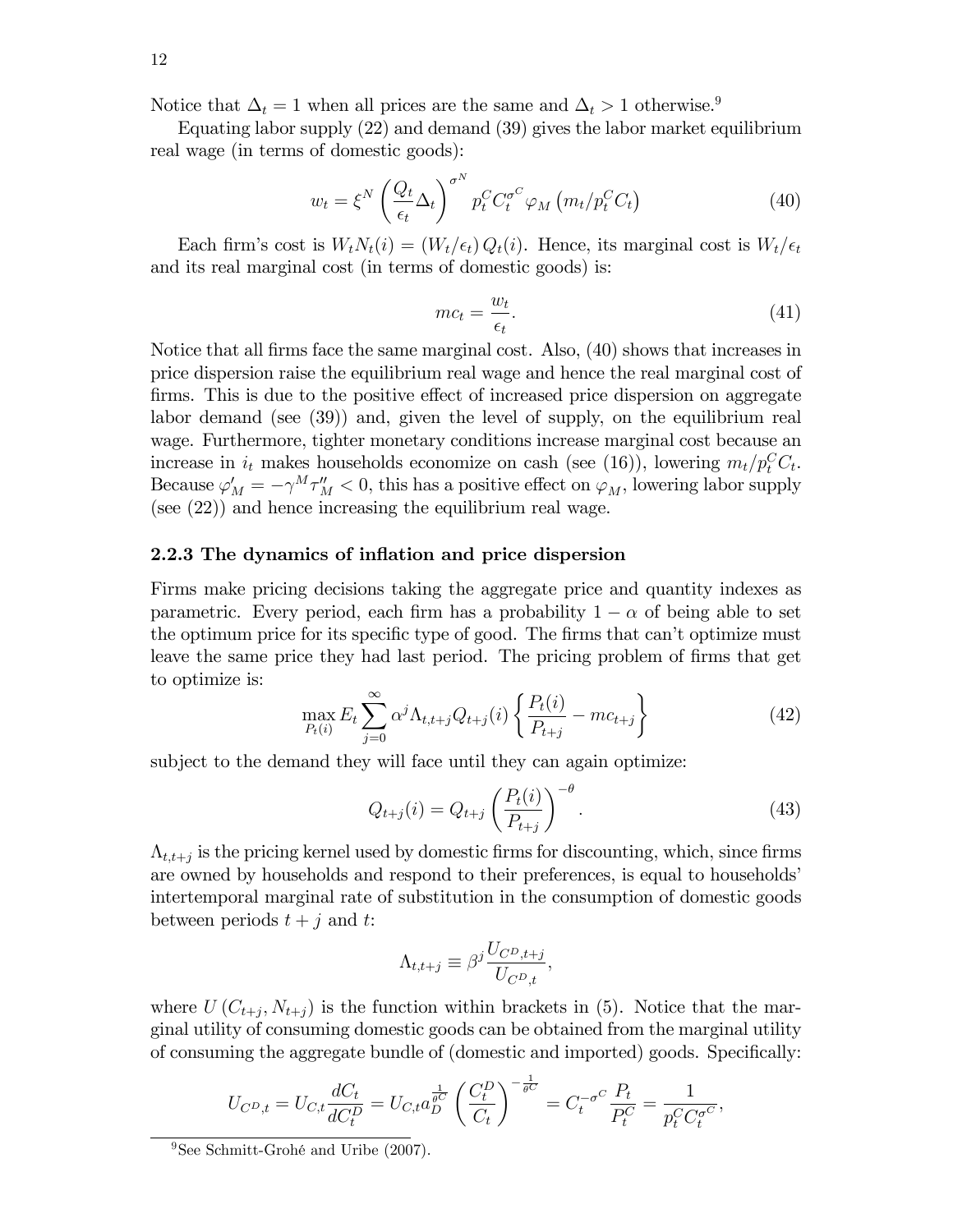where the second equality is obtained by differentiating (23) with respect to  $C_t^D$ , and the third comes from using  $(25)$ . Hence, the pricing kernel of domestic firms is:

$$
\Lambda_{t,t+j} \equiv \beta^j \frac{p_t^C C_t^{\sigma^C}}{p_{t+j}^C C_{t+j}^{\sigma^C}}.
$$
\n(44)

Introducing (43) and (44) in (42) (and eliminating irrelevant multiplying terms that refer to time  $t$ ) gives

$$
\max_{P_t(i)} E_t \sum_{j=0}^{\infty} (\beta \alpha)^j \frac{Q_{t+j}}{p_{t+j}^C C_{t+j}^{\sigma^C}} \left\{ \left( \frac{P_t(i)}{P_{t+j}} \right)^{1-\theta} - mc_{t+j} \left( \frac{P_t(i)}{P_{t+j}} \right)^{-\theta} \right\}.
$$

Since by symmetry all optimizing firms make the same decision I call the optimum price  $P_t$  and drop the firm index. Hence, the firm's first order condition is the following:

$$
0 = E_t \sum_{j=0}^{\infty} (\beta \alpha)^j \frac{Q_{t+j}}{p_{t+j}^C C_{t+j}^{\sigma^C}} \left(\frac{P_{t+j}}{P_t}\right)^{\theta} \left\{\tilde{p}_t \frac{P_t}{P_{t+j}} - \frac{\theta}{\theta - 1} mc_{t+j}\right\}
$$
(45)

where  $\widetilde{p}_t \equiv P_t/P_t$  is the relative price of firms that optimize and the general price level (which includes the prices of both optimizers and non-optimizers). In the Calvo setup, because optimizers (and hence non-optimizers) are randomly chosen from the population, the average price in  $t-1$  of non-optimizers (which must keep their price constant) is equal to the overall price index in  $t-1$  no matter when they optimized for the last time. Hence, (37) implies the following law of motion for the aggregate domestic goods price index:

$$
P_t^{1-\theta} = \alpha (P_{t-1})^{1-\theta} + (1-\alpha) \widetilde{P}_t^{1-\theta}.
$$
 (46)

Dividing through by  $P_t^{1-\theta}$  and rearranging yields the relative price of optimizers as an increasing function of the inflation rate:

$$
\widetilde{p}_t = \left(\frac{1 - \alpha \pi_t^{\theta - 1}}{1 - \alpha}\right)^{\frac{-1}{\theta - 1}} \equiv \widetilde{p}(\pi_t).
$$
\n(47)

Hence, using this in (45) gives the (non-linear) Phillips equation that determines the dynamics of domestic inflation:

$$
0 = E_t \sum_{j=0}^{\infty} (\beta \alpha)^j \frac{Q_{t+j}}{p_{t+j}^C C_{t+j}^{\sigma C}} \left(\frac{P_{t+j}}{P_t}\right)^{\theta} \left\{\tilde{p}(\pi_t) \frac{P_t}{P_{t+j}} - \frac{\theta}{\theta - 1} mc_{t+j}\right\}.
$$
 (48)

In order to implement the Phillips equation in Dynare I express this in a recursive (nonlinear) form. Define:

$$
\Gamma_t = E_t \sum_{j=0}^{\infty} (\beta \alpha)^j \frac{Q_{t+j}}{p_{t+j}^C C_{t+j}^{\sigma^C}} \left(\frac{P_{t+j}}{P_t}\right)^{\theta-1}
$$
\n
$$
\Psi_t = \frac{\theta}{\theta-1} E_t \sum_{j=0}^{\infty} (\beta \alpha)^j \frac{Q_{t+j}}{p_{t+j}^C C_{t+j}^{\sigma^C}} \left(\frac{P_{t+j}}{P_t}\right)^{\theta} mc_{t+j}
$$
\n(49)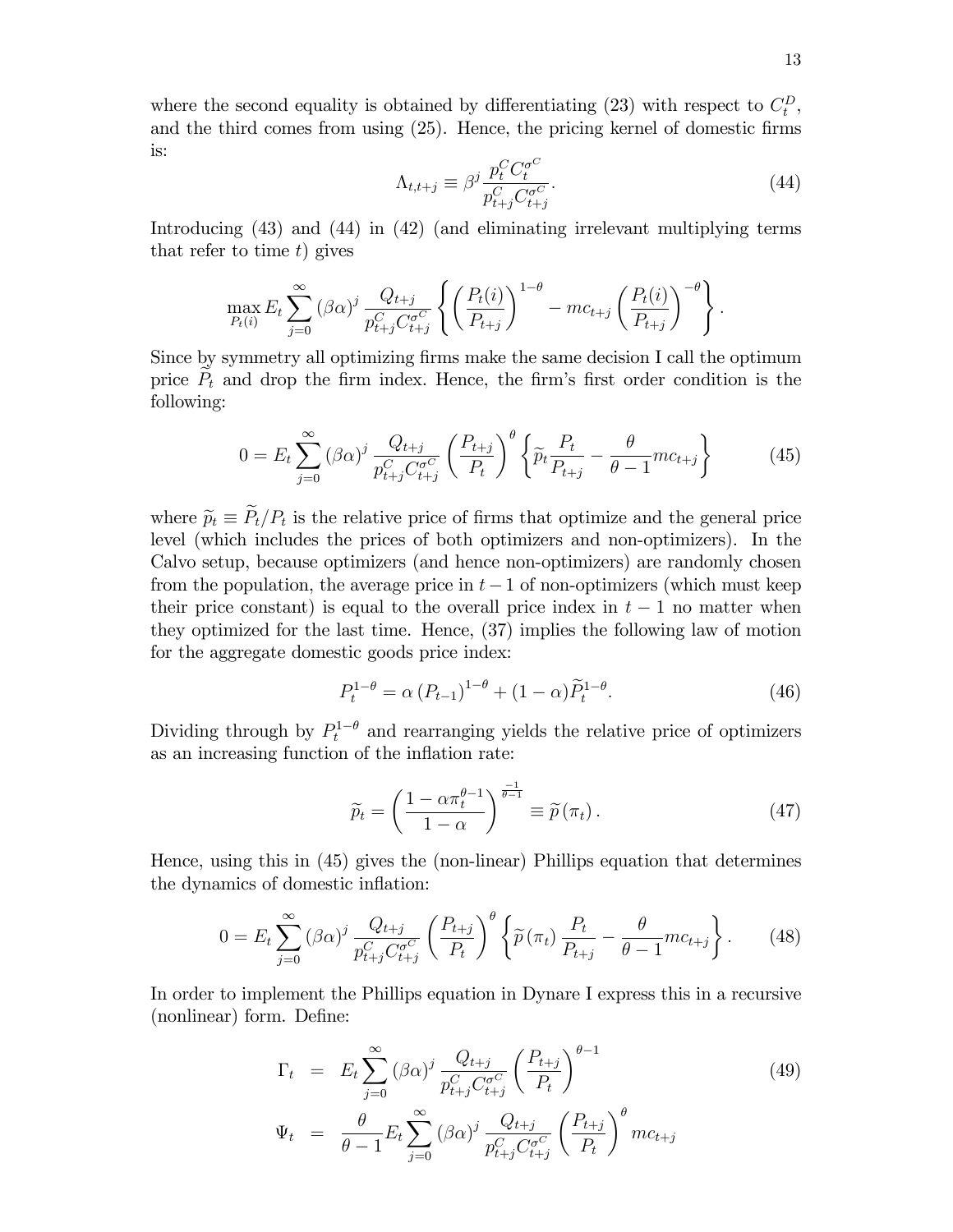and express (48) as:

$$
\widetilde{p}(\pi_t)\,\Gamma_t=\Psi_t.
$$

Now write  $\Gamma_t$  and  $\Psi_t$  recursively as follows:

$$
\Gamma_t = \left(Q_t/p_t^C C_t^{\sigma^C}\right) + \beta \alpha E_t \pi_{t+1}^{\theta-1} \Gamma_{t+1}
$$
\n
$$
\Psi_t = \frac{\theta}{\theta-1} \left(Q_t/p_t^C C_t^{\sigma^C}\right) m c_t + \beta \alpha E_t \pi_{t+1}^{\theta} \Psi_{t+1}.
$$

Hence, the complicated Phillips equation (with infinite summations) is transformed into these three simple nonlinear equations. Notice that collapsing the log-linear approximations of these equations yields the usual log-linearized Phillips equation:

$$
\widehat{\pi}_t = \frac{(1 - \beta \alpha)(1 - \alpha)}{\alpha} \widehat{mc}_t + \beta E_t \widehat{\pi}_{t+1}.
$$

 $\Delta_t$  is an additional variable in the model, which hence needs an additional equation. A recursive equation for the dynamics of this variable is now derived in three steps. First, separate the set of non-optimizing firms  $N$  from the set of optimizing firms  $O$  and notice that in a given period the latter all set the same price  $\tilde{P}_t$  and have mass  $1 - \alpha$ :

$$
\Delta_t \equiv \int\limits_{i \in N} \left( \frac{P_t(i)}{P_t} \right)^{-\theta} di + \int\limits_{i \in O} \left( \frac{P_t(i)}{P_t} \right)^{-\theta} di = \alpha \Delta_t^N + (1 - \alpha) \widetilde{p}_t^{-\theta} \tag{50}
$$

where I defined the equivalent measure of price dispersion for non-optimizers:

$$
\Delta_t^N \equiv \int\limits_{i \in N} \frac{1}{\alpha} \left( \frac{P_t(i)}{P_t} \right)^{-\theta} di.
$$

Second, write  $\Delta_t^N$  recursively using the fact that non-optimizers maintain in t the same price as in  $t - 1$ :

$$
\Delta_t^N \equiv \int\limits_{i \in N} \frac{1}{\alpha} \left( \frac{P_{t-1}(i)}{P_{t-1}} \frac{1}{\pi_t} \right)^{-\theta} di = \pi_t^{\theta} \int\limits_{i \in N} \frac{1}{\alpha} \left( \frac{P_{t-1}(i)}{P_{t-1}} \right)^{-\theta} di = \pi_t^{\theta} \Delta_{t-1}^N
$$

and use this and (47) in (50) to get:

$$
\Delta_t = \alpha \pi_t^{\theta} \Delta_{t-1}^N + (1 - \alpha) \widetilde{p} (\pi_t)^{-\theta}.
$$

Finally, since non-optimizers (as well as optimizers) are selected randomly from the set of all firms, the dispersion of non-optimizers in  $t - 1$  is equal to the dispersion of the population:  $\Delta_{t-1}^N = \Delta_{t-1}$ . The new model equation is therefore:

$$
\Delta_t = \alpha \pi_t^{\theta} \Delta_{t-1} + (1 - \alpha) \widetilde{p} (\pi_t)^{-\theta} . \tag{51}
$$

A log-linear approximation of this equation is simply:

$$
\widehat{\Delta}_t = \alpha \pi^\theta \widehat{\Delta}_{t-1}.
$$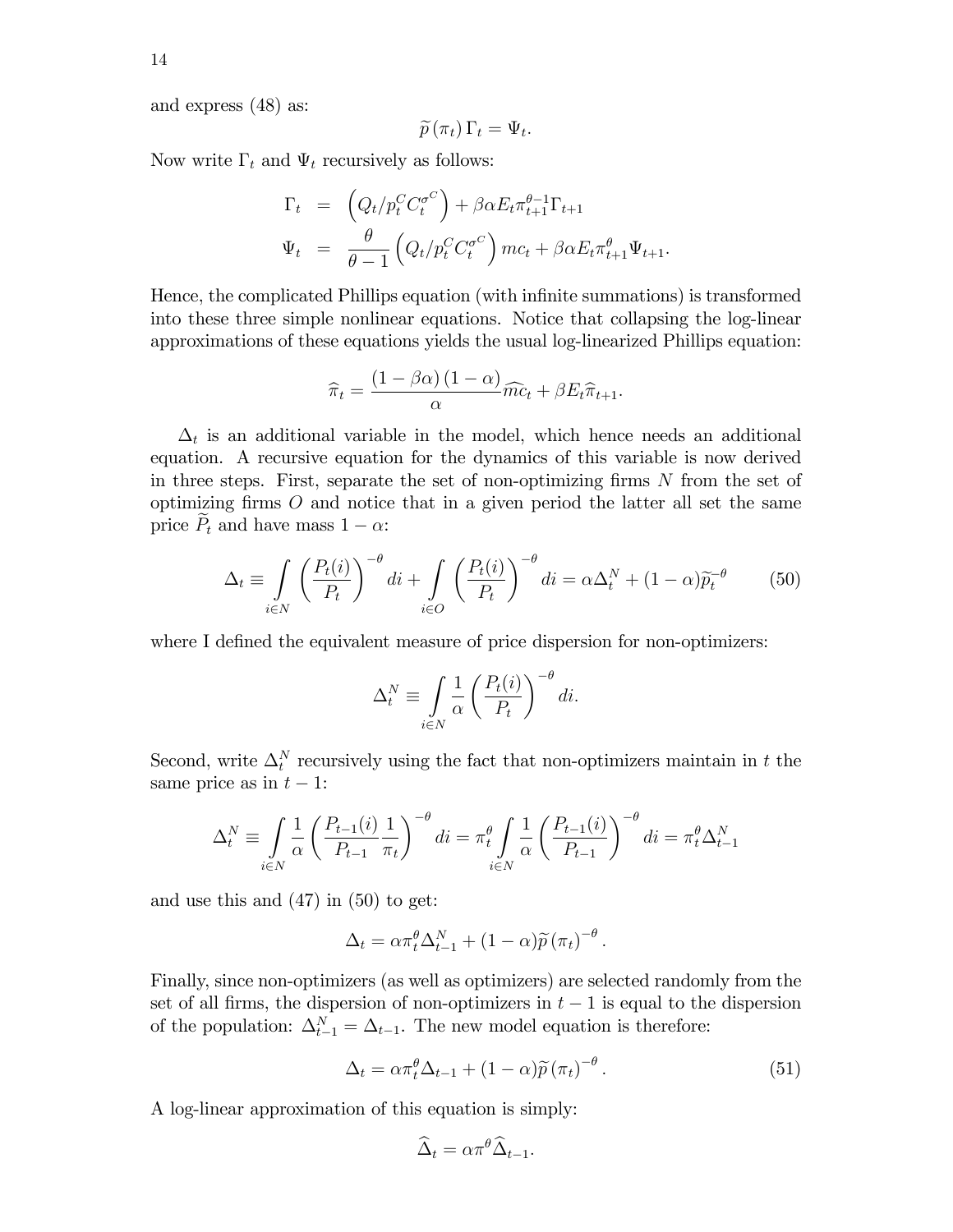Hence, if in the NSS there is price stability and hence no price dispersion, a loglinear approximation of the model will not give any dynamics for  $\Delta_t$  if initially there is no price dispersion (see Schmitt-GrohÈ and Uribe (2007)). Since in this paper I do not go beyond a log-linear approximation of the model and wish to see the dynamics of price dispersion in IRFs (that show the responses of the log-linear deviations of the variables from the NSS values to shocks when they are initially at the NSS), in Appendix I I calibrate a NSS with non-zero inflation.

#### 2.3. Foreign trade, the public sector, and the balance of payments

Firms in the export sector use domestic goods and 'land' (representing natural resources) to produce an export commodity. Land is assumed to be fixed in quantity, hence generating diminishing returns. I assume that the export good is a single homogenous primary good (a commodity). Firms in this sector sell their output in the international market at the foreign currency price  $P_t^{*X}$ . They are price takers in factor and product markets. The price of primary goods in terms of the domestic currency is merely the exogenous international price multiplied by the nominal exchange rate:  $S_t P_t^{*X}$ .

Let the production function employed by firms in the export sector be the following:

$$
X_t^* = (Q_t^X)^{b^A} Y_t^{1-b^A}, \qquad 0 < b^A < 1,\tag{52}
$$

where  $Q_t^X$  is the amount of domestic goods used as input in the export sector and  $Y_t$  is real GDP. These firms maximize profit  $S_t P_t^{*X} X_t^* - P_t Q_t^X$  subject to (52). In terms of domestic goods, they maximize:

$$
\frac{\Pi_t^X}{P_t} = e_t p_t^* \left( Q_t^X \right)^{b^A} Y_t^{1-b^A} - Q_t^X
$$

where I defined the SOE's external terms of trade (XTT):

$$
p_t^* \equiv \frac{P_t^{*X}}{P_t^*},
$$

where  $P_t^*$  is the price index of the foreign currency price of the SOE's imports. Notice that the XTT is a ratio of two price indexes determined in the RW. Hence, the follow identity relates the rates of foreign ináation of exported and imported goods to the XTT (giving the dynamics of the XTT):

$$
\frac{p_t^*}{p_{t-1}^*} = \frac{\pi_t^{*X}}{\pi_t^*}, \quad \text{where} \quad \pi_t^{*X} \equiv \frac{P_t^{*X}}{P_{t-1}^{*X}}.
$$

The first order condition for profit maximization yields the export sector's (factor) demand for domestic goods:

$$
Q_t^X = \left(b^A e_t p_t^*\right)^{\frac{1}{1-b^A}} Y_t.
$$
\n(53)

Also, inserting the factor demand function in the production function shows that optimal exports vary directly with the product of the RER and the XTT and GDP:

$$
X_t^* = \left(b^A e_t p_t^*\right)^{\frac{b^A}{1 - b^A}} Y_t. \tag{54}
$$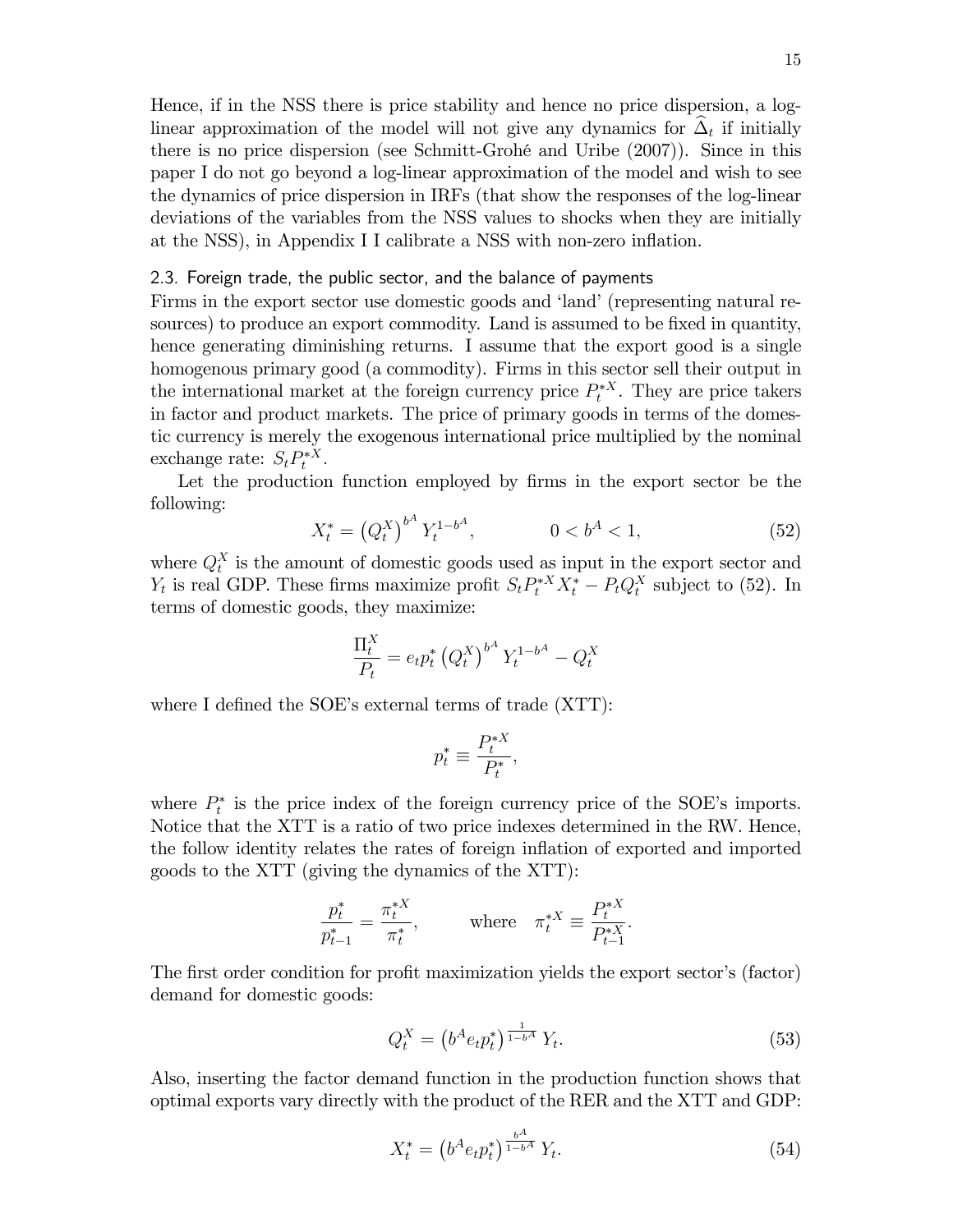The real value of exports in terms of domestic goods is:

$$
X_t = \frac{S_t P_t^{*X} X_t^*}{P_t} = e_t p_t^* X_t^* = e_t p_t^* \left( b^A e_t p_t^* \right)^{\frac{b^A}{1 - b^A}} Y_t = \kappa_X \left( e_t p_t^* \right)^{b_X} Y_t \tag{55}
$$

where for simplicity of notation I define:

$$
b_X \equiv \frac{1}{1 - b^A}, \qquad \kappa_X \equiv \left(b^A\right)^{\frac{b^A}{1 - b^A}}.
$$

Government expenditure is assumed to be a time-varying and stochastic fraction  $\overline{G}_t$  of private consumption expenditure. Define the gross government expenditure fraction as:  $G_t \equiv 1 + G_t$ . Hence, using (31) and (55), GDP in terms of domestic goods is:

$$
Y_t = \tau_M \left( \gamma_t^M \right) G_t p_t^C C_t + X_t - (1 - a_D) e_t^{1 - \theta^C} \tau_M \left( \gamma_t^M \right) G_t \left( p_t^C \right)^{\theta^C} C_t \tag{56}
$$
  
=  $a_D \tau_M \left( \gamma_t^M \right) G_t \left( p_t^C \right)^{\theta^C} C_t + X_t.$ 

In the domestic goods market, the output of domestic firms  $Q_t$  must satisfy final demand from households (including the resources for transactions), the government, and the export sector:<sup>10</sup>

$$
Q_t = a_D \tau_M \left( \gamma_t^M \right) G_t \left( p_t^C \right)^{\theta^C} C_t + Q_t^X = Y_t - \left( 1 - b^A \right) X_t. \tag{57}
$$

The public sector includes the Government and the CB. The latter issues currency  $(M_t)$  and domestic currency bonds  $(B_t)$ , and holds international reserves  $(R_t)$  in the form of foreign currency denominated riskfree bonds issued by the RW. I assume that the CB has no operational costs and that CB bonds are only held by domestic residents. The (flow) budget constraint of the CB is:

$$
M_t + B_t - S_t R_t = M_{t-1} + (1 + i_{t-1})B_{t-1} - (1 + i_{t-1}^*)S_t R_{t-1}
$$
\n
$$
= [M_{t-1} + B_{t-1} - S_{t-1} R_{t-1}] - QF_t.
$$
\n(58)

where

$$
QF_t = i_{t-1}^* S_t R_{t-1} + (S_t - S_{t-1}) R_{t-1} - i_{t-1} B_{t-1}
$$
  
= 
$$
[i_{t-1}^* + (1 - 1/\delta_t)] S_t R_{t-1} - i_{t-1} B_{t-1}
$$

is the CBís quasi-Öscal surplus, which includes interest earned and capital gains on international reserves minus the interest paid on its bonds. I assume that the CB transfers its quasi-fiscal surplus (or deficit) to the Government every period. Hence, its net wealth is constant. Furthermore, assuming for convenience that the  $CB$ 's net worth is zero, the following holds for all  $t$ :

$$
M_t + B_t - S_t R_t = M_{t-1} + B_{t-1} - S_{t-1} R_{t-1} = 0.
$$
\n
$$
(59)
$$

<sup>10</sup>Notice that intermediate output in the export sector  $(53)$  can be written as:

$$
Q_t^X = (b^A)^{\frac{1}{1-b^A}} (e_t p_t^*)^{b_X} Y_t = b^A (b^A)^{\frac{b^A}{1-b^A}} (e_t p_t^*)^{b_X} Y_t = b^A X_t
$$

Hence, rearranging the second equality in (57) shows that GDP is the sum of the outputs of the domestic and export sectors, minus the intermediate use of domestic goods in the export sector  $Y_t = Q_t + X_t - b^A X_t.$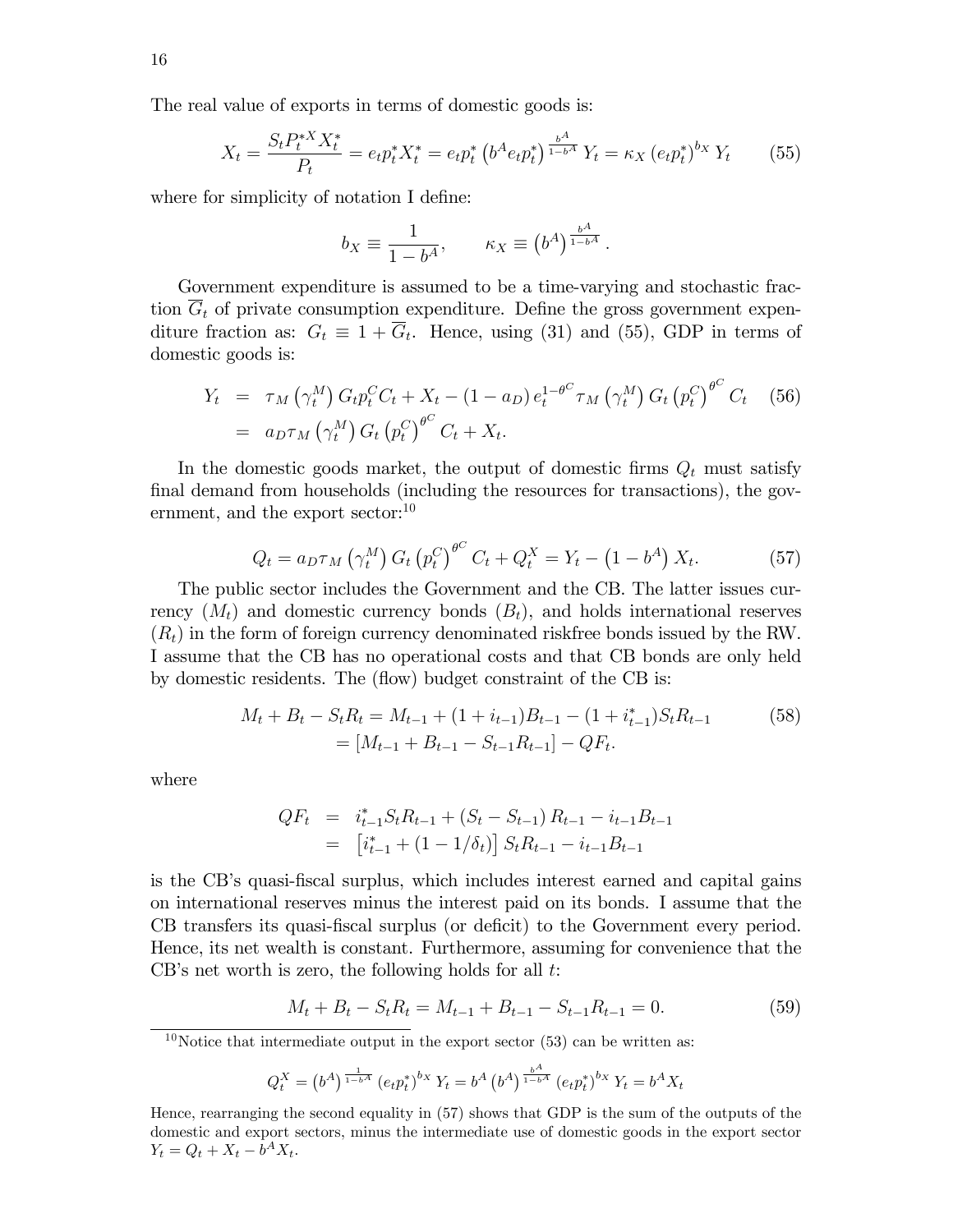The CB supplies whatever amount of cash is demanded by households, and can influence these supplies by changing  $R_t$  or  $B_t$ , i.e. intervening in the foreign exchange market or in the domestic currency bond market. In terms of domestic goods, the CB balance, for all  $t$ , is:

$$
m_t + b_t = e_t r_t. \tag{60}
$$

This equation provides a constraint on the CB's ability to simultaneously intervene in the foreign exchange market (through sales and purchases of foreign reserves  $r_t$ ) and in the domestic bonds market (through sales and purchases of domestic currency CB bonds  $b_t$ ).<sup>11</sup>

The Government spends on goods, receives the quasi-fiscal surplus (or finances the deficit) of the CB, and collects taxes. I assume that fiscal policy consists of an exogenous autoregressive path for real government expenditures as a (gross) fraction of private consumption  $(G_t)$  and collecting whatever lump-sum taxes are needed to balance the budget each period. The Public Sector flow budget constraint is hence:

$$
Tax_t = \overline{G}_t \tau_M \left(\gamma_t^M\right) P_t^C C_t - QF_t. \tag{61}
$$

So in real terms:

$$
tax_{t} = \overline{G}_{t}\tau_{M}\left(\gamma_{t}^{M}\right)p_{t}^{C}C_{t} - qf_{t},
$$
\n
$$
qf_{t} = \left(1 + i_{t-1}^{*} - 1/\delta_{t}\right)\frac{e_{t}r_{t-1}}{\pi_{t}^{*}} - \left(\left(1 + i_{t-1}\right) - 1\right)\frac{b_{t-1}}{\pi_{t}}.
$$
\n(62)

Inserting

$$
Y_t = w_t N_t + \frac{\Pi_t}{P_t},
$$

in the household budget constraint (7) and consolidating the household, CB and government budget constraints yields the balance of payments equation:

$$
r_t - d_t = CA_t + r_{t-1} - d_{t-1},
$$

where the current account (in foreign currency) is:

$$
CA_{t} = \left(\frac{1+i_{t-1}^{*}}{\pi_{t}^{*}} - 1\right) r_{t-1} - \left[\frac{1+i_{t-1}^{*}}{\pi_{t}^{*}} \phi_{t-1}^{*} \tau_{D} \left(\frac{e_{t-1}d_{t-1}}{Y_{t-1}}\right) - 1\right] d_{t-1} + TB_{t}
$$

 $11$ It is obviously unnecessary to restrict the CB net wealth to zero. Any fixed number would do. Moreover, there is clearly the possibility of adding a degree of freedom for a more general model in which the CB net wealth can vary (perhaps stochastically) or even be used as an additional control variable. The latter would require additional modeling, such as market perceptions of CB risk. For my purpose of modeling the simultaneous use of the interest rate and the rate of nominal depreciation as control variables, the simplest assumption of zero CB net wealth is sufficient.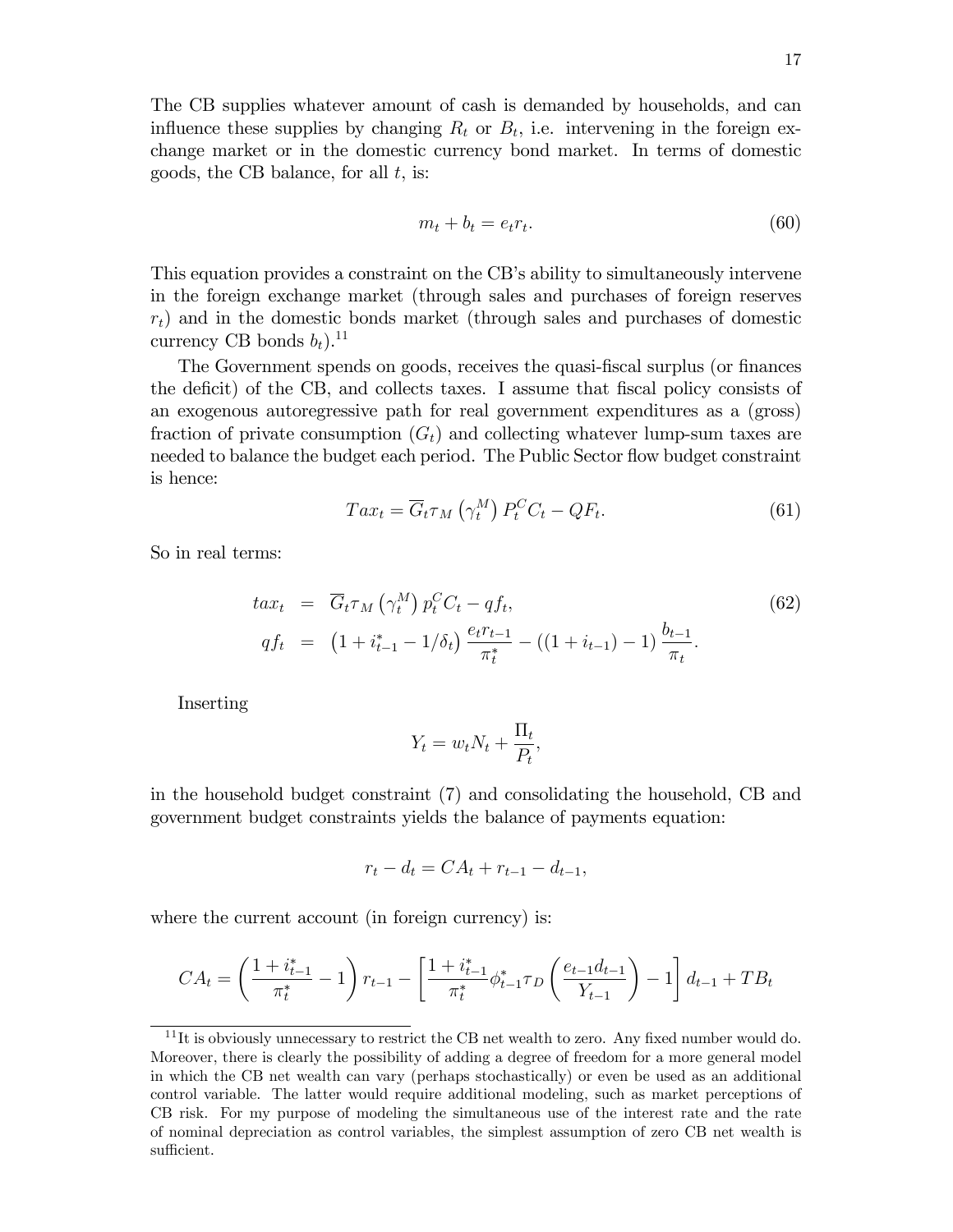and, using (32) and (56), the trade balance (in foreign currency) is:

$$
TB_{t} = \frac{1}{e_{t}} \left[ X_{t} - e_{t} \tau_{M} \left( \gamma_{t}^{M} \right) G_{t} C_{t}^{N} \right]
$$
  
\n
$$
= \frac{1}{e_{t}} \left[ X_{t} - (1 - a_{D}) e_{t}^{1 - \theta^{C}} \left( p_{t}^{C} \right)^{\theta^{C}} \tau_{M} \left( \gamma_{t}^{M} \right) G_{t} C_{t} \right]
$$
  
\n
$$
= \frac{1}{e_{t}} \left[ X_{t} - \frac{1 - a_{D}}{a_{D}} e_{t}^{1 - \theta^{C}} \left( Y_{t} - X_{t} \right) \right]
$$
  
\n
$$
= \frac{1}{a_{D} e_{t}} \left[ \left( p_{t}^{C} \right)^{1 - \theta^{C}} X_{t} - (1 - a_{D}) e_{t}^{1 - \theta^{C}} Y_{t} \right].
$$

#### 2.4. Monetary and exchange rate policy

In this paper the CB uses either policy rules or optimal policy under commitment (and full information) (OPC). The policy rules are simple (i.e., respond to a limited number of endogenous variables through constant coefficients) and they may have either exogenous or endogenous and optimal coefficients. Under simple rules with exogenous coefficients, in the case of the rule for the nominal interest rate there is feedback (as in the typical Taylor-like rule) and the simple rule for nominal depreciation may or may not involve feedback. In the case of optimal simple rules, the CB is assumed to minimize a weighted average of the variances of some of the endogenous variables. In the case of OPC, the CB is assumed to minimize the expected discounted value of future losses for a suitably defined quadratic loss function of some of the endogenous variables.

In any of these three cases, the CB can operate under one of three alternative monetary regimes. I use the expression 'monetary regime' broadly. It expresses the combination of the CB's operating procedures concerning the issuance of (base) money, and the intervention it may have in the bond and FX markets to influence the nominal interest rate and the rate of nominal currency depreciation. As shown below, in this paper ëmonetaryípolicy (in the narrow sense) is passive, being money issuance whatever is needed to balance the money market once the other two policies are defined. For convenience, the three alternative monetary regimes are denominated: I) a Managed Exchange Rate (MER) regime, in which the CB uses both rules (or both instruments in the case of OPC), II) a Floating Exchange Rate (FER) regime, in which the CB only uses the Taylor-like rule (or only uses the interest rate as an instrument -in the case of OPC), and III) a Pegged Exchange Rate (PER) regime, in which the CB only uses the rule for the rate of nominal depreciation (or only uses the rate of nominal depreciation as an instrument, in the case of OPC).

In the MER regime, through its regular and systematic interventions in the domestic currency bond (or 'money') market and in the foreign exchange market, the CB aims for the achievement of two operational targets: one for the interest rate  $i_t$ , and another for the rate of nominal depreciation  $\delta_t$ . When there are simple policy rules (whether they are optimal or not), the CB can respond to deviations of the consumption inflation rate  $(\pi_t^C)$  from a target  $(\pi^T)$  which is the NSS value of this variable, to deviations of GDP from its NSS value, and to deviations of the RER from its NSS value. The rate of nominal depreciation can respond to the same variables and additionally to the deviations of the CB's international reserves (IRs) ratio (to GDP) from a long run target  $(\gamma^R)$ . There may be history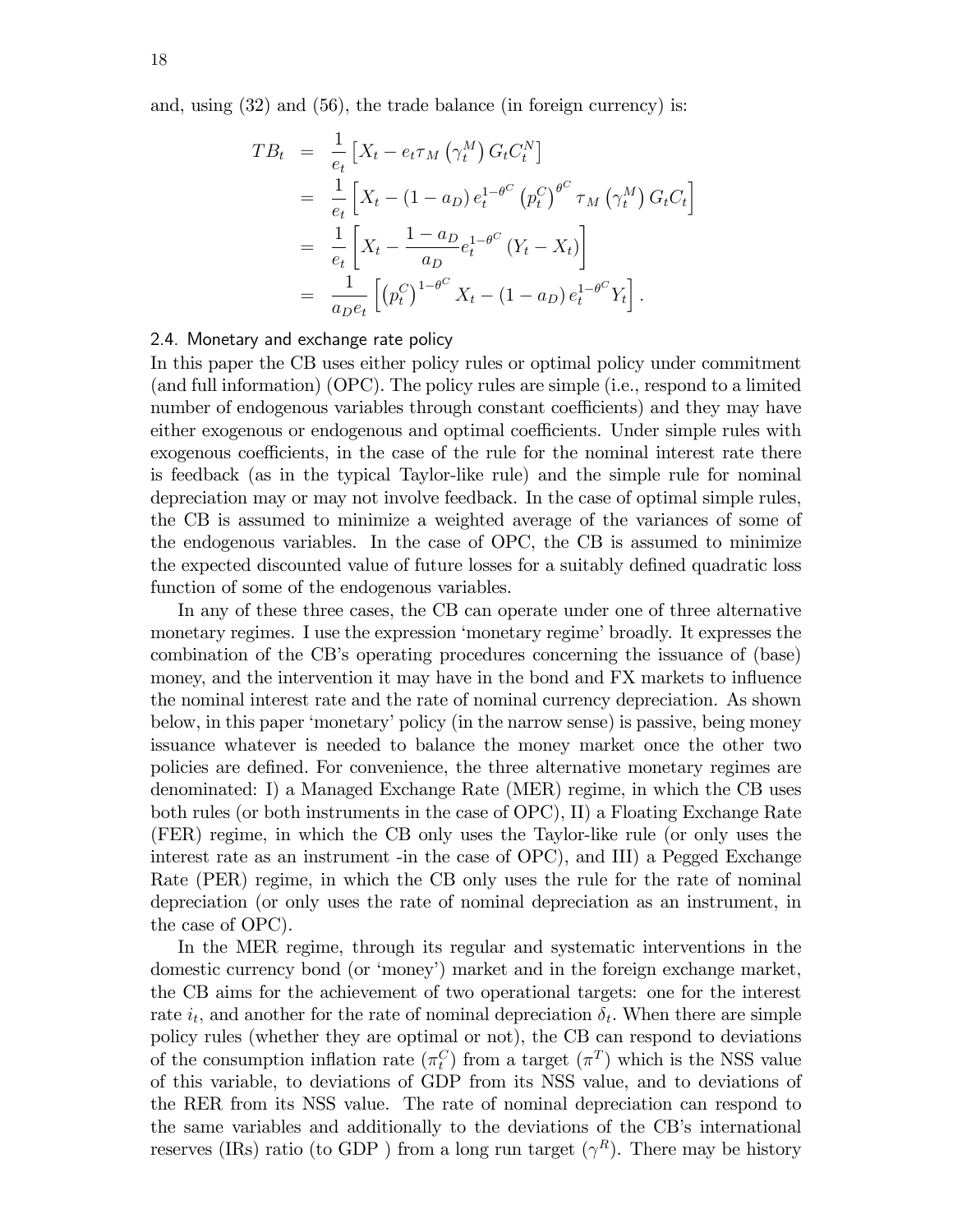dependence (or inertia) in one or both of the two simple rules through the presence of the lagged operational target variable. The simple rules are the following:

$$
\frac{1+i_t}{1+i} = \left(\frac{1+i_{t-1}}{1+i}\right)^{h_0} \left(\frac{\pi_t^C}{\pi_t^T}\right)^{h_1} \left(\frac{Y_t}{Y}\right)^{h_2} \left(\frac{e_t}{e}\right)^{h_3} \tag{63}
$$

$$
\frac{\delta_t}{\delta} = \left(\frac{\delta_{t-1}}{\delta}\right)^{k_0} \left(\frac{\pi_t^C}{\pi_t^T}\right)^{k_1} \left(\frac{Y_t}{Y}\right)^{k_2} \left(\frac{e_t}{e}\right)^{k_3} \left(\frac{e_t r_t/Y_t}{\gamma^R}\right)^{k_4},\tag{64}
$$

where  $h_1 \neq 0$  and  $k_4 \neq 0$  and variables without time subscripts denote NSS values. The first of these is used in the MER and FER regimes, and the second is used in the MER and PER regimes. In a floating exchange rate regime (FER), the CB abstains from intervening in the foreign exchange market. Hence, the international reserves that appear in its balance sheet remain constant. For simplicity, I assume that they remain constant at the NSS value r of the general model (with MER regime). In a pegged exchange rate regime (PER), the CB abstains from intervening in the domestic currency bond market. Hence, its stock of bonds remains constant, and I assume that they remain at the NSS value b of the MER regime. In both of the corner cases, one of the policy rules is dropped and one of the endogenous variables is turned into an exogenous parameter. But there is an alternative way of thinking about this issue which is more illuminating, particularly in an optimal control framework.

The FER and PER regimes are extreme cases ('corner regimes') in which the CB chooses not to use one of its potential instruments. In the case of OPC this means that the optimal policy under any one of the 'corner' regimes cannot dominate the optimal policy under the MER regime. One can define these regimes as cases in which the CB imposes an additional restriction on itself ('ties its hands') and relinquishes its use of one of its 'control' variables. Hence that variable turns into a 'non-control' variable.<sup>12</sup>

To obtain a generalization of the standard DSGE monetary policy model, I specify the instruments that the CB uses when it intervenes in each of the two markets and include them in the model. The CB purchases or sells domestic currency bonds, and thus changes its stock of bonds  $b_t$ , to intervene with high frequency in this market in order to attain its operational target for the interest rate as determined by  $(63)$ .<sup>13</sup> And it purchases or sells foreign exchange to intervene in the foreign exchange market, thereby changing its stock of international reserves  $r_t$ , in order to attain its operational target for the rate of nominal depreciation as determined by (64). While at high frequency (hours, days, weeks) the CB is active changing  $b_t$  and/or  $r_t$ , at low frequency (quarters in this paper) these variables passively adapt to accommodate  $i_t$  and  $\delta_t$  as given by the feedback policy rules and the rest of the model equations.

To represent the constraints that the CB faces it is necessary to broaden the usual policy model to include the CB balance sheet (60) and its arrangement with

<sup>&</sup>lt;sup>12</sup>I hesitate to use the term 'state variable' because in this model both i and  $\delta$  are nonpredetermined (or jump) variables and it is usual to call predetermined variables 'state variables'.

 $13$ Notice that this high-frequency action may be modeled in different ways. But in the quarterly frequency of the model the instruments, operational target variables, and the rest of the model variables are related through the model equations that any higher frequency model must respect if it is designed to be consistent with the quarterly model.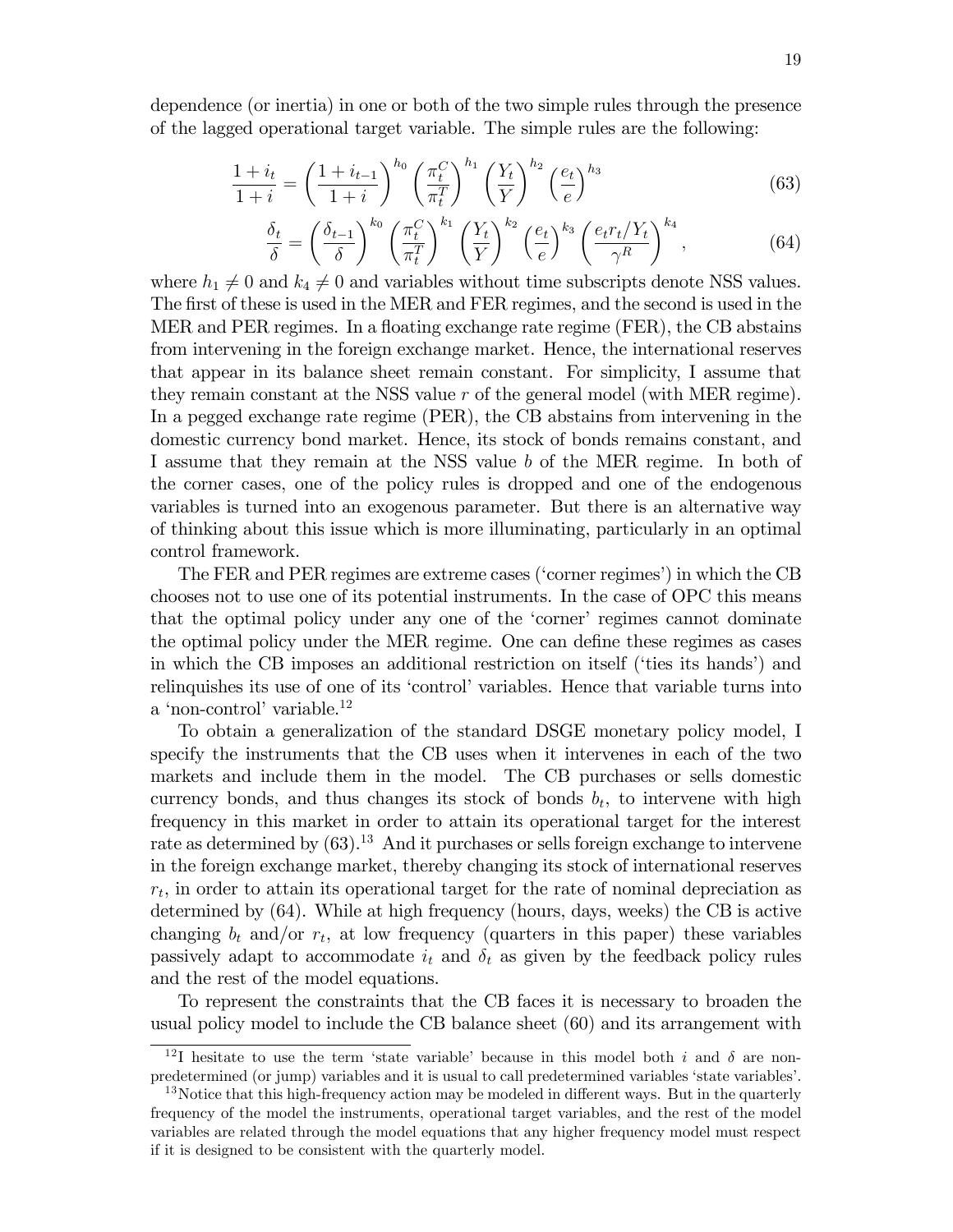the rest of the government (Treasury) as to the use of the Öscal dimension of the CB's flow budget constraint (which I called CB quasi-fiscal surplus  $qf_t$  above). By assuming, as I do here, that the CB's arrangement with the Treasury is that it hands over its quasi-fiscal surplus (or receives automatic finance for its quasi-fiscal deficit) period by period, the CB balance sheet equation is maintained period by period in the sense that the CBís net worth is constant. This can be seen as a simple device for defining the CB's 'sterilization' policy, i.e. the value of  $b_t$ , given the values of  $m_t$  ('determined' by money market balance), and the values of  $e_t$ and  $r_t$ . But it is probably more adequate to think more symmetrically that  $(60)$ imposes a constraint on the simultaneous use of  $b_t$  and  $r_t$ . From this vantage point, one should think of the 'corner' regimes as the imposition of an additional constraint (instead of the dropping of an endogenous variable). In the case of the FER regime, the additional constraint is  $r_t = r$  (an equation that replaces (64)). And in the case of the PER regime, the additional constraint is  $b_t = b$  (an equation that replaces (63)). In terms of an optimal control framework (as is OPC), any one of the 'corner' regimes imposes an additional constraint on the policymaker and, simultaneously, converts one of the 'controls' ( $\delta_t$  in the case of the FER regime and  $i_t$  in the case of the PER regime) into a non-control variable. Hence, it quite evident that the MER regime cannot be inferior to any of the two 'corner' regimes (in the sense of generating a larger loss). With the same loss function and the same (basic) model equations and endogenous variables, but with one additional constraint (equation) and one less 'control', the expected discounted loss cannot be lower. Indeed, I show below that it is very much higher in all of the usual CB preferences (represented through weights for ináation and output deviations).

The policy framework in this paper is one in which monetary growth is passive.<sup>14</sup> Indeed, defining the rate of money growth  $\mu_t \equiv M_t/M_{t-1}$ , (16) and (18) imply:

$$
\mu_t = \pi_t^C \frac{\mathcal{L}(1+i_t)}{\mathcal{L}(1+i_{t-1})} \left[ \beta \left(1+i_t\right) \frac{\varphi_M \left(\mathcal{L}(1+i_t)\right)}{\varphi_M \left(1+i_{t-1}\right)} \right]^{\frac{-1}{\sigma^C}}.
$$
\n(65)

Hence, under the MER or FER regimes, achieving the operational target for the nominal interest rate bearing in mind the need to balance the money market implies that the growth in real money  $(\mu_t/\pi_t^C)$  only depends on the current and lagged interest rate. However, (65) is equally valid under the PER regime, where there is no CB policy rule for the interest rate.

#### 2.5. Functional forms for auxiliary functions

For calibrations it is convenient to define the **net** functions:

$$
\overline{\tau}_D(\gamma_t^D) = \tau_D(\gamma_t^D) - 1, \qquad \overline{\varphi}_D(\gamma_t^D) = \varphi_D(\gamma_t^D) - 1 \qquad (66)
$$
  

$$
\overline{\tau}_M(\gamma_t^M) = \tau_M(\gamma_t^M) - 1, \qquad \overline{\varphi}_M(\gamma_t^M) = \varphi_M(\gamma_t^M) - 1.
$$

 $14$ See Olivera (1970).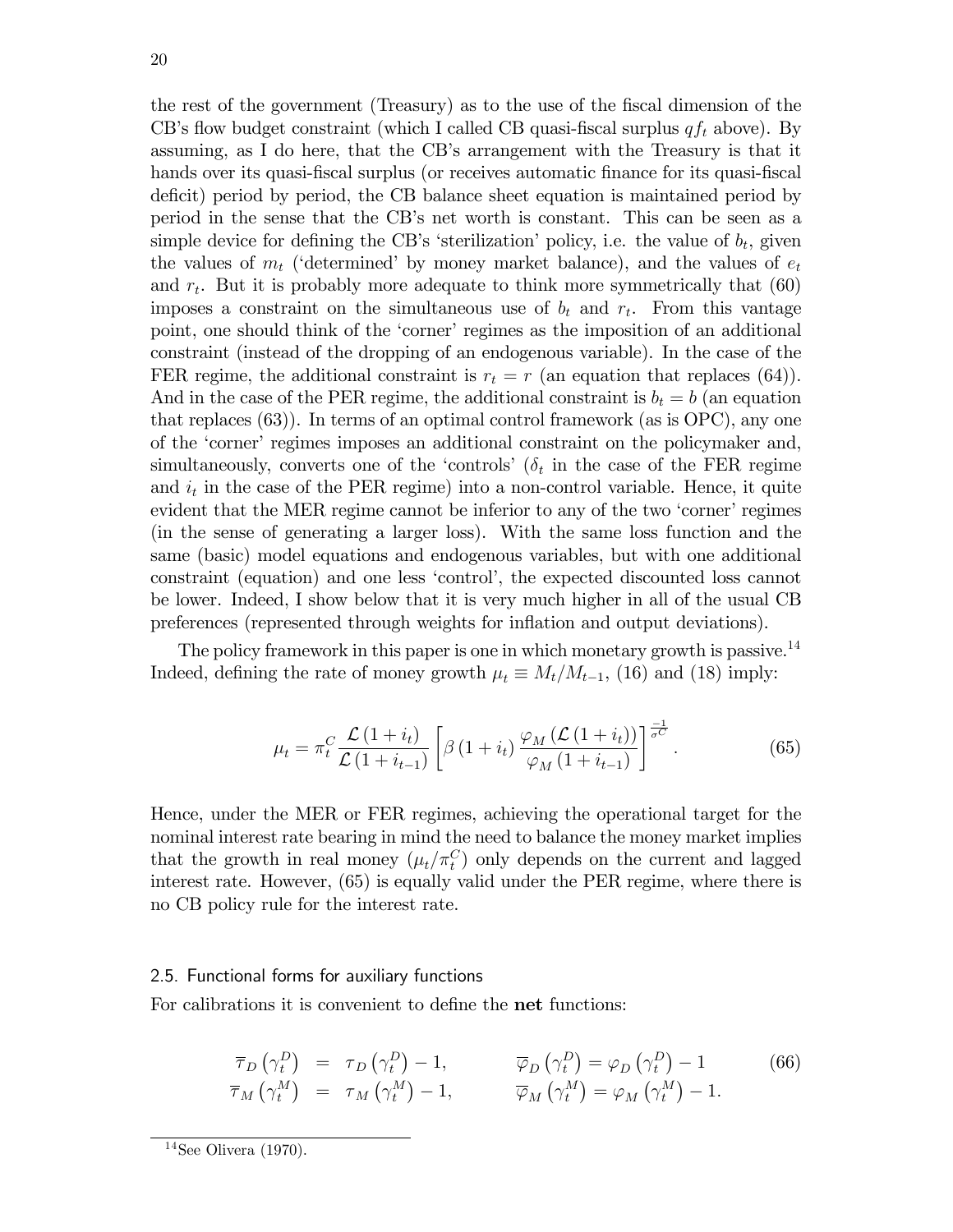I use the following functional forms:<sup>15</sup>

$$
\overline{\tau}_D(\gamma_t^D) \equiv \frac{\alpha_1}{1 - \alpha_2 \gamma_t^D}, \qquad \alpha_1, \alpha_2 > 0, \qquad (67)
$$

$$
\overline{\tau}_M\left(\gamma_t^M\right) \equiv \frac{\beta_1}{\left(1+\beta_2\gamma_t^M\right)^{\beta_3}}, \qquad \beta_1, \beta_2, \beta_3 > 0 \qquad (68)
$$

which, according to definitions  $(14)$ , give:

$$
\overline{\varphi}_D(\gamma_t^D) = \frac{\alpha_1}{(1 - \alpha_2 \gamma_t^D)^2},
$$
\n
$$
\overline{\varphi}_M(\gamma_t^M) = \frac{\beta_1}{(1 + \beta_2 \gamma_t^M)^{\beta_3}} \left(1 + \beta_3 \frac{\beta_2 \gamma_t^M}{1 + \beta_2 \gamma_t^M}\right).
$$
\n(69)

The liquidity preference function  $(17)$  that results from  $(68)$  is:

$$
\frac{m_t}{p_t^C C_t} \equiv \gamma_t^M = \mathcal{L} \left( 1 + i_t \right) = \frac{1}{\beta_2} \left[ \left( \frac{\beta_1 \beta_2 \beta_3}{1 - \frac{1}{1 + i_t}} \right)^{\frac{1}{\beta_3 + 1}} - 1 \right]. \tag{70}
$$

And to get a more compact notation in some of the equations the following auxiliary variables and equations are introduced:

$$
\tau_{M,t} = 1 + \frac{\beta_1}{(1 + \beta_2 \gamma_t^M)^{\beta_3}} \n\varphi_{M,t} = 1 + (\tau_{M,t} - 1) \left( 1 + \beta_3 \frac{\beta_2 \gamma_t^M}{1 + \beta_2 \gamma_t^M} \right).
$$

### 2.6. The nonlinear system of equations

In this section I put together the model equations for simple feedback rules in a MER regime.

Consumption Euler:

$$
\frac{C_t^{-\sigma^C}}{\varphi_{M,t}} = \beta \left( 1 + i_t \right) E_t \left( \frac{C_{t+1}^{-\sigma^C}}{\varphi_{M,t+1}} \frac{1}{\pi_{t+1}^C} \right)
$$

Risk-adjusted uncovered interest parity:

$$
1 + i_t = (1 + i_t^*)\phi_t^* \left[ 1 + \frac{\alpha_1}{(1 + \alpha_2 \gamma_t^D)^2} \right] E_t \delta_{t+1}
$$
 (71)

Phillips equations:

$$
\Gamma_t = \frac{Q_t}{p_t^C C_t^{\sigma^C}} + \beta \alpha E_t \pi_{t+1}^{\theta-1} \Gamma_{t+1}
$$
\n
$$
\Psi_t = \frac{\theta}{\theta-1} \frac{Q_t}{p_t^C C_t^{\sigma^C}} m c_t + \beta \alpha E_t \pi_{t+1}^{\theta} \Psi_{t+1}
$$
\n
$$
\Psi_t = \left(\frac{1-\alpha \pi_t^{\theta-1}}{1-\alpha}\right)^{\frac{-1}{\theta-1}} \Gamma_t
$$

<sup>&</sup>lt;sup>15</sup>In calibrating the model parameters I found it important to include a third parameter in the the transactions cost function. Otherwise I could not obtain realistic money demand interest elasticities, and the variability of the instruments was systematically excessive.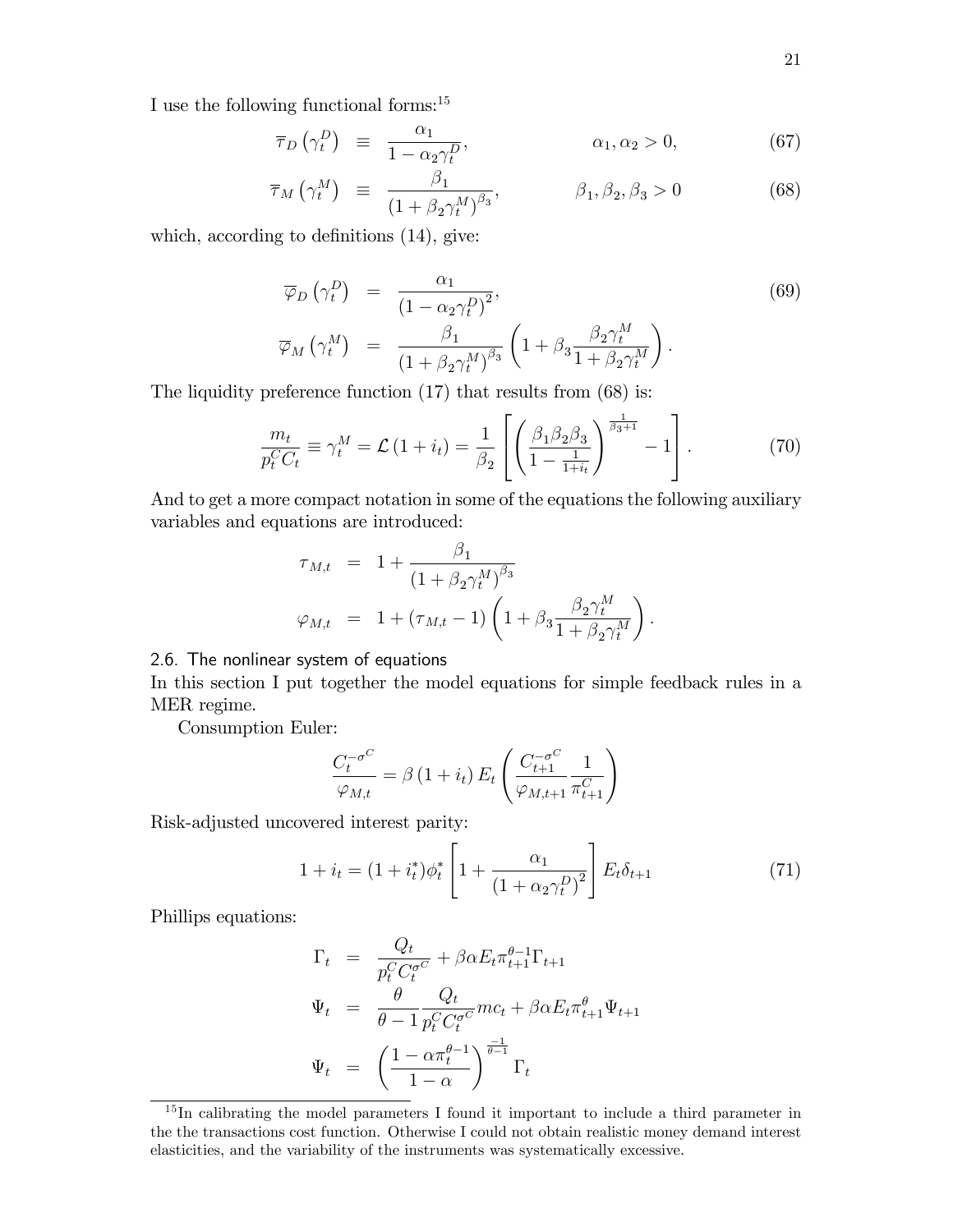Dynamics of price dispersion:

$$
\Delta_t = \alpha \pi_t^{\theta} \Delta_{t-1} + (1 - \alpha) \left( \frac{1 - \alpha \pi_t^{\theta - 1}}{1 - \alpha} \right)^{\frac{\theta}{\theta - 1}}
$$

Exports:

$$
X_t = \kappa_X \left( e_t p_t^* \right)^{b_X} Y_t
$$

Trade Balance:

$$
TB_t = \frac{1}{a_D e_t} \left[ \left( p_t^C \right)^{1 - \theta^C} X_t - (1 - a_D) e_t^{1 - \theta^C} Y_t \right]
$$

Current Account:

$$
CA_t = \left(\frac{1+i_{t-1}^*}{\pi_t^*} - 1\right) r_{t-1} - \left[\frac{1+i_{t-1}^*}{\pi_t^*} \phi_{t-1}^* \left(1 + \frac{\alpha_1}{1 - \alpha_2 \gamma_{t-1}^D}\right) - 1\right] d_{t-1} + T B_t.
$$

Balance of Payments:

$$
r_t - d_t = CA_t + r_{t-1} - d_{t-1}
$$

Real marginal cost:

$$
mc_t = \frac{w_t}{\epsilon_t}
$$

Labor market clearing:

$$
w_t = \xi^N p_t^C C_t^{\sigma^C} \varphi_{M,t} N_t^{\sigma^N}
$$

Hours worked:

$$
N_t = \frac{Q_t}{\epsilon_t} \Delta_t
$$

Domestic goods market clearing:

$$
Q_t = Y_t - \left(1 - b^A\right) X_t
$$

GDP:

$$
Y_t = a_D \tau_{M,t} G_t \left( p_t^C \right)^{\theta^C} C_t + X_t
$$

Consumption relative price:

$$
p_t^C = \left( a_D + (1 - a_D) e_t^{1 - \theta^C} \right)^{\frac{1}{1 - \theta^C}}
$$

Money market clearing:

$$
m_{t} = \frac{1}{\beta_{2}} \left[ \left( \frac{\beta_{1} \beta_{2} \beta_{3}}{1 - \frac{1}{1 + i_{t}}} \right)^{\frac{1}{\beta_{3} + 1}} - 1 \right] p_{t}^{C} C_{t},
$$

CB balance sheet:

$$
b_t = e_t r_t - m_t
$$

Consumption inflation:

$$
\frac{\pi_t^C}{\pi_t} = \frac{p_t^C}{p_{t-1}^C}
$$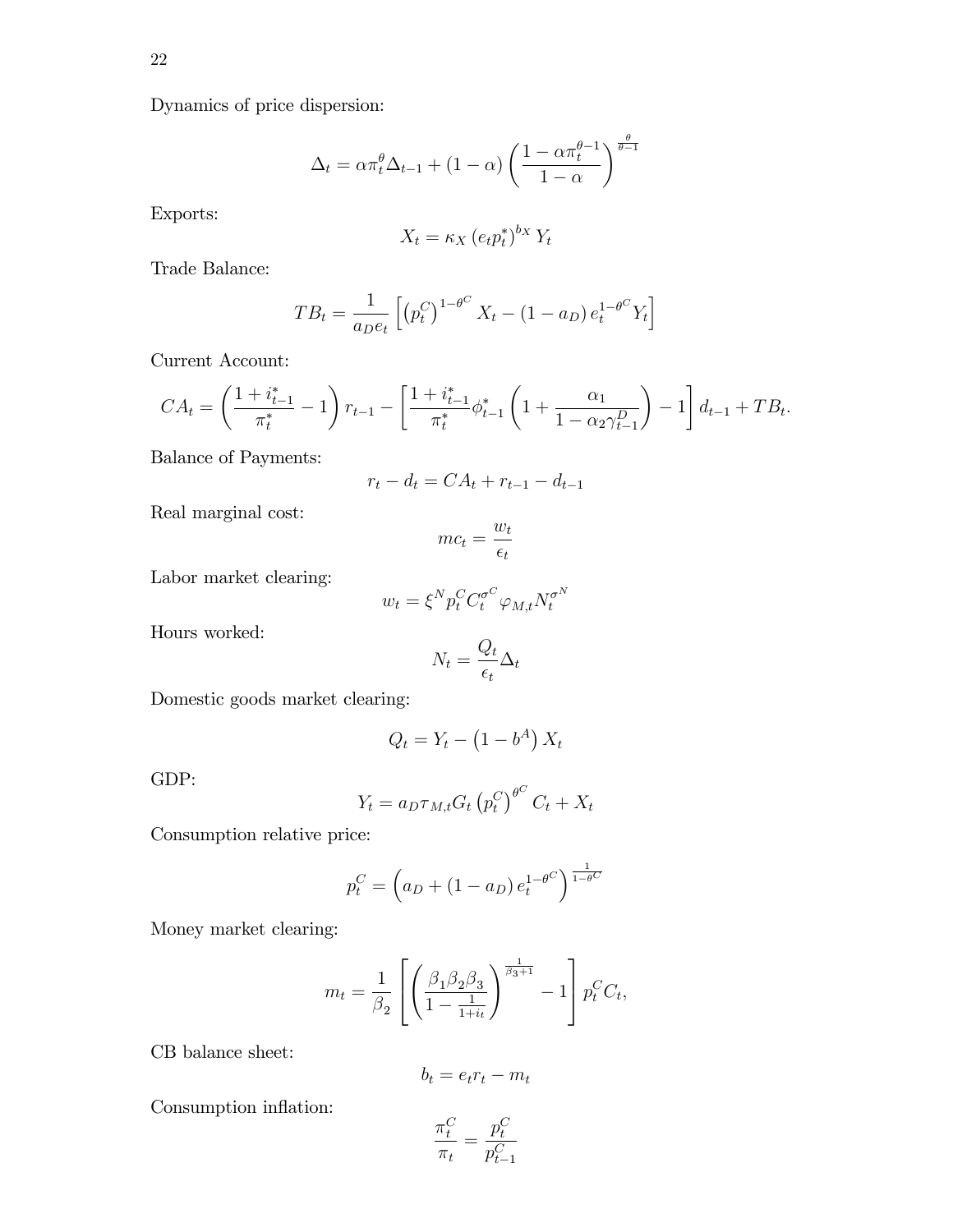Real Exchange Rate:

$$
\frac{e_t}{e_{t-1}} = \frac{\delta_t \pi_t^*}{\pi_t}
$$

External terms of trade:

$$
\frac{p_t^*}{p_{t-1}^*} = \frac{\pi_t^{*X}}{\pi_t^*} \tag{74}
$$

Tax collection:

$$
tax_t = \overline{G}_t \tau_{M,t} p_t^C C_t - qf_t
$$

Quasi-fiscal surplus:

$$
qf_t = \left(1 + i_{t-1}^* - 1/\delta_t\right) \frac{e_t r_{t-1}}{\pi_t^*} - \left(\left(1 + i_{t-1}\right) - 1\right) \frac{b_{t-1}}{\pi_t}
$$

Great ratios:

$$
\gamma_t^D = \frac{e_t d_t}{Y_t}, \qquad \gamma_t^M = \frac{m_t}{p_t^C C_t},
$$

Auxiliary functions:

$$
\tau_{M,t} = 1 + \frac{\beta_1}{\left(1 + \beta_2 \gamma_t^M\right)^{\beta_3}}, \qquad \varphi_{M,t} = 1 + (\tau_{M,t} - 1) \left(1 + \beta_3 \frac{\beta_2 \gamma_t^M}{1 + \beta_2 \gamma_t^M}\right).
$$

Interest rate feedback rule:

$$
\frac{1+i_t}{1+i} = \left(\frac{1+i_{t-1}}{1+i}\right)^{h_0} \left(\frac{\pi_t^C}{\pi_t^T}\right)^{h_1} \left(\frac{Y_t}{Y}\right)^{h_2} \left(\frac{e_t}{e}\right)^{h_3} \tag{75}
$$

Nominal depreciation feedback rule:

$$
\frac{\delta_t}{\delta} = \left(\frac{\delta_{t-1}}{\delta}\right)^{k_0} \left(\frac{\pi_t^C}{\pi_t^T}\right)^{k_1} \left(\frac{Y_t}{Y}\right)^{k_2} \left(\frac{e_t}{e}\right)^{k_3} \left(\frac{e_t r_t/Y_t}{\gamma^R}\right)^{k_4} \tag{76}
$$

Notice that I am not constraining  $b_t$  nor  $r_t$  to be non-negative, which may be quite unrealistic. Negative international reserves would mean borrowing from abroad and, in the context of this model, would require a risk premium as in the case of households. And many Central Banks are institutionally constrained in lending to the non-financial private sector, making  $b_t$  non-negative. Here, I assume that the Central Bank's target for reserves  $\gamma^R$  is sufficiently high and the household's steady state demand for cash is sufficiently low to ensure that these non-negativity constraints hold for all  $t$  and all relevant stochastic shocks.<sup>16</sup>

In addition to these equations there are those that are subject to stochastic shocks, most of which are simple  $AR(1)$  processes. The external terms of trade  $(XTT)$  is a particularly important external effect for most SOE's. This justified giving the calibration of its components a careful treatment. As a working hypothesis, I assumed that the ináation rates for imported and exported goods are interrelated in such a way that a shock to one of them affects the other through

 $16$  In the parent model ARGEM, it is banks that invest in domestic currency bonds and usually Central Banks do have the institutional ability to assist banks, though usually with limitations.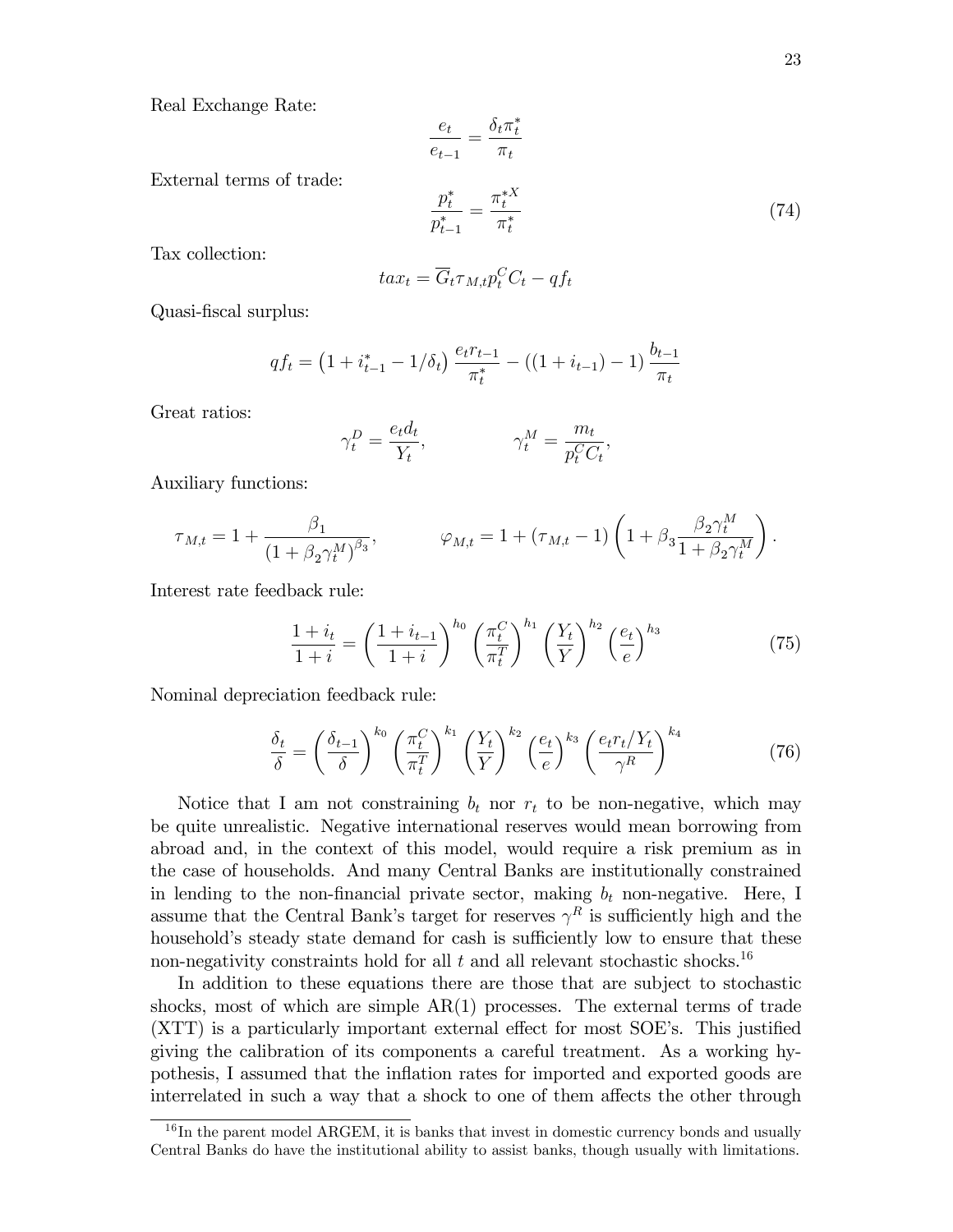the dynamics of the XTT (which is the ratio of the two corresponding foreign price levels). Hence, I assumed:

$$
\pi_t^{*X} = (\pi_{t-1}^{*X})^{\rho^{\pi^{*X}}} (\pi^{*X})^{1-\rho^{\pi^{*X}}} (p_{t-1}^*)^{\alpha_{\pi^{*X}}} \exp\left(\sigma^{\pi^{*X}} \varepsilon_t^{\pi^{*X}}\right),
$$
\n
$$
\pi_t^* = (\pi_{t-1}^*)^{\rho^{\pi^*}} (\pi^*)^{1-\rho^{\pi^*}} (p_{t-1}^*)^{\alpha_{\pi^*}} \exp\left(\sigma^{\pi^*} \varepsilon_t^{\pi^*}\right),
$$
\n
$$
p_t^* = p_{t-1}^* \frac{\pi_t^{*X}}{(\pi_t^*)^{\beta_{\pi^*}}}.
$$
\n(77)

Notice that if the two price indexes are non-stationary, this implies that they are cointegrated. The XTT variable  $p_t^*$  plays the role of a cointegration error term,  $\alpha_{\pi^{*X}} \leq 0$ ,  $\alpha_{\pi^{*}} > 0$  are the speeds of adjustment and  $(1, -\beta_{\pi^{*}})$  plays the role of a cointegrating vector, with  $\beta_{\pi^*} = 1$  as in the identity (74). In Appendix I, I estimate these equations using data for Argentina and find evidence for the cointegration hypothesis with an additional influence of  $\pi_{t-1}^{*X}$  on  $\pi_t^*$ , as in the equation below.

The equations subject to stochastic shocks are hence the following (where the NSS values  $\epsilon, \pi^*, \pi^{*X}$  are assumed equal to one):

Productivity shock:

$$
\epsilon_t = (\epsilon_{t-1})^{\rho^\epsilon} \exp{(\sigma^\epsilon \varepsilon^\epsilon_t)}
$$

Government expenditure shock:

$$
G_t = (G_{t-1})^{\rho^G} G^{1-\rho^G} \exp\left(\sigma^G \varepsilon_t^G\right)
$$

Riskfree interest rate shock:

$$
1 + i_t^* = \left(1 + i_{t-1}^*\right)^{\rho^{i^*}} \left(1 + i^*\right)^{1 - \rho^{i^*}} \exp\left(\sigma^{i^*} \varepsilon_t^{i^*}\right)
$$

Financing risk/liquidity shock:

$$
\phi_t^* = \left(\phi_{t-1}^*\right)^{\rho^{\phi^*}} \left(\phi^*\right)^{1-\rho^{\phi^*}} \exp\left(\sigma^{\phi^*}\varepsilon_t^{\phi^*}\right)
$$

Exports inflation shock:

$$
\pi_t^{*X} = \left(\pi_{t-1}^{*X}\right)^{\rho^{\pi^{*X}}} \left(\pi^{*X}\right)^{1-\rho^{\pi^{*X}}}\left(p_{t-1}^*\right)^{\alpha_{\pi^{*X}}}\exp\left(\sigma^{\pi^{*X}}\varepsilon_t^{\pi^{**}}\right)
$$

Imported inflation shock:

$$
\pi_t^* = (\pi_{t-1}^*)^{\rho^{\pi^*}} (\pi^*)^{1-\rho^{\pi^*}} (p_{t-1}^*)^{\alpha_{\pi^*}} (\pi_{t-1}^{*X})^{\rho^{\pi^{*XN}}}\exp (\sigma^{\pi^* \varepsilon_t^{\pi^*}}).
$$

#### 3. Numerical solution in Dynare

A detailed calibration of the parameters and derivation of the NSS values of the endogenous variables can be found in Appendix 1. In this section I analyze the stabilizing role of the two policy rules under the different monetary and exchange rate regimes, mainly by studying the volatilities (standard deviations) of the main endogenous variables in the model. I also explore the policy parameter ranges that guarantee the Blanchard-Kahn (BK) stability conditions. Table 1 summarizes the calibrated values of the main model parameters that are used throughout, and also contains some comparisons with parameter values used in two other relevant SOE models.<sup>17</sup>

 $17 \text{ }^{\circ}$ E.S.<sup>†</sup> denotes 'elasticity of substitution', G\_M stands for 'Galí and Monacelli (2005)', and De P for 'De Paoli  $(2006)$ '.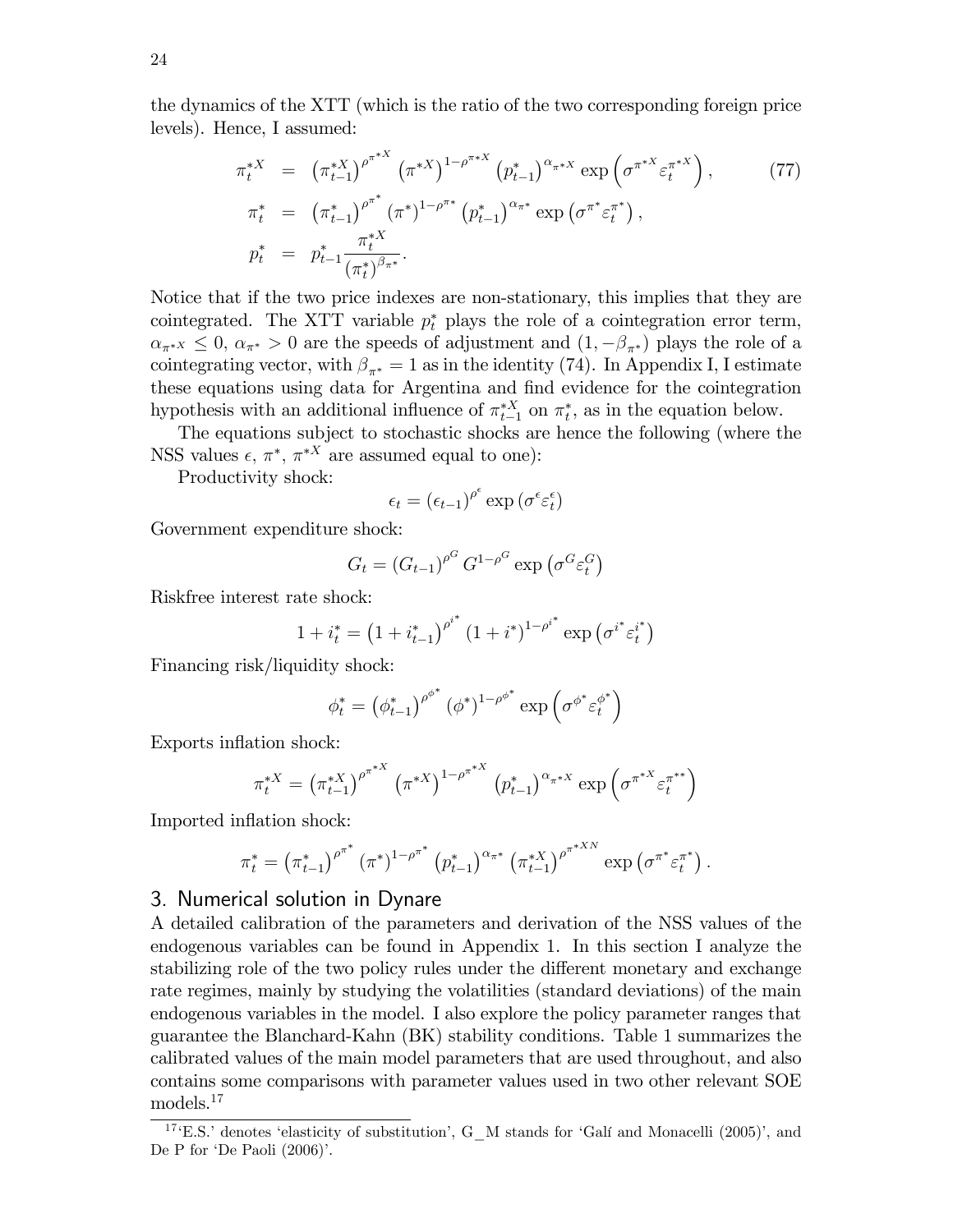|                             | <i>Table 1:</i> Calibrated values of main model parameters |            |      |      |
|-----------------------------|------------------------------------------------------------|------------|------|------|
|                             | Parameters                                                 | This paper | G-M  | De P |
| $\beta$                     | Intertemporal discount factor                              | 0.99       | 0.99 | 0.99 |
| $\sigma^C$                  | Relative risk aversion for goods                           | 1.5        |      | 1    |
| $\sigma^N$                  | Relative risk aversion for labor                           | 0.5        | 3    | 0.47 |
| $\alpha$                    | Probability of not adjusting price                         | 0.66       | 0.75 | 0.66 |
| $\theta$                    | E.S. between domestic goods                                | 6          | 6    | 10   |
| $\theta^C$                  | E.S. domestic vs. imported goods                           | 1.5        |      | 3    |
| $a_D$                       | Coef. for share of domestic goods                          | 0.86       | 0.6  | 0.6  |
| $b^A$                       | Coef. in production function for commodities               | 0.5        |      |      |
| $\varepsilon_D^{\varphi}$   | Elasticity of risk function in UIP $\varphi_D(ed/Y)$       | 2.0        |      |      |
| $\varepsilon_{\mathcal{L}}$ | Elasticity of $\mathcal{L}(1+i)$                           | 1.02       |      |      |
|                             |                                                            |            |      |      |

The standard errors and persistence parameters used for the six shock variables are given in Table 2. They were calibrated taking into account the available time series for Argentina and the RW during the period 1994.1-2009.2: public consumption to GDP  $(\sigma^G, \rho^G)$ , imported and exported goods inflation as they conform Argentina's XTT  $(\sigma^{\pi^*}, \sigma^{\pi^{*X}}, \rho^{\pi^*}, \rho^{\pi^{*X}}, \rho^{\pi^{*X N}})$ , Libor 3 months  $(\sigma^{i^*}, \rho^{i^*})$ , and balance of payments information on private sector foreign debts and interest payments as well as my own calculation of the spread over Libor 3 months  $(\sigma^{\phi^*}, \rho^{\phi^*})$ . The only cases in which I took the the standard deviations exactly according to the data are the cases of  $\sigma^{i^*}, \sigma^{\pi}$ , and  $\sigma^{\pi^{*X}}$ . The rest were calibrated taking both the data (except for  $\sigma^{\epsilon}$ ) and the resulting theoretical standard deviation and variance decomposition for GDP with a baseline calibration of the two policy rules  $(h_1 = 0.8, h_2 = 0.8, k_4 = -0.8,$  and the rest of the coefficients zero). This implied diminishing the observed standard deviation of  $G$  (from 0.054 in a simple  $AR(1)$ ) estimation from which I did use the persistence parameter  $\rho^G$ , which seemed to weigh too heavily in the volatility of  $Y$ , and increasing the standard deviation of  $\phi^*$  (from 0.0034), which seemed not to weigh enough. The value of  $\sigma^{\epsilon}$  was chosen so that the resulting theoretical standard deviation of Y was similar to the data for detrended and s.a. GDP for Argentina leaving out the crisis years 2001/2002.

#### Table 2: Calibration of shock variables standard deviations  $\sigma^\epsilon$  $\epsilon \qquad \sigma ^{G}\qquad \sigma$  $i^*$  $\sigma^{\phi^*}$  $\sigma^{\pi^*}$  $\sigma^{\pi^{*X}}$ 0.01 0.03 0.0046 0.05 0.0295 0.0424 persistence  $\rho^{\epsilon}$  $\rho^G$  $\begin{matrix} G & \quad & \rho^{i^*} \end{matrix}$  $\rho^{\phi^*}$  $\rho^{\pi^*}$  $\rho^{\pi^{*X}}$  $\rho^{\pi^{*XN}}$ 0.8 0.85 0.7 0.3 0.2 0.41 0.18 speeds of adjustment  $\alpha_{\pi^*}$   $\alpha_{\pi^{*X}}$ 0.181 -0.255

#### 3.1. The effects of the simple policy rule coefficients under the MER regime

I first study some of the general stability properties of the model in relation to the parameters of the two simple policy rules in the MER regime. The coefficients on the policy rules not explicitly mentioned below are made equal to zero. When I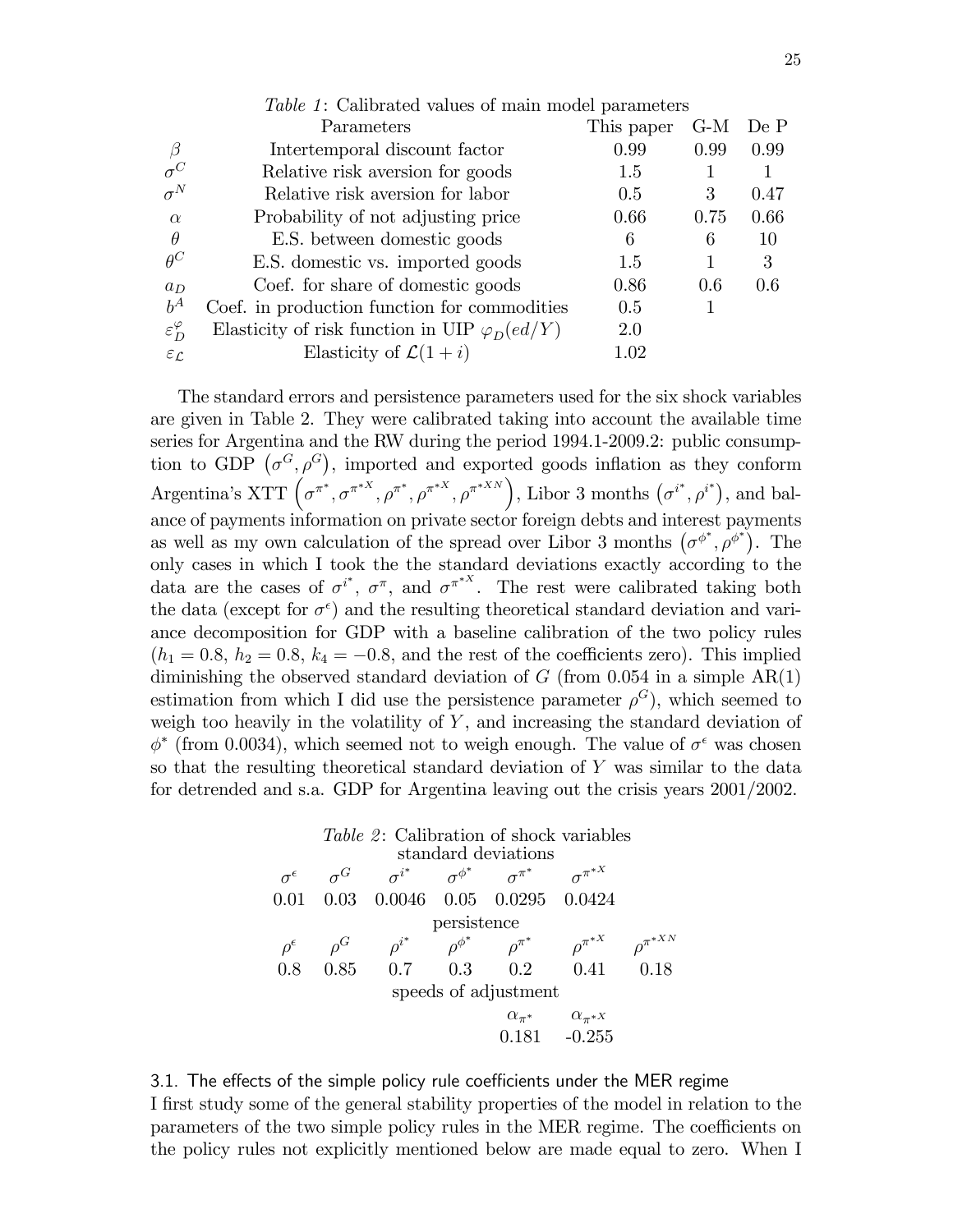say that a particular configuration of parameters gives stability I mean that all the requirements for determinacy and non-explosiveness are met, including the rank condition. In particular, there are no unit roots.

1) A very general result is that if the coefficient that makes the rate of nominal appreciation respond to central bank deviations from target is zero  $(k_4 = 0)$  the model has a unit root for any value of the remaining coefficients. Hence, from now on  $k_4$  will always be different from zero in the MER regime. Let  $k_4 = -0.8$  until further notice. Observe that with negative values for  $k_4$ , when there are insufficient reserves, and hence,  $e_t r_t / Y_t < \gamma^R$ , i.e.  $\hat{e}_t + \hat{r}_t - \hat{Y}_t < 0$ , the CB tends to depreciate the currency (more than in the NSS):

$$
\widehat{\delta}_t = k_4 \left( \widehat{e}_t + \widehat{r}_t - \widehat{Y}_t \right) > 0.
$$

Since a purchase of IR (increase in  $r_t$ ) expands the money supply (*ceteris paribus*) one tends to associate it with a currency depreciation. But thins are more complex. First, it is the ratio between the real domestic value of IR  $(e_t r_t)$  to GDP that must increase if in the initial period  $e_t r_t/Y_t < \gamma^R$ . Second, that increase must take place in the long run, so the direction of movement may be the opposite during a transition period. In fact, I show below that sometimes it is optimal to have a positive  $k_4$ .

2) I first look at very streamlined policy rules with no inertia, an interest rate policy rule that only responds to ináation, and a nominal depreciation policy rule that only responds to the deviation from the long run target for international reserves. Hence, in (75) and (76) only  $h_1$  and  $k_4 = -0.8$  are non-zero. It is readily seen that there is stability as long as  $h_1$  is greater than one: the classical Taylor Principle. Otherwise there is indeterminacy.

3) Next I introduce interest rate inertia, letting  $h_0$  become positive. I find that, for example, if  $h_0 = 0.2$ , then  $h_1$  must be at least 0.81 (to two decimal points) for stability. Otherwise there is indeterminacy. The scheme below shows that gradually raising  $h_0$  lowers the minimum value of  $h_1$  required for stability (and viceversa). Hence, there is an 'inertia-inflation-responsiveness frontier' for the interest rate policy rule that is downward sloping and linear. For stability,  $h_0 + h_1$  must be greater than one and  $h_1$  must be different from zero. Hence, the 'Taylor Principle' holds in the model (see Woodford (2003), page 255, Proposition 4.4). Also, the higher above one is  $h_0 + h_1$ , the wider is the range within  $h_2$ can move without impairing stability, with the center of that range in the negative territory. Furthermore, the 'inertia-inflation-responsiveness frontier' (IIRF) is valid for a wide range of values for the remaining coefficients in the second policy rule as long as  $k_4$  is negative. That is, below this frontier there is no way to stabilize the economy using interest rate responsiveness to GDP or the RER, or depreciation rate responsiveness to inflation, GDP or the RER.

 $h_0$  -0.2 0.0 0.2 0.4 0.6 0.8 1.0 1.2 ... 10.2 ...  $h_1$  1.21 1.01 0.81 0.61 0.41 0.21 0.01 -0.19  $\ldots$  -9.19  $\ldots$ 

Furthermore, this is true for any other negative value of  $k_4$  as well as positive values greater than 0.22. Hence, it is nice to see that the present generalization of the standard monetary policy framework in DSGE models maintains some of the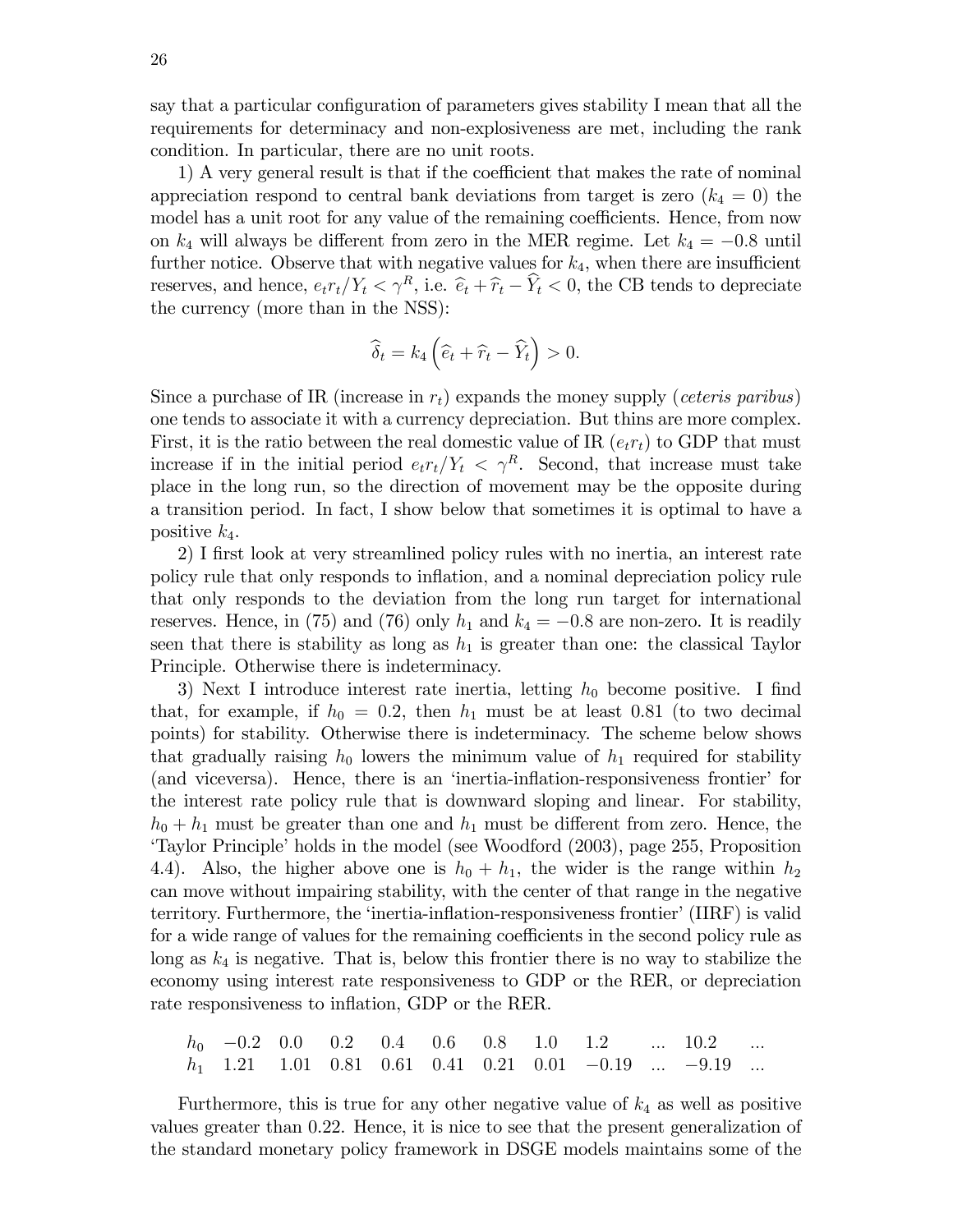key ingredients in the more limited, conventional, model. On the other hand, if  $k_4$  has low positive values (less than or equal to 0.23), there is a reversal in the Taylor Principle: stability requires that  $h_0 + h_1$  be less than one. Remarkably, a policy with a positive  $k_4$  less than 0.24 (to two digits) and all the other coefficients in both policy rules equal to zero is stable. Positive values for  $k_4$  will come up below as optimal values for simple policy rules in the MER regime for certain CB styles. This illustrates the fact that the general model (with the MER) is considerably more complex (and richer) than the standard models (with either of the two 'corner' regimes: FER or PER).

4) Next I looked a little closer into the effects of changing one of the two critical coefficients  $h_0$  and  $h_1$  (keeping the rest at baseline values) on the standard deviations of some of the endogenous variables Central Banks typically care for.<sup>18</sup> First I take a fixed value of  $h_0$  starting on the IIRF and find the volatilities (standard deviations) for increasing values of  $h_1$ . The results are in the Table 3, where the minimum value in each row is highlighted in bold and the maximum is in italics. The ratio between the maximum and minimum volatility is also shown in the last column. It is interesting to see that some of the volatilities of variables of interest decrease steadily (inflation  $-piC$  in the Dynare file-, price dispersion -DeltaP -, the RER -e-, TB, Utility, d,  $\delta$ ) while others increase steadily (C, real interest rate, r), and still others at first diminish, reach their minimum, and then increase  $(Y,$  $N, mc$ ). Maximum volatilities are almost always in the extremes, but minimum volatilities are more scattered.

Although attention is usually focused on the volatility of  $Y$ , it is  $C$  and  $N$ that enter the aggregate utility of households, and their volatilities respond quite differently to increases in  $h_1$ . Indeed, while the volatility of C increases steadily with  $h_1$ , that of N falls up to  $h_1 = 2$  and then starts to increase. The volatility of period utility (Utility), however, steadily diminishes as  $h_1$  increases, as does the volatility of inflation and price dispersion.

<sup>&</sup>lt;sup>18</sup>Amato and Laubach (2003) do a similar analysis for the case of sticky prices and wages when only an interest rate rule is used.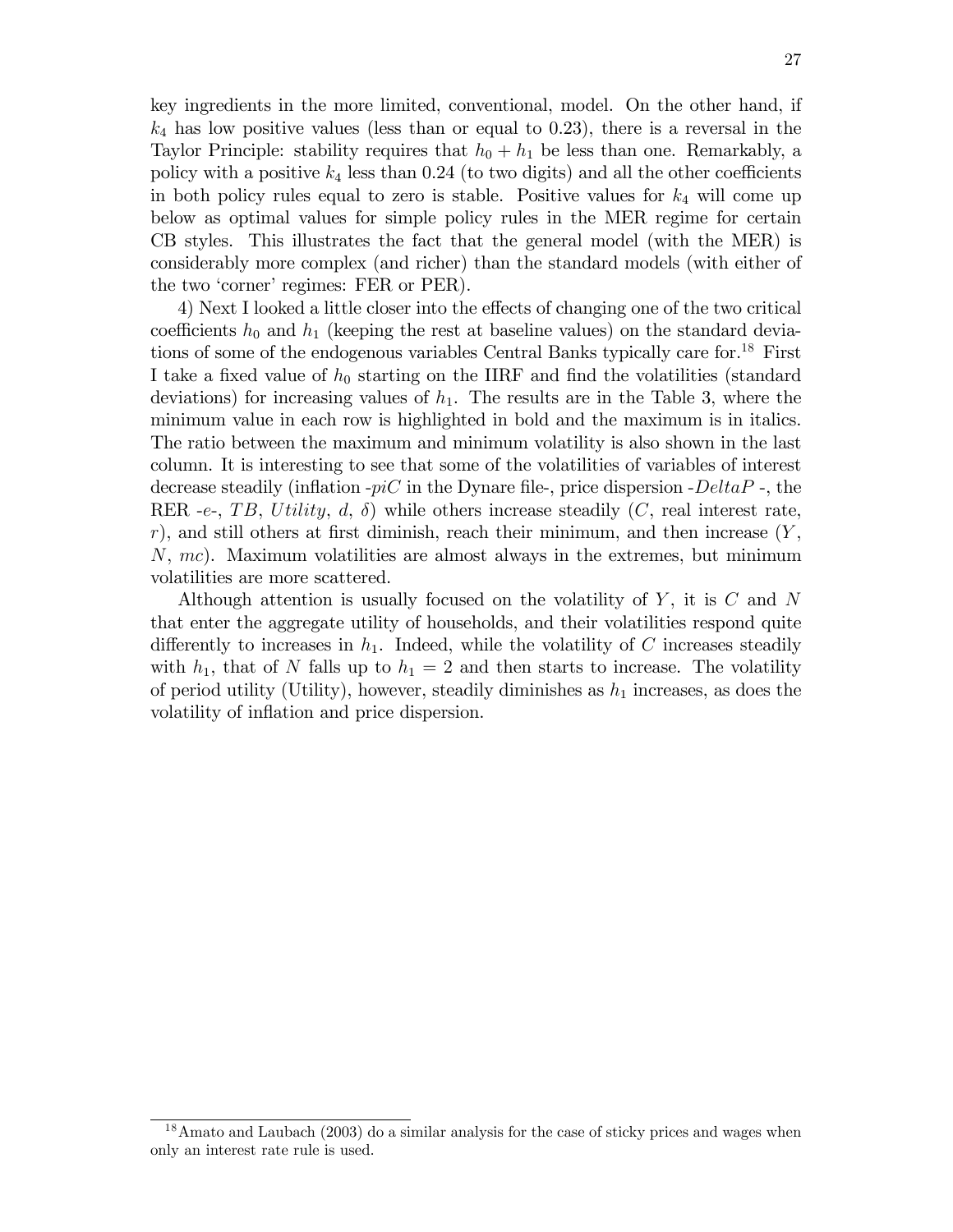| $h$ 0=0.4       | <b>MEAN</b> |             |            |                 |           | STANDARD DEVIATION |             |             |              |         |
|-----------------|-------------|-------------|------------|-----------------|-----------|--------------------|-------------|-------------|--------------|---------|
| <b>VARIABLE</b> |             | $h = 10.61$ | $h = 10.8$ | $1 = 1.0$<br>h. | $h = 1.5$ | $h = 1 = 2$        | $h = 1 = 3$ | $h = 1 = 4$ | $h \, 1 = 5$ | max/min |
| piC             | 1.0150      | 0.0190      | 0.0155     | 0.0143          | 0.0126    | 0.0114             | 0.0095      | 0.0082      | 0.0072       | 2.64    |
| <b>DeltaP</b>   | 1.0051      | 0.0082      | 0.0048     | 0.0038          | 0.0030    | 0.0027             | 0.0023      | 0.0022      | 0.0022       | 3.73    |
|                 | 1.4430      | 0.0742      | 0.0720     | 0.0709          | 0.0694    | 0.0690             | 0.0696      | 0.0709      | 0.0723       | 1.08    |
| C               | 1.3108      | 0.0236      | 0.0272     | 0.0298          | 0.0351    | 0.0396             | 0.0466      | 0.0518      | 0.0557       | 2.36    |
| IN              | 1.3220      | 0.0731      | 0.0663     | 0.0637          | 0.0612    | 0.0606             | 0.0614      | 0.0630      | 0.0647       | 1.21    |
| real_ii         | 1.0101      | 0.0111      | 0.0131     | 0.0154          | 0.0206    | 0.0248             | 0.0312      | 0.0359      | 0.0394       | 3.55    |
| mc              | 0.8302      | 0.0166      | 0.0135     | 0.0135          | 0.0175    | 0.0227             | 0.0317      | 0.0386      | 0.0439       | 3.25    |
| e               | 0.5951      | 0.0496      | 0.0494     | 0.0493          | 0.0490    | 0.0488             | 0.0485      | 0.0484      | 0.0482       | 1.03    |
| TВ              | 0.0082      | 0.0608      | 0.0604     | 0.0601          | 0.0596    | 0.0593             | 0.0588      | 0.0584      | 0.0582       | 1.04    |
| d               | 1.2125      | 0.1020      | 0.1016     | 0.1013          | 0.1011    | 0.1009             | 0.1009      | 0.1008      | 0.1008       | 1.01    |
| m               | 0.1154      | 0.0032      | 0.0032     | 0.0034          | 0.0042    | 0.0050             | 0.0062      | 0.0072      | 0.0080       | 2.50    |
| <b>Utility</b>  | $-2.2744$   | 0.0574      | 0.0551     | 0.0543          | 0.0536    | 0.0533             | 0.0531      | 0.0529      | 0.0529       | 1.09    |
| ΪÏ              | 1.0253      | 0.0153      | 0.0148     | 0.0165          | 0.0214    | 0.0256             | 0.0320      | 0.0366      | 0.0401       | 2.71    |
| b               | 0.0722      | 0.0160      | 0.0162     | 0.0161          | 0.0159    | 0.0157             | 0.0153      | 0.0151      | 0.0149       | 1.09    |
| delta           | 1.0150      | 0.0711      | 0.0695     | 0.0685          | 0.0667    | 0.0653             | 0.0632      | 0.0617      | 0.0606       | 1.17    |
| ١r              | 0.3152      | 0.0432      | 0.0439     | 0.0443          | 0.0453    | 0.0460             | 0.0470      | 0.0478      | 0.0484       | 1.12    |

Table 3: Means and standard deviations of main variables for different values of  $h_1$ 

The remaining rows in this table focus on the volatility of the CB intermediate targets and instruments. While the volatility of  $i$  (ii in the Dynare file) is nonmonotonic, decreasing at first and then increasing, the volatility of the second operational target  $\delta$  (*delta* in the Dynare file) is steadily decreasing. Furthermore, the volatility of the variables that the CB actually uses as instruments on a day by day basis,  $b$  and  $r$ , behave quite differently. The volatility of  $b$  varies in the opposite direction to i as  $h_1$  increases. To achieve a substantial reduction in the volatility of the operational target (from 0.040 to 0.015) it is only necessary to increase the volatility of the instrument 9%. The volatility of r also varies in the opposite direction to that of  $\delta$  as  $h_1$  increases, reaching its maximum where the volatility of of  $\delta$  reaches its minimum. But in this case not much reduction in volatility of  $\delta$ (from 0.071 to 0.061) is achieved with a 12% increase in the volatility of r.

Table 4 shows a similar exercise except that  $h_1$  is now fixed and it is  $h_0$  that increases. The volatilities of  $\pi^C$ ,  $\Delta$ , Y, N, and Utility are highest for the lowest value of  $h_0$ , fall to a minimum and then start increasing. As in the previous table, the volatilities of C and the real interest rate increase steadily. But now the volatilities of e and TB increase steadily as  $h_0$  increases, though, as in the previous case, they do not vary much. As to the intermediate targets and the instruments, increases in  $h_0$  are very efficient in reducing the volatility of i: with a 9% increase in the volatility of b a substantial reduction in the volatility of i is achieved (from 0.015 to 0.002). In order to implement an increasing ëinertiaí for its interest rate operational target, the CB must use its corresponding instrument with only moderately higher volatility. On the other hand, it is clear that  $h_0$  is not efficient for reducing the volatility of  $\delta$ .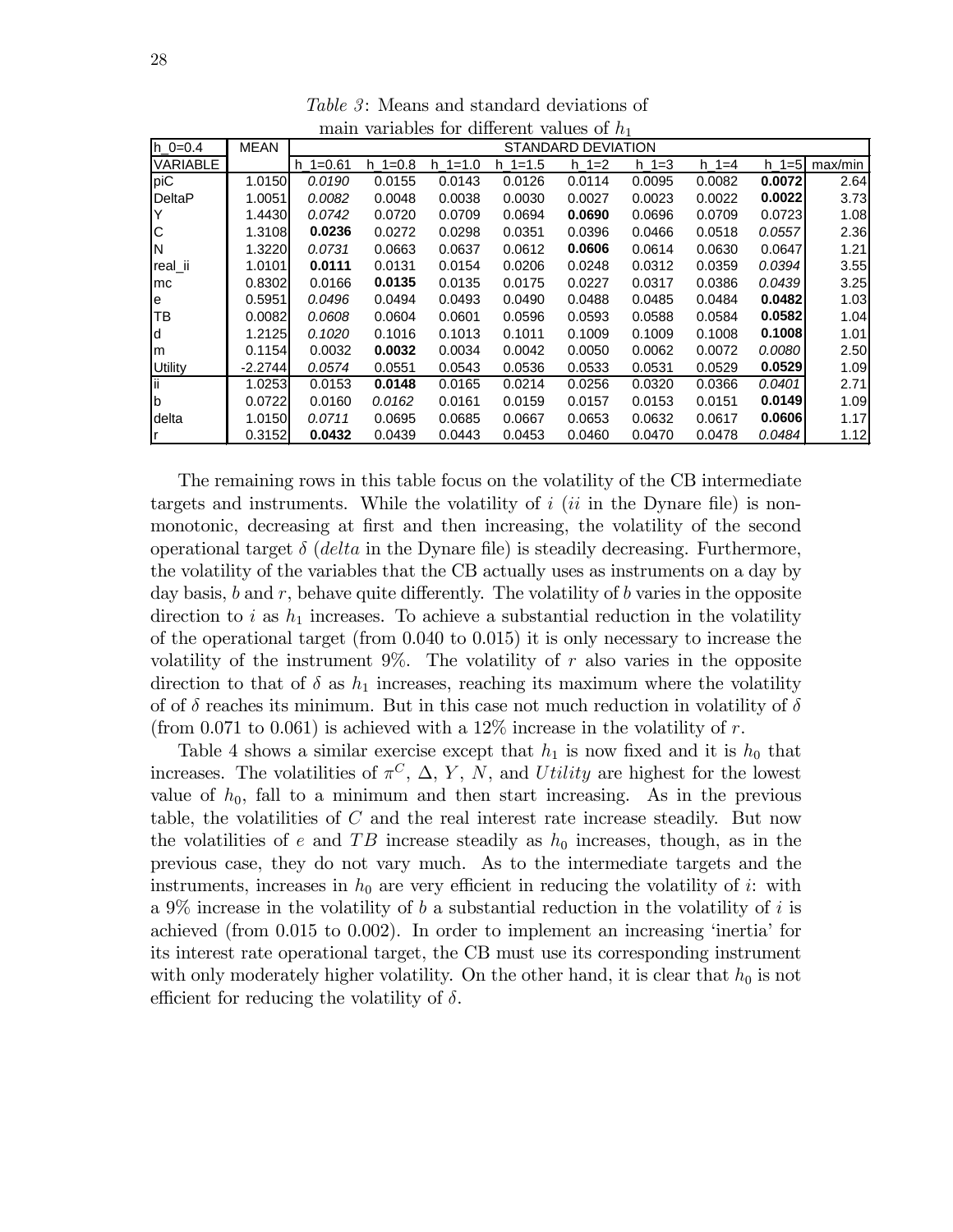| $h = 10.61$     | <b>MEAN</b> |           |           |           |           | STANDARD DEVIATION |         |          |         |         |
|-----------------|-------------|-----------|-----------|-----------|-----------|--------------------|---------|----------|---------|---------|
| <b>VARIABLE</b> |             | $h$ 0=0.4 | $h = 0.6$ | $h$ 0=0.8 | $h = 1.0$ | $h = 2$            | $h = 3$ | $h = -4$ | $h = 5$ | max/min |
| piC             | 1.0150      | 0.0190    | 0.0142    | 0.0126    | 0.0118    | 0.0123             | 0.0137  | 0.0146   | 0.0152  | 1.61    |
| <b>DeltaP</b>   | 1.0051      | 0.0082    | 0.0033    | 0.0015    | 0.0007    | 0.0040             | 0.0056  | 0.0064   | 0.0070  | 11.71   |
|                 | 1.4430      | 0.0742    | 0.0721    | 0.0710    | 0.0705    | 0.0705             | 0.0710  | 0.0713   | 0.0716  | 1.05    |
| С               | 1.3108      | 0.0236    | 0.0272    | 0.0298    | 0.0320    | 0.0381             | 0.0405  | 0.0417   | 0.0424  | 1.80    |
| N               | 1.3220      | 0.0731    | 0.0649    | 0.0620    | 0.0608    | 0.0612             | 0.0625  | 0.0633   | 0.0639  | 1.20    |
| real_ii         | 1.0101      | 0.0111    | 0.0119    | 0.0129    | 0.0137    | 0.0158             | 0.0165  | 0.0169   | 0.0171  | 1.54    |
| mc              | 0.8302      | 0.0166    | 0.0111    | 0.0094    | 0.0105    | 0.0198             | 0.0241  | 0.0263   | 0.0276  | 2.94    |
| e               | 0.5951      | 0.0496    | 0.0497    | 0.0500    | 0.0503    | 0.0512             | 0.0515  | 0.0517   | 0.0519  | 1.05    |
| TВ              | 0.0082      | 0.0608    | 0.0610    | 0.0615    | 0.0620    | 0.0636             | 0.0643  | 0.0647   | 0.0649  | 1.07    |
| d               | 1.2125      | 0.1020    | 0.1031    | 0.1045    | 0.1058    | 0.1094             | 0.1107  | 0.1113   | 0.1117  | 1.10    |
| m               | 0.1154      | 0.0032    | 0.0027    | 0.0026    | 0.0025    | 0.0025             | 0.0025  | 0.0025   | 0.0025  | 1.28    |
| Utility         | $-2.2744$   | 0.0574    | 0.0543    | 0.0533    | 0.0529    | 0.0523             | 0.0523  | 0.0523   | 0.0523  | 1.10    |
| ïï              | 1.0253      | 0.0153    | 0.0111    | 0.0096    | 0.0085    | 0.0051             | 0.0035  | 0.0027   | 0.0022  | 6.95    |
| b               | 0.0722      | 0.0160    | 0.0166    | 0.0168    | 0.0169    | 0.0172             | 0.0174  | 0.0174   | 0.0174  | 1.09    |
| delta           | 1.0150      | 0.0711    | 0.0698    | 0.0694    | 0.0692    | 0.0692             | 0.0695  | 0.0697   | 0.0699  | 1.03    |
|                 | 0.3152      | 0.0432    | 0.0440    | 0.0445    | 0.0447    | 0.0451             | 0.0451  | 0.0451   | 0.0452  | 1.05    |

Table 4: Means and standard deviations of main variables for different values of  $h_0$ 

5) Now I look at what happens when the CB changes the speed with which it seeks to attain its long run target for international reserves through its nominal depreciation response. For this I keep  $h_0$  and  $h_1$  constant at values in the interior of the IIRF ( $h_0 = 0.4$  and  $h_1 = 0.8$ ) while  $k_4$  gets increasingly negative, starting from -0.1.

| lh 0=0.4. h 1=0.8 |             |            | STANDARD DEVIATION |              |        |          |        |        |               |         |  |  |  |  |
|-------------------|-------------|------------|--------------------|--------------|--------|----------|--------|--------|---------------|---------|--|--|--|--|
| <b>VARIABLE</b>   | <b>MEAN</b> | k $4=-0.1$ | k $4=-0.4$         | k $4 = -0.7$ | k 4=-1 | $k = -2$ | k 4=-3 | k 4=-4 | $k \, 4 = -5$ | max/min |  |  |  |  |
| piC               | 1.0150      | 0.0135     | 0.0148             | 0.0154       | 0.0157 | 0.0161   | 0.0162 | 0.0163 | 0.0163        | 1.21    |  |  |  |  |
| DeltaP            | 1.0051      | 0.0053     | 0.0049             | 0.0048       | 0.0048 | 0.0048   | 0.0048 | 0.0048 | 0.0048        | 1.10    |  |  |  |  |
|                   | 1.4430      | 0.0778     | 0.0719             | 0.0720       | 0.0721 | 0.0724   | 0.0725 | 0.0725 | 0.0726        | 1.08    |  |  |  |  |
| С                 | 1.3108      | 0.0282     | 0.0272             | 0.0272       | 0.0272 | 0.0273   | 0.0273 | 0.0273 | 0.0273        | 1.04    |  |  |  |  |
| N                 | 1.3220      | 0.0689     | 0.0664             | 0.0663       | 0.0664 | 0.0664   | 0.0665 | 0.0665 | 0.0665        | 1.04    |  |  |  |  |
| real_ii           | 1.0101      | 0.0102     | 0.0121             | 0.0130       | 0.0134 | 0.0141   | 0.0144 | 0.0146 | 0.0147        | 1.44    |  |  |  |  |
| mc                | 0.8302      | 0.0182     | 0.0140             | 0.0136       | 0.0134 | 0.0132   | 0.0131 | 0.0131 | 0.0131        | 1.39    |  |  |  |  |
| e                 | 0.5951      | 0.0496     | 0.0492             | 0.0494       | 0.0495 | 0.0497   | 0.0498 | 0.0499 | 0.0499        | 1.01    |  |  |  |  |
| TВ                | 0.0082      | 0.0722     | 0.0593             | 0.0601       | 0.0608 | 0.0619   | 0.0624 | 0.0626 | 0.0628        | 1.22    |  |  |  |  |
| d                 | 1.2125      | 0.1353     | 0.1101             | 0.1029       | 0.0997 | 0.0960   | 0.0948 | 0.0942 | 0.0938        | 1.44    |  |  |  |  |
| m                 | 0.1154      | 0.0033     | 0.0032             | 0.0032       | 0.0032 | 0.0032   | 0.0032 | 0.0032 | 0.0032        | 1.03    |  |  |  |  |
| Utility           | -2.2744     | 0.0557     | 0.0549             | 0.0551       | 0.0552 | 0.0553   | 0.0554 | 0.0554 | 0.0554        | 1.01    |  |  |  |  |
| Ϊi                | 1.0253      | 0.0151     | 0.0147             | 0.0148       | 0.0149 | 0.0149   | 0.0150 | 0.0150 | 0.0150        | 1.03    |  |  |  |  |
| lb                | 0.0722      | 0.0919     | 0.0282             | 0.0178       | 0.0140 | 0.0110   | 0.0107 | 0.0108 | 0.0109        | 8.59    |  |  |  |  |
| delta             | 1.0150      | 0.0504     | 0.0640             | 0.0686       | 0.0709 | 0.0740   | 0.0751 | 0.0757 | 0.0761        | 1.51    |  |  |  |  |
|                   | 0.3152      | 0.1700     | 0.0645             | 0.0468       | 0.0397 | 0.0319   | 0.0295 | 0.0284 | 0.0278        | 6.12    |  |  |  |  |

Table 5: Means and standard deviations of main variables for different values of  $k_4$ 

Several of the variables of interest have minimum volatilities for  $k_4$  in the range  $-0.1/- 0.7$ . On the other hand,  $\Delta$ , mc, d, and m have lowest volatilities at  $k_4 = -5$ . As  $k_4$  gets less negative (going from right to left in Table 5) an increasingly volatile use of the instrument  $(r)$  progressively reduces the volatility of the operational target  $(\delta)$ . It also has the effect of reducing the volatility of inflation. Surprisingly, it also implies a slight increase in the volatility of price dispersion. Furthermore, the volatility of the other instrument  $(b)$  also increases, without a significant effect on the volatility of the other operational target  $(i)$ .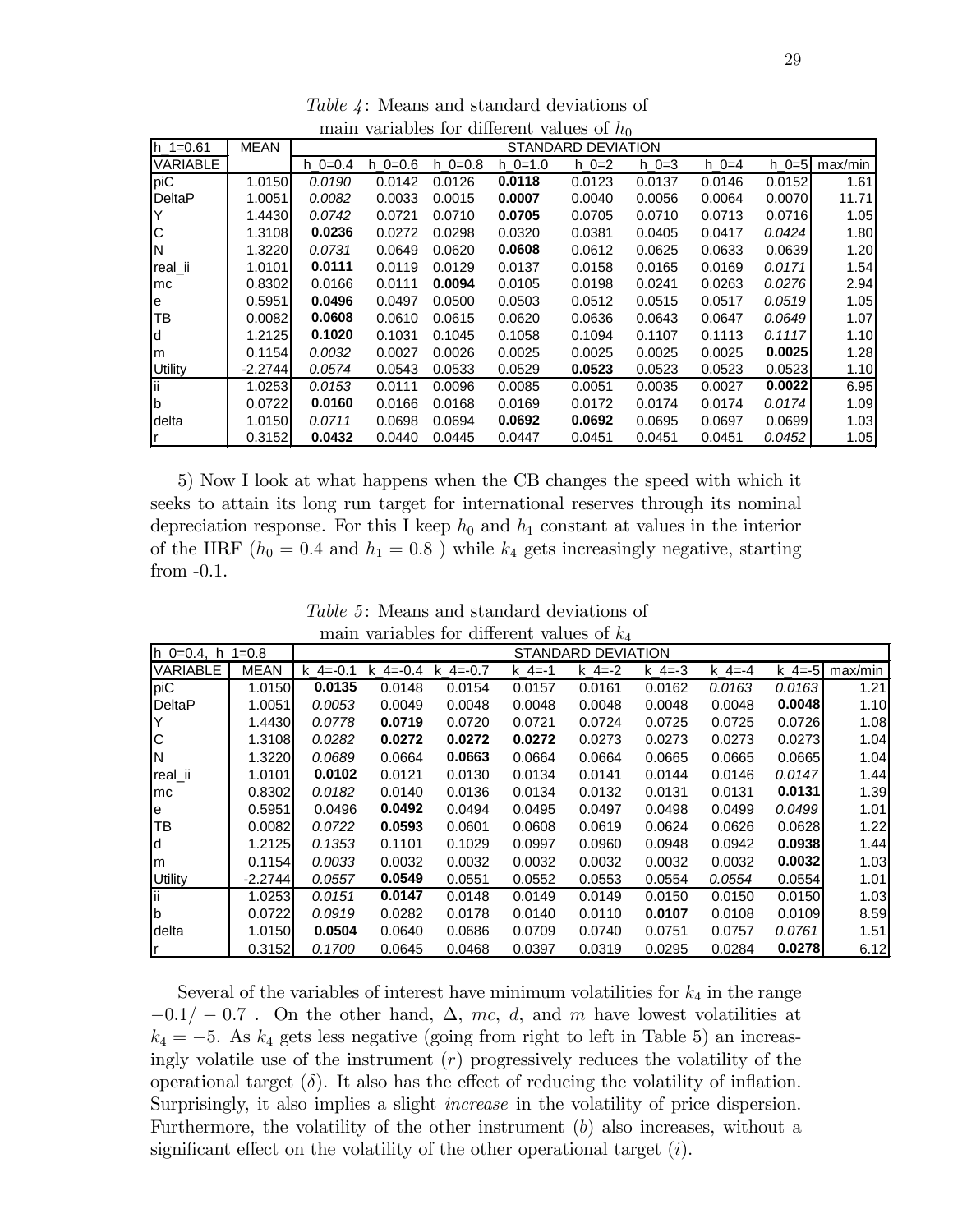6) To get a feeling for the range within I could move each policy rule coefficient, I started from a baseline calibration for the coefficients in the two policy feedback rules well within the IIRF frontier and looked for the intervals within which each of the coefficients could be moved individually (leaving the rest at the baseline value) without impairing stability. I restricted my search to two decimal points accuracy and only checked for parameter values below 10 in absolute value. The following is the baseline calibration for this exercise:

| Baseline calibration |  |  |  |                                                       |  |  |  |  |  |  |  |  |  |
|----------------------|--|--|--|-------------------------------------------------------|--|--|--|--|--|--|--|--|--|
|                      |  |  |  | $h_0$ $h_1$ $h_2$ $h_3$ $k_0$ $k_1$ $k_2$ $k_3$ $k_4$ |  |  |  |  |  |  |  |  |  |
|                      |  |  |  | $0.8$ 0.8 0.0 0.0 0.0 0.0 0.0 0.0 -0.8                |  |  |  |  |  |  |  |  |  |

The results for the three policy regimes are in the Table 6. Starting with the general MER regime, both of the inertial coefficient intervals of stability are quite wide, both going into high superinertial levels (of 10 and 4.48 for the interest rate and depreciation rate rules, respectively). Because unity is included in the feasible intervals for  $h_0$  and  $k_0$ , one or both of the simple policy rules can be implemented as the feedback response of the first difference (in the interest rate or the depreciation rate, respectively) to the various arguments on the r.h.s. In the case of the interest rate rule, there are no upper bounds for the reactions to inflation or the RER, but, perhaps surprisingly, there is an upper bound of only 1.04 for the response to GDP. There is much more room for an accommodating policy of diminishing (raising) the interest rate (up to -3.69) when GDP is high (low). In the case of the nominal depreciation rule, there are no upper or lower bounds for the reactions to ináation or GDP, and an upper bound of 9.12 for the reaction to the RER. In the case of  $k_4$ , the only restriction is that it must be outside of a small interval around zero, which is mostly on the positive side. The fact that there is a comparatively low upper bound for the interest rate response to GDP while there is no bound for the nominal depreciation response to the same variable is quite interesting, since the stabilization of GDP is, of course, of primary interest in most CBs (along with the stabilization of inflation).

|           | <i>Table 6:</i> Stability ranges for individual coefficients of policy rules |                 |                 |
|-----------|------------------------------------------------------------------------------|-----------------|-----------------|
|           | <b>MER</b>                                                                   | <b>FER</b>      | <b>PER</b>      |
|           | Interest rate rule                                                           |                 |                 |
| $h_0 \in$ | [0.21, 10]                                                                   | [0.21, 10]      |                 |
| $h_1 \in$ | [0.21, 10]                                                                   | [0.21, 10]      |                 |
| $h_2 \in$ | $[-3.69, 1.04]$                                                              | $[-3.54, 1.03]$ |                 |
| $h_3 \in$ | $[-8.14, 10]$                                                                | $[-6.89, 4.63]$ |                 |
|           | Nominal depreciation rule                                                    |                 |                 |
| $k_0 \in$ | $[-4.55, 4.48]$                                                              |                 | $[-1.32, 0.67]$ |
| $k_1 \in$ | $[-10, 10]$                                                                  |                 | $[-10, 10]$     |
| $k_2 \in$ | $[-10, 10]$                                                                  |                 | $[-1.16, 1.67]$ |
| $k_3 \in$ | $[-10, 9.12]$                                                                |                 | $[-1.77, 2.82]$ |
|           | $k_4 \in [-10, -0.01] \cup [0.23, 10]$                                       |                 | $[-0.95, 2.44]$ |

The FER regime shows stability ranges that are very similar to those of the first policy rule of the MER regime. There is a narrowing of the range in the case of  $h_3$ .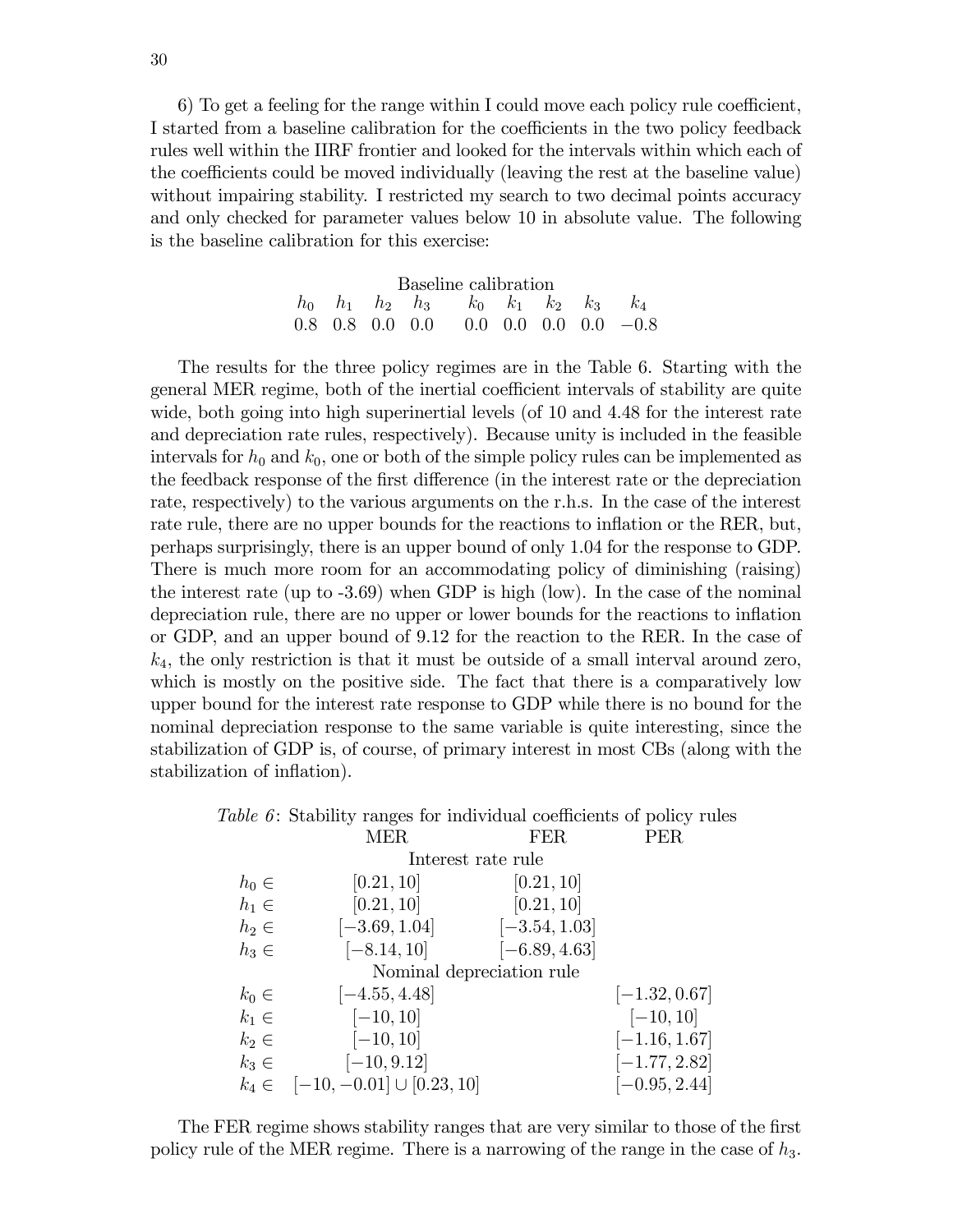The narrowing of the range of stability is more significant in the case of the PER regime, especially in the cases of  $k_2$ ,  $k_3$ , and  $k_4$ . On the other hand, in the PER regime the stability range for  $k_4$  includes 0, indicating that the need to respond to a target for international reserves is only valid in the more general MER regime.

Because GDP is typically available with a significant lag, it is of interest to see how these stability ranges are altered when the policy rules respond to output with a one quarter lag. Hence, the exercise was repeated by replacing  $Y_t$  with  $Y_{t-1}$  in both simple policy rules (including the IRs ratio to GDP). The resulting stability ranges are quite similar. For both the MER and FER regimes there is again no upper bound for  $h_0$  and  $h_1$ , and in this case there is no lower bound for  $h_2$ , whereas the same upper bound subsists. There is no lower bound for  $h_3$  in the case of the MER regime, and an increase in the upper bound to 5:99 in the FER regime. The stability ranges for the  $k_i$  remain almost unaltered in the case of the MER regime. In the PER regime, however,  $k_1$  is bounded above (by 0.67) whereas  $k_2$  is not. Also, the stability range for  $k_3$  is widened to  $[-1.77, 2.82]$  and the lower bound for  $k_4$  becomes  $-2.45$ .

Leaving behind the baseline calibration, it is interesting to verify that in the PER case there is stability when all the coefficients are zero  $(k_j = 0, j = 0, 1, 2, 3, 4)$ . In this case the policy rule is to intervene in the FX market sufficiently to maintain the nominal exchange rate Öxed at the existing level, letting the economy run its course, and not worrying about international reserves.<sup>19</sup>

7) The relatively narrow range of stability for the coefficient on the interest rate response to GDP deviations  $(h_2)$  in the MER case, along with the boundless range of stability for the corresponding coefficient in the second policy rule  $(k_2)$ , naturally raises the question of the effects of the latter coefficient on the volatilities. Table 7 shows these effects. Most the variables reach minimum volatilities for non-positive values of  $k_2$ . And for a number of very significant variables such as  $\Delta$ , Y, C, N, m, and Utility, the minimum is reached for highly negative values of  $k_2$  (-10 or -8). Indeed, the lowest volatility of  $Y$ ,  $N$ , and Utility is lower than the lowest volatility they achieve, respectively, in any of the analogous tables above. Hence, reducing the rate of nominal depreciation (or perhaps even appreciating the currency) when GDP is above its NSS level has a very important stabilizing role for most of the variables of interest. Notice that this implies using both instruments with high volatility.

<sup>19</sup>However, one must bear in mind that here the nominal and real exchange rates are (in spirit) multilateral. If we modeled a multicountry RW, the nominal exchange rate would be the domestic currency price of a basket of the nominal exchange rates of the SOE's trade partners, with weights equal to the shares in trade. Hence, our peg is completely different from pegging against the currency of a country with which only a small part of the SOE's trade is done (as was the case of Argentina's ill fated 'Convertibility').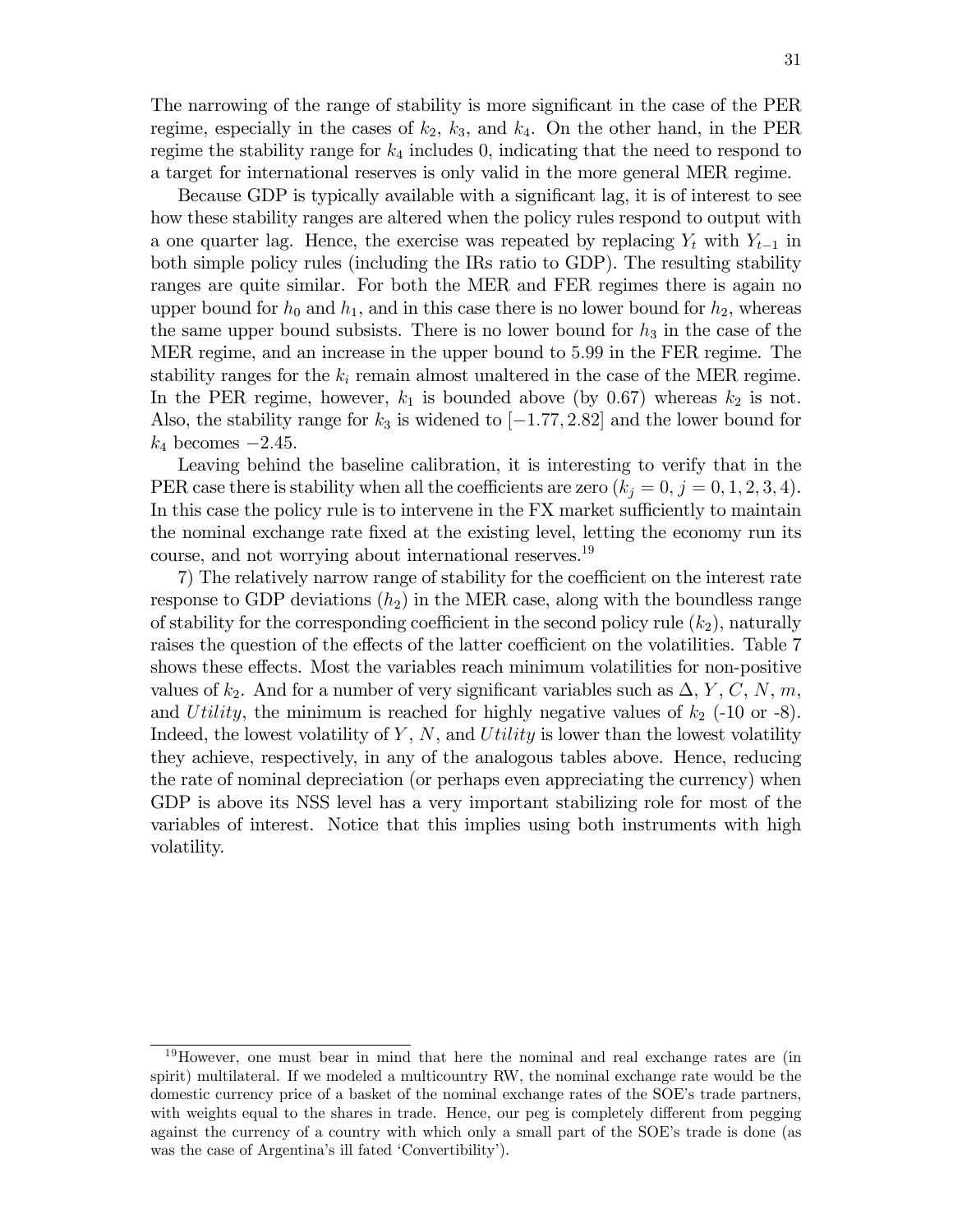| 1110111 TOITOUTOU 101<br><b>GITTOT OTTA</b><br>$\mathcal{L}$ 107 |           |                    |            |              |            |           |           |           |                |         |  |  |  |  |  |
|------------------------------------------------------------------|-----------|--------------------|------------|--------------|------------|-----------|-----------|-----------|----------------|---------|--|--|--|--|--|
| Ih 0=0.4.h 1=0.8.k 4=-0.8                                        |           | STANDARD DEVIATION |            |              |            |           |           |           |                |         |  |  |  |  |  |
| <b>VARIABLE</b>                                                  | MEAN      | $k$ 2=-10.0        | $k = -8.0$ | k $2 = -4.0$ | $k$ 2=-2.0 | k $2=0.0$ | k $2=2.0$ | k $2=4.0$ | $k \, 2 = 6.0$ | max/min |  |  |  |  |  |
| piC                                                              | 1.0150    | 0.0119             | 0.0117     | 0.0116       | 0.0117     | 0.0120    | 0.0128    | 0.0147    | 0.0183         | 1.58    |  |  |  |  |  |
| <b>DeltaP</b>                                                    | 1.0051    | 0.0013             | 0.0013     | 0.0013       | 0.0013     | 0.0013    | 0.0013    | 0.0014    | 0.0014         | 1.08    |  |  |  |  |  |
|                                                                  | 1.4430    | 0.0596             | 0.0610     | 0.0645       | 0.0669     | 0.0700    | 0.0741    | 0.0800    | 0.0886         | 1.49    |  |  |  |  |  |
| C                                                                | 1.3108    | 0.0318             | 0.0318     | 0.0319       | 0.0320     | 0.0322    | 0.0325    | 0.0332    | 0.0346         | 1.09    |  |  |  |  |  |
| ΙN                                                               | 1.3220    | 0.0545             | 0.0554     | 0.0576       | 0.0590     | 0.0608    | 0.0631    | 0.0662    | 0.0706         | 1.30    |  |  |  |  |  |
| real_ii                                                          | 1.0101    | 0.0147             | 0.0146     | 0.0144       | 0.0145     | 0.0148    | 0.0158    | 0.0180    | 0.0226         | 1.57    |  |  |  |  |  |
| mc                                                               | 0.8302    | 0.0112             | 0.0111     | 0.0109       | 0.0109     | 0.0109    | 0.0110    | 0.0114    | 0.0122         | 1.12    |  |  |  |  |  |
| e                                                                | 0.5951    | 0.0509             | 0.0503     | 0.0495       | 0.0494     | 0.0499    | 0.0511    | 0.0539    | 0.0592         | 1.20    |  |  |  |  |  |
| TB                                                               | 0.0082    | 0.0658             | 0.0637     | 0.0604       | 0.0600     | 0.0613    | 0.0655    | 0.0745    | 0.0907         | 1.51    |  |  |  |  |  |
| ld                                                               | 1.2125    | 0.1061             | 0.1059     | 0.1055       | 0.1051     | 0.1045    | 0.1037    | 0.1034    | 0.1057         | 1.03    |  |  |  |  |  |
| m                                                                | 0.1154    | 0.0028             | 0.0028     | 0.0028       | 0.0029     | 0.0029    | 0.0029    | 0.0030    | 0.0031         | 1.11    |  |  |  |  |  |
| <b>Utility</b>                                                   | $-2.2744$ | 0.0486             | 0.0492     | 0.0509       | 0.0519     | 0.0532    | 0.0549    | 0.0572    | 0.0607         | 1.25    |  |  |  |  |  |
| Ϊİ                                                               | 1.0253    | 0.0114             | 0.0114     | 0.0113       | 0.0114     | 0.0116    | 0.0121    | 0.0130    | 0.0146         | 1.29    |  |  |  |  |  |
| <b>b</b>                                                         | 0.0722    | 0.0908             | 0.0732     | 0.0369       | 0.0198     | 0.0167    | 0.0355    | 0.0616    | 0.0940         | 5.63    |  |  |  |  |  |
| delta                                                            | 1.0150    | 0.0669             | 0.0664     | 0.0659       | 0.0665     | 0.0687    | 0.0737    | 0.0843    | 0.1048         | 1.59    |  |  |  |  |  |
| ۱r                                                               | 0.3152    | 0.1622             | 0.1340     | 0.0778       | 0.0538     | 0.0448    | 0.0629    | 0.0988    | 0.1467         | 3.62    |  |  |  |  |  |

Table 7: Means and standard deviations of main variables for different values of  $k_2$ 

#### 3.2. Optimal simple rules

In view of these results, it is worthwhile to enquire what the optimal simple policy rules coefficients are when using an objective function that represents the CB's priorities with respect to to the volatilities it wants to minimize. In this subsection a (loss) function is defined that the CB wants to minimize and is defined using weights that reflect the CB's priorities. It is an ad-hoc function, since it is not based directly on the maximization of household utility (or its second order approximation).

1) First I used Dynareís ëosrí (ëoptimal simple ruleí) command to obtain the policy coefficients that minimized the variance of aggregate household Utility. In the case of the MER regime:

$$
\arg\min_{h_i, k_i} \{ \omega_U Var(Utility_t) \}
$$
\n
$$
= \arg\min_{h_i, k_i} \lim_{\beta \to 1} E_0 \sum_{t=1}^{\infty} (1 - \beta) \beta^t \{ \omega_U(Utility_t - Utility)^2 \}.
$$

A coefficient  $\omega_U = 1000$  was used in the loss function. The use of large coefficients in the objective function is motivated by the need to have 'osr' effectively search the parameter space before settling on the optimal coefficients. When I used low coefficients (in the order of 1) the search was very short and I had to iterate the command (after putting the resulting coefficients as the initial ones) many times before converging to the truly optimal ones. I obtained the following optimal coefficients for the two simple policy rules (rounding off to two digits):

$$
\begin{array}{ccccccccc}\nh_0 & h_1 & h_2 & h_3 & k_0 & k_1 & k_2 & k_3 & k_4 \\
0.97 & 1.53 & 2.59 & -0.06 & 2.41 & -0.04 & -0.80 & -3.60 & -0.44\n\end{array}
$$

Note that  $k_4$  is negative, and the sum of  $h_0$  and  $h_1$  is above one.<sup>20</sup> Also, the optimal value of  $k_2$  is -0.8. These values are in accordance with what was

 $20$  Some of these values are outside the stability ranges shown in the table above. However,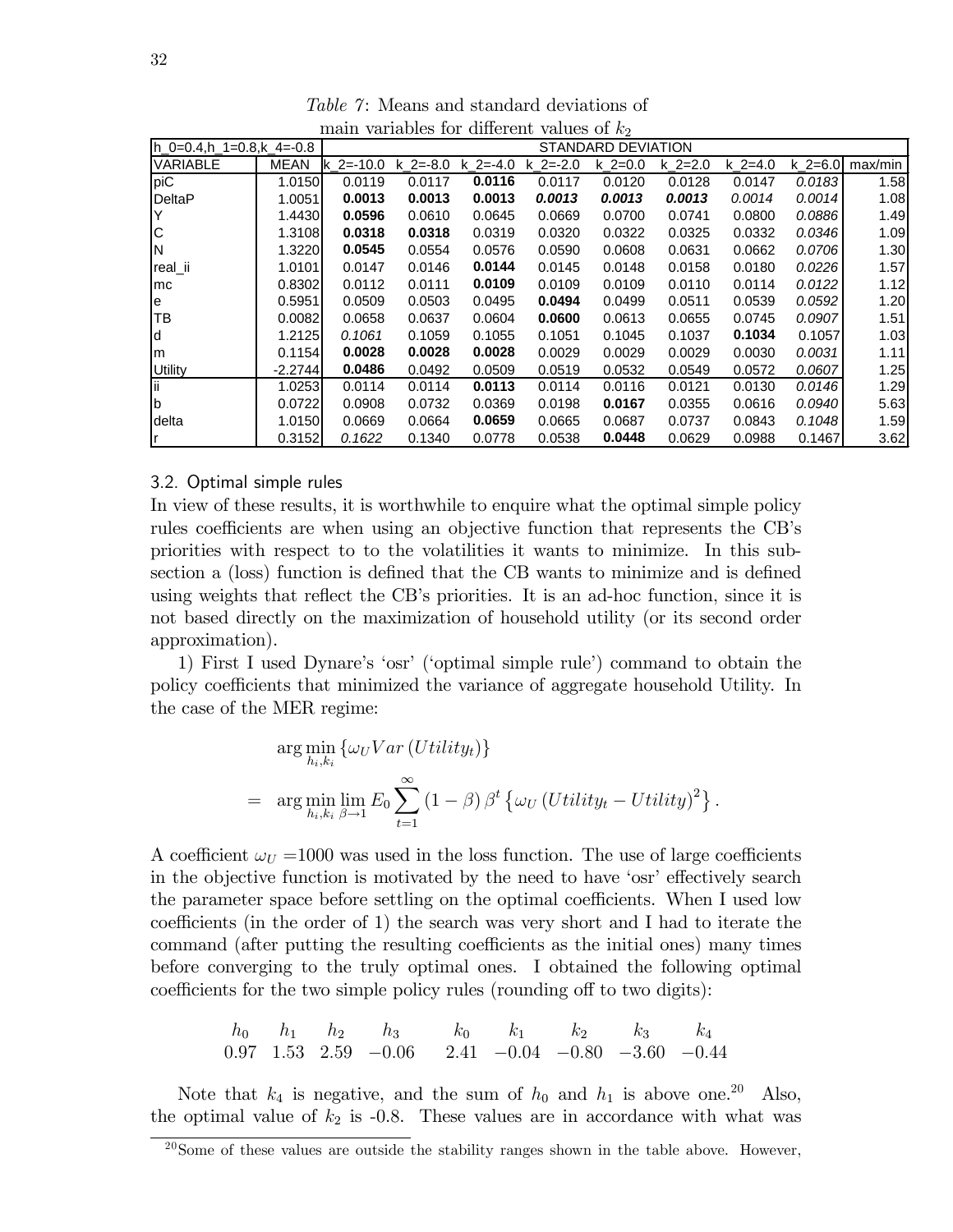obtained above. Under our simple rules, and assuming that the policymakers wish to reduce the variance of the utility of households, it is optimal to react strongly and positively to inflation and GDP in the interest rate rule and strongly and negatively to the RER in the nominal depreciation rule. A deviation of 1% in inflation above its target value here commands an increase of  $1.5$  p.p. in the interest rate (assuming it was at the NSS level the previous period) and a slight reduction of 0.04 p.p. in the rate of nominal depreciation (assuming it was at the NSS level the previous period). And a deviation of 1% in GDP above its NSS value commands an increase in the interest rate of 2.6 p.p. and a reduction of 0.8 p.p. in the rate of nominal depreciation. On the other hand, a deviation of 1% in the RER above its NSS value commands a tiny reduction in the interest rate (of 0.06 p.p.) and a significant reduction in the rate of nominal depreciation of 3.6 p.p. The latter seems quite natural: if the currency is weak in real terms (e is high), it is optimal to depreciate less. Finally, it is optimal to make strong use of policy inertia in both rules (superinertial in the case of the second policy rule) even though no CB preference for such policies has been assumed.

Table 8 shows the standard deviations of the main endogenous variables when using these optimal simple rules.

| VARIABLEI | <b>MEAN</b> | Std.Dev. | Std.Dev./Mean |
|-----------|-------------|----------|---------------|
| piC       | 1.015       | 0.065    | 0.06          |
| DeltaP    | 1.005       | 0.044    | 0.04          |
| Y         | 1.443       | 0.052    | 0.04          |
| С         | 1.311       | 0.036    | 0.03          |
| N         | 1.322       | 0.033    | 0.02          |
| real ii   | 1.010       | 0.020    | 0.02          |
| mc        | 0.830       | 0.037    | 0.04          |
| е         | 0.595       | 0.037    | 0.06          |
| TB        | 0.008       | 0.058    | 7.11          |
| d         | 1.213       | 0.131    | 0.11          |
| m         | 0.115       | 0.005    | 0.05          |
| Utility   | $-2.274$    | 0.032    | $-0.01$       |
| ïi        | 1.025       | 0.053    | 0.05          |
| b         | 0.072       | 0.102    | 1.41          |
| delta     | 1.015       | 0.079    | 0.08          |
|           | 0.315       | 0.182    | 0.58          |

Table 8: Means and standard deviations of main variables under optimal simple rules that minimize the variance of Utility

First, notice how small the standard deviation of Utility is. While the four tables above all had standard deviations above 0.0486, the 'osr' routine reduced it to 0.032. Second, it is noteworthy that minimizing the volatility of Utility actually implies having substantial volatilities in many of the variables that ad-hoc CB loss functions usually try to minimize. While the highest s.d. of consumer inflation in the above four tables was 0.019, it is 0.065 when this optimal simple policy rule is

that range was obtained keeping all the other coefficients at their baseline levels, which is not done here. Dynare's osr search changes direction whenever it goes into parameter values that do not comply with the Blanchard and Kahn conditions. In some cases, the search engine tended to obtain minor gains in loss with exceedingly high coefficients (in absolute value, in the hundreds or thousands) when using some initializations. I always ignored such gains and kept to the more moderate coefficient values.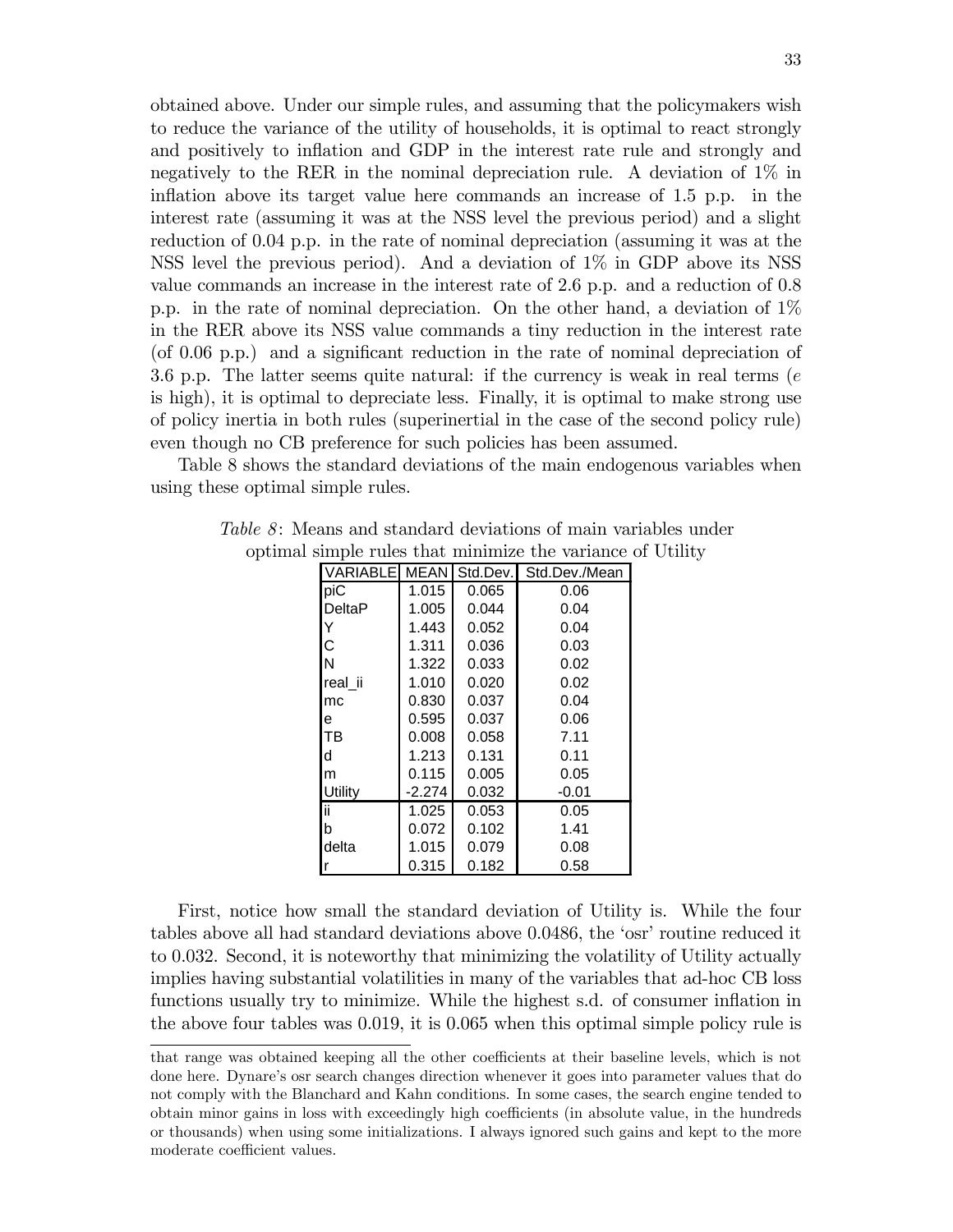used. The contrast with the price dispersion variable is even greater. The highest above was 0.008 and now it is 0.044.

2) Few CBs actually use models in which the explicit goal of the policymaker has to do with household utility. This is probably due to the fact that most models misrepresent reality in ways that CBs cannot take for granted: they assume homogenous households (except possibly for the heterogeneity derived from wage setting in a monopolistically competitive setting). The usual target variables of CB loss functions are ináation and GDP, and there is usually some explicit distaste for excessive movement in the operational target variable (the interest rate). This, of course, also brushes away, though in a different way, the incidence of CB actions on different sectors of the economy and different factor incomes. However, whereas aggregate household utility is an abstract concept because it is known that the model is misspecified in the dimension of household heterogeneity, variables like inflation, GDP, or the RER, have clear empirical counterparts that are very present in the minds of policymakers when they make decisions. Hence, I now repeat the above exercise assuming that the CB minimizes a linear combination of the variances of its target variables:

$$
\arg\min_{h_i, k_i} \left\{ \omega_{\pi} Var\left(\pi_t^C\right) + \omega_Y Var\left(Y_t\right) + \omega_e Var\left(e_t\right) + \omega_r Var\left(r_t\right) \right.\left. + \omega_{\Delta_i} Var\left(\Delta i_t\right) + \omega_{\Delta \delta} Var\left(\Delta \delta_t\right) \right\}
$$

Aside from the usual terms (with weights  $\omega_{\pi}$ ,  $\omega_{Y}$ ,  $\omega_{\Delta i}$ ), this loss function also allows for CB preferences with respect to the variances of the RER, of the CBs IRs, and of changes in the rate of nominal depreciation (with weights  $\omega_e$ ,  $\omega_r$ ,  $\omega_{\Delta\delta}$ ). In Table 9 I define six different CB styles (or preferences:  $A-F$ ) according to the combinations of weights in each. In all of them I have given the same weight to the changes in each of the operational targets (50), and avoided zeros giving a weight of 1 to target variables with no importance. Hence, in style A only inflation matters and in style B only GDP matters, whereas both matter equally in style C. In style D (F) the real exchange rate (international reserves) matters as much as inflation and GDP. Finally, in style F inflation, GDP, the RER and the IRs all matter equally.

Table 9: Definition of CB styles

| Weights                 |     |        |     | <b>Styles</b> |     |                |
|-------------------------|-----|--------|-----|---------------|-----|----------------|
|                         | А   | Β      | C   | D             | E   | $\overline{F}$ |
| $\omega_{\pi}$          | 100 | 1      | 100 | 100           | 100 | 100            |
| $\omega_Y$              | 1   | 100    | 100 | 100           | 100 | 100            |
| $\omega_{e}$            | 1   | 1      |     | 100           | 1   | 100            |
| $\omega_r$              | 1   | 1      | 1   | 1             | 100 | 100            |
| $\omega_{\Delta i}$     | 50  | 50     | 50  | 50            | 50  | 50             |
| $\omega_{\Delta\delta}$ | 50  | $50\,$ | 50  | 50            | 50  | 50             |

With Dynare's 'osr' command I obtained the optimal simple policy rules for each of the CB styles in each of the interest and exchange regimes. The coefficients are shown in Table 10: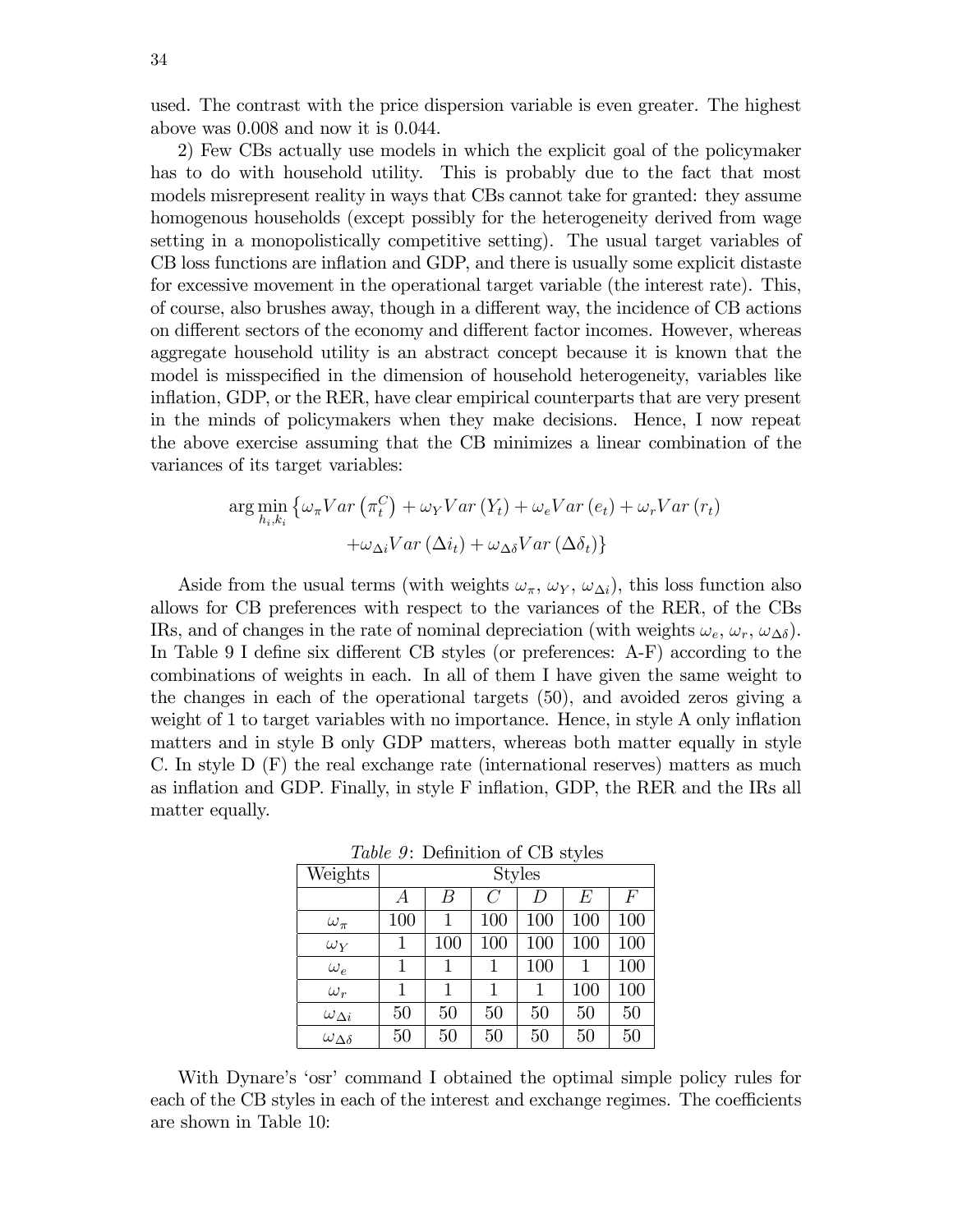Table  $10$ : Optimal simple policy rules for different CB styles and regimes

|                |            | OPTIMAL SIMPLE POLICY RULES |            |            |         |            |         |         |            |            |         |            |            |            |            |            |            |            |
|----------------|------------|-----------------------------|------------|------------|---------|------------|---------|---------|------------|------------|---------|------------|------------|------------|------------|------------|------------|------------|
|                | B          |                             |            |            |         |            |         |         |            |            |         |            |            |            |            |            |            |            |
|                | <b>MER</b> | <b>FER</b>                  | <b>PER</b> | <b>MER</b> | FER     | <b>PER</b> | MER     | FER     | <b>PER</b> | <b>MER</b> | FER     | <b>PER</b> | <b>MER</b> | <b>FER</b> | <b>PER</b> | <b>MER</b> | <b>FER</b> | <b>PER</b> |
| h O            | 0.33       | 0.01                        |            | .86        | 1.17    |            | .63     | 1.28    |            | 1.71       | 1.28    |            | 1.94       | 1.28       |            | .97        | 1.28       |            |
| $h_1$          | 1.26       | 2.04                        |            | $-1.01$    | $-0.39$ |            | .92     | $-0.20$ |            | $-2.09$    | $-0.22$ |            | 0.56       | $-0.20$    |            | 0.49       | $-0.22$    |            |
| h <sub>2</sub> | 0.02       | $-0.05$                     |            | 4.34       | $-3.72$ |            | .43     | $-0.34$ |            | 2.56       | $-0.34$ |            | $-5.24$    | $-0.34$    |            | $-5.37$    | $-0.34$    |            |
| $h_3$          | 0.12       | 0.04                        |            | $-0.21$    | $-0.40$ |            | 0.82    | $-0.02$ |            | $-0.05$    | $-0.01$ |            | 0.14       | $-0.02$    |            | 0.14       | $-0.01$    |            |
| k <sub>0</sub> | $-0.03$    |                             | $-0.26$    | 3.08       |         | $-0.47$    | 0.44    |         | $-0.37$    | 3.39       |         | $-0.43$    | 0.26       |            | $-0.39$    | 0.34       |            | $-0.41$    |
| $k_1$          | $-0.07$    |                             | $-2.08$    | $-3.92$    |         | $-2.13$    | $-1.31$ |         | $-2.82$    | $-1.18$    |         | $-3.70$    | 1.28       |            | $-4.46$    | 1.25       |            | $-3.71$    |
| k 2            | $-0.08$    |                             | $-2.36$    | $-2.28$    |         | $-4.66$    | $-0.12$ |         | $-3.85$    | $-3.05$    |         | $-3.92$    | $-2.04$    |            | $-5.09$    | $-2.16$    |            | $-4.32$    |
| k <sub>3</sub> | $-0.43$    |                             | $-1.09$    | 1.18       |         | 0.46       | $-0.91$ |         | $-0.10$    | 1.40       |         | 0.08       | 0.16       |            | 0.11       | $-0.04$    |            | 0.22       |
| k 4            | $-0.08$    |                             | $-2.18$    | 0.40       |         | $-0.87$    | $-0.06$ |         | $-2.57$    | 0.13       |         | $-2.35$    | $-0.74$    |            | $-3.29$    | $-0.84$    |            | $-2.74$    |

The inertial coefficient for the interest rate  $(h_0)$  is superinertial in all styles except A, in which only inflation matters. In the MER regime, the interest rate response to inflation deviations  $(h_1)$  is greater than one in styles A and C, in both of which ináation matters. However, it is negative for styles B and D. Interestingly, with the latter styles the optimal nominal depreciation rule in the MER regime has  $k_4 > 0$ . Furthermore, in both cases  $h_0 + h_1$  is less than one and  $h_1$  is negative, and yet there is Blanchard-Kahn stability since in both of these cases the interest rate response to GDP is sufficiently high  $(4.3 \text{ and } 2.6, \text{ respectively})$ . This is again in line with the Taylor Principle (see Woodford (2003), Proposition 4.4). Also, the depreciation rate response to to inflation and GDP are highly negative  $(-2.3 \text{ and } -1.5 \text{)}$ -3.1, respectively).

In the FER regime, central banks of style A practically respond only to inflation, with a coefficient greater than two. However, in all the rest of the styles,  $h_0$  is superinertial and  $h_1$  is negative. The inequality  $h_0 + h_1 > 1$  is valid in all CB styles except B where only GDP stabilization matters. Curiously, here it is a very negative interest rate reaction to GDP deviations maintains stability, quite the opposite from the MER regime case. And in the PER regime, all the coefficients are negative except for  $k_3$ , which is positive for styles B, D, E, and F. Hence, under the PER regime, high inflation and high GDP imply lowering the rate of nominal depreciation (or appreciating), and the previous' period rate of nominal depreciation affects the present rate negatively. Finally, in the PER regime  $k_4$  is negative for all the CB styles considered, and the highest coefficient in absolute value is always  $k_2$ . The latter means that responses to deviations of GDP tend to very firm, regardless of the particular CB preferences.

To see if the relatively high preference for inertia in the operational targets  $(\omega_{\Delta i} = \omega_{\Delta \delta} = 50)$  in the definitions of the CB styles is the reason for the high superinertial coefficients in Taylor rule under styles B-F, I made the same calculations using a much lower preference for inertia:  $\omega_{\Delta i} = \omega_{\Delta \delta} = 10^{21}$  Table 11 shows that the broad outline of the optimal policy rules remain very similar to the previous table. Paradoxically,  $h_0$  actually increases in six of the twelve cases, and quite substantially for some, showing that it is definitely not the preference of avoiding changes in the operational targets that are behind the high inertial coefficients in the Taylor rule.

<sup>&</sup>lt;sup>21</sup>For notational simplicity I maintain the same names for the alternative CB preferences as in Table 9 although the last two rows of that table are modified.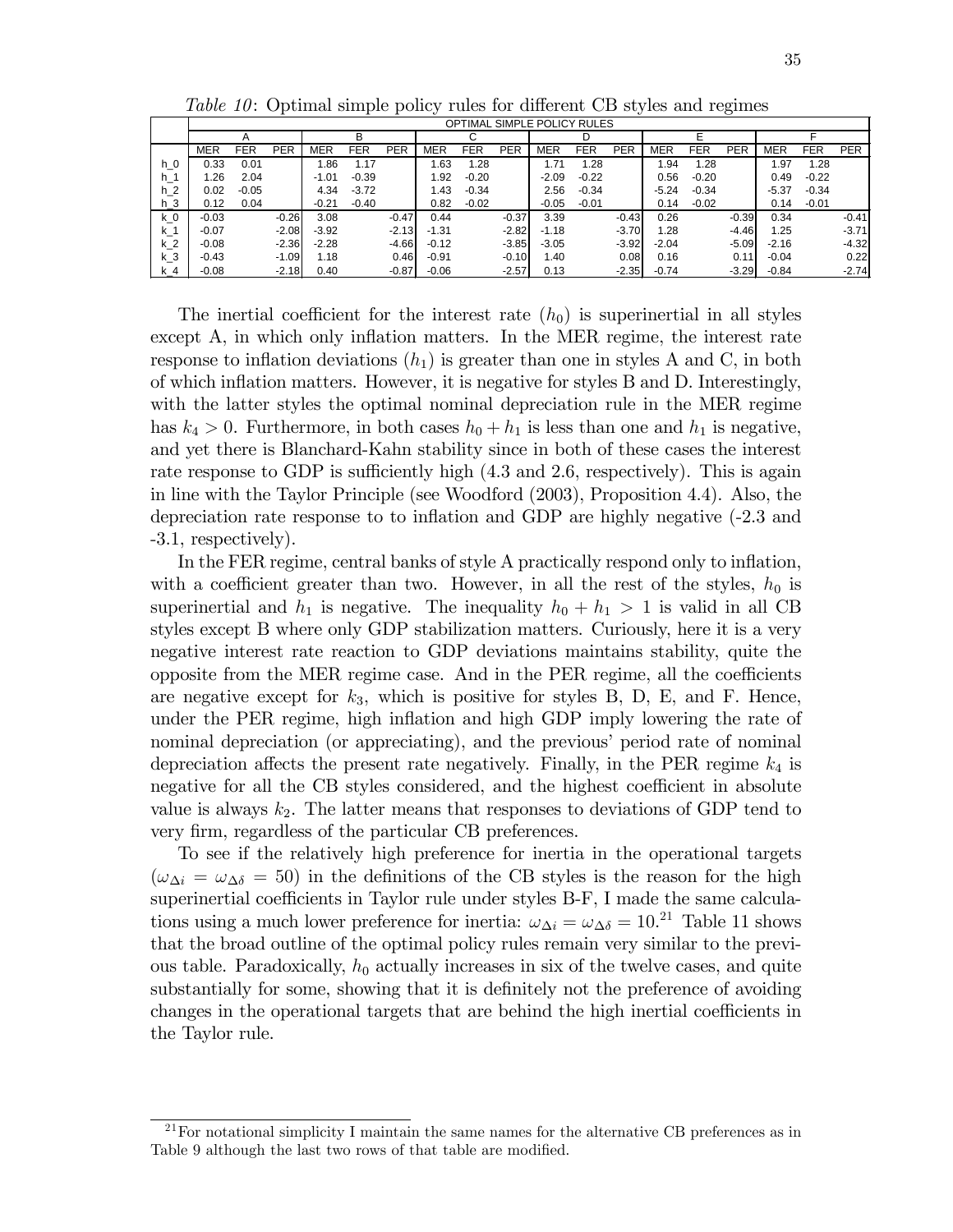|                |            |      |            |            |            |            |            | $\rightarrow$ | ച്      |            |                             |            |            |            |            |         |            |            |
|----------------|------------|------|------------|------------|------------|------------|------------|---------------|---------|------------|-----------------------------|------------|------------|------------|------------|---------|------------|------------|
|                |            |      |            |            |            |            |            |               |         |            | OPTIMAL SIMPLE POLICY RULES |            |            |            |            |         |            |            |
|                |            |      |            |            | в          |            |            | C             |         |            | D                           |            |            |            |            |         |            |            |
|                | <b>MER</b> | FER  | <b>PER</b> | <b>MER</b> | <b>FER</b> | <b>PER</b> | <b>MER</b> | <b>FER</b>    | PER     | <b>MER</b> | <b>FER</b>                  | <b>PER</b> | <b>MER</b> | <b>FER</b> | <b>PER</b> | MER     | <b>FER</b> | <b>PER</b> |
| $h_0$          | 0.79       | 0.29 |            | 1.13       | 1.38       |            | .14        | 1.28          |         | 5.33       | 1.27                        |            | 4.11       | 1.28       |            | 3.59    | 1.27       |            |
| h 1            | 1.53       | 3.01 |            | $-0.21$    | 0.27       |            | $-0.66$    | $-0.11$       |         | $-2.54$    | $-0.12$                     |            | $-0.15$    | $-0.11$    |            | 0.05    | $-0.12$    |            |
| $h_2$          | $-0.03$    | 0.01 |            | 4.10       | $-4.66$    |            | .58        | $-0.23$       |         | $-4.80$    | $-0.23$                     |            | $-2.25$    | $-0.23$    |            | $-2.94$ | $-0.23$    |            |
| $h_3$          | 0.08       | 0.22 |            | $-0.19$    | 0.32       |            | 0.02       | $-0.01$       |         | 0.81       | 0.00                        |            | 0.37       | $-0.01$    |            | 0.52    | 0.00       |            |
| k 0            | $-0.09$    |      | $-0.38$    | 2.88       |            | $-0.82$    | .26        |               | $-1.11$ | $-0.64$    |                             | $-0.91$    | 0.09       |            | $-1.26$    | 0.25    |            | $-1.16$    |
| $k_1$          | $-0.01$    |      | $-10.58$   | $-2.13$    |            | $-1.64$    | 1.72       |               | $-7.97$ | 1.87       |                             | $-5.43$    | $-0.90$    |            | $-8.80$    | $-0.58$ |            | $-8.08$    |
| k <sub>2</sub> | $-0.07$    |      | $-3.66$    | $-2.06$    |            | $-4.93$    | $-7.32$    |               | $-7.57$ | $-2.17$    |                             | $-5.38$    | $-1.98$    |            | $-9.49$    | $-1.94$ |            | $-7.76$    |
| $k_3$          | $-0.39$    |      | $-1.52$    | 1.00       |            | 0.28       | $-0.02$    |               | 0.45    | $-1.97$    |                             | 0.53       | 0.71       |            | 0.75       | $-0.77$ |            | 1.02       |
| $k_4$          | $-0.15$    |      | $-3.24$    | 0.34       |            | $-1.52$    | 0.02       |               | $-3.73$ | $-0.18$    |                             | $-2.59$    | $-3.53$    |            | $-5.26$    | $-4.65$ |            | $-3.87$    |

Table 11: Optimal simple policy rules for alternative CB styles with  $\omega_{\Delta i} = \omega_{\Delta \delta} = 10$ 

Table 12 shows the standard deviations of the main endogenous variables in each regime and CB style, as well as the total and relative losses. As expected, the loss is always lowest with the MER regime. For CB styles A and B the losses with the FER and PER regimes are between six and eleven times higher than with the MER regime. In style C, where both inflation and GDP matter, the losses in the FER and PER regimes are 3 and 2.4 times the loss with the MER regime. The differences in the losses are lowest with CB styles E and F (where IRs matter). But the corner regimes still have losses that are between 30% and 70% greater than in the MER regime.

It should be emphasized that the PER regime here is not the usual pegged exchange regime. The simple rule in the PER regime includes the typical peg, which has no feedback. But this section shows that it is in general optimal to operate the PER regime with feedback. And the feedback coefficients are in general quite high (in absolute value). Hence, it is optimal to operate a very active peg for any of the CB styles.

|                      |             |            |              |            |               |            |            | OPTIMAL SIMPLE POLICY RULES |            |                           |       |            |            |            |            |            |            |            |            |
|----------------------|-------------|------------|--------------|------------|---------------|------------|------------|-----------------------------|------------|---------------------------|-------|------------|------------|------------|------------|------------|------------|------------|------------|
|                      | <b>MEAN</b> |            |              |            |               |            |            |                             |            | <b>STANDARD DEVIATION</b> |       |            |            |            |            |            |            |            |            |
|                      |             |            | A            |            |               | B          |            |                             |            |                           |       | D          |            |            | F          |            |            |            |            |
|                      |             | <b>MER</b> | <b>FER</b>   | <b>PER</b> | MER           | <b>FER</b> | <b>PER</b> | <b>MER</b>                  | <b>FER</b> | PER                       | MER   | <b>FER</b> | <b>PER</b> | <b>MER</b> | <b>FER</b> | <b>PER</b> | <b>MER</b> | <b>FER</b> | <b>PER</b> |
| piC                  | 1.015       | 0.006      | 0.016        | 0.011      | 0.070         | 0.157      | 0.045      | 0.033                       | 0.039      | 0.017                     | 0.039 | 0.039      | 0.017      | 0.037      | 0.039      | 0.017      | 0.037      | 0.039      | 0.018      |
| DeltaP               | 1.005       | 0.004      | 0.004        | 0.007      | <u>ი ი</u> ნი | 0.109      | 0.029      | 0.019                       | 0.022      | 0.009                     | 0.027 | 0.022      | 0.009      | 0.024      | 0.022      | 0.009      | 0.024      | 0.022      | 0.009      |
| Y                    | 1.443       | 0.073      | <u>በ በ7በ</u> | 0.078      | በ በ12         | 0.014      | 0.056      | 0.040                       | 0.042      | 0.063                     | 0.027 | 0.043      | 0.063      | 0.017      | 0.042      | 0 063      | 0.017      | 0.043      | 0.063      |
| C                    | 1.312       | 0.037      | 0.039        | 0.074      | 0.086         | 0.089      | 0.053      | 0.078                       | 0.072      | 0.048                     | 0.077 | 0.072      | 0.049      | 0.082      | 0.072      | 0.044      | 0.082      | 0.072      | 0.045      |
| N                    | 1.322       | 0.063      | 0.064        | 0.079      | 0.072         | 0.138      | 0.037      | 0.036                       | 0.054      | 0.054                     | 0.061 | 0.054      | 0.053      | 0.050      | 0.054      | 0.053      | 0.049      | 0.054      | 0.053      |
| real ii              | 1.010       | 0.011      | 0.035        | 0.052      | 0 017         | 0.035      | 0.035      | 0.028                       | 0.022      | 0.035                     | 0.023 | 0.021      | 0.036      | 0.032      | 0.022      | 0.032      | 0.031      | 0.021      | 0.032      |
| lmc.                 | 0.830       | 0.026      | 0.025        | 0 069      | በ በ79         | 0.092      | 0 045      | 0.072                       | 0.071      | 0.036                     | 0.072 | 0.070      | 0.036      | 0.076      | 0.071      | 0.031      | 0.076      | 0.070      | 0.032      |
| e                    | 0.594       | 0.038      | 0.052        | 0.048      | 0.037         | 0.052      | 0.048      | 0.044                       | 0.055      | 0.048                     | 0.034 | 0.055      | 0.048      | 0.050      | 0.055      | 0.049      | 0.049      | 0.055      | 0.048      |
| lтв                  | 0.007       | 0.060      | 0.067        | 0.058      | 0.052         | 0.068      | 0.058      | 0.080                       | 0.073      | 0.059                     | 0.068 | 0.073      | 0.058      | 0.060      | 0.073      | 0.059      | 0.059      | 0.073      | 0.059      |
| d                    | 1.214       | 0.135      | 0.081        | 0.099      | በ 123         | 0.072      | በ በ94      | 0.144                       | 0.087      | 0.094                     | 0.126 | 0.086      | 0.094      | 0.094      | 0.087      | 0.094      | 0.095      | 0.086      | 0.093      |
| lm.                  | 0.115       | 0.003      | 0.006        | 0.011      | 0.014         | 0.019      | 0.007      | 0.007                       | 0.008      | 0.007                     | 0.012 | 0.009      | 0.007      | 0.011      | 0.008      | 0.006      | 0.011      | 0.009      | 0.006      |
| Utility              | $-2.273$    | 0.050      | 0.055        | 0.054      | 0.074         | 0.105      | 0.041      | 0.051                       | 0.057      | 0.050                     | 0.064 | 0.058      | 0.049      | 0.060      | 0.057      | 0.050      | 0.060      | 0.058      | 0.050      |
| lii                  | 1.025       | 0.011      | 0.036        | 0.048      | 0 076         | 0.136      | 0.049      | 0.026                       | 0.033      | 0.036                     | 0.055 | 0.034      | 0.038      | 0.042      | 0.033      | 0.034      | 0.042      | 0.034      | 0.035      |
| $\mathsf b$          | 0.072       | 0.106      | 0.021        | 0.000      | 0.116         | 0.022      | 0.000      | 0.163                       | 0.018      | 0.000                     | 0.163 | 0.018      | 0.000      | 0.014      | 0.018      | 0.000      | 0.014      | 0.018      | 0.000      |
| delta                | 1.015       | 0.029      | 0.081        | 0.058      | 0.066         | 0.166      | 0.078      | 0.044                       | 0.093      | 0.066                     | 0.036 | 0.092      | 0.066      | 0.073      | 0.093      | 0.068      | 0.072      | 0.092      | 0.067      |
| r                    | 0.316       | 0.197      | 0.000        | 0.042      | 0.196         | 0.000      | 0.035      | 0.277                       | 0.000      | 0.035                     | 0.282 | 0.000      | 0.035      | 0.038      | 0.000      | 0.034      | 0.041      | 0.000      | 0.034      |
| Loss                 |             | 0.08       | 0.87         | 0.53       | 0.10          | 0.65       | 0.91       | 0.41                        | 1.23       | 0.97                      | 0.44  | 1.53       | 1.20       | 0.74       | 1.23       | 1.09       | 0.99       | 1.53       | 1.32       |
| <b>Relative Loss</b> |             |            | 10.9         | 6.6        |               | 6.5        | 9.1        |                             | 3.0        | 2.4                       |       | 3.5        | 2.7        |            | 1.7        | 1.5        |            | 1.5        | 1.3        |

Table 12: Standard deviations of main variables and losses under optimal simple rules

#### 3.3. Optimal policy under commitment

In this section I use Dynare's 'ramsey' command to obtain the optimal policy under commitment, i.e., the policy functions that yield the minimum expected value (conditional on the information at  $t = t_0$ , including given initial conditions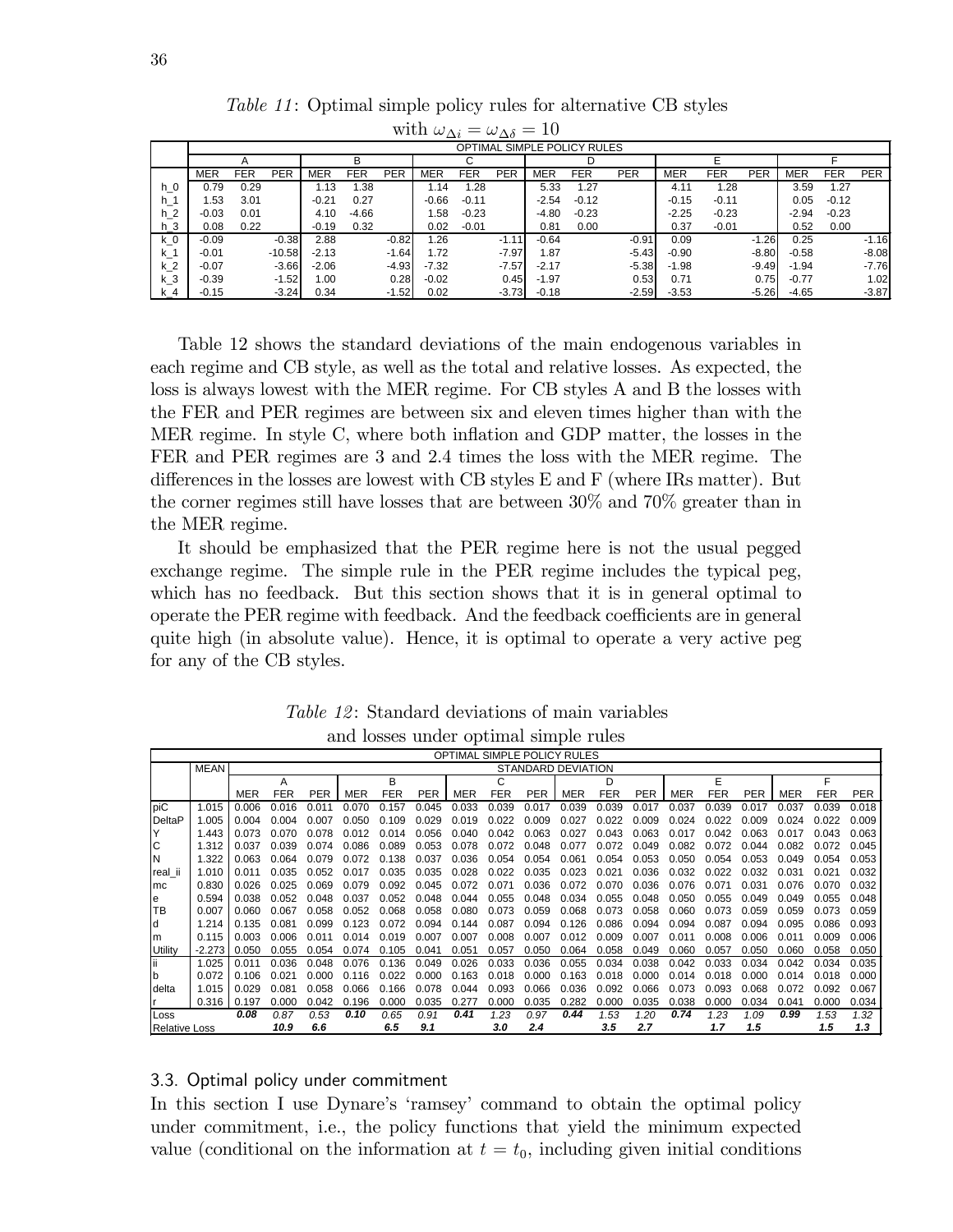for the predetermined variables) of the discounted ad-hoc loss function:

$$
\mathcal{L}_{t_0} = E_{t_0} \sum_{t=t_0}^{\infty} \beta^{t-t_0} \frac{1}{2} L_t,
$$
\n(78)

where the period loss function  $L_t$  is given by:

$$
L_t = \omega_{\pi} (\pi_t^C - \pi^T)^2 + \omega_Y (Y_t - Y)^2 + \omega_e (e_t - e)^2 + \omega_r (r_t - r)^2 + \omega_{\Delta i} (\Delta i / \beta^2)
$$
  
+  $\omega_{\Delta \delta} (\Delta \delta_t)^2$ ,

subject to all the model equations (except, of course, the simple policy rules). I maintain the same definition of CB styles as in the previous section (with  $\omega_{\Delta i} =$  $\omega_{\Delta\delta} = 50$ . Also, for simplicity I assume that the planner has the same intertemporal discount rate as households ( $\beta = 0.99$ ). In Table 13 I report the standard deviations of the main variables as well as the expected loss for the alternative CB styles (A-F) and the alternative policy regimes (MER, FER, PER).

Table 13: Standard deviations of main variables and losses under optimal policy under commitment

|                      |             |         |            |            |       |            |            |       |            |            | OPTIMAL POLICY UNDER COMMITMENT |            |            |       |            |            |       |              |            |
|----------------------|-------------|---------|------------|------------|-------|------------|------------|-------|------------|------------|---------------------------------|------------|------------|-------|------------|------------|-------|--------------|------------|
| <b>VARIABLE</b>      | <b>MEAN</b> |         |            |            |       |            |            |       |            |            | STANDARD DEVIATION              |            |            |       |            |            |       |              |            |
|                      |             |         | А          |            |       | R          |            |       |            |            |                                 | D          |            |       | F          |            |       |              |            |
|                      |             | MER     | <b>FER</b> | <b>PER</b> | MER   | <b>FER</b> | <b>PER</b> | MER   | <b>FER</b> | <b>PER</b> | <b>MER</b>                      | <b>FER</b> | <b>PER</b> | MER   | <b>FER</b> | <b>PER</b> | MER   | FER          | <b>PER</b> |
| piC                  | 1.015       | 0.007   | 0.035      | 0.020      | 0.052 | 0.145      | 0.118      | 0.025 | 0.036      | 0.031      | 0.025                           | 0.036      | 0.031      | 0.032 | 0.036      | 0.032      | 0.032 | 0.036        | 0.031      |
| <b>DeltaP</b>        | 1.005       | 0.004   | 0.019      | 0.012      | 0.037 | 0.100      | 0.082      | 0.015 | 0.022      | 0.020      | 0.015                           | 0.023      | 0.020      | 0.020 | 0 022      | 0.019      | 0.020 | 0.023        | 0.019      |
| Y                    | 1.443       | 0.072   | 0.096      | 0.070      | 0.008 | 0.021      | 0.019      | 0.018 | 0.024      | 0.023      | 0.019                           | 0.026      | 0.024      | 0.022 | 0.024      | 0.024      | 0.023 | 0.026        | 0.025      |
| C                    | 1.312       | 0.043   | 0.058      | 0.060      | 0.080 | 0.090      | 0.089      | 0.073 | 0.078      | 0.077      | 0.068                           | 0.077      | 0.077      | 0.075 | 0.078      | 0.072      | 0.074 | 0.077        | 0.073      |
| N                    | 1.322       | 0.063   | 0.090      | 0.068      | 0.054 | 0.129      | 0.110      | 0.038 | 0.047      | 0.046      | 0.038                           | 0.047      | 0.046      | 0.044 | 0.047      | 0.044      | 0.044 | 0.047        | 0.044      |
| real ii              | 1.010       | 0.012   | 0.036      | 0.047      | 0.017 | 0.050      | 0.043      | 0.023 | 0.044      | 0.037      | 0.020                           | 0.045      | 0.038      | 0.033 | 0.044      | 0.035      | 0.033 | 0.045        | 0.035      |
| Imc                  | 0.830       | 0.034   | 0.075      | 0.053      | 0.076 | 0.091      | 0.087      | 0.068 | 0.070      | 0.070      | 0.065                           | 0.071      | 0.070      | 0.068 | 0.070      | 0.066      | 0.068 | 0.071        | 0.066      |
| e                    | 0.594       | 0.039   | 0.049      | 0.048      | 0.037 | 0.051      | 0.050      | 0.038 | 0.052      | 0.049      | 0.028                           | 0.051      | 0.049      | 0.049 | 0.052      | 0.049      | 0.048 | 0.051        | 0.049      |
| Iтв                  | 0.007       | 0.051   | 0.057      | 0.056      | 0.047 | 0.063      | 0.060      | 0.052 | 0.065      | 0.058      | 0.052                           | 0.064      | 0.058      | 0.058 | 0.065      | 0.059      | 0.056 | 0.064        | 0.058      |
| d                    | 1.214       | 0.135   | 0.071      | 0.091      | 0.121 | 0.066      | 0.082      | 0.129 | 0.073      | 0.089      | 0.112                           | 0.071      | 0.087      | 0.091 | 0.073      | 0.088      | 0.090 | 0.071        | 0.087      |
| lm                   | 0.115       | 0.004   | 0.011      | 0.009      | 0.012 | 0.019      | 0.016      | 0.009 | 0.010      | 0.010      | 0.009                           | 0.011      | 0.010      | 0.009 | 0.010      | 0.009      | 0.009 | <u>በ በ11</u> | 0.009      |
| Utility              | -2.2731     | 0.050   | 0.055      | 0.053      | 0.064 | 0.099      | 0.089      | 0.054 | 0.058      | 0.057      | 0.053                           | 0.058      | 0.057      | 0.057 | 0.058      | 0.056      | 0.056 | 0.058        | 0.056      |
| Ϊİ                   | 1.025       | 0.010   | 0.057      | 0.044      | 0.058 | 0.125      | 0.103      | 0.032 | 0.046      | 0.040      | 0.031                           | 0.048      | 0.042      | 0.037 | 0.046      | 0.038      | 0.038 | 0.048        | 0.039      |
| $\mathsf b$          | 0.072       | . በ 100 | 0.015      | 0.000      | 0.100 | 0.023      | 0.000      | 0.116 | 0.022      | 0.0001     | 0.149                           | 0.022      | 0.000      | 0.013 | 0.022      | 0.000      | 0.013 | በ በ22        | 0.000      |
| delta                | 1.015       | 0.027   | 0.076      | 0.059      | 0.051 | 0.150      | 0.123      | 0.036 | 0.080      | 0.068      | 0.034                           | 0.080      | 0.067      | 0.067 | 0.080      | 0.069      | 0.066 | 0.080        | 0.068      |
|                      | 0.316       | 0.188   | 0.000      | 0.036      | 0.178 | 0.000      | 0.036      | 0.206 | 0.000      | 0.036      | 0.262                           | 0.000      | 0.036      | 0.037 | 0.000      | 0.034      | 0.039 | 0.000        | 0.034      |
| Loss                 |             | 115.7   | 450.9      | 403.1      | 59.0  | 159.7      | 173.8      | 179.6 | 492.8      | 476.7      | 224.5                           | 519.9      | 501.7      | 417.6 | 492.8      | 492.2      | 441.5 | 519.9        | 517.4      |
| <b>Relative Loss</b> |             |         | 3.90       | 3.48       |       | 2.71       | 2.95       |       | 2.74       | 2.65       |                                 | 2.32       | 2.24       |       | 1.18       | 1.18       |       | 1.18         | 1.17       |

As expected, the MER regime always dominates the two 'corner' regimes. Under CB styles A, B, and C, the losses under the FER and PER regimes are between 2.65 and 3.90 times the corresponding losses under the MER regime. Under CB styles E and F, where IRs matter for the CB, the losses under the FER and PER regimes are ëonlyí 17/18% higher than in the MER regime. In CB style B, in which only GDP matters, the FER regime achieves a significantly lower cost than the PER regime. In CB styles A, C, and D, it is the PER regime that is second best. And in CB styles  $E$  and  $F$ , the two 'corner' regimes obtain losses that are approximately the same.

Tables 14 and 15 show the coefficients of the policy functions in the reduced form (or 'solution' of the DSGE model) corresponding to the instrument variables (in the sense of optimal control theory), i.e., the operational targets (in the economic sense), for the three alternative regimes. These variables<sup>22</sup> are linear functions of

 $^{22}$ Notice that we show the variables in the tables as they appear in the Dynare output. However, it is necessary to 'read' the variables (contemporaneous or lagged) as their log-linear deviations with respect to their NSS values.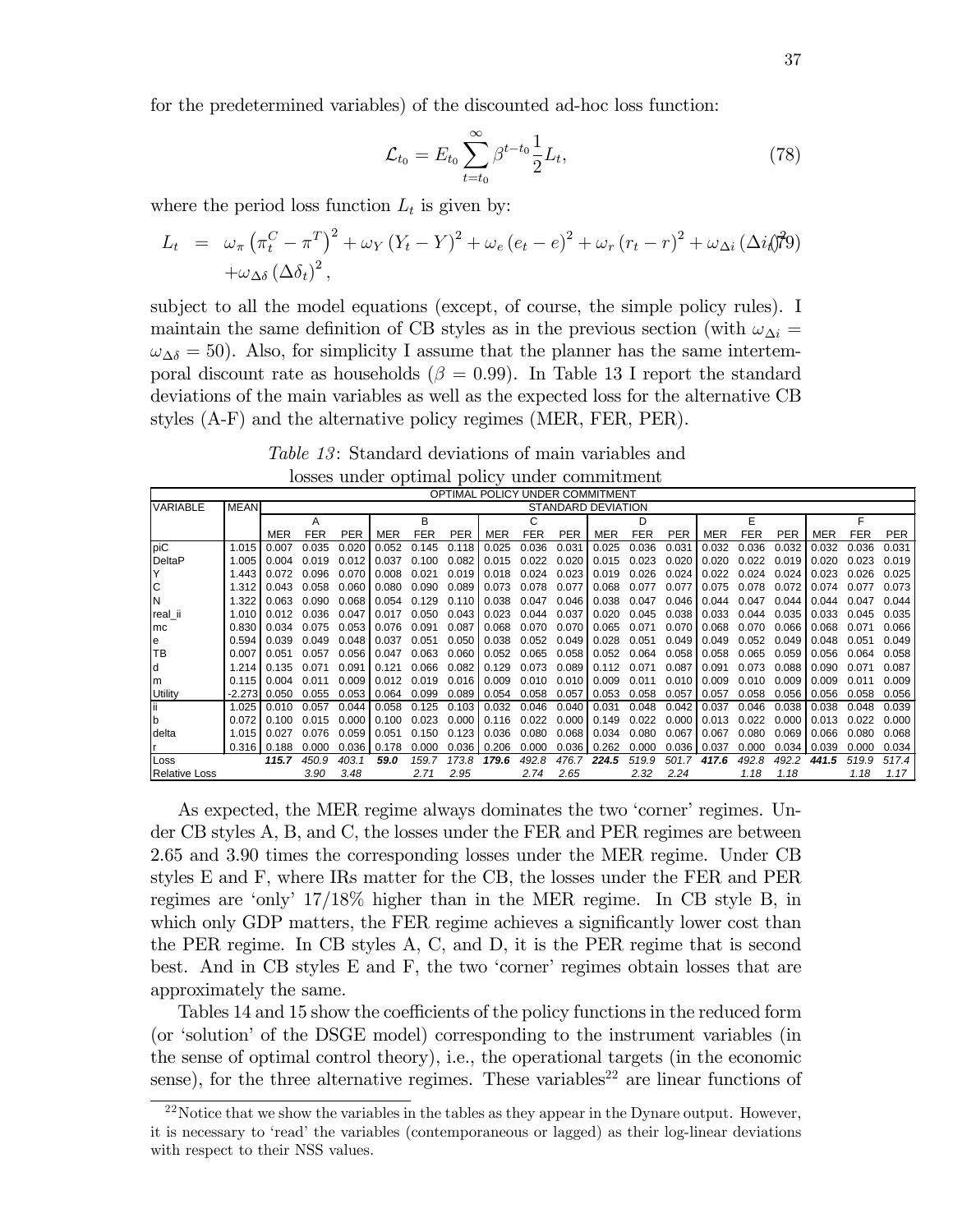the 9 non-shock predetermined variables  $(i, \delta, r, e, Y, d, \Delta, p^C, p^*)$ , the 6 shock  $variable<sup>23</sup>$ , and the Lagrange multipliers corresponding to the 5 equations with forward-looking terms (the UIP equation, the two dynamic Phillips equations, the consumption Euler equation, and the real interest rate equation). In all of the CB styles there is substantial inertia in the interest rate policy function (between 0.28 and 0.69) and in the nominal depreciation policy function (between 0.1 and  $(0.6)$ . This is hardly surprising since all these CB styles have been defined to show a significant preference for policy inertia. What is perhaps surprising is the dispersion in the inertial coefficients, given that they all have the same weight for preference for inertia  $(50)$ . The coefficients on the Lagrange multipliers are relatively small, implying that the policy function coefficients (for the rest of the variables) do not vary much from quarter to quarter when these effects are cumulated (attributable to the commitment to never again re-optimize). The largest of these coefficients correspond to the Lagrange multipliers for the Phillips equations under CB style B, where only GDP matters.

|                  |          |                 |                 |                  |            |                 | <b>OPTIMAL POLICY UNDER COMMITMENT</b> |                 |                                           |                  |          |                  |
|------------------|----------|-----------------|-----------------|------------------|------------|-----------------|----------------------------------------|-----------------|-------------------------------------------|------------------|----------|------------------|
|                  |          |                 |                 |                  | <b>MER</b> |                 |                                        |                 |                                           |                  |          |                  |
| <b>STYLES:</b>   | A        |                 | B               |                  |            | C               | D                                      |                 |                                           | E                | F        |                  |
|                  | ii       | delta           | Ϊİ              | delta            | Ϊİ         | delta           | ii                                     | delta           | ii.                                       | delta            | ii       | delta            |
| Constant         | 1.025    | 1.015           | 1.025           | 1.015            | 1.025      | 1.015           | 1.025                                  | 1.015           | 1.025                                     | 1.015            | 1.025    | 1.015            |
| $ii(-1)$         | 0.689    | 0.011           | 0.551           | 0.325            | 0.387      | 0.106           | 0.376                                  | 0.098           | 0.307                                     | 0.040            | 0.307    | 0.040            |
| $delta(-1)$      | 0.011    | 0.358           | 0.325           | 0.604            | 0.106      | 0.302           | 0.098                                  | 0.240           | 0.040                                     | 0.131            | 0.040    | 0.130            |
| $r(-1)$          | $-0.021$ | $-0.070$        | 0.044           | $-0.044$         | 0.022      | $-0.073$        | 0.012                                  | $-0.054$        | $-0.227$                                  | $-0.353$         | $-0.230$ | $-0.344$         |
| $e(-1)$          | 0.029    | $-0.564$        |                 | $0.507 - 0.484$  | 0.372      | $-0.685$        | 0.321                                  | $-0.883$        | $-0.004$                                  | $-1.314$         | $-0.002$ | $-1.322$         |
| $Y(-1)$          | 0.000    | 0.000           | 0.000           | 0.000            | 0.000      | 0.000           | 0.000                                  | 0.000           | 0.000                                     | 0.000            | 0.000    | 0.000            |
| $d(-1)$          | 0.021    | 0.070           | $-0.044$        | 0.044            | $-0.022$   | 0.073           | $-0.012$                               | 0.054           | 0.227                                     | 0.354            | 0.231    | 0.345            |
| DeltaP(-1)       | 0.009    | 0.007           | $-0.019$        | 0.016            | $-0.009$   | 0.031           | $-0.006$                               | 0.042           | 0.014                                     | 0.069            | 0.014    | 0.069            |
| $pC(-1)$         | $-0.177$ | 0.364           | 0.008           | 0.012            | 0.119      | 0.195           | 0.115                                  | 0.208           | 0.105                                     | 0.218            | 0.105    | 0.218            |
| pStar(-1)        | $-0.017$ | $-0.182$        |                 | $0.194 - 0.184$  | 0.158      | $-0.235$        |                                        | $0.148 - 0.237$ | $-0.141$                                  | $-0.631$         | $-0.145$ | $-0.619$         |
| z_piStar(-1)     |          | $-0.004 -0.106$ |                 | $0.073 - 0.071$  |            | $0.036 - 0.123$ |                                        |                 | $0.024 -0.138 -0.058 -0.261$              |                  |          | $-0.059 - 0.260$ |
| z_piStarX(-1)    | $-0.021$ | $-0.126$        |                 | $0.110 - 0.106$  | 0.069      | $-0.163$        | 0.055                                  | $-0.136$        |                                           | $-0.112 - 0.412$ | $-0.115$ | $-0.405$         |
| $Z_G(-1)$        |          | $0.012 - 0.052$ |                 | $0.154 - 0.124$  | 0.115      | $-0.162$        |                                        | $0.108 - 0.216$ | $-0.021$                                  | $-0.404$         | $-0.021$ | $-0.402$         |
| $Z$ _epsilon(-1) | -0.029   | $-0.031$        |                 | $0.066 - 0.053$  | 0.018      | $-0.114$        |                                        | $0.008 - 0.161$ | $-0.069$                                  | $-0.273$         | $-0.069$ | $-0.273$         |
| z_iStar(-1)      | 0.045    | 0.169           | $-0.117$        | 0.117            | $-0.071$   | 0.178           | $-0.044$                               | 0.136           | 0.390                                     | 0.725            | 0.397    | 0.708            |
| z_phiStar(-1)    | 0.035    | 0.120           | $-0.075$        | 0.075            | $-0.038$   |                 | $0.124$ -0.022                         | 0.093           | 0.360                                     | 0.583            | 0.365    | 0.567            |
| mult $8(-1)$     | 0.000    | 0.004           | 0.003           | 0.006            | 0.001      | 0.003           | 0.001                                  | 0.002           | 0.000                                     | 0.001            | 0.000    | 0.001            |
| mult_15(-1)      | 0.005    | 0.026           | 0.123           | 0.165            | 0.016      | 0.021           | 0.016                                  | 0.023           | 0.019                                     | 0.027            | 0.019    | 0.027            |
| mult_16 $(-1)$   | $-0.003$ | 0.038           | 0.161           | 0.216            | 0.020      | 0.025           | 0.021                                  | 0.029           | 0.024                                     | 0.036            | 0.024    | 0.036            |
| mult_22(-1)      | 0.007    | $-0.002$        | $-0.002 -0.004$ |                  | 0.001      | 0.001           | 0.001                                  | 0.000           | 0.001                                     | $-0.001$         | 0.001    | $-0.001$         |
| mult 30(-1)      | 0.001    | $-0.002$        |                 | $-0.004 - 0.005$ | $-0.001$   | $-0.001$        | $-0.001$                               | $-0.001$        |                                           | $0.000 - 0.001$  | 0.000    | $-0.001$         |
| eps epsilon      | $-0.036$ | $-0.039$        |                 | $0.083 - 0.066$  | 0.022      | $-0.143$        | 0.011                                  | $-0.201$        | $-0.087$                                  | $-0.341$         | $-0.087$ | $-0.341$         |
| eps G            | 0.014    | $-0.061$        | 0.181           | $-0.145$         | 0.135      | $-0.191$        | 0.127                                  | $-0.254$        | $-0.024$                                  | $-0.476$         | $-0.025$ | $-0.473$         |
| eps_iStar        | 0.037    | 0.151           | $-0.111$        | 0.111            | $-0.074$   | 0.161           | $-0.048$                               | 0.125           | 0.266                                     | 0.582            | 0.271    | 0.570            |
| eps_phiStar      | $-0.033$ | $-0.114$        |                 | 0.075 -0.075     | 0.041      | $-0.120$        |                                        | $0.024 - 0.089$ |                                           | $-0.283 - 0.513$ | $-0.288$ | $-0.500$         |
| eps_piStar       | 0.025    | $-0.255$        | 0.121           | $-0.123$         | 0.029      | $-0.257$        | 0.001                                  | $-0.391$        |                                           | $-0.045 - 0.399$ | $-0.041$ | $-0.412$         |
| eps_piStarX      |          | $-0.052 -0.306$ |                 | $0.269 - 0.259$  |            | $0.168 - 0.398$ |                                        |                 | $0.135 - 0.332$ $-0.273 - 1.006$ $-0.281$ |                  |          | $-0.987$         |

Table 14: Reduced form policy functions under optimal policy under commitment and MER regime

 $23$ Notice that the shock variables appear here because Dynare automatically expresses the transition or policy functions of all variables (including those that are jump variables) in terms of lagged predetermined variables. If, as in Klein (2000) we were to express jump variables in terms of contemporaneous predetermined variables the shocks would not appear in the tables.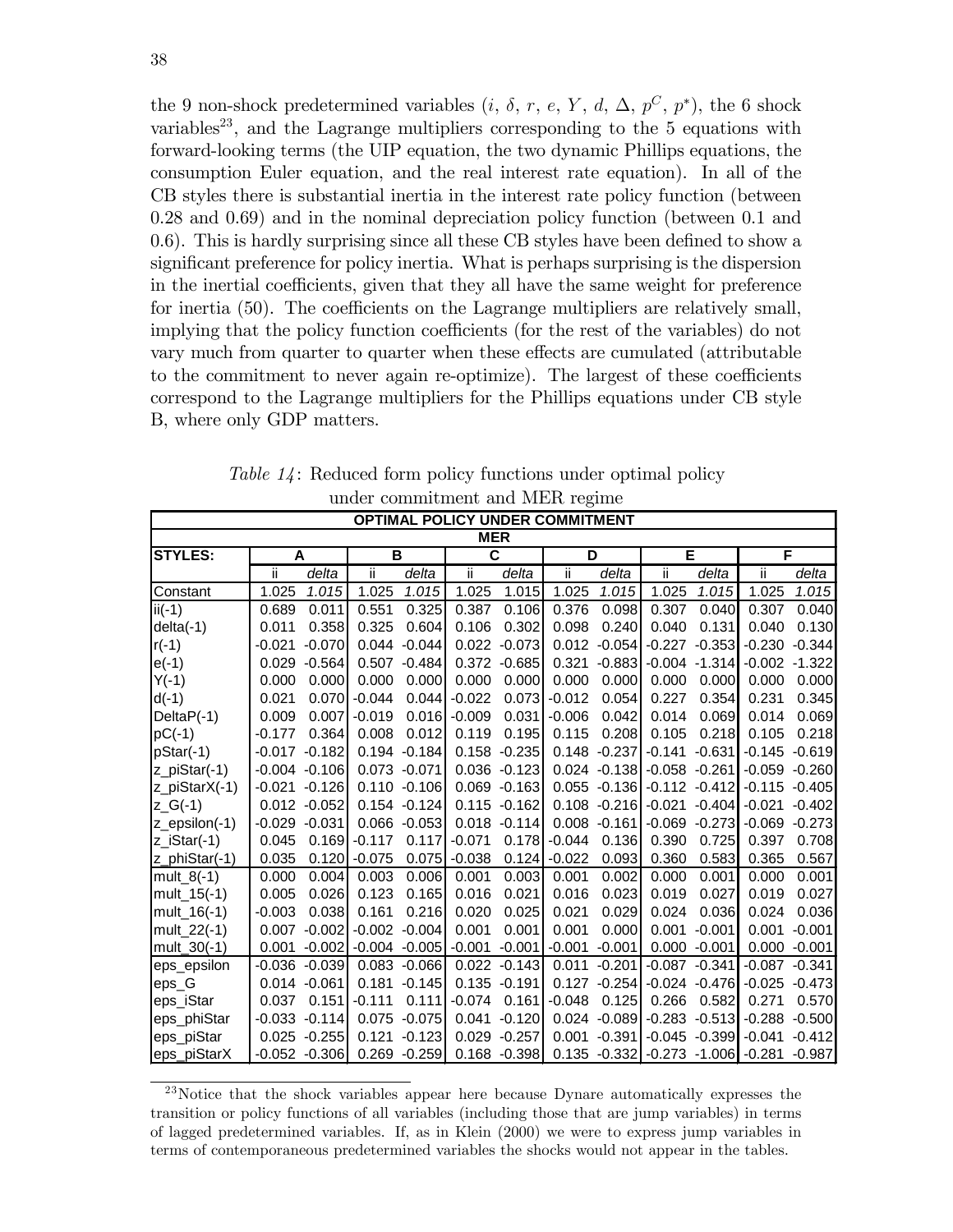In order to study the sensitivity of the expected discounted loss under Ramsey to different parameter values, it is useful to know the structural parameter ranges under which (under a MER regime and Ramsey optimal policy rules) there is stability. A simple way to approach this is to start from the baseline set of parameters used above, and vary each parameter individually using a specific CB style until stability is impaired. I used CB style C. Table 16 shows that there are remarkably wide ranges within which the parameters can be moved individually while maintaining stability. Obviously, in some cases  $I$  did not bother to find the actual extremes.

|                  |          |          | under communitient and r Ent and r Ent regnites                             |                          |                            |          | <b>OPTIMAL POLICY UNDER COMMITMENT</b>                |                                      |                         |                          |                                             |          |
|------------------|----------|----------|-----------------------------------------------------------------------------|--------------------------|----------------------------|----------|-------------------------------------------------------|--------------------------------------|-------------------------|--------------------------|---------------------------------------------|----------|
| <b>Regimes:</b>  |          |          | <b>FER</b>                                                                  |                          |                            |          |                                                       |                                      |                         | <b>PER</b>               |                                             |          |
| <b>STYLES:</b>   | A        | B        | $\overline{\mathsf{c}}$                                                     | D                        | Е                          | F        | A                                                     | $\overline{\mathbf{B}}$              | $\overline{\mathbf{c}}$ | D                        | Ε                                           | F        |
|                  | ii       | ii       | ii.                                                                         | Ϊİ                       | ii                         | ii.      | delta                                                 | delta                                | delta                   | delta                    | delta                                       | delta    |
| Constant         | 1.025    | 1.025    | 1.025                                                                       | 1.025                    | 1.025                      | 1.025    | 1.015                                                 | 1.015                                | 1.015                   | 1.015                    | 1.015                                       | 1.015    |
| $ii(-1)$         | 0.635    | 0.523    | 0.279                                                                       | 0.277                    | 0.279                      | 0.277    | $-0.139$                                              | 0.351                                | 0.002                   | 0.003                    | 0.002                                       | 0.003    |
| $delta(-1)$      | $-0.086$ | 0.352    | 0.015                                                                       | 0.016                    | 0.015                      | 0.016    | 0.185                                                 | 0.571                                | 0.105                   | 0.105                    | 0.104                                       | 0.104    |
| $r(-1)$          | $-0.178$ | $-0.014$ |                                                                             |                          | $-0.342$ $-0.354$ $-0.342$ | $-0.354$ | $-0.378$                                              | $-0.056$                             |                         | $-0.376 - 0.375$         | $-0.379$                                    | $-0.379$ |
| $e(-1)$          | $-0.322$ | 0.514    | $-0.156$                                                                    | $-0.153$                 | $-0.156$                   | $-0.153$ | $-1.259$                                              | $-0.593$                             |                         | $-1.448 - 1.450$         | $-1.452$                                    | $-1.453$ |
| $Y(-1)$          | 0.000    | 0.000    | 0.000                                                                       | 0.000                    | 0.000                      | 0.000    | 0.000                                                 | 0.000                                | 0.000                   | 0.000                    | 0.000                                       | 0.000    |
| $d(-1)$          | 0.178    | 0.014    | 0.342                                                                       | 0.355                    | 0.342                      | 0.355    | 0.379                                                 | 0.057                                | 0.377                   | 0.376                    | 0.380                                       | 0.380    |
| DeltaP(-1)       | 0.032    | $-0.019$ | 0.022                                                                       | 0.023                    | 0.022                      | 0.023    | 0.043                                                 | 0.020                                | 0.074                   | 0.074                    | 0.074                                       | 0.074    |
| $pC(-1)$         | $-0.176$ | 0.008    | 0.102                                                                       | 0.102                    | 0.102                      | 0.102    | 0.404                                                 | 0.013                                | 0.216                   | 0.216                    | 0.215                                       | 0.215    |
| pStar(-1)        | $-0.237$ | 0.153    | -0.273                                                                      | $-0.288$                 | $-0.273$                   | $-0.288$ | $-0.599$                                              | $-0.229$                             |                         | $-0.676 - 0.675 - 0.681$ |                                             | $-0.680$ |
| z_piStar(-1)     | $-0.084$ |          | $0.065 -0.098 -0.100 -0.098 -0.100$                                         |                          |                            |          |                                                       |                                      |                         |                          | $-0.249 -0.088 -0.272 -0.273 -0.272 -0.273$ |          |
| z_piStarX(-1)    | $-0.167$ | 0.091    |                                                                             | $-0.187 - 0.197$         | $-0.187$                   | $-0.197$ |                                                       | $-0.366 - 0.134$                     |                         | $-0.415 - 0.416 - 0.415$ |                                             | $-0.416$ |
| $Z_G(-1)$        | $-0.104$ | 0.149    | $-0.077$                                                                    | $-0.081$                 | $-0.077$                   | $-0.081$ |                                                       | $-0.308 - 0.155$                     | $-0.491$                |                          | $-0.490 -0.505$                             | $-0.505$ |
| $Z$ _epsilon(-1) | $-0.112$ | 0.068    | -0.101                                                                      | $-0.102 -0.101$          |                            | $-0.102$ |                                                       | $-0.165 - 0.068$                     | $-0.290$                | $-0.290$                 | $-0.292 -0.292$                             |          |
| z_iStar(-1)      | 0.352    | $-0.023$ | 0.600                                                                       | 0.622                    | 0.600                      | 0.622    | 0.737                                                 | 0.151                                | 0.745                   | 0.745                    | 0.745                                       | 0.746    |
| z_phiStar(-1)    | 0.293    | 0.014    | 0.542                                                                       | 0.562                    | 0.542                      | 0.562    | 0.614                                                 | 0.099                                | 0.615                   | 0.613                    | 0.619                                       | 0.618    |
| mult_9 $(-1)$    | $-0.001$ | 0.004    | 0.000                                                                       | 0.000                    | 0.000                      | 0.000    | 0.002                                                 | 0.006                                | 0.001                   | 0.001                    | 0.001                                       | 0.001    |
| mult_16(-1)      | 0.009    | 0.121    | 0.021                                                                       | 0.021                    | 0.021                      | 0.021    | 0.035                                                 | 0.176                                | 0.027                   | 0.027                    | 0.027                                       | 0.027    |
| mult_17 $(-1)$   | 0.003    | 0.158    | 0.026                                                                       | 0.026                    | 0.026                      | 0.026    | 0.052                                                 | 0.232                                | 0.036                   | 0.036                    | 0.036                                       | 0.036    |
| mult_23(-1)      | 0.006    | $-0.002$ | 0.001                                                                       | 0.001                    | 0.001                      | 0.001    | $-0.004$                                              | $-0.005$                             | $-0.001$                | $-0.001$                 | $-0.001$                                    | $-0.001$ |
| mult_31 $(-1)$   | 0.001    | $-0.004$ | 0.000                                                                       | 0.000                    | 0.000                      | 0.000    |                                                       | $-0.002 -0.006$                      | $-0.001$                | $-0.001$                 | $-0.001$                                    | $-0.001$ |
| eps_epsilon      | $-0.140$ | 0.085    | $-0.126$                                                                    | $-0.128$                 | $-0.126$                   | $-0.128$ | $-0.207$                                              | $-0.085$                             | $-0.363$                | $-0.363$                 | $-0.364$                                    | $-0.365$ |
| eps G            | $-0.122$ | 0.175    | $-0.090$                                                                    | $-0.095$                 | $-0.090$                   | $-0.095$ | $-0.362$                                              | $-0.182$                             | $-0.578$                | $-0.577$                 | $-0.594$                                    | $-0.594$ |
| eps_iStar        | 0.275    | $-0.051$ | 0.418                                                                       | 0.435                    | 0.418                      | 0.435    | 0.567                                                 | 0.144                                | 0.581                   | 0.582                    | 0.578                                       | 0.579    |
| eps_phiStar      | $-0.256$ | 0.013    | $-0.426$                                                                    | $-0.442 -0.426$          |                            | $-0.442$ |                                                       | $-0.515 -0.103 -0.526 -0.526 -0.528$ |                         |                          |                                             | $-0.528$ |
| eps_piStar       | $-0.053$ | 0.127    |                                                                             | $-0.076 - 0.066 - 0.076$ |                            |          | $-0.066$ $-0.445$ $-0.145$ $-0.452$ $-0.453$ $-0.451$ |                                      |                         |                          |                                             | $-0.451$ |
| eps_piStarX      | $-0.406$ |          | 0.222 -0.457 -0.480 -0.457 -0.480 -0.892 -0.328 -1.011 -1.014 -1.012 -1.016 |                          |                            |          |                                                       |                                      |                         |                          |                                             |          |

Table 15: Reduced form policy functions under optimal policy under commitment and FER and PER regimes

The degree of price stickiness  $(\alpha)$  in the New Keynesian Phillips equation is often considered an important factor in determining the desirability of alternative exchange regimes. Table 17 shows the losses under each CB style and exchange rate regime for six alternative degrees of price stickiness, which go from practically no price stickiness ( $\alpha$ =0.01) to very high price stickiness ( $\alpha$ =0.90). As expected, for each CB style and value of  $\alpha$ , the MER regime does better and in most cases much better. CB styles E and F are the ones for which the advantage of the MER regime is smallest, especially when there is little price stickiness: for  $\alpha = 0.01, 0.10$ and 0.30, the PER regime has a loss which is only 3-5% higher than in the MER regime. This is probably because the CB preference for stabilizing IRs makes it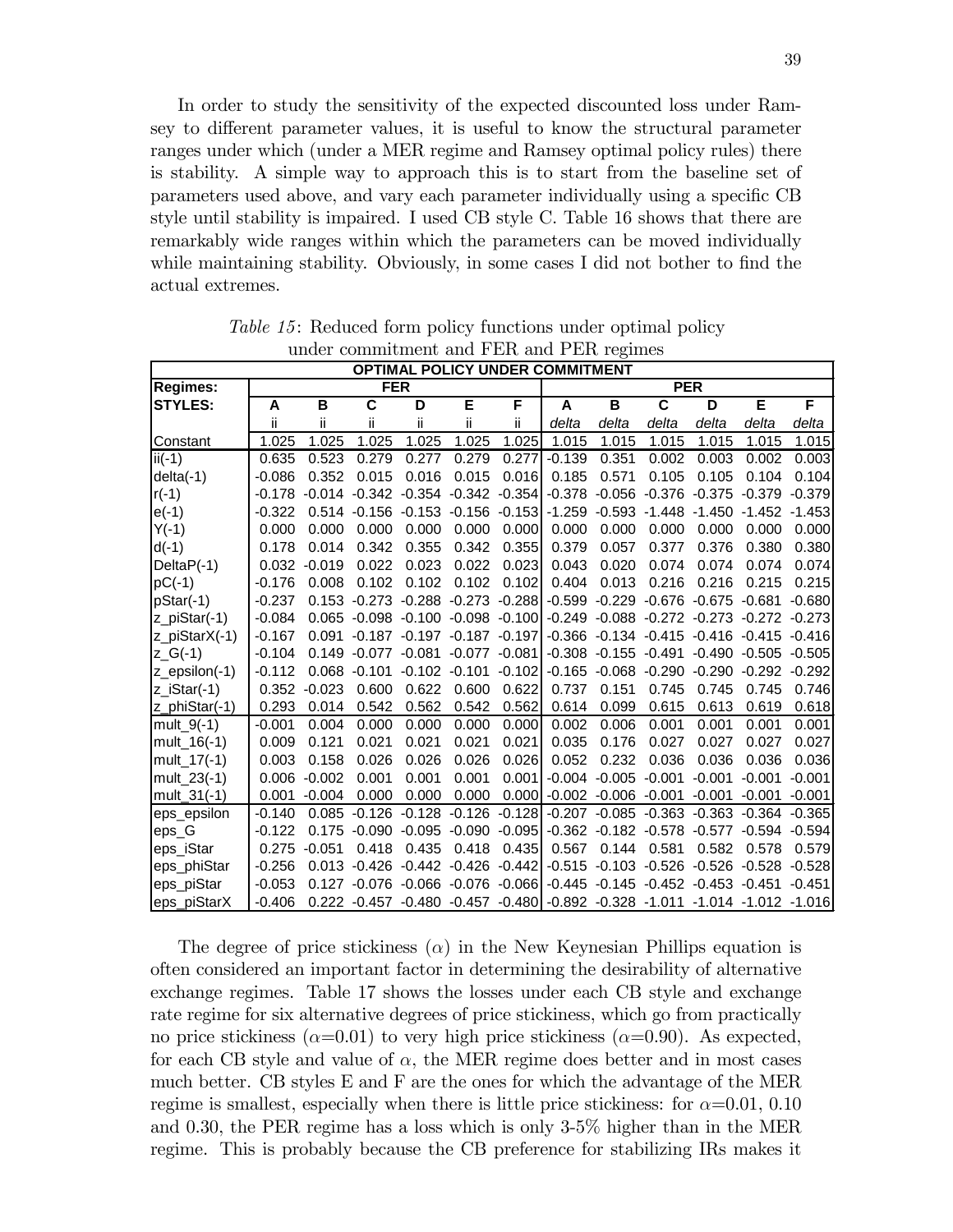behave similarly in MER and PER regimes. In the FER regime the excess loss is in the  $7-10\%$  range for CB styles E and F. However, for CB styles A, B, and C, the corner regimes have losses between  $20\%$  and  $260\%$  higher. The highest relative advantage for the MER regime is obtained for high degrees of price stickiness. In general, the PER regime is second best for low degrees of price stickiness ( $\alpha$  <0.30). For  $\alpha$ =0.50, the FER regime is second best only for CB style B (where only GDP matters). And for higher values of  $\alpha$ , the FER regime is second best for CB styles A, B, E, and F. Another interesting feature is that the (absolute) losses are not always strictly increasing with  $\alpha$ . For example, under CB style B and regime MER, the loss reaches a peak for  $\alpha$ =0.30. For the same CB style but regimes FER and PER, the loss does increase monotonously with  $\alpha$ . But for CB style A, these regimes reach a peak at  $\alpha$ =0.70, while the MER regime has its loss increasing monotonously throughout.

|                             |                |                       | <i>Table 16:</i> Stability ranges for individual non-policy parameters with |
|-----------------------------|----------------|-----------------------|-----------------------------------------------------------------------------|
|                             |                |                       | optimal policy under commitment, MER regime, and CB style C                 |
|                             | Parameter      | <i>Baseline value</i> | <i>Stability range</i>                                                      |
| $\pi^T$                     | piT            | 1.015                 | $< 0.8 - 1.07$                                                              |
| $\beta$                     | betta          | 0.99 <sub>1</sub>     | $< 0.8 - 0.9999999$                                                         |
| $\sigma^C$                  | sigmaC         | $1.5\,$               | $0.01 - 50$                                                                 |
| $\sigma^N$                  | sigmaN         | 0.5                   | $0.01 - 50$                                                                 |
| $a_D$                       | a D            | 0.86                  | $0.35 - 0.99$                                                               |
| $\theta$                    | thetta         | 6                     | $1.01 - 27$                                                                 |
| $\theta^C$                  | thettaC        | 1.5                   | $0.01 - 0.99$ and $1.01 - 50$                                               |
| $b^A$                       | ЪA             | 0.5                   | $0.01 - 0.99$                                                               |
| $\alpha$                    | alpha          | 0.66                  | $0.01 - 0.91$                                                               |
| $\varepsilon_D^{\varphi}$   | varepsvarphi D | $\overline{2}$        | $0.01 - 10000$                                                              |
| $\varepsilon_{\mathcal{L}}$ | varepsilon L   | 1.02                  | $0.3 - 100$                                                                 |
| $\gamma^D$                  | gamma D        | 0.5                   | $0.01 - 50$                                                                 |
|                             |                |                       |                                                                             |

Summing up, with or without price stickiness there is a gain from intervening in the FX market in the sense that the CB can better stabilize its target variables. The advantage is greater when the CB only cares about stabilization inflation and/or GDP (CB styles A, B, or C) and the degree of price stickiness is high (around  $0.70$  in CB style A, and around  $0.90$  in CB style B).

*Table 17:* CB losses with optimal policy under

|              |            |                |            |                                                                       |               |            |            |               |             | commitment for different values of $\alpha$ |               |            |            |            |            |            |               |            |
|--------------|------------|----------------|------------|-----------------------------------------------------------------------|---------------|------------|------------|---------------|-------------|---------------------------------------------|---------------|------------|------------|------------|------------|------------|---------------|------------|
|              |            |                |            | SENSITIVITY TO PRICE STICKINESS UNDER OPTIMAL POLICY UNDER COMMITMENT |               |            |            |               |             |                                             |               |            |            |            |            |            |               |            |
| <b>STYLE</b> |            |                |            |                                                                       |               |            |            |               | <b>LOSS</b> |                                             |               |            |            |            |            |            |               |            |
|              |            | $alpha = 0.01$ |            |                                                                       | alpha= $0.10$ |            |            | alpha= $0.30$ |             |                                             | alpha= $0.50$ |            |            | alpha=0.70 |            |            | alpha= $0.90$ |            |
|              | <b>MER</b> | <b>FER</b>     | <b>PER</b> | <b>MER</b>                                                            | <b>FER</b>    | <b>PER</b> | <b>MER</b> | <b>FER</b>    | PER         | <b>MER</b>                                  | <b>FER</b>    | <b>PER</b> | <b>MER</b> | <b>FER</b> | <b>PER</b> | <b>MER</b> | <b>FER</b>    | <b>PER</b> |
| A            | 78.2       | 144.1          | 131.3      | 78.7                                                                  | 149.5         | 134.9      | 82.9       | 182.0         | 157.2       | 93.8                                        | 295.1         | 234.1      | 125.8      | 432.6      | 437.5      | 168.1      | 230.9         | 249.3      |
| в            | 50.0       | 74.7           | 64.7       | 52.8                                                                  | 75.4          | 65.6       | 74.3       | 97.7          | 89.0        | 73.3                                        | 139.6         | 141.8      | 57.4       | 163.5      | 179.8      | 60.6       | 193.5         | 218.4      |
| С            | 148.4      | 211.3          | 194.8      | 154.9                                                                 | 218.9         | 201.9      | 186.8      | 279.5         | 256.6       | 211.3                                       | 432.9         | 399.1      | 172.2      | 490.3      | 480.1      | 183.1      | 520.9         | 520.4      |
| D            | 162.1      | 242.8          | 221.8      | 169.0                                                                 | 250.0         | 228.6      | 202.9      | 309.7         | 282.4       | 238.9                                       | 462.7         | 425.0      | 219.4      | 516.6      | 504.6      | 235.9      | 545.7         | 543.6      |
| E            | 198.2      | 211.3          | 204.0      | 205.4                                                                 | 218.9         | 211.7      | 256.3      | 279.5         | 268.4       | 373.3                                       | 432.9         | 412.9      | 416.3      | 490.3      | 496.2      | 447.6      | 520.9         | 536.6      |
| F            | 225.2      | 242.8          | 231.1      | 232.4                                                                 | 250.0         | 238.5      | 282.8      | 309.7         | 294.3       | 398.7                                       | 462.7         | 439.0      | 439.9      | 516.6      | 520.9      | 470.7      | 545.7         | 559.8      |
|              |            |                |            |                                                                       |               |            |            |               |             | <b>RELATIVE LOSS</b>                        |               |            |            |            |            |            |               |            |
| A            |            | 1.84           | 1.68       |                                                                       | 1.90          | 1.71       |            | 2.19          | 1.90        |                                             | 3.15          | 2.50       |            | 3.44       | 3.48       |            | 1.37          | 1.48       |
| B            |            | 1.49           | 1.29       |                                                                       | 1.43          | 1.24       |            | 1.31          | 1.20        |                                             | 1.90          | 1.93       |            | 2.85       | 3.13       |            | 3.19          | 3.60       |
| С            |            | 1.42           | 1.31       |                                                                       | 1.41          | 1.30       |            | 1.50          | 1.37        |                                             | 2.05          | 1.89       |            | 2.85       | 2.79       |            | 2.84          | 2.84       |
| D            |            | 1.50           | 1.37       |                                                                       | 1.48          | 1.35       |            | 1.53          | 1.39        |                                             | 1.94          | 1.78       |            | 2.35       | 2.30       |            | 2.31          | 2.30       |
| E            |            | 1.07           | 1.03       |                                                                       | 1.07          | 1.03       |            | 1.09          | 1.05        |                                             | 1.16          | 1.11       |            | 1.18       | 1.19       |            | 1.16          | 1.20       |
| F            |            | 1.08           | 1.03       |                                                                       | 1.08          | 1.03       |            | 1.10          | 1.04        |                                             | 1.16          | 1.10       |            | 1.17       | 1.18       |            | 1.16          | 1.19       |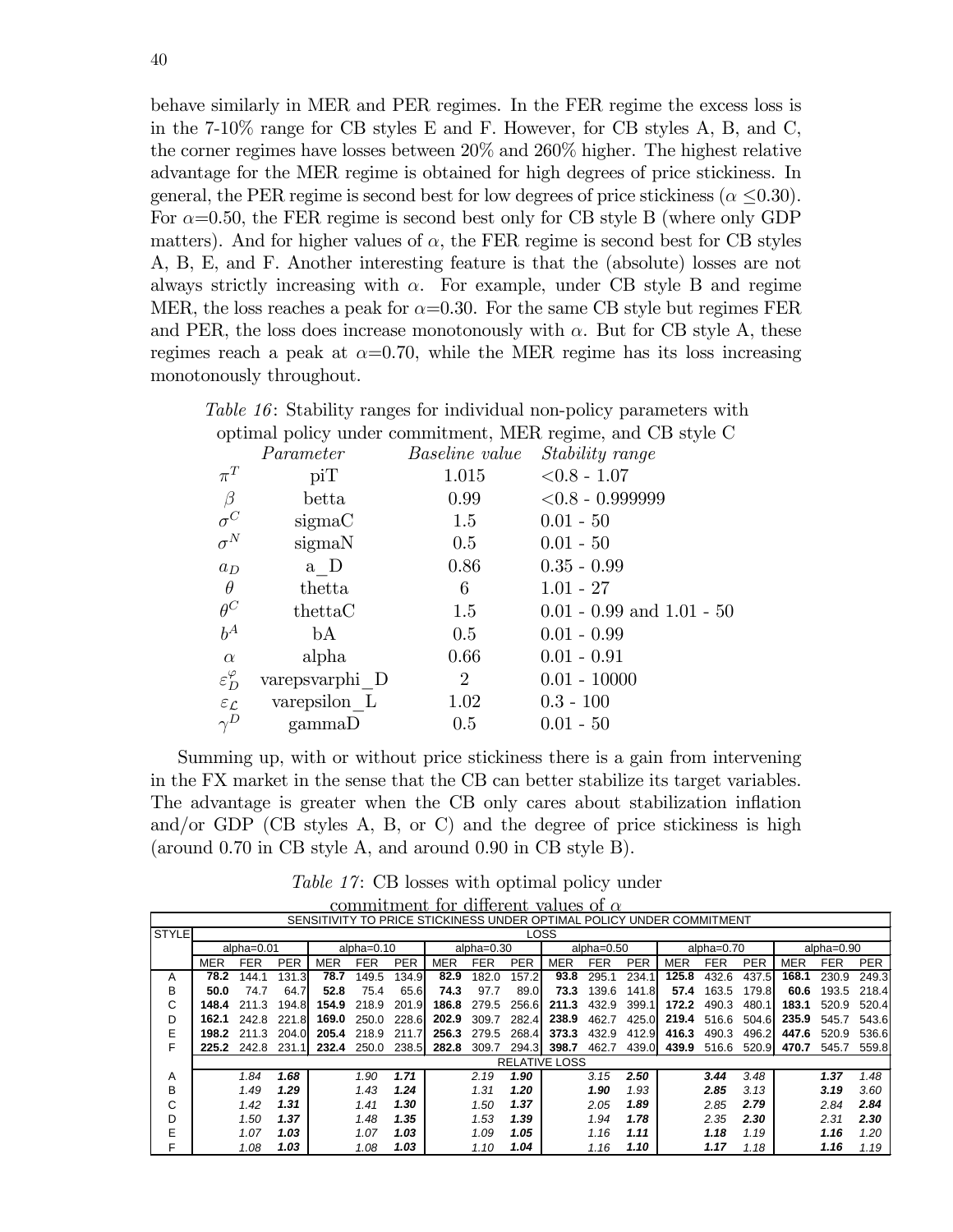## 4. Monetary and exchange rate policy and capital flows in the SOE

We have seen that in general the CB can better achieve its goals when it uses two policy rules instead of one. What aspects of the model explain this, and why the differences in losses can be so large, remain to be seen. I start by conjecturing the gain in using two policy rules is related to the CB's ability to influence, to a certain extent, households foreign debt ratio. The latter determines the endogenous risk premium that foreign agents charge over the international interest rate, which is a primary ingredient in determining the relation between the interest rate differential and the capital flows in and out of the SOE (through the UIP equation). To get some intuition as to why this may be so under simple policy rules, let us first take the log-linear approximations of the UIP equation and the two simple policy rules equations under the MER regime :

$$
\widehat{i}_t = E_t \widehat{\delta}_{t+1} + \widehat{i}_t^* + \widehat{\phi}_t^* + \varepsilon_D^{\varphi} \left( \widehat{d}_t + \widehat{e}_t - \widehat{Y}_t \right)
$$
\n(80)

$$
\widehat{i}_t = h_0 \widehat{i}_{t-1} + h_1 \widehat{\pi}_t^C + h_2 \widehat{Y}_t + h_3 \widehat{e}_t \tag{81}
$$

$$
\widehat{\delta}_t = k_0 \widehat{\delta}_{t-1} + k_1 \widehat{\pi}_t^C + k_2 \widehat{Y}_t + k_3 \widehat{e}_t + k_4 \left( \widehat{r}_t + \widehat{e}_t - \widehat{Y}_t \right). \tag{82}
$$

Leading the third equation, subtracting the resulting equation from the second, and using the first, gives the following equation:

$$
\hat{i}_{t}^{*} + \hat{\phi}_{t}^{*} + \varepsilon_{D}^{\varphi} \left( \hat{d}_{t} + \hat{e}_{t} - \hat{Y}_{t} \right) = \left( h_{0} \hat{i}_{t-1} - k_{0} \hat{\delta}_{t} \right) + \left( h_{1} \hat{\pi}_{t}^{C} - k_{1} E_{t} \hat{\pi}_{t+1}^{C} \right) \tag{83}
$$
\n
$$
+ \left( h_{2} \hat{Y}_{t} - k_{2} E_{t} \hat{Y}_{t+1} \right) + \left( h_{3} \hat{e}_{t} - k_{3} E_{t} \hat{e}_{t+1} \right) - k_{4} \left( E_{t} \hat{r}_{t+1} + E_{t} \hat{e}_{t+1} - E_{t} \hat{Y}_{t+1} \right).
$$

On the l.h.s. is the log-linear deviation (from the NSS) of the risk/liquidity premium in the UIP (both the exogenous and endogenous parts). On the r.h.s. is a complex term that exclusively depends on the log-linear deviations of the variables the CB uses for its simple policy rules and the exogenous coefficients in the simple policy rules. Changes in the coefficients on the CB policy rules can thus modify a crucial relation between the (deviations in the) present and next (or preceding, in the case of the interest rate) period endogenous variables whose deviations the CB responds to and the deviation in the households' foreign debt ratio. The policy coefficients thus have an important role in determining what households<sup>?</sup> foreign debt is in each period, given the values of the international interest rate and risk/liquidity premium  $(\hat{i}_t^* + \hat{\phi}_t^*)$  $t<sub>t</sub>$ ), both exogenous. For example, when one of the latter is shocked, the policy coefficients help in determining the effects on the households foreign debt and, hence, international capital flows. The constraints that the respective 'corner' regimes impose (the constancy of one of the potential CB instruments: either  $b_t = b$ ,  $\forall t$ , or  $r_t = r$ ,  $\forall t$ , each replacing one of the simple policy rules), imply that the CB has less leeway in affecting international capital flows in the direction that helps it stabilize the economy according to its preferences (or style).

Under the FER regime, in which (82) is replaced by  $\hat{r}_t = 0$ , instead of (83) we have:

$$
\widehat{i_t^*} + \widehat{\phi}_t^* + \varepsilon_D^{\varphi} \left( \widehat{d}_t + \widehat{e}_t - \widehat{Y}_t \right) = h_0 \widehat{i}_{t-1} + h_1 \widehat{\pi}_t^C + h_2 \widehat{Y}_t + h_3 \widehat{e}_t - E_t \widehat{\delta}_{t+1}
$$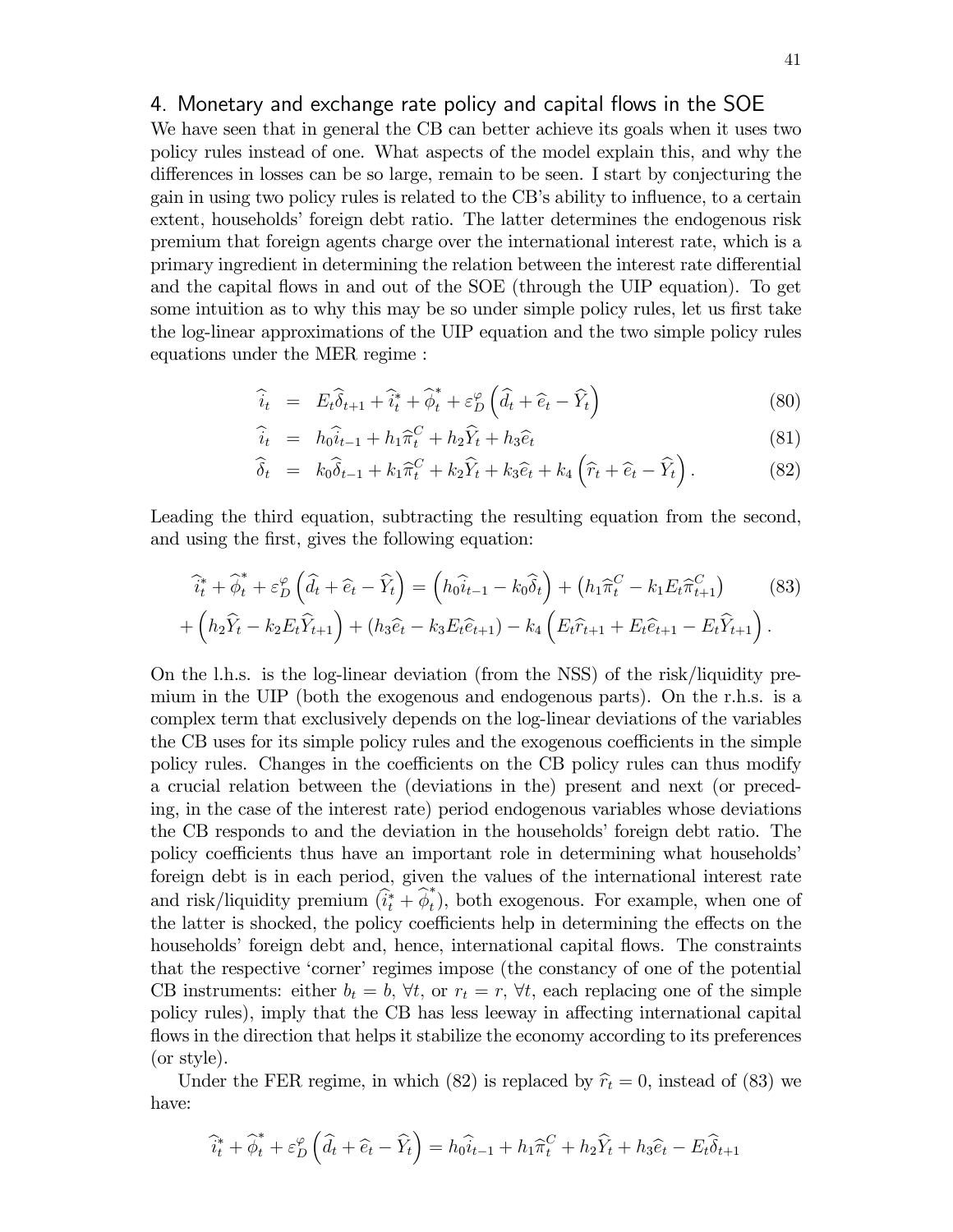and under the PER regime, in which (81) is replaced by  $\hat{b}_t = 0$ , we have:

$$
\widehat{i}_t^* + \widehat{\phi}_t^* + \varepsilon_D^{\varphi} \left( \widehat{d}_t + \widehat{e}_t - \widehat{Y}_t \right) = \widehat{i}_t - k_0 \widehat{\delta}_t - E_t \left[ k_1 \widehat{\pi}_{t+1}^C + k_2 \widehat{Y}_{t+1} + k_3 \widehat{e}_{t+1} + k_4 \left( \widehat{r}_{t+1} + \widehat{e}_{t+1} - \widehat{Y}_{t+1} \right) \right].
$$

In both of these corner cases, the CB affects the foreign debt ratio through its interest rate or exchange rate policy, respectively. It therefore also affects the the endogenous part of the risk/liquidity premium, and hence the (domestic) foreign currency interest rate that impinges on the economy. Note that in the particular PER regime in which there is no feedback, the r.h.s. of the last equation is simply  $i_t - k_0 \delta_t$ , and in the fixed exchange rate policy it reduces to  $i_t$ . The flexibility that the CB achieves by using two simultaneous policy rules generates gains that, at least for the most usual CB styles, can be substantial. Such gains have been measured above, in the context of this particular model, as the reductions in expected loss obtained from using the MER regime instead of any of the corner regimes. Although this argument is more clearly valid in the case of optimal simple rules, in which the optimal coefficients in the policy rules are obtained, given a CB style, through a search in the parameter space of the simple policy rules, it would seem to be also valid for the Ramsey case, since the additional constraints (either  $b_t = b$ ,  $\forall t$ , or  $r_t = r$ ,  $\forall t$ ) which the corner regimes impose also imply less leeway for CB optimal action.

To see if this conjecture can be validated (or refuted) I now use the optimal policy under commitment framework to study the sensitivity of the expected intertemporal loss to the elasticity of  $\varphi_D (ed/Y)$ , i.e.,  $\varepsilon_D^{\varphi}$ , for each CB style and regime. This elasticity measures how much changes in the foreign debt ratio impact on the domestic interest rate through the arbitrage relation given by the UIP. (114) in Appendix 1 shows that it is linearly related to the elasticity of foreign investor's risk premium function. Table 18 shows that, as conjectured,  $\varepsilon_D^{\varphi}$  is extremely relevant in the determination of the relative excess loss which the two corner regimes generate. For each CB style, 1) the corner regimes imply higher losses than the MER regime; 2) the lower is  $\varepsilon_D^{\varphi}$ , the lower is the excess loss which the corner regimes imply, and the losses are practically the same for all three regimes when the elasticity is very low  $(\varepsilon_D^{\varphi} = 0.01)$ , at least for styles A-D, and also style E in the FER regime; 3) when  $\varphi_D(\gamma^D)$  is unit elastic or more, the losses under the corner regimes are more than twice as high as in the MER regime under styles  $A-D$ ; 4) the effect of changes in the elasticity on the expected loss is dramatically different for the two corner regimes in comparison to the MER regime. While in the corner regimes the loss is monotonously decreasing with  $\varepsilon_D^{\varphi}$ , the expected loss is monotonously increasing in the MER regime for CB styles B-D, has a maximum at  $\varepsilon_D^{\varphi} = 0.5$  for style A and a maximum at  $\varepsilon_D^{\varphi} = 1$  for styles E and F.

This exercise confirms the conjecture that the ability of the CB to better affect household indebtedness behavior in order to get nearer to its objectives is considerably greater under the MER regime, at least for the most usual CB styles. On the other hand, there is a much smaller increase in the CB's ability to achieve its objectives through a MER regime when a desired ratio of IRs is an important determinant of CB preferences. In such cases (styles E and F), the excess loss for the corner regimes is in the 17%-18% range when  $\varepsilon_D^{\varphi} = 2$ .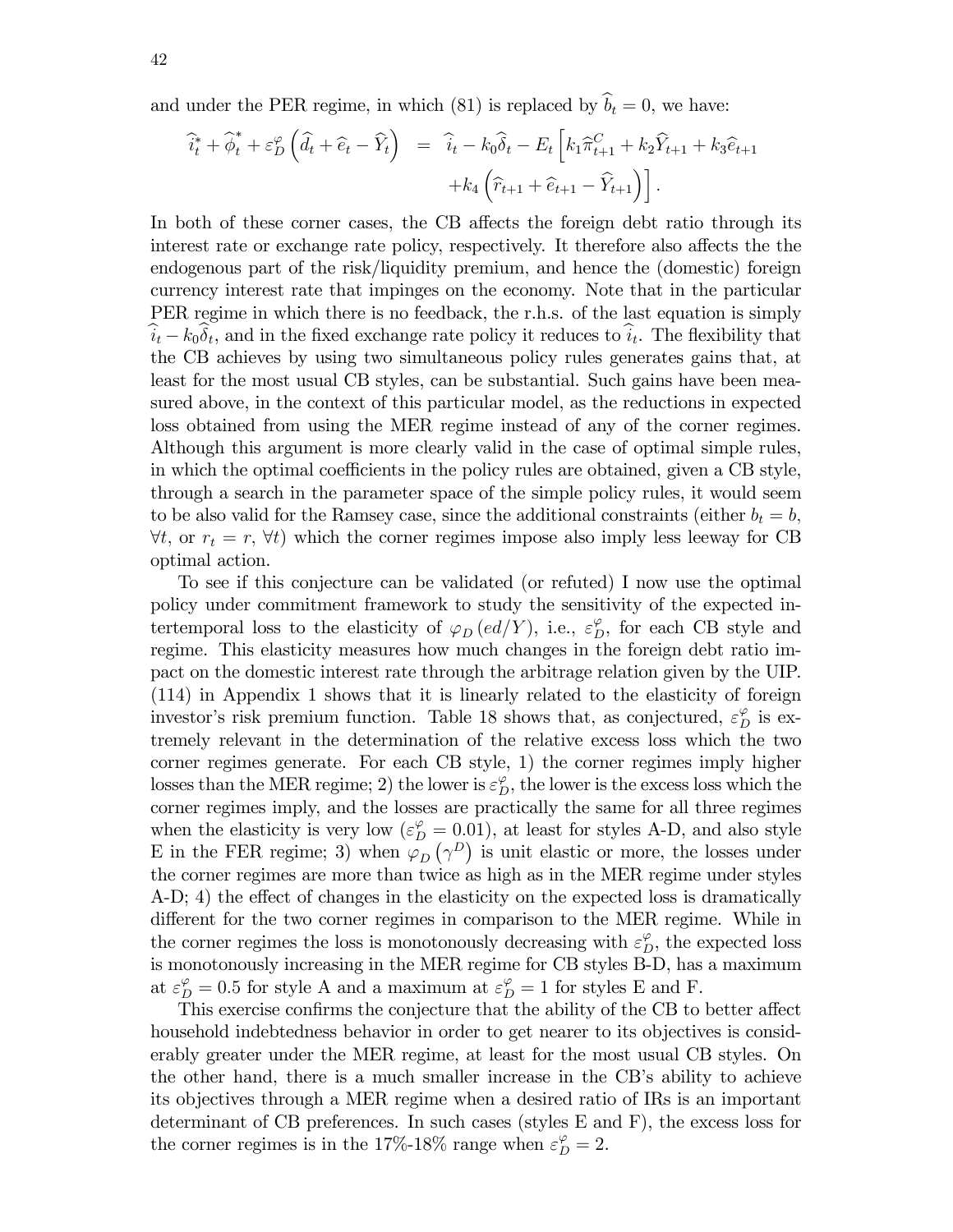|              |            |                  |            |            |                  |            |                                                                                |                    |             |                      | $\prime$           |            |            |                     |            |            |                     |            |
|--------------|------------|------------------|------------|------------|------------------|------------|--------------------------------------------------------------------------------|--------------------|-------------|----------------------|--------------------|------------|------------|---------------------|------------|------------|---------------------|------------|
|              |            |                  |            |            |                  |            | SENSITIVITY OF LOSS TO ELASTICITY OF UIP UNDER OPTIMAL POLICY UNDER COMMITMENT |                    |             |                      |                    |            |            |                     |            |            |                     |            |
| <b>STYLE</b> |            |                  |            |            |                  |            |                                                                                |                    | <b>LOSS</b> |                      |                    |            |            |                     |            |            |                     |            |
|              |            | varepsvarphiD=2; |            |            | varepsvarphiD=1; |            |                                                                                | varepsvarphiD=0.5; |             |                      | varepsvarphiD=0.1; |            |            | varepsvarphiD=0.05: |            |            | varepsvarphiD=0.01; |            |
|              | <b>MER</b> | <b>FER</b>       | <b>PER</b> | <b>MER</b> | <b>FER</b>       | <b>PER</b> | MER                                                                            | <b>FER</b>         | <b>PER</b>  | <b>MER</b>           | <b>FER</b>         | <b>PER</b> | <b>MER</b> | <b>FER</b>          | <b>PER</b> | <b>MER</b> | <b>FER</b>          | <b>PER</b> |
| A            | 115.7      | 450.9            | 403.1      | 122.0      | 312.3            | 267.8      | 130.9                                                                          | 201.4              | 189.2       | 129.8                | 133.5              | 132.8      | 124.2      | 125.1               | 124.9      | 116.5      | 116.6               | 116.6      |
| в            | 59.0       | 159.7            | 173.8      | 67.1       | 143.5            | 154.0      | 83.4                                                                           | 134.9              | 142.5       | 120.9                | 128.0              | 131.2      | 124.9      | 127.2               | 129.5      | 126.8      | 127.0               | 128.1      |
| U            | 179.6      | 492.8            | 476.7      | 199.3      | 465.6            | 455.5      | 244.5                                                                          | 440.0              | 435.9       | 381.0                | 410.3              | 410.1      | 396.2      | 404.9               | 405.0      | 398.7      | 399.1               | 399.2      |
|              | 224.5      | 519.9            | 501.7      | 237.1      | 489.9            | 478.1      | 270.9                                                                          | 460.8              | 455.8       | 393.8                | 425.6              | 425.2      | 409.1      | 419.0               | 419.0      | 411.3      | 411.9               | 412.0      |
| E            | 417.6      | 492.8            | 492.2      | 439.3      | 465.6            | 470.3      | 432.8                                                                          | 440.0              | 449.2       | 409.9                | 410.3              | 420.6      | 404.9      | 404.9               | 414.8      | 399.1      | 399.1               | 408.1      |
|              | 441.5      | 519.9            | 517.4      | 461.8      | 489.9            | 493.1      | 453.1                                                                          | 460.8              | 469.3       | 425.2                | 425.6              | 435.8      | 418.9      | 419.0               | 428.8      | 411.9      | 419.0               | 420.7      |
|              |            |                  |            |            |                  |            |                                                                                |                    |             | <b>RELATIVE LOSS</b> |                    |            |            |                     |            |            |                     |            |
| A            |            | 3.897            | 3.483      |            | 2.560            | 2.196      |                                                                                | 1.539              | 1.446       |                      | 1.028              | 1.023      |            | 1.007               | 1.006      |            | 1.000               | 1.001      |
| в            |            | 2.708            | 2.946      |            | 2.140            | 2.297      |                                                                                | 1.617              | 1.708       |                      | 1.059              | 1.085      |            | 1.019               | 1.036      |            | 1.001               | 1.010      |
| ⌒            |            | 2.744            | 2.655      |            | 2.336            | 2.286      |                                                                                | 1.799              | 1.783       |                      | 1.077              | 1.076      |            | 1.022               | 1.022      |            | 1.001               | 1.001      |
|              |            | 2.316            | 2.235      |            | 2.066            | 2.017      |                                                                                | 1.701              | 1.682       |                      | 1.081              | 1.080      |            | 1.024               | 1.024      |            | 1.001               | 1.002      |
| E            |            | .180             | 1.179      |            | 1.060            | 1.071      |                                                                                | 1.017              | .038        |                      | 1.001              | 1.026      |            | 1.000               | 1.025      |            | 1.000               | 1.022      |
|              |            | 1.177            | 1.172      |            | 1.061            | .068       |                                                                                | 1.017              | .036        |                      | 1.001              | 1.025      |            | 1.000               | 1.024      |            | 1.017               | 1.021      |

Table 18: CB losses with optimal policy under commitment for different values of  $\varepsilon_D^{\varphi}$ 

For additional confirmation of my conjecture I also studied the sensitivity of the expected loss to the standard deviation of the RW risk/liquidity shock  $(\sigma^{\phi^*})$ . The results can be seen in Table 19. For a range of values of  $\sigma^{\phi^*}$  that go from 0.01 to 0.8, I calculated the expected discounted intertemporal loss for the three alternative regimes and six alternative CB styles. As expected, the losses are monotonously increasing in  $\sigma^{\phi^*}$ . But so are the excess losses of the two corner regimes under styles A-D and in the FER regime for all styles. The case of the excess loss in the PER regime is radically different under styles  $E$  and  $F$ : the excess loss is decreasing with  $\sigma^{\phi^*}$ . The excess losses under styles A-D are all more than 400% (higher in the corner regimes than in the MER regime) when the standard deviation is high  $(\sigma^{\phi^*}=0.8)$ . Also, for standard deviations greater or equal to 0.1, the PER regime is second best (shown in italics and red in the 'relative loss' section) for all styles. The FER regime is second best only for style B and  $\sigma^{\phi^*} \leq 0.05$  and for styles B, E and F and  $\sigma^{\phi^*} = 0.01$ .

|              |            |                         |            |            |                         |            |            |                         |            |                      |                         |            | SENSITIVITY OF LOSS TO ST.DEV. OF EXOGENOUS RISK/LIQ. SHOCK UNDER OPTIMAL POLICY UNDER COMMITMENT |                          |            |                          |            |            |
|--------------|------------|-------------------------|------------|------------|-------------------------|------------|------------|-------------------------|------------|----------------------|-------------------------|------------|---------------------------------------------------------------------------------------------------|--------------------------|------------|--------------------------|------------|------------|
| <b>STYLE</b> |            |                         |            |            |                         |            |            |                         |            | LOSS                 |                         |            |                                                                                                   |                          |            |                          |            |            |
|              |            | sterr(eps phiStar)=0.8: |            |            | sterr(eps phiStar)=0.5: |            |            | sterr(eps phiStar)=0.3; |            |                      | sterr(eps phiStar)=0.1; |            |                                                                                                   | sterr(eps phiStar)=0.05; |            | sterr(eps phiStar)=0.01; |            |            |
|              | <b>MER</b> | <b>FER</b>              | <b>PER</b> | <b>MER</b> | <b>FER</b>              | <b>PER</b> | <b>MER</b> | <b>FER</b>              | <b>PER</b> | <b>MER</b>           | <b>FER</b>              | <b>PER</b> | <b>MER</b>                                                                                        | <b>FER</b>               | <b>PER</b> | <b>MER</b>               | <b>FER</b> | <b>PER</b> |
| A            | 491.6      | 6528.0                  | 4612.9     | 261.7      | 2810.3                  | 2037.5     | 167.3      | 1285.0                  | 980.9      | 120.1                | 522.4                   | 452.6      | 115.7                                                                                             | 450.9                    | 403.1      | 114.3                    | 428.1      | 387.2      |
| в            | 491.6      | 5446.0                  | 3596.3     | 226.9      | 2212.0                  | 1502.5     | 118.4      | 885.3                   | 643.5      | 64.1                 | 221.9                   | 214.0      | 59.0                                                                                              | 159.7                    | 173.8      | 57.4                     | 139.8      | 160.9      |
| $\sim$<br>◡  | 708.3      | 8285.6                  | 5157.2     | 384.8      | 3518.2                  | 2293.9     | 252.1      | 1562.4                  | 1119.1     | 185.8                | 584.4                   | 531.8      | 179.6                                                                                             | 492.8                    | 476.7      | 177.6                    | 463.4      | 459.1      |
| D            |            | 1240.3 10083.7          | 6674.9     | 618.8      | 4232.9                  | 2898.4     | 363.9      | 1832.6                  | 1349.0     | 236.4                | 632.4                   | 574.4      | 224.5                                                                                             | 519.9                    | 501.7      | 220.7                    | 483.9      | 478.5      |
| E            | 5950.1     | 8285.6                  | 6191.9     | 2565.5     | 3518.2                  | 2705.1     | 1176.9     | 1562.4                  | 1274.5     | 482.7                | 584.4                   | 559.3      | 417.6                                                                                             | 492.8                    | 492.2      | 396.7                    | 463.4      | 470.8      |
|              |            | 7438.6 10083.7          | 7716.81    | 3158.0     | 4232.9                  | 3312.5     | 1401.9     | 1832.6                  | 1505.6     | 523.8                | 632.4                   | 602.1      | 441.5                                                                                             | 519.9                    | 517.4      | 415.2                    | 483.9      | 490.3      |
|              |            |                         |            |            |                         |            |            |                         |            | <b>RELATIVE LOSS</b> |                         |            |                                                                                                   |                          |            |                          |            |            |
| A            |            | 13.279                  | 9.383      |            | 10.740                  | 7.787      |            | 7.681                   | 5.863      |                      | 4.349                   | 3.767      |                                                                                                   | 3.897                    | 3.483      |                          | 3.745      | 3.388      |
| в            |            | 11.079                  | 7.316      |            | 9.748                   | 6.621      |            | 7.480                   | 5.437      |                      | 3.463                   | 3.340      |                                                                                                   | 2.708                    | 2.946      |                          | 2.438      | 2.805      |
| ⌒<br>U       |            | 11.698                  | 7.281      |            | 9.142                   | 5.961      |            | 6.196                   | 4.438      |                      | 3.146                   | 2.862      |                                                                                                   | 2.744                    | 2.655      |                          | 2.610      | 2.585      |
| D            |            | 8.130                   | 5.382      |            | 6.840                   | 4.683      |            | 5.036                   | 3.707      |                      | 2.675                   | 2.429      |                                                                                                   | 2.316                    | 2.235      |                          | 2.193      | 2.168      |
|              |            | 1.393                   | 1.041      |            | 1.371                   | 1.054      |            | 1.327                   | 1.083      |                      | 1.211                   | 1.159      |                                                                                                   | 1.180                    | 1.179      |                          | 1.168      | 1.187      |
|              |            | 1.356                   | 1.037      |            | 1.340                   | 1.049      |            | .307                    | 1.074      |                      | 1.207                   | 1.149      |                                                                                                   | 1.177                    | 1.172      |                          | 1.165      | 1.181      |

Table 19: CB losses with optimal policy under commitment for different values of  $\sigma^{\phi^*}$ 

Finally, I illustrate the advantage of the MER regime by showing some of the IRFs corresponding to a positive shock to  $\phi^*$  (i.e., an adverse liquidity/risk shock) in the case of optimal simple policy rules and CB style A (in which only stabilizing inflation matters). The three graphs below show IRFs for each of the three policy regimes when the CB uses the optimal simple rules found in Table 10 for style A.

Notice that under the MER regime the optimal policy achieves a significantly smaller volatility in inflation, the only target variable in this CB style, than in any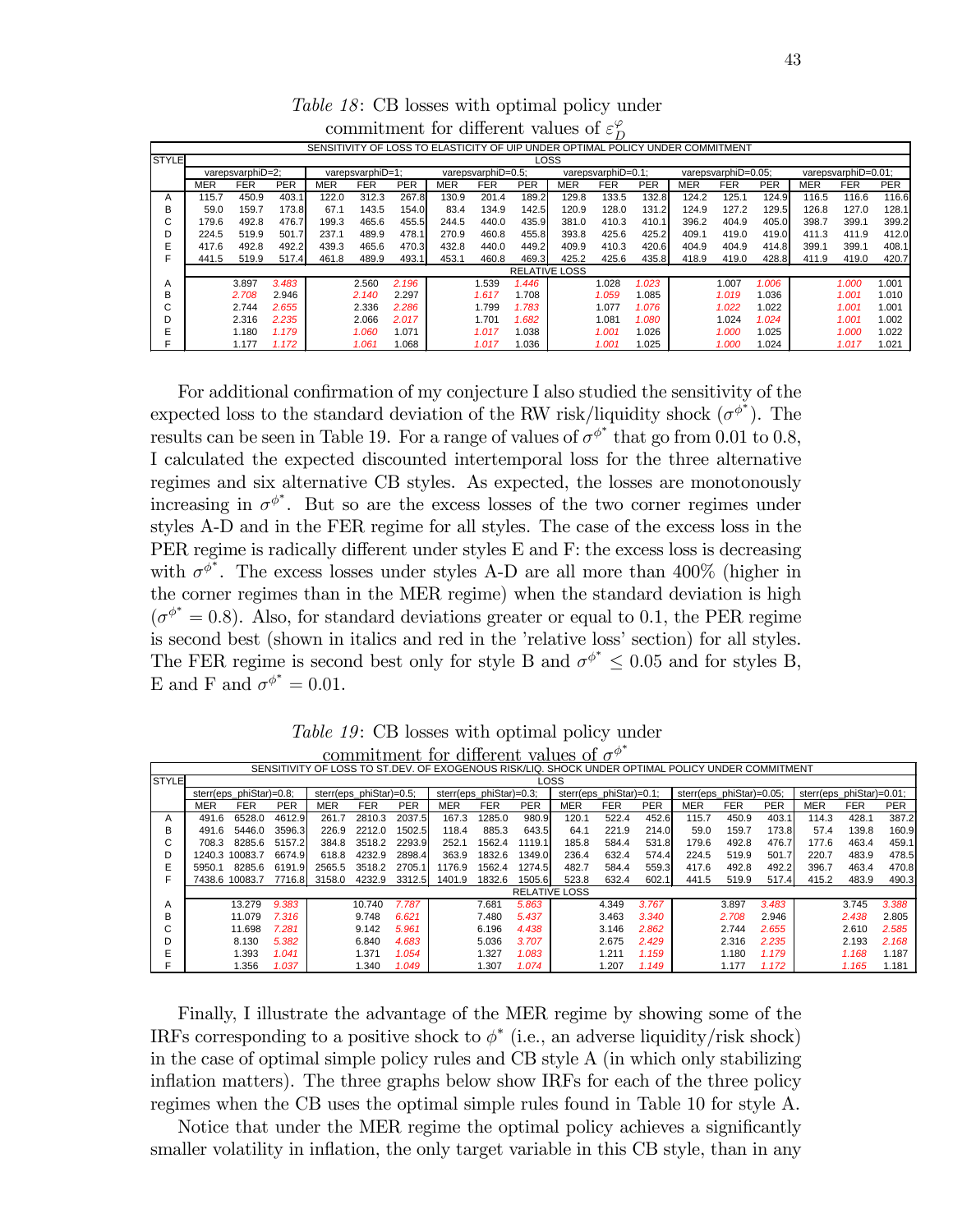of the 'corner' regimes as a response to the shock.<sup>24</sup> The volatility of consumption and output are also significantly lower in the MER regime, even though GDP is not a target variable.<sup>25</sup> The same can be said of the real interest rate, which increases much less in the MER regime. Finally, optimal policy makes the debt ratio, and hence the endogenous risk premium, fall in all three regimes. Also, the fall in the foreign debt ratio (d\_ratio), and hence in the endogenous risk premium, is much greater in the MER regime, resulting in a much smaller increase in the domestic nominal and real interest rate.





<sup>&</sup>lt;sup>24</sup>Notice that this is only the dynamic response to a single shock (a deterministic exercise), which is much simpler than the exercises above in which the full set of shocks (and their variances) were considered (a stochastic exercise).

<sup>&</sup>lt;sup>25</sup>The expansionary effect on output is certainly not realistic. It is due to the fact that in this simple model the effect of the RER on exports is contemporaneous instead of lagged (as in the more complicated model in Escudé (2009). Under the calibrations used, the expansionary effect of the adverse shock on exports more than compensates for the contractionary effect on consumption.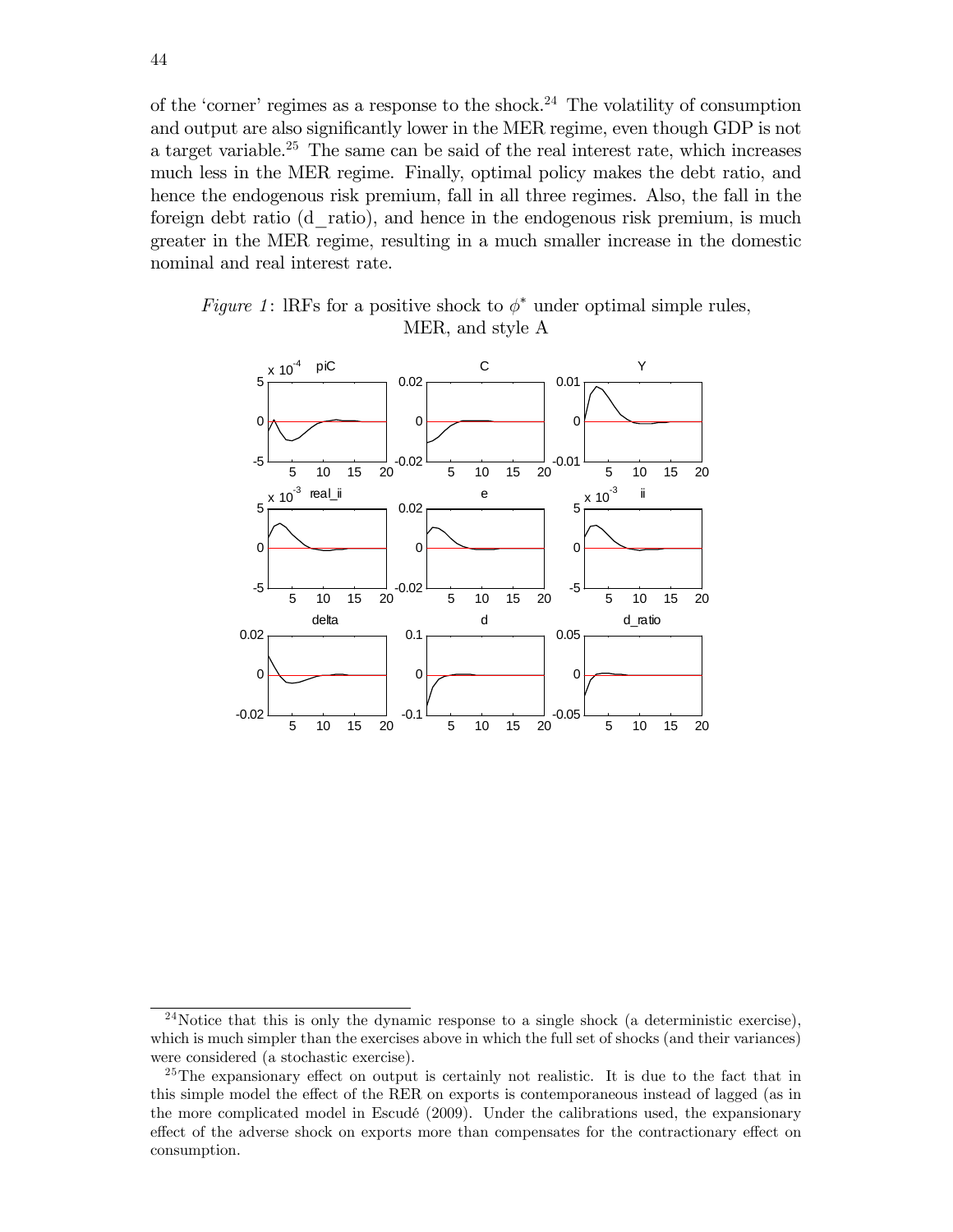

Figure 2: IRFs for a positive shock to  $\phi^*$  under optimal simple rules, FER, and style A

Figure 3: IRFs for a positive shock to  $\phi^*$  under optimal simple rules, PER, and style A



# 5. Conclusion

This paper tries to bridge the gap between the fact that many central banks systematically intervene both in the domestic bond market (trying to impose a nominal interest rate and often indirectly trying to approach an inflation target) and in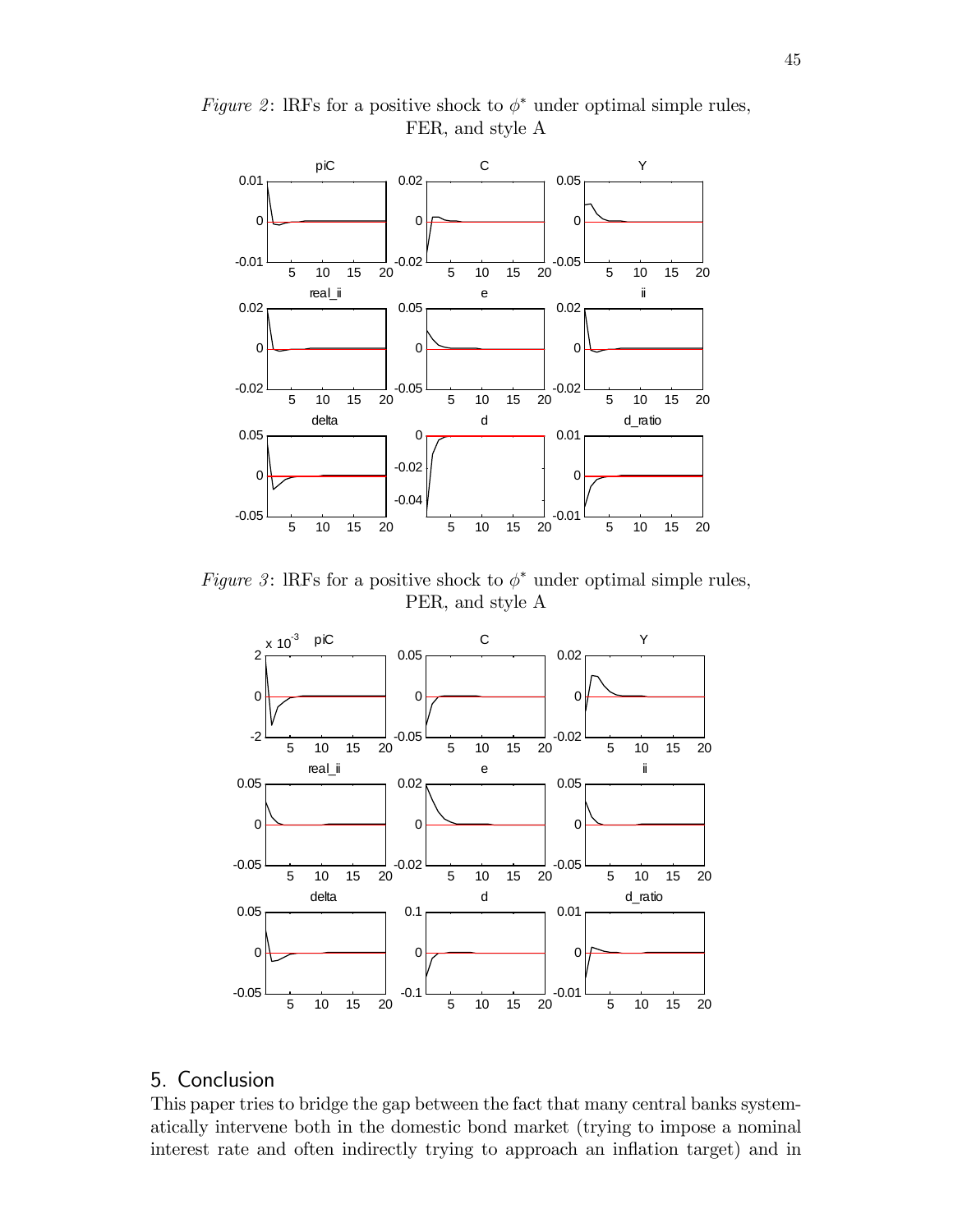the foreign exchange market, and the absence of any generally accepted model for the representation and analysis of this practice. The paper builds a model that can represent a policy framework in which the CB can simultaneously intervene in the foreign exchange and bond markets, varying its outstanding bond liabilities and reserve assets in order to achieve two operational targets: one for the interest rate and another for the rate of nominal depreciation. For this, the DSGE model includes financial variables and institutional practices ('nuts and bolts' of central banking) that are left out of conventional modeling in which only the extreme policy regimes of a pure float or a pure peg are considered, but cannot be left out when trying build a more general model. The resulting model has a core that is little more than the typical DSGE workhorse of the profession, but extends it in directions which allow for a richer policy framework. The model parameters and steady state values of endogenous variables are calibrated, and the model is implemented in Dynare.

Three alternative policy regimes are considered: the general, two rules regime (denominated Managed Exchange Rate regime), and the two 'corner' regimes of Floating Exchange Rate and Pegged Exchange Rate (both of which use a single simple policy rule or a single control variable). The alternative policy regimes are studied under simple policy rules, optimal simple policy rules (where the coefficients are obtained by minimizing a linear combination of the variances of the target variables), and optimal policy in a linear-quadratic optimal control framework under commitment. First there is a study of the effects of moving individual coefficients of the simple policy rules on the standard deviations of the typical target variables under the MER regime. Then the minimum losses are obtained in the two optimal policy frameworks for a wide range of alternative ad-hoc CB preferences and the three alternative policy regimes. It is shown that the use of two policy rules (or control variables) systematically outperforms any of the corner regimes. For all central bank styles usually considered (that seek low variability of inflation and/or output) substantially better results are achieved when two control variables are used. The reason for this outperformance is shown to derive from the added leverage the CB obtains in exploiting capital flows through its influence on the risk premium function in the UIP equation. By using its interventions to obtain operational targets for both the domestic interest rate and the (actual and expected) rate of nominal depreciation, the CB has greater influence on the foreign debt ratio that determines (endogenous part of) the risk premium in the UIP equation. The CB can get a lower loss when it intervenes in both markets instead of one by manipulating the factor that determines private foreign indebtedness.

We conclude that a policy of systematically intervening in the foreign exchange market through a feedback rule is a valuable complement to any interest rate policy rule framework, and that there are good reasons for defending a managed exchange rate regime as the baseline in any SOE modeling framework. Analogous results are expected in a context of economies that are not small, as long as there are endogenous risk premiums that depend on debt levels. In that case, however, a policy game must be considered, which is left for future research. The Appendixes detail the calibrations used and show some of the IRFs generated by Dynare.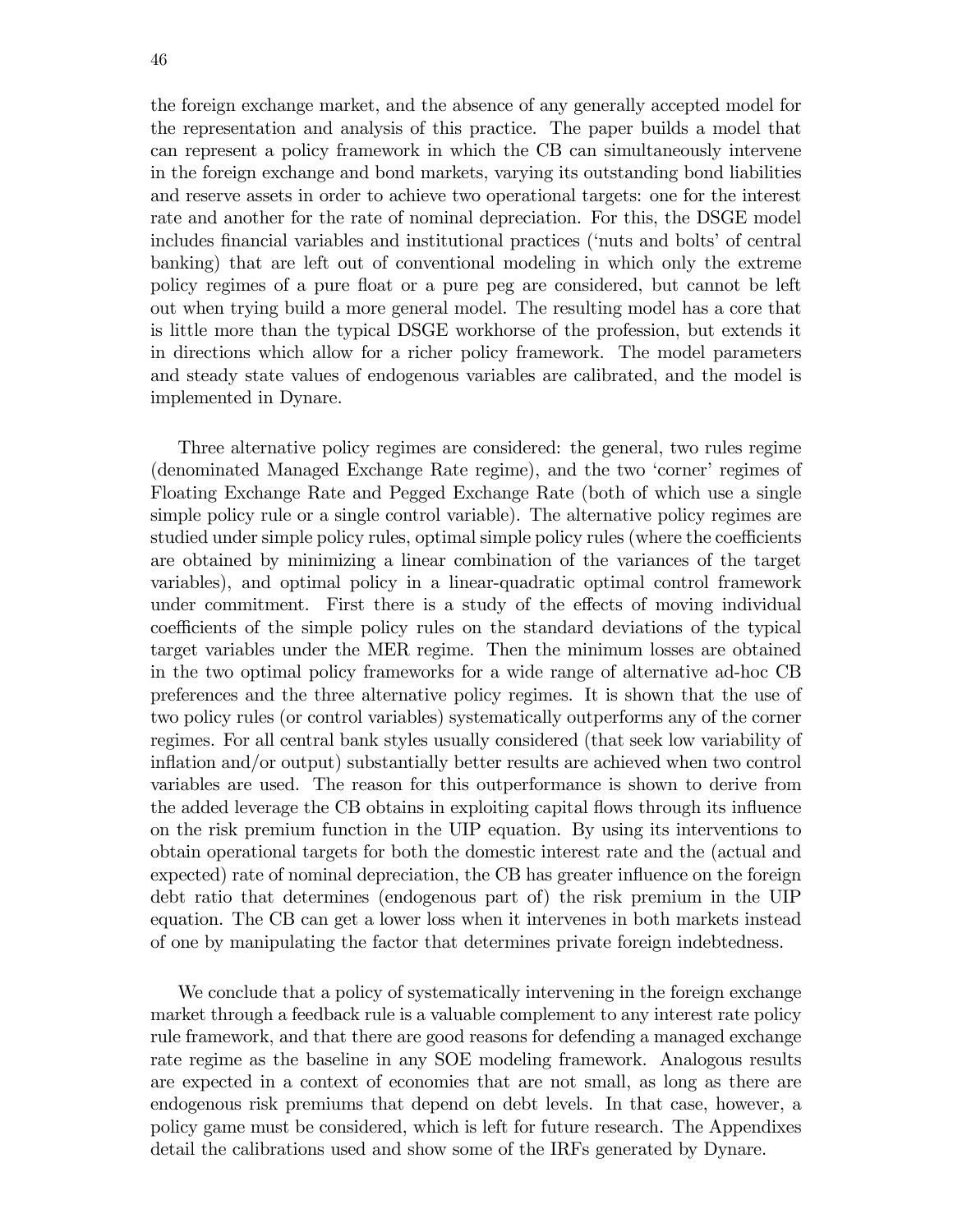### References

Aguirre, Horacio, and Nicolás Grosman, 'A note on managed floating in a small macroeconomic model<sup>'</sup>, Asociación Argentina de Economía Política, XLV Reunión Anual, November 2010.

Adolfson, M., Stefan Laséen, Jesper Lindé, and Mattias Villani, 'Evaluating an Estimated New Keynesian Small Open Economy Model', paper presented at the joint IMF-ECB-Federal Reserve conference ëDSGE Modeling at Policymaking Institutions: Progress & Prospects', Washington D.C., December 2005.

AgÈnor, Pierre-Richard, ëCapital market imperfections and the macroeconomic dynamics of small indebted economies', Princeton Studies in International Finance, June 1997.

Amato, J. D. and T. Laubach, ëEstimation and control of an optimization-based model with sticky prices and wages', Journal of Economic Dynamics  $\mathcal C$  Control 27 (2003) 1181-1215.

Bhandari, Jagdeep S., Nadeem Ul Haque, and Stephen J. Turnovsky, 'Growth, External Debt, and Sovereign Risk in a Small Open Economy', *International Mon*etary Fund Staff Papers, 37, June 1990.

Bofinger, Peter, and Timo Wollmershaüser, 'Managed Floating: understanding the new international order', CEPR Discussion Paper  $N^{\circ}$  3064, Nov. 2001.

Calvo, Guillermo, 'Staggered Prices in a Utility-Maximizing Framework', Journal of Monetary Economics, 12 (1983), No. 3 (September):983-998.

Caruana, Jaime, 'Why central bank balance sheets matter', Keynote address at the Bank of Thailand-BIS conference on "Central bank balance sheets in Asia and the Pacific: the policy challeges ahead", December 2011.

Christiano, Lawrence J., Martin Eichenbaum, Charles Evans, 'Nominal rigidities and the dynamic effects of a shock to monetary policy<sup>'</sup>, NBER Working Paper 8403, July 2001.

Clarida, Richard, Jordi GalÌ, and Mark Gertler, ëThe Science of Monetary Policy: A New Keynesian Perspective', *Journal of Economic Literature*, Vol. XXXVII (December 1989), pp. 1661-1707.

De Paoli, Bianca, ëMonetary Policy and Welfare in a Small Open Economyí, Centre for Economic Performance Discussion paper No. 639, 2006.

Devereux, Michael B. and Phillip Lane, ëExchange rates and monetary policy in emerging market economies', unpublished manuscript, April 2003.

Devereux, Michael B. and Charles Engel, ëExpenditure Switching vs. Real Exchange Rate Stabilization: Competing Objectives for Exchange Rate Policy', unpublished manuscript, April 2004.

Escudé, Guillermo J., 'ARGEMmy: an intermediate DSGE model calibrated/ estimated for Argentinaí, unpublished paper presented to the XIII meeting of the Researchers' Network, CEMLA, México, November 5-7, 2008.

Escudé, Guillermo J. 'ARGEM: a DSGE model with banks and monetary policy regimes with two feedback rules, calibrated for Argentinaí, Working Paper #21, Central Bank of Argentina, June 2007.

Escudé, Guillermo J. 'Alternative monetary regimes in a DSGE model of a small open economy with sticky prices and wages', Working Paper  $\#12$ , Central Bank of Argentina, July 2006.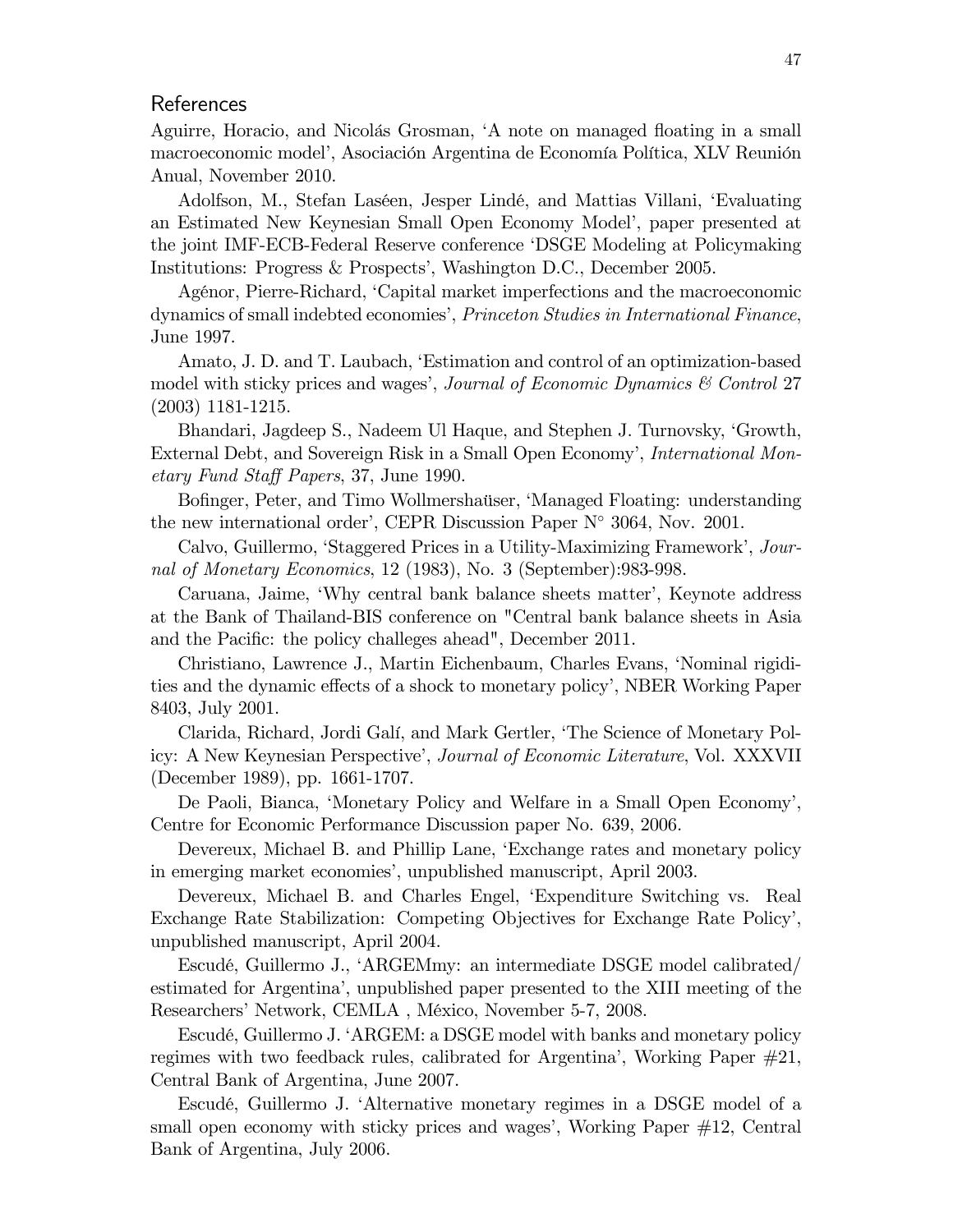Gali, Jordi and Tommaso Monacelli. ëMonetary Policy And Exchange Rate Volatility In A Small Open Economyí, Review of Economic Studies, 2005.

Giannoni, Marc P., and Michael Woodford, ëOptimal Interest-Rate Rules: I. General Theoryí, NBER Working Paper No. 9419, december 2002.

IMF, Regional Economic Outlook—Western Hemisphere: Watching Out for Overheating, 2011.

Juillard, M. (1996): ëDynare: a program for the resolution and simulation of dynamic models with forward variables through the use of a relaxation algorithmí, CEPREMAP working papers 9602, CEPREMAP.

Kim, Soyoung, 'Monetary policy, foreign exchange intervention, and the exchange rate in a unifying framework', Journal of International Economics 60 (2003) 355-386.

Klein, Paul, "Using the generalized Schur form to solve a multivariate linear rational expectations model", Journal of Economic Dynamics & Control, 24 (2000) 1405-1423.

Kollman, Robert, The exchange rate in a dynamic-optimizing business cycle model with nominal rigidities: a quantitative investigation', Journal of International Economics 55 (2001) 243-262.

Kydland, F. and E. Prescott 'Rules rather than discretion: the inconsistency of optimal plansí, Journal of Political Economy 87, 1977, 473-492.

Levine, Paul, Peter McAdam and Joseph Pearlman, 'Quantifying and sustaining welfare gains from monetary commitment', ECB Working Paper Series, No. 709, January 2007.

Mancini Griffoli, Tommaso, 'An introduction to the solution  $&$  estimation of DSGE models', Dynare website, 2007

McCallum, Bennett T., 'A reconsideration of the uncovered interest parity relationship', Journal of Monetary Economics 33 (1994) 105-132.

McCallum, Bennett T. and Edward Nelson, 'Monetary policy for an open economy: an alternative framework with optimizing agents and sticky prices',  $Oxford$ Review of Economic Policy, Vol. 16, No. 4, 2000.

Montiel, Peter J., ëDeterminants of the Long-Run Equilibrium Real Exchange Rate: An Analytical Treatment'. Chapter in Hinkle and Montiel (1999).

Julio H. G. Olivera, 'On Passive Money', The Journal of Political Economy, Vol. 78, No. 4, Jul.-Aug., 1970.

Rotemberg, Julio J. and Michael Woodford, 'Interest Rate Rules in an Estimated Sticky Price Model', in John B. Taylor (1999).

Sarno, Lucio and Mark P. Taylor, 'Official Intervention in the Foreign Exchange Market: is it effective and, if so, how does it work?', Journal of Economic Literature, Vol. XXXIX (September 2001), pp. 839-868.

Schmitt-Grohé, S., Uribe, M., 2004 'Optimal fiscal and monetary policy under sticky prices', Journal of Economic Theory, 114, 198-230.

Schmitt-Grohé, S., Uribe, M., 2003. 'Closing small open economy models'. Journal of International Economics 61, 163-185.

Schmitt-Grohé, S., Uribe, M., 2007, 'Optimal Inflation Stabilization in a mediumscale macroeconomic modelí. In Mishkin, Frederic S., and Klaus-Schmidt-Hebbel (editors), ëMonetary Policy under Ináation Targetingí, Banco Central de Chile.

Smets Frank and Raf Wouters, ëOpenness, imperfect exchange rate pass-through,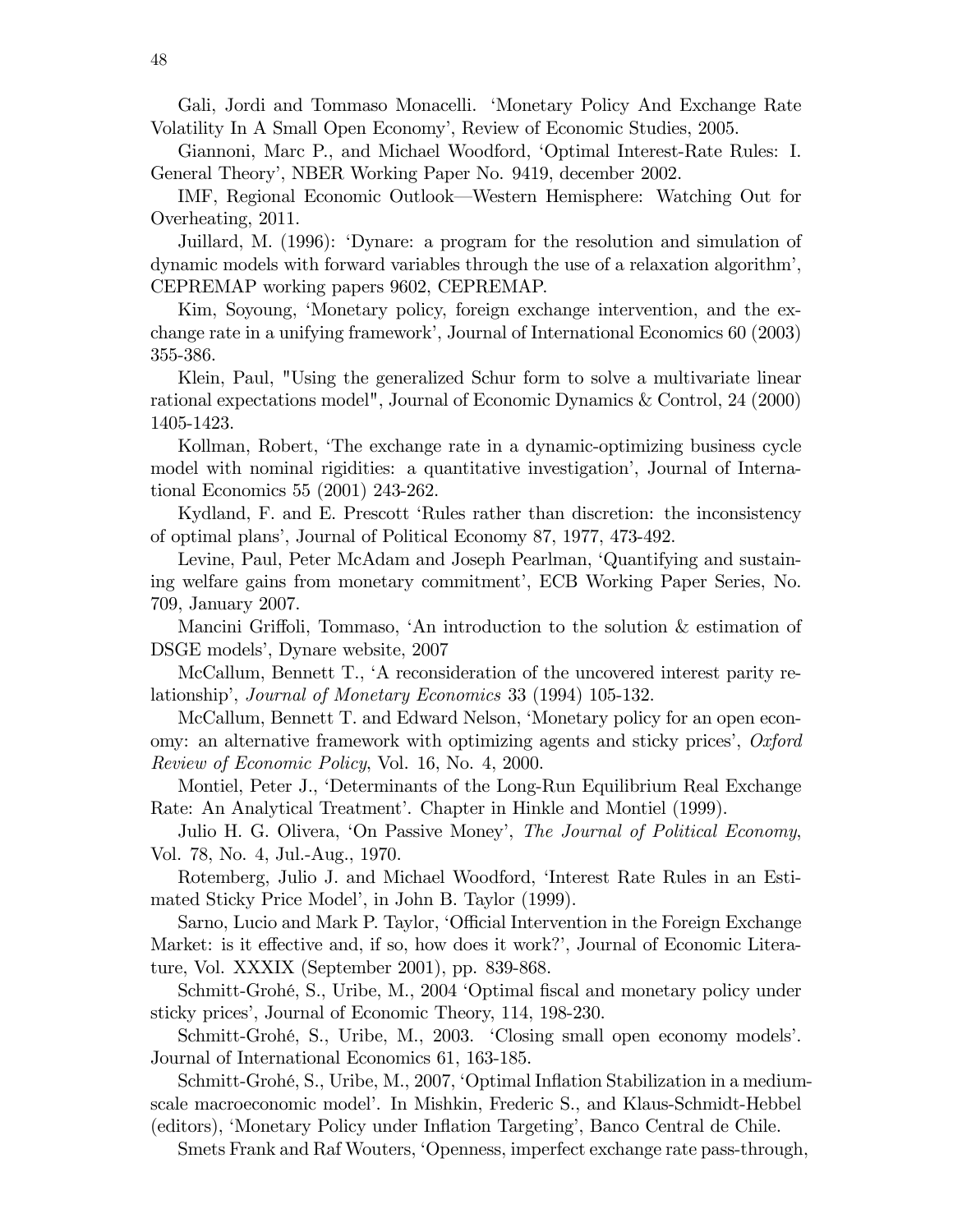and monetary policy', European Central Bank Working Paper No. 128, March 2002.

Svensson, Lars E.O., 'Open-economy inflation targeting', NBER Working Paper 6545, May 1998.

Svensson, Lars E.O., and Michael Woodford, 'Optimal Policy with Partial Information in a Forward-Looking Model: Certainty-Equivalence Redux', June 2002.

Taylor, John B. (editor), *Monetary Policy Rules*, NBER Business Cycles Series, Volume 31, The University of Chicago Press 1999.

Turnovsky, Stephen J., Methods of Macroeconomic Dynamics, second edition, MIT Press, 2000.

Walsh, Carl, *Monetary Theory and Policy*, second edition, The MIT Press, 2003.

Williamson, John (2007), 'Do development considerations matter for exchange rate policy?'. In Current Account and External Financing, edited by Cowan, Kevin, Sebastián Edwards and Rodrigo O. Valdés, Central Bank of Chile.

Wollmerhauser, Timo, A Theory of Managed Floating, Inaugural-dissertation, Würzburg, 2003.

Woodford, Michael, *Interest and Prices*, 2003.

Yun, T., 'Nominal Price Rigidity, Money Supply Endogeneity, and Business Cycles', Journal of Monetary Economics, 37 (2) April 1996:345-370.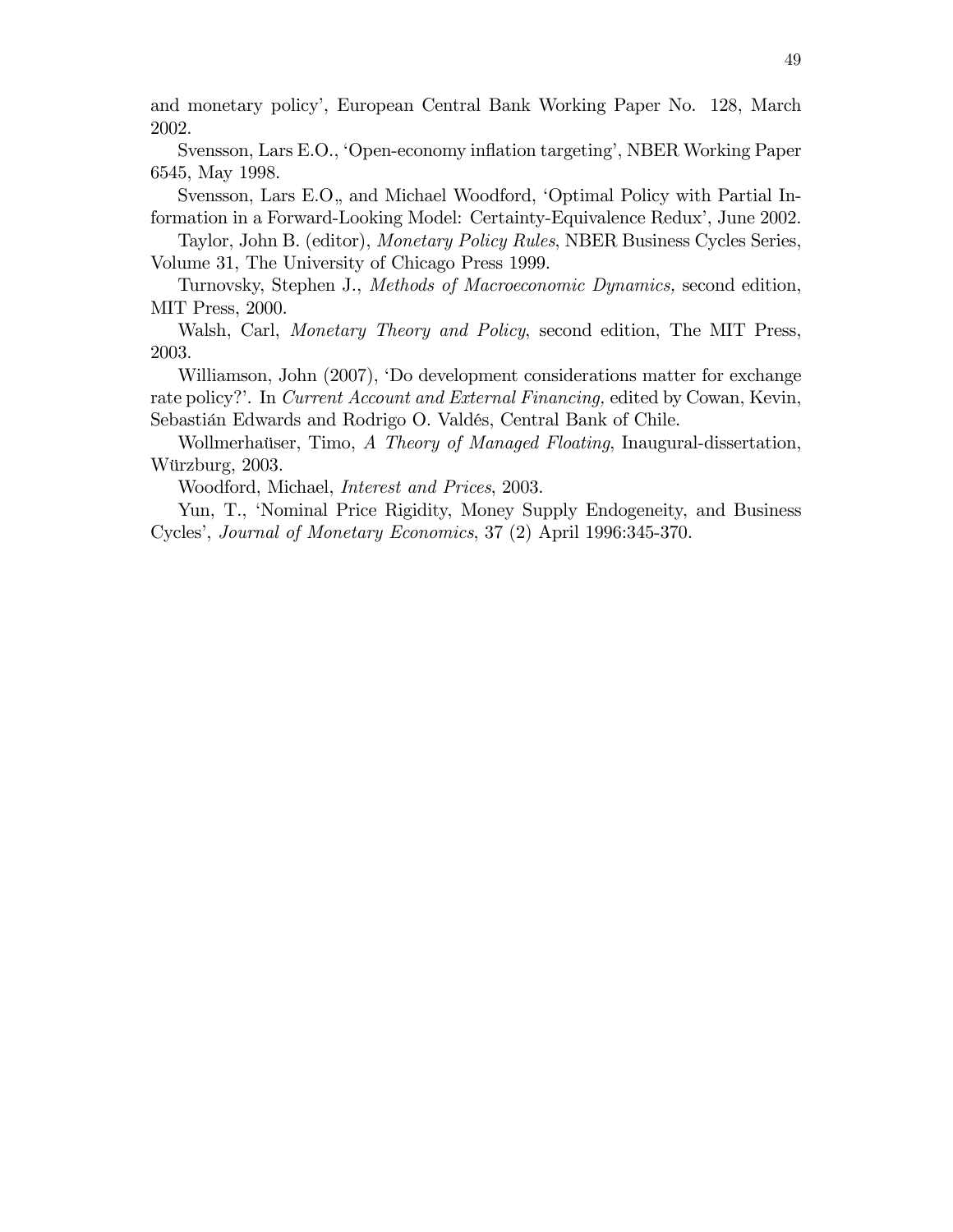## Appendix 1. Calibration of parameters and derivation of the corresponding non-stochastic steady state

In this Appendix I obtain the calibrated values for the model's parameters and the corresponding non-stochastic steady state (NSS) values of the model variables. There are always many ways of doing this. I calibrate some of the parameters, some ratios and some NSS values of endogenous variables, and obtain the rest sequentially from the static nonlinear equations so that a computer code can follow the same steps if one changes some of the calibrated values or estimates some of them from the data.

#### A.1.1. Calibration of the components of the external terms of trade

The terms of trade is a particularly important variable for any SOE. Hence, I made a preliminary investigation of the data pertaining to Argentina. To confront (77) with the data, notice that the first two of these equations can be written in terms of the (logs of) price indexes:

$$
\Delta \log P_t^{*X} = \rho^{\pi^{*X}} \Delta \log P_{t-1}^{*X} + \left(1 - \rho^{\pi^{*X}}\right) \log \pi^{*X} + \alpha_{\pi^{*X}} \left(\log P_{t-1}^{*X} - \log P_{t-1}^{*X}\right)
$$
  
+ 
$$
\sigma^{\pi^{*X}} \varepsilon_t^{\pi^{*X}},
$$
  

$$
\Delta \log P_t^{*N} = \rho^{\pi^*} \Delta \log P_{t-1}^{*N} + \left(1 - \rho^{\pi^*}\right) \log \pi^{*N} + \alpha_{\pi^*} \left(\log P_{t-1}^{*X} - \log P_{t-1}^{*N}\right)
$$
  
+ 
$$
\sigma^{\pi^*} \varepsilon_t^{\pi^*}.
$$

A quick estimation for cointegration of Argentinaís trade price indexes during 1993Q3-2009Q2 gave the results in the table below (the notation should be obvious). Although empirically I was not able to impose a coefficient of negative one for the second coefficient in the cointegrating relation, I did impose it in the calibration to be consistent with the definition of the terms of trade. I also ignored the small deterministic trend in the cointegrating relation, the two time dummies (Örst and fourth quarters of 2008) that made the residuals normal, homoscedastic and devoid of serial correlation, as well as the non-significant coefficients. Hence, I use the following specification in the model:

$$
\Delta \log P_t^{*X} = 0.41 \Delta \log P_{t-1}^{*X} + (1 - 0.41) \log \pi^{*X} - 0.25 \left( \log P_{t-1}^{*X} - \log P_{t-1}^{*X} \right) \n+ 0.0424 \varepsilon_t^{\pi^{**}},
$$
\n
$$
\Delta \log P_t^{*X} = 0.20 \Delta \log P_{t-1}^{*X} + (1 - 0.20) \log \pi^{*X} + 0.18 \left( \log P_{t-1}^{*X} - \log P_{t-1}^{*X} \right) \n+ 0.18 \Delta \log P_{t-1}^{*X} + 0.0295 \varepsilon_t^{\pi^{*}},
$$

where, using the notation in (77),  $\beta_{\pi^*} = 1$ , and  $\rho^{\pi^{*XN}} = 0.18$  is added for the effect of  $\Delta \log P_{t-1}^{*X}$  on  $\Delta \log P_t^{*N}$  (which did not appear in the original specification). Hence, the final specification of the XTT block  $(77)$  is:

$$
\pi_t^{*X} = (\pi_{t-1}^{*X})^{0.41} (\pi^{*X})^{1-0.41} (p_{t-1}^*)^{-0.25} \exp(0.0424 \varepsilon_t^{\pi^{**}}), \n\pi_t^* = (\pi_{t-1}^*)^{0.20} (\pi^*)^{1-0.20} (p_{t-1}^*)^{0.18} (\pi_t^{*X})^{0.18} \exp(0.0295 \varepsilon_t^{\pi^*}), \np_t^* = p_{t-1}^* \frac{\pi_t^{*X}}{\pi_t^*}.
$$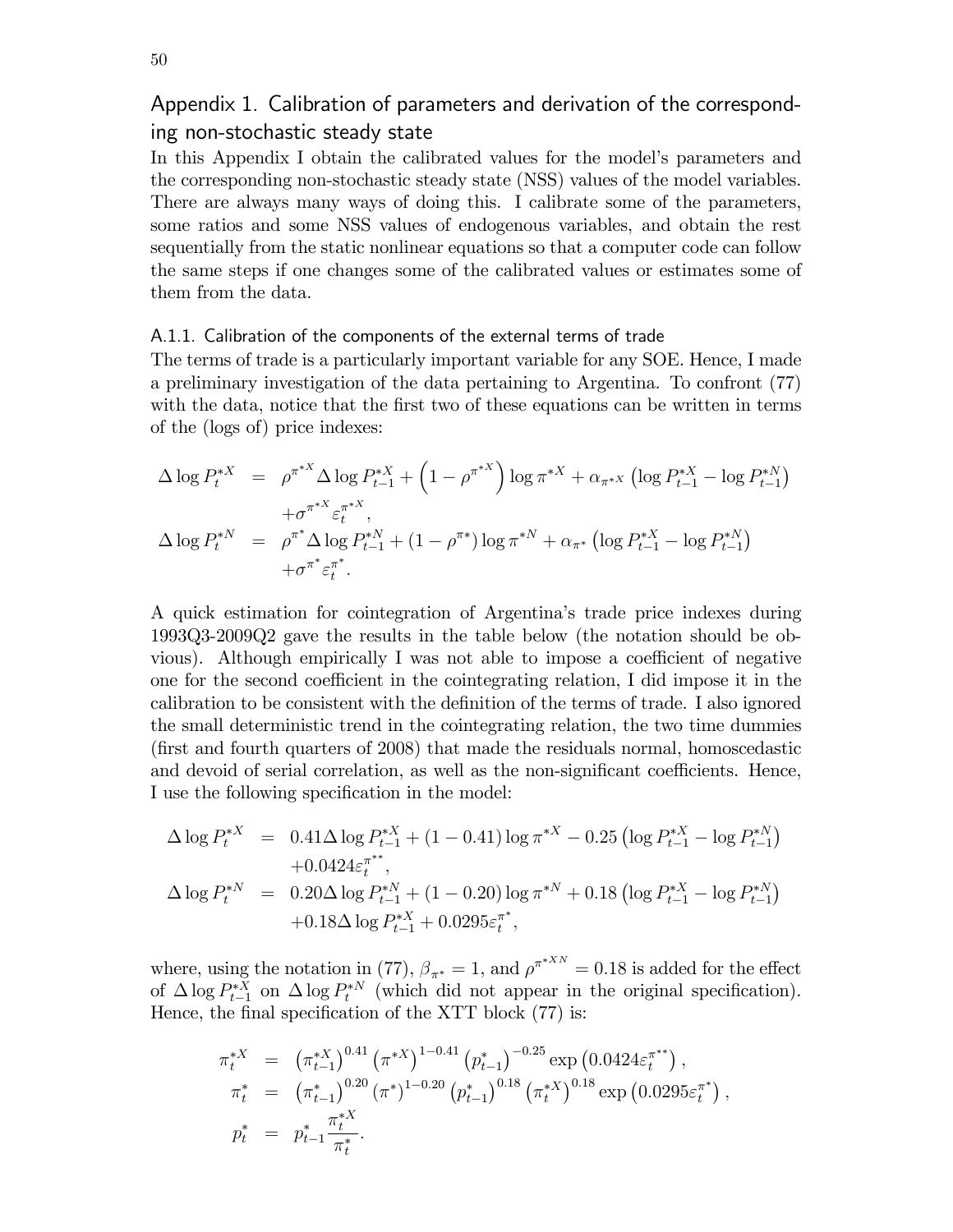| <b>Vector Error Correction Estimates</b><br>Sample (adjusted): 1993Q3 2009Q2<br>Included observations: 64 after adjustments<br>Standard errors in () & t-statistics in [] |                                                                                                                    |                                                                                                                     |
|---------------------------------------------------------------------------------------------------------------------------------------------------------------------------|--------------------------------------------------------------------------------------------------------------------|---------------------------------------------------------------------------------------------------------------------|
| Cointegrating Eq:                                                                                                                                                         | CointEq1                                                                                                           |                                                                                                                     |
| LPSTARXLEVEL(-1)                                                                                                                                                          | 1.0000                                                                                                             |                                                                                                                     |
| LPSTARNLEVEL(-1)                                                                                                                                                          | $-1.4924$<br>0.1263<br>$[-11.8125]$                                                                                |                                                                                                                     |
| @TREND(93Q1)                                                                                                                                                              | $-0.0044$                                                                                                          |                                                                                                                     |
| С                                                                                                                                                                         | 2.3074                                                                                                             |                                                                                                                     |
| Error Correction:                                                                                                                                                         |                                                                                                                    | D(LPSTARXLEVEL) D(LPSTARNLEVEL)                                                                                     |
| CointEq1                                                                                                                                                                  | $-0.25543$<br>0.09767<br>$[-2.61520]$                                                                              | 0.18115<br>0.06597<br>[2.74597]                                                                                     |
| D(LPSTARXLEVEL(-1))                                                                                                                                                       | 0.40776<br>0.13273<br>[3.07203]                                                                                    | 0.17699<br>0.08965<br>[1.97414]                                                                                     |
| D(LPSTARNLEVEL(-1))                                                                                                                                                       | 0.15719<br>0.17834<br>[0.88142]                                                                                    | 0.20080<br>0.12046<br>[1.66697]                                                                                     |
| С                                                                                                                                                                         | $-0.00273$<br>0.00838<br>$[-0.32536]$                                                                              | $-0.00498$<br>0.00566<br>$[-0.87938]$                                                                               |
| @TREND(93Q1)                                                                                                                                                              | 0.00021<br>0.00023<br>[0.95374]                                                                                    | 0.00018<br>0.00015<br>[1.17769]                                                                                     |
| D081                                                                                                                                                                      | 0.08543<br>0.03638<br>[2.34827]                                                                                    | 0.00287<br>0.02457<br>[0.11686]                                                                                     |
| D084                                                                                                                                                                      | $-0.15245$<br>0.03296<br>$[-4.62518]$                                                                              | $-0.12326$<br>0.02226<br>$[-5.53617]$                                                                               |
| R-squared<br>Adj. R-squared<br>Sum sq. resids<br>S.E. equation<br>F-statistic<br>Log likelihood<br>Akaike AIC<br>Schwarz SC<br>Mean dependent<br>S.D. dependent           | 0.48888<br>0.43508<br>0.05778<br>0.03184<br>9.08656<br>133.50707<br>$-3.95335$<br>$-3.71722$<br>0.00581<br>0.04236 | 0.52026<br>0.46976<br>0.02636<br>0.02151<br>10.30235<br>158.62000<br>$-4.73813$<br>$-4.50200$<br>0.00029<br>0.02953 |
| Determinant resid covariance (dof adj.)<br>Determinant resid covariance<br>Log likelihood<br>Akaike information criterion<br>Schwarz criterion                            |                                                                                                                    | 0.00000045<br>0.00000035<br>293.76131<br>$-8.68004$<br>$-8.14032$                                                   |

A.1.2. The NSS relations between parameters and endogenous variables

Eliminating time indexes from the model equations and simplifying gives a set of nonlinear equations that involve both the parameters and NSS values of the endogenous variables. I assume that in the NSS  $\epsilon = 1$ . I also use the target value for the CB reserves ratio  $\gamma^R = er/Y$ , the NSS household foreign debt ratio  $\gamma^D = ed/Y$  and money ratio  $\gamma^M = m/\left(p^C C\right)$  . In some cases I divided the equation through by GDP.

Consumption:

$$
\frac{1+i}{\pi^C} = \frac{1}{\beta} \tag{84}
$$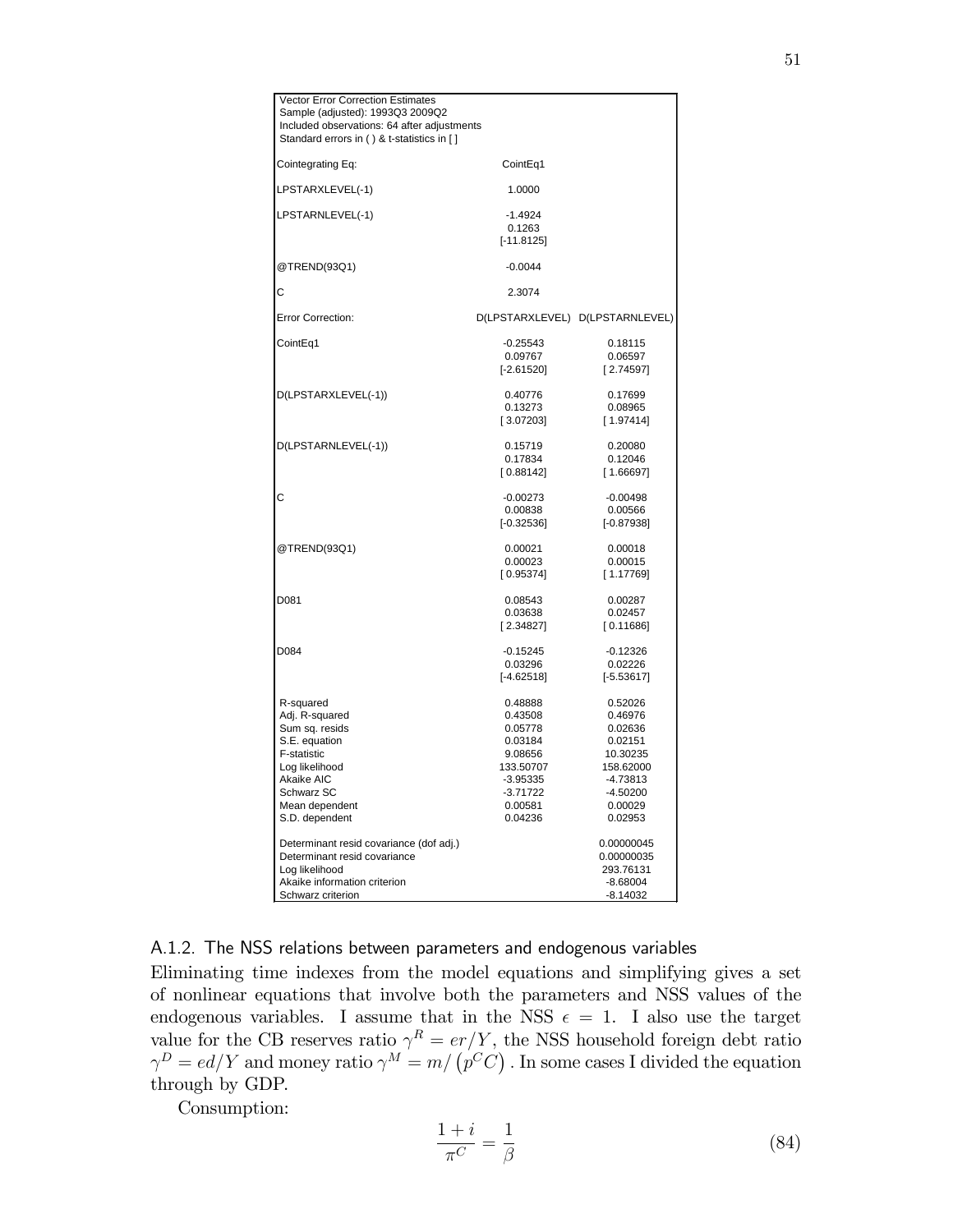$$
1 + i = (1 + i^*)\phi^*\varphi_D(\gamma^D)\delta \tag{85}
$$

Phillips inflation equations:

$$
\Gamma = \frac{Q/\left(p^C C^{\sigma^C}\right)}{1 - \beta \alpha \pi^{\theta - 1}}
$$
\n(86)

$$
\Psi = \frac{\theta}{\theta - 1} mc \frac{Q}{1 - \beta \alpha \pi^{\theta}} \tag{87}
$$

$$
\frac{\Gamma}{\Psi} = \left(\frac{1 - \alpha \pi^{\theta - 1}}{1 - \alpha}\right)^{\frac{1}{\theta - 1}} = \widetilde{p}(\pi)^{-1}
$$
\n(88)

Dynamics of price dispersion:

$$
\Delta = \left(\frac{1-\alpha}{1-\alpha\pi^{\theta}}\right) \left(\frac{1-\alpha\pi^{\theta-1}}{1-\alpha}\right)^{\frac{\theta}{\theta-1}}.\tag{89}
$$

Exports:

$$
X = \kappa_X \left( e p^* \right)^{b_X} Y \tag{90}
$$

Trade Balance:

$$
TB\frac{e}{Y} = \frac{1}{a_D} \left[ \left( p_t^C \right)^{1-\theta^C} \frac{X}{Y} - (1 - a_D) e^{1-\theta^C} \right]
$$
 (91)

Current Account:

$$
CA\frac{e}{Y} = \left(\frac{1+i^*}{\pi^*} - 1\right)\gamma^R - \left[\frac{1+i^*}{\pi^*}\phi^*\tau_D\left(\gamma^D\right) - 1\right]\gamma^D + TB\frac{e}{Y}
$$
(92)

Balance of Payments:

$$
CA = 0 \tag{93}
$$

Real marginal cost:

$$
mc = w \tag{94}
$$

Labor market clearing:

$$
w = \xi^N p^C C^{\sigma^C} \varphi_M \left( \gamma^M \right) N^{\sigma^N} \tag{95}
$$

Hours worked:

$$
N = Q\Delta \tag{96}
$$

Domestic goods market clearing:

$$
\frac{Q}{Y} = 1 - (1 - b^A) \frac{X}{Y}
$$
\n(97)

GDP:

$$
1 = a_D \frac{\tau_M \left(\gamma^M\right) G}{\left(p^C\right)^{1-\theta^C}} \frac{p^C C}{Y} + \frac{X}{Y}
$$
\n
$$
(98)
$$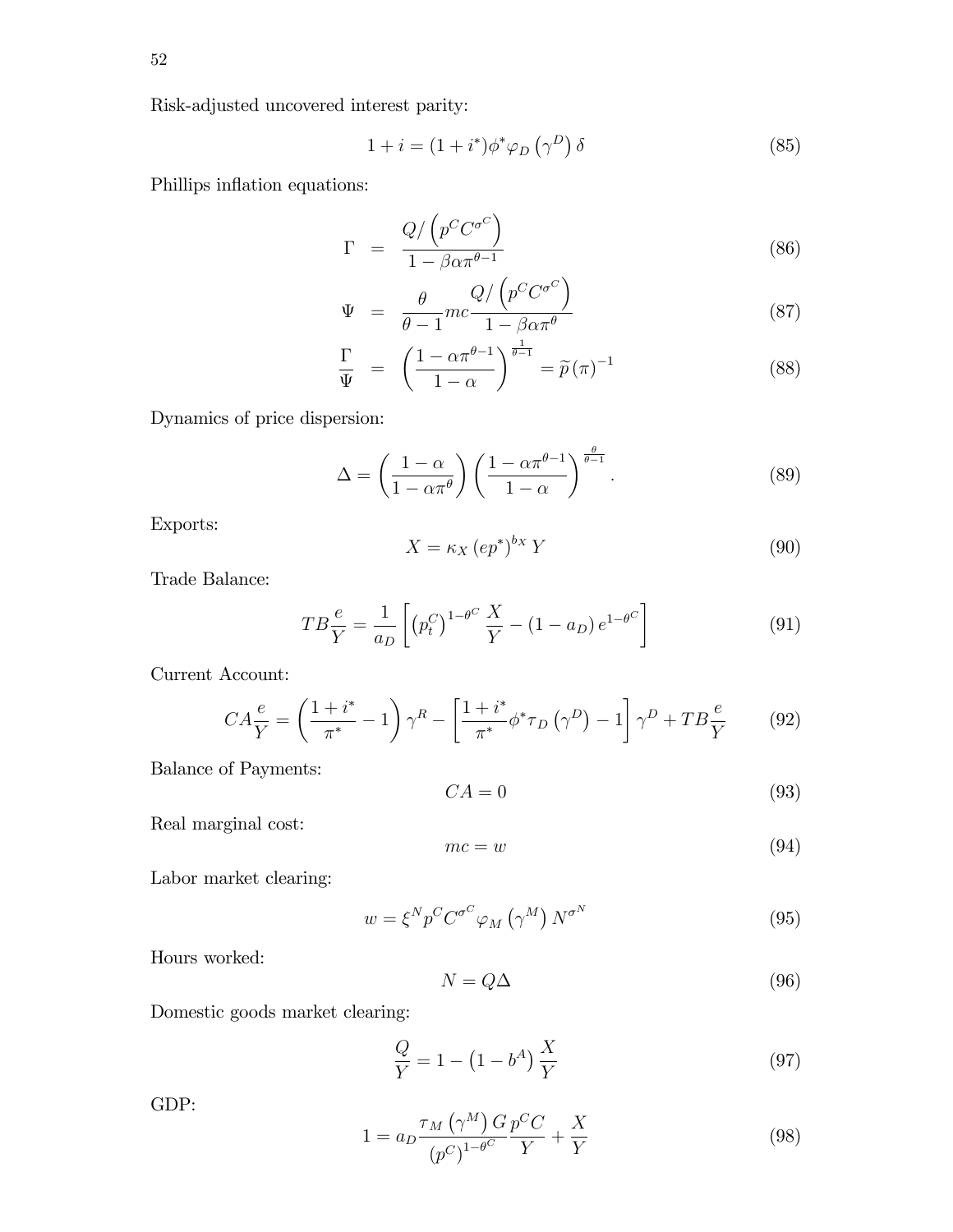Consumption relative price:

$$
p^{C} = \left(a_{D} + (1 - a_{D})e^{1 - \theta^{C}}\right)^{\frac{1}{1 - \theta^{C}}}
$$
\n(99)

Money market balance:

$$
m = \mathcal{L} \left( 1 + i \right) p^C C, \tag{100}
$$

CB balance sheet:

$$
\frac{b}{Y} = \gamma^R - \gamma^M \frac{p^C C}{Y} \tag{101}
$$

Consumption inflation:

$$
\pi^C = \pi \tag{102}
$$

Real Exchange Rate:

$$
\delta \pi^* = \pi \tag{103}
$$

External terms of trade:

$$
\pi^{*X} = \pi^* \tag{104}
$$

Tax collection:

$$
tax = \overline{G}p^CC - qf
$$

Quasi-Öscal surplus:

$$
qf = (1 + i^* - 1/\delta) \frac{er}{\pi^*} - ((1 + i) - 1) \frac{b}{\pi}
$$

Interest rate feedback rule:

$$
1 = \left(\frac{\pi^C}{\pi^T}\right)^{h_1} \tag{105}
$$

Nominal depreciation feedback rule:

$$
1 = \left(\frac{\pi^C}{\pi^T}\right)^{k_1} \left(\frac{er/Y}{\gamma^R}\right)^{k_4}
$$
 (106)

Exports inflation shock

$$
1 = \left(p^*\right)^{\alpha_{\pi^{**}}} \tag{107}
$$

Imported inflation shock

$$
1 = (p^*)^{\alpha_{\pi^*}} (\pi^{*X})^{\rho^{\pi^{*XN}}}.
$$
\n(108)

I now show one way in which the EENE values of the model's variables and the calibrated values of parameters can be obtained sequentially.

(105) implies  $\pi^C = \pi^T$ , since  $h_1 \neq 0$  is assumed. Inserting this in (102) yields  $\pi = \pi^T$ . Also, (107) implies that the XTT is  $p^* = 1$ , and hence (108) implies that  $\pi^{*X} = 1$ , and (104) that  $\pi^* = 1$ . Therefore, (103) implies  $\delta = \pi^T$ . Summing up, we have:

$$
\pi = \delta = \pi^C = \pi^T
$$
, and  $\pi^* = \pi^{*X} = p^* = 1$ .

Hence, (84) gives the nominal interest rate:  $1+i = \pi^T/\beta$  and (106) yields  $er/Y =$  $\gamma^R$ , since it is assumed that  $k_4 \neq 0$ , which implies that the CB's target ratio of international reserves to GDP is attained in the NSS.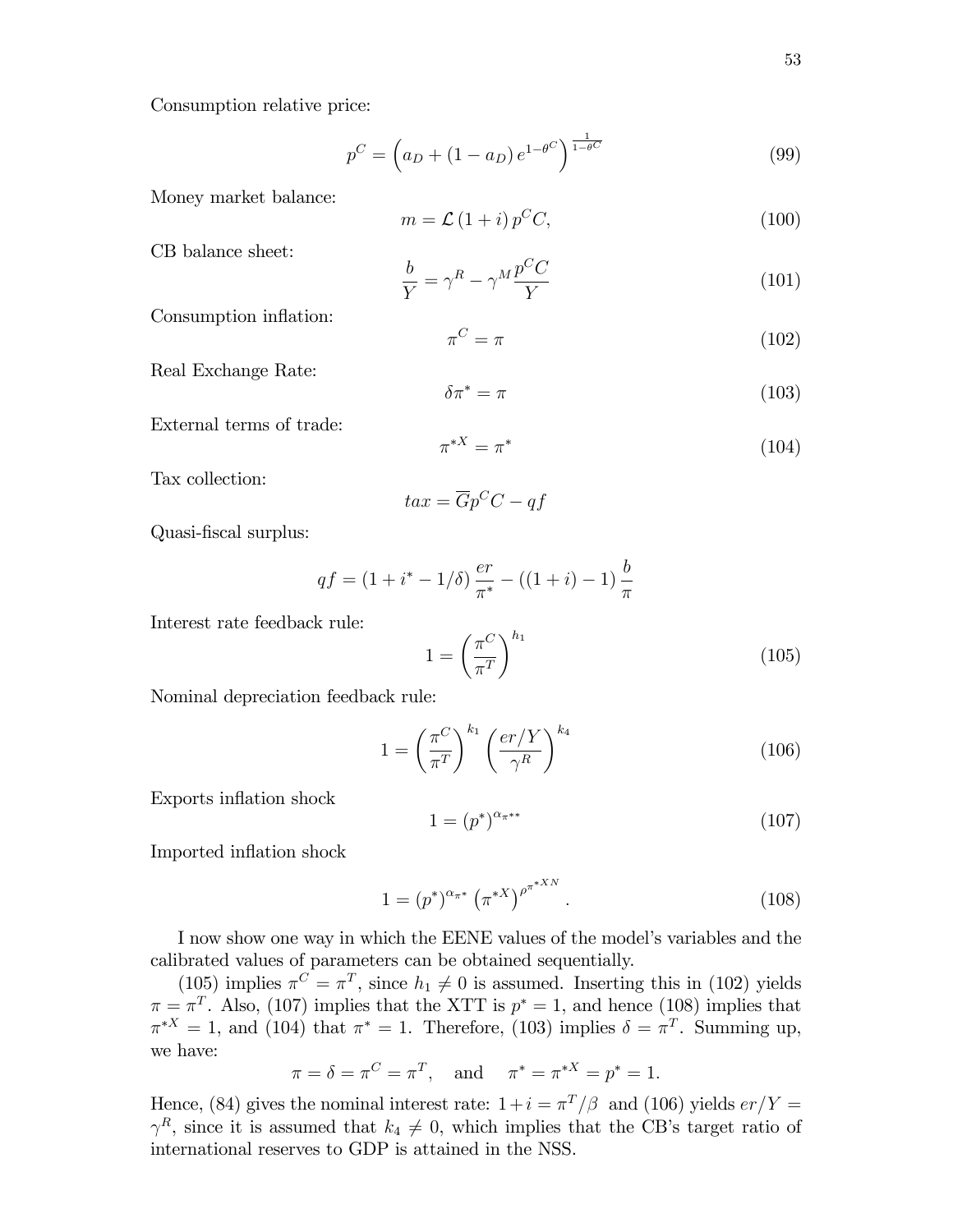I assume  $\beta = 0.99$ . For illustrative purposes I use as Argentina's NSS GDP its 2010 level (at 2010 prices and in trillions of pesos):  $Y = 1.443$ . The gross exogenous risk/liquidity premium for households and the RW gross interest rate are assumed to be  $\phi^* = 1.005^{0.25}$  and  $1 + i^* = 1.03^{0.25}$ , respectively. Also, the household ratios are  $\gamma^D \equiv ed/Y = 0.5$ ,  $\gamma^M \equiv m/p^C C = 0.095522$ , and Government to household consumption ratio is assumed to be  $G = 1.19$ .

The home bias parameter (or share of domestic goods) in household consumption is calibrated to  $a_D = 0.86$ . The constant relative risk aversion for labor (which is also the inverse of the elasticity of labor supply with respect to the real wage) and consumption are:  $\sigma^N = 0.5$  and  $\sigma^C = 1.5$ , respectively. Finally, I assume that the elasticity of substitution between varieties of domestic goods is  $\theta = 6$  and the elasticity of substitution between the bundles of domestic and imported goods is  $\theta^C = 1.5$ . Assuming that the exogenous parameter for exports demand is  $b_A = 0.5$ , yields  $b_X \equiv (1 - b^A)^{-1} = 2$  and  $\kappa_X \equiv (b^A)^{b^A b^X} = 0.5$ .

I now focus on the NSS values of the remaining endogenous variables and parameters.

#### A.1.2.1 The endogenous risk premium

Using  $(84)$ ,  $(102)$ , and  $(103)$  in the UIP equation  $(85)$  gives the household foreign debt to GDP ratio as a function of parameters which I have already calibrated:

$$
\gamma^D \equiv \frac{ed}{Y} = \varphi_D^{-1} \left( \frac{1/\beta}{\phi^* \left(1 + i^* \right) / \pi^*} \right) = \varphi_D^{-1} \left( \frac{1}{\beta \phi^* \left(1 + i^* \right)} \right)
$$

However, calculating this requires the values of the exogenous parameters  $\alpha_1$  and  $\alpha_2$  which help define the function  $\varphi_D$ . I now seek to calibrate them in terms of the more intuitive elasticity of the risk premium function in the UIP (which plays a critical role in the present research). First, notice that the elasticity  $\overline{\varepsilon}_D$  of  $\overline{\tau}_D$  is

$$
\overline{\varepsilon}_D\left(\gamma_t^D\right) \equiv \frac{\alpha_2 \gamma_t^D}{1 - \alpha_2 \gamma_t^D}.\tag{109}
$$

:

 $\overline{\tau}_D$  and  $\overline{\varphi}_D$  are related to  $\overline{\varepsilon}_D$  by (see (67) and (69)):

$$
\overline{\tau}_D \left( \gamma_t^D \right) = \alpha_1 \left[ 1 + \overline{\varepsilon}_D (\gamma_t^D) \right],
$$
\n
$$
\overline{\varphi}_D \left( \gamma_t^D \right) = \alpha_1 \left[ 1 + \overline{\varepsilon}_D (\gamma_t^D) \right]^2.
$$
\n(110)

Hence, if the NSS values of  $\bar{\varepsilon}_D$  and  $\gamma^D$  are calibrated, (109) gives the value of  $\alpha_2$ :

$$
\alpha_2 = \frac{1}{\gamma^D \left(\frac{1}{\bar{\varepsilon}_D} + 1\right)}.\tag{111}
$$

Also, using (110), (66), and (84) in (85) yields:

$$
\overline{\varphi}_D\left(\gamma^D\right) = \frac{1+i}{(1+i^*)\delta\phi^*} - 1 = \frac{1}{\beta\left(1+i^*\right)\phi^*} - 1 = \alpha_1\left(1+\overline{\varepsilon}_D\right)^2,\tag{112}
$$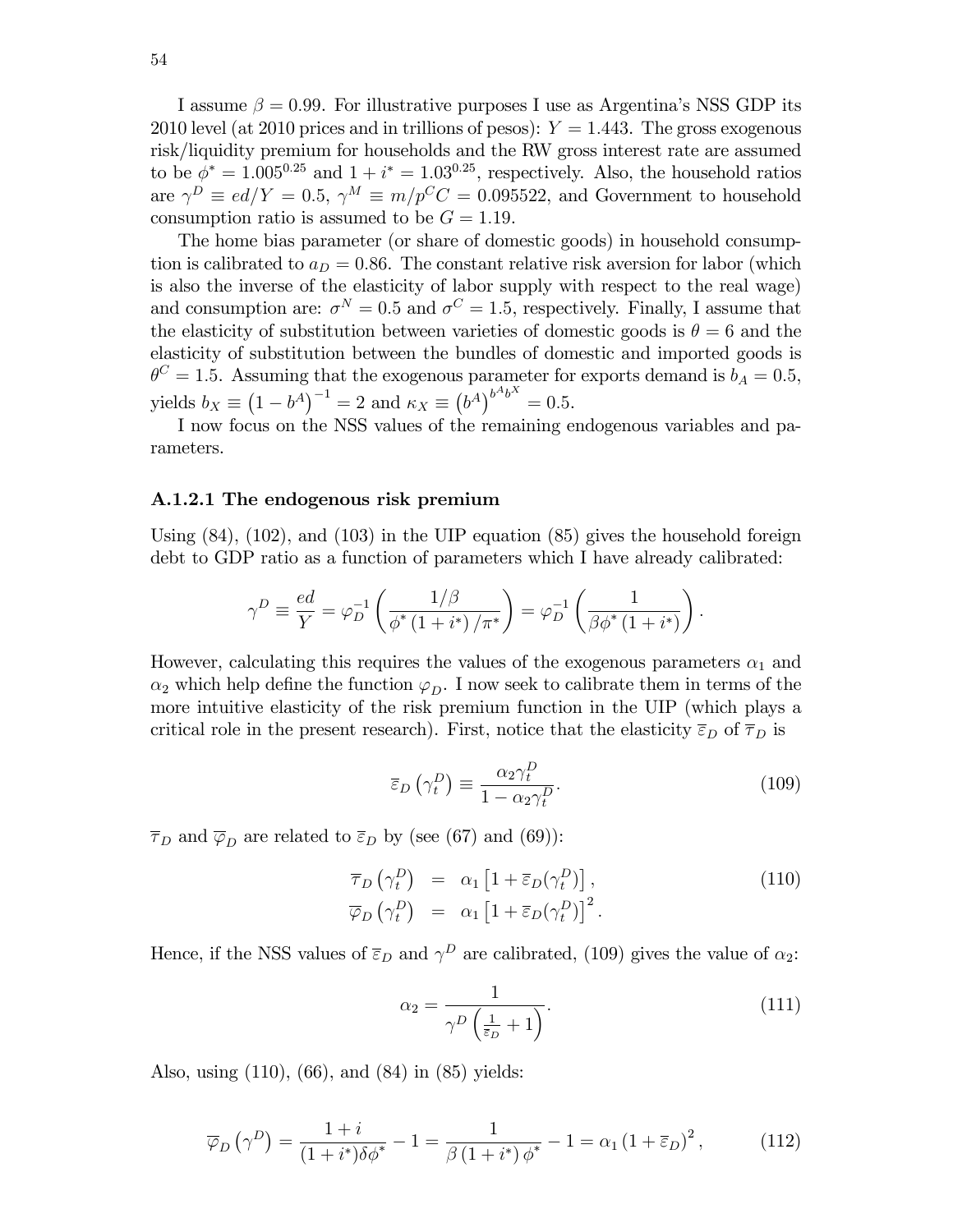which gives the value of  $\alpha_1$ :

$$
\alpha_1 = \frac{1}{(1+\bar{\varepsilon}_D)^2} \left( \frac{1}{\beta (1+i^*) \phi^*} - 1 \right) = (1 - \alpha_2 \gamma^D)^2 \left( \frac{1}{\beta (1+i^*) \phi^*} - 1 \right), \quad (113)
$$

where the second equality is derived from  $(111)$ .

However, because of the critical role of the derived function  $\varphi_D$  in the UIP equation (71) it is perhaps more intuitive in calibrations to start with the value of the elasticity of  $\varphi_D$ , which I denote as  $\varepsilon_D^{\varphi}$ , along with  $\gamma^D$ , and derive the value of  $\overline{\varepsilon}_D$ . It is straightforward to prove that  $\varepsilon_D^{\varphi}$  and  $\overline{\varepsilon}_D$  are related by:

$$
\varepsilon_D^{\varphi} = \overline{\varepsilon}_D \frac{2}{\gamma^D} \frac{\overline{\varphi}_D}{1 + \overline{\varphi}_D} = \overline{\varepsilon}_D \frac{2}{\gamma^D} \left[ 1 - \beta \left( 1 + i^* \right) \phi^* \right],\tag{114}
$$

where the second equality uses  $(112)$ . Hence, using  $(111)$ ,  $(113)$  and  $(109)$ :

$$
\alpha_2 = \frac{1}{\frac{2}{\varepsilon_D^{\varphi}} \left[1 - \beta \left(1 + i^*\right) \phi^*\right] + \gamma^D}
$$
  

$$
\alpha_1 = \left(1 - \alpha_2 \gamma^D\right)^2 \left(\frac{1}{\beta \left(1 + i^*\right) \phi^*} - 1\right).
$$

If, say,  $\varepsilon_D^{\varphi} = 2$  then

$$
\alpha_2 = \frac{1}{(1 - 0.99 (1.03^{0.25}) 1.005^{0.25}) + 0.5} = 1.9944
$$
  

$$
\alpha_1 = (1 - 1.9944 * 0.5)^2 \left(\frac{1}{0.99 (1.03^{0.25}) 1.005^{0.25}} - 1\right) = 1.1092 \times 10^{-8}
$$

and hence:

$$
\overline{\tau}_D = \frac{1.1092 \times 10^{-8}}{1 - 1.9944 \times 0.5} = 3.9614 \times 10^{-6}
$$

$$
\overline{\varphi}_D = \frac{1.1092 \times 10^{-8}}{(1 - 1.9944 \times 0.5)^2} = 1.4148 \times 10^{-3}.
$$

#### A.1.2.2 The balance of payments

Using the previous calibrations, (93) and (92) give the trade balance to GDP ratio necessary to sustain net interest payments abroad:

$$
TB\frac{e}{Y} = \left[\frac{1+i^*}{\pi^*} \phi^* \tau_D - 1\right] \gamma^D - \left(\frac{1+i^*}{\pi^*} - 1\right) \gamma^R
$$
  

$$
= \left(\frac{1.03^{0.25}}{1} 1.005^{0.25} (1.0000039368) - 1\right) 0.5 - \left(\frac{1.03^{0.25}}{1} - 1\right) 0.13
$$
  

$$
= 0.00337476
$$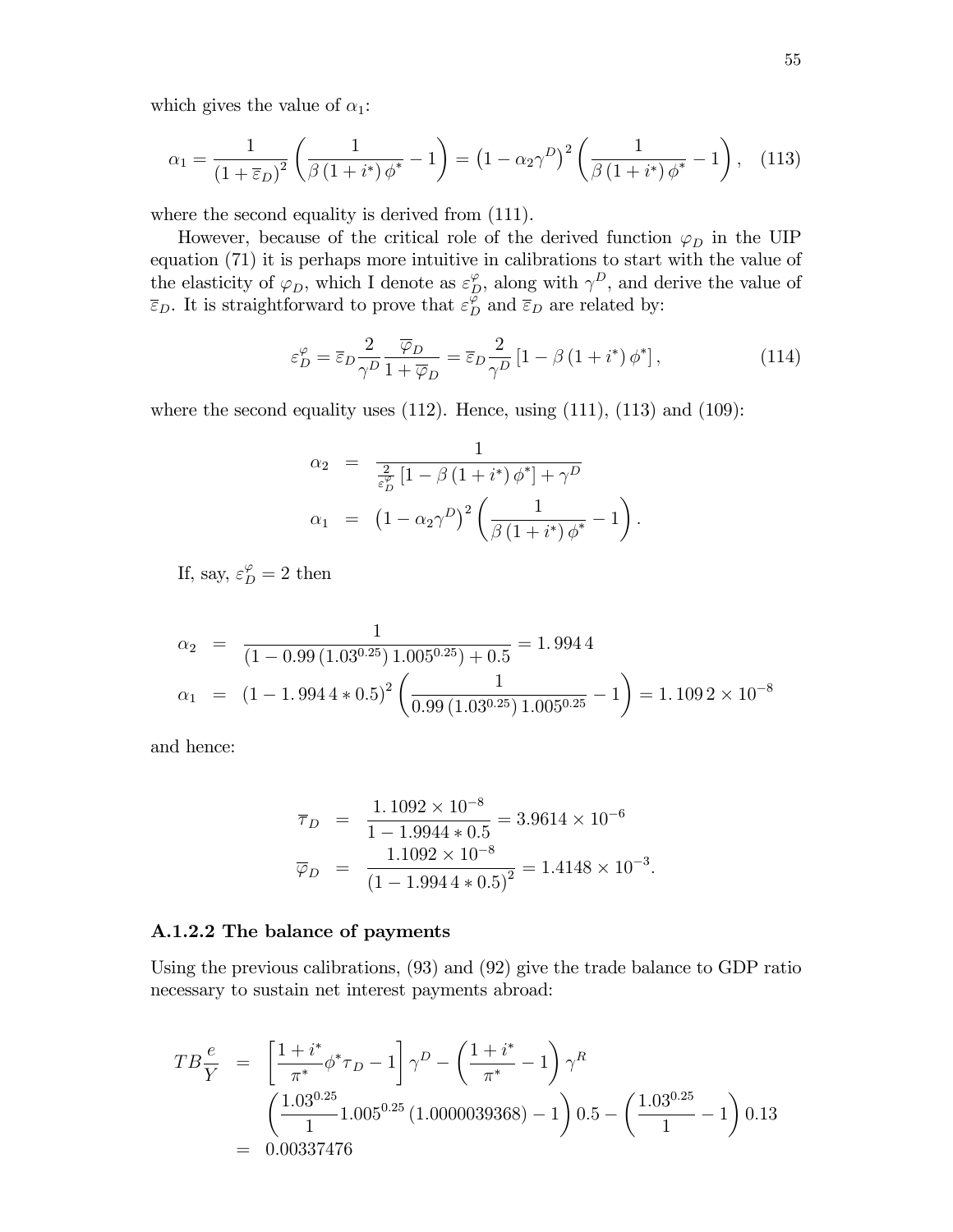Then, using (91), (90), and (99), one can obtain the RER necessary to generate this trade surplus:

$$
\kappa_X (ep^*)^{b_X} \left[ a_D + (1 - a_D) e^{1 - \theta^C} \right] - (1 - a_D) e^{1 - \theta^C} = a_D T B \frac{e}{Y}
$$
  
0.5 $e^2$  [0.86 + (1 - 0.86)  $e^{1 - 1.5}$ ] - (1 - 0.86)  $e^{1 - 1.5}$  = 0.86 (0.00337476)  
 $e = 0.595055$ 

and hence the exports to GDP ratio and  $p^C$ :

$$
\frac{X}{Y} = \kappa_X (ep^*)^{b_X} = 0.5 (0.595055)^2 = 0.177045,
$$
  
\n
$$
p^C = (0.86 + (1 - 0.86) (0.595055)^{1 - 1.5})^{\frac{1}{1 - 1.5}} = 0.921915
$$

#### A.1.2.3 The transactions cost function and money demand

The elasticity of  $\mathcal{L}(1+i)$  (see (70)) can be shown to satisfy the following relation:

$$
\varepsilon_{\mathcal{L}}\left(\gamma^{M}\right) = \frac{1}{\left(\beta_{3}+1\right)i}\left(1+\frac{1}{\beta_{2}\gamma^{M}}\right),\tag{115}
$$

from which we obtain:

$$
\beta_2 = \frac{1}{\gamma^M} \frac{1}{(\beta_3 + 1) \,\varepsilon_{\mathcal{L}} i - 1}.
$$

Also, reshuffling  $(70)$  gives:

$$
\beta_1 = \frac{\left(1+\beta_2\gamma^M\right)^{\beta_3+1}}{\beta_2\beta_3}\left(1-\frac{1}{1+i}\right).
$$

So using the last two expressions in (68) to eliminate  $\beta_1$  and  $\beta_2$  gives:

$$
\overline{\tau}_M\left(\gamma^M\right) = \left(1 + \frac{1}{\beta_3}\right)\left(1 - \frac{1}{1+i}\right)i\varepsilon_{\mathcal{L}}\left(\gamma^M\right)\gamma^M.
$$
\n(116)

Since transaction costs are dependent on the ináation rate (through the nominal interest rate) I cannot calibrate the three parameters  $\beta_1, \beta_2$ , and  $\beta_3$  without first calibrating the inflation rate. I assume that the target inflation rate is  $\pi^T = 1.015$ . Hence, the nominal interest rate is given by  $(84): 1+i = 1.015/0.99 = 1.0253$ . Next, calibrate the value of the interest elasticity of money demand to, say,  $\varepsilon_{\mathcal{L}} = 1.02$ . We also have  $\gamma^M = 0.095522$ . Notice that to have  $\beta_2$  positive,  $\beta_3$  must be sufficiently high (and hence  $\overline{\tau}_M$  sufficiently low):<sup>26</sup>

 $26$ Although this level of transaction costs may seem unrealistically low, we really do not care much about transaction costs per se but only their effect on money demand. To have more realistic levels of transaction costs we would need a different transaction costs function. As long as we are confortable with the resulting interest elasticity of money demand and the assumed stock of money, we can hold on to the present function.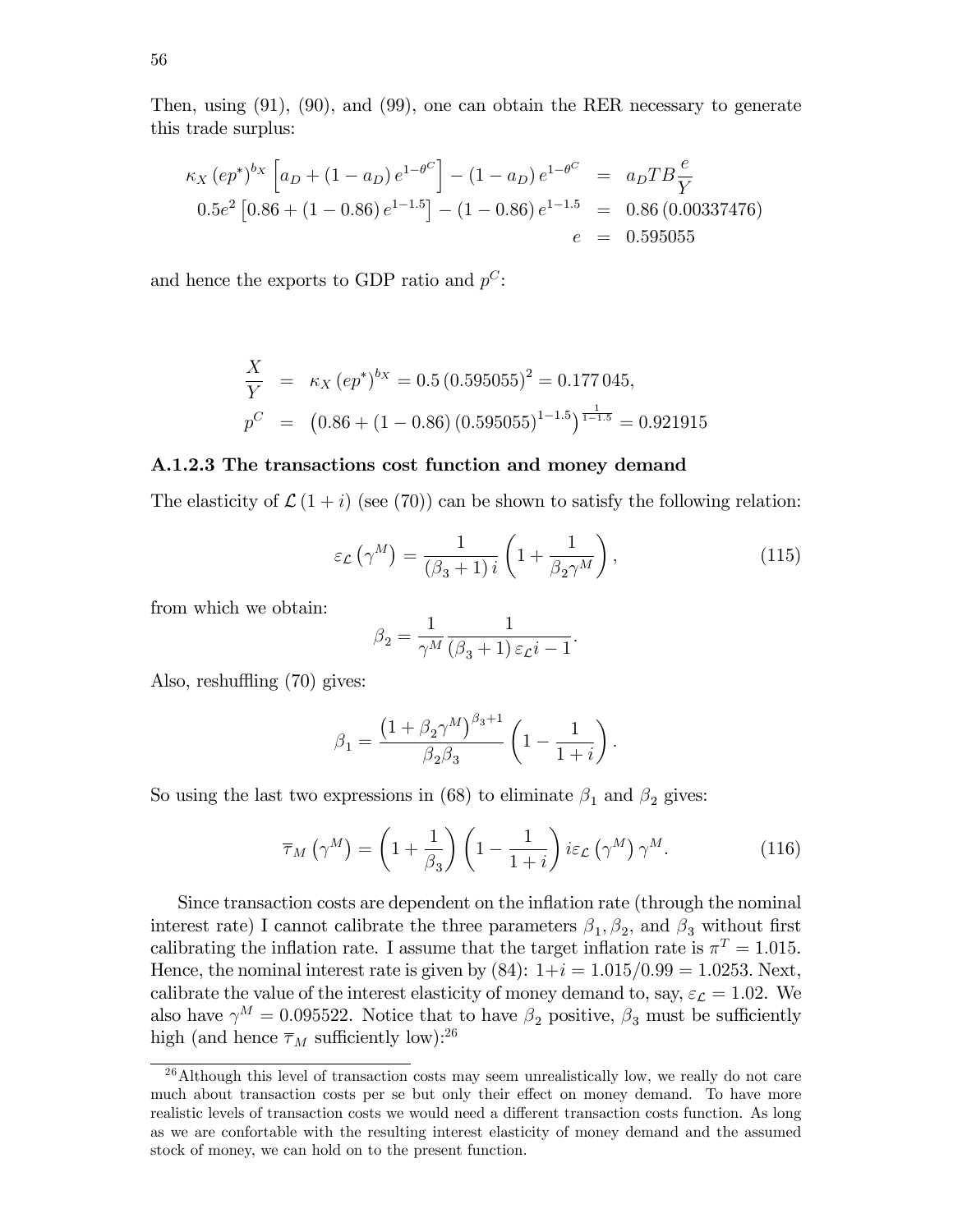$$
\beta_3 > \frac{1}{\varepsilon_{\mathcal{L}}i} - 1 = \frac{1}{1.02 (1.015/0.99 - 1)} - 1 = 37.82352941
$$
  
\n
$$
\overline{\tau}_M < \left(1 + \frac{1}{37.82352941}\right) \left(1 - \frac{1}{1.015/0.99}\right) \left(\frac{1.015}{0.99} - 1\right) 0.095522 * 1.02
$$
  
\n= 0.00006220357.

If, say,  $\beta_3 = 160$ , then:

$$
\beta_2 = \frac{1}{0.09553} \frac{1}{(160+1) 1.02 \left(\frac{1.015}{0.99} - 1\right) - 1} = 3.32635
$$
\n
$$
\beta_1 = \frac{(1 + 3.32635 * 0.095522)^{160+1}}{3.32635 * 160} \left(1 - \frac{0.99}{1.015}\right) = 9.07697 \times 10^{14}.
$$

Hence:

$$
\overline{\tau}_M = \frac{\beta_1}{(1 + \beta_2 \gamma^M)^{\beta_3}} = \frac{9.07697 \times 10^{14}}{(1 + 3.32635 \times 0.095522)^{160}} = 6.0984 \times 10^{-5}
$$
  
\n
$$
\overline{\varphi}_M = \overline{\tau}_M \left( 1 + \beta_3 \frac{\beta_2 \gamma^M}{1 + \beta_2 \gamma^M} \right) = 6.0984 \times 10^{-5} \left( 1 + 160 \frac{3.32635 \times 0.095522}{1 + 3.32635 \times 0.095522} \right)
$$
  
\n= 2.41374 × 10<sup>-3</sup>.

Finally, using (98), the consumption to GDP ratio is:

$$
\frac{p^{C}C}{Y} = \frac{(p^{C})^{1-\theta^{C}}}{a_{D}\tau_{M}(\gamma^{M})G} \left[1 - \kappa_{X} (ep^{*})^{b^{X}}\right]
$$

$$
= \frac{(0.921915)^{1-1.5}}{0.86 * 1.00006098 * 1.19} (1 - 0.177045) = 0.837457.
$$

Hence,  $C$  and  $Q$  can be obtained:

$$
C = \frac{p^C C}{Y} \frac{Y}{p^C} = 0.837457 * \frac{1.443}{0.921915} = 1.3108
$$
  
\n
$$
Q = \left[1 - (1 - b^A) \frac{X}{Y}\right] Y = \left[1 - (1 - 0.5) 0.177 045\right] 1.443 = 1.315 26.
$$

### A.1.2.4 Inflation, price dispersion and marginal cost

 $(89)$  shows NSS price dispersion as a function of the NSS inflation rate. It is easy to check that this function has a local minimum at  $\pi = 1$ , where there is price stability and no price dispersion  $(\Delta = 1)$ . Given the above calibrations, the NSS value of price dispersion is:

$$
\Delta = \frac{1 - 0.66}{1 - 0.66 \left( 1.015 \right)^6} \left( \frac{1 - 0.66 \left( 1.015 \right)^{6-1}}{1 - 0.66} \right)^{\frac{6}{6-1}} = 1.0051.
$$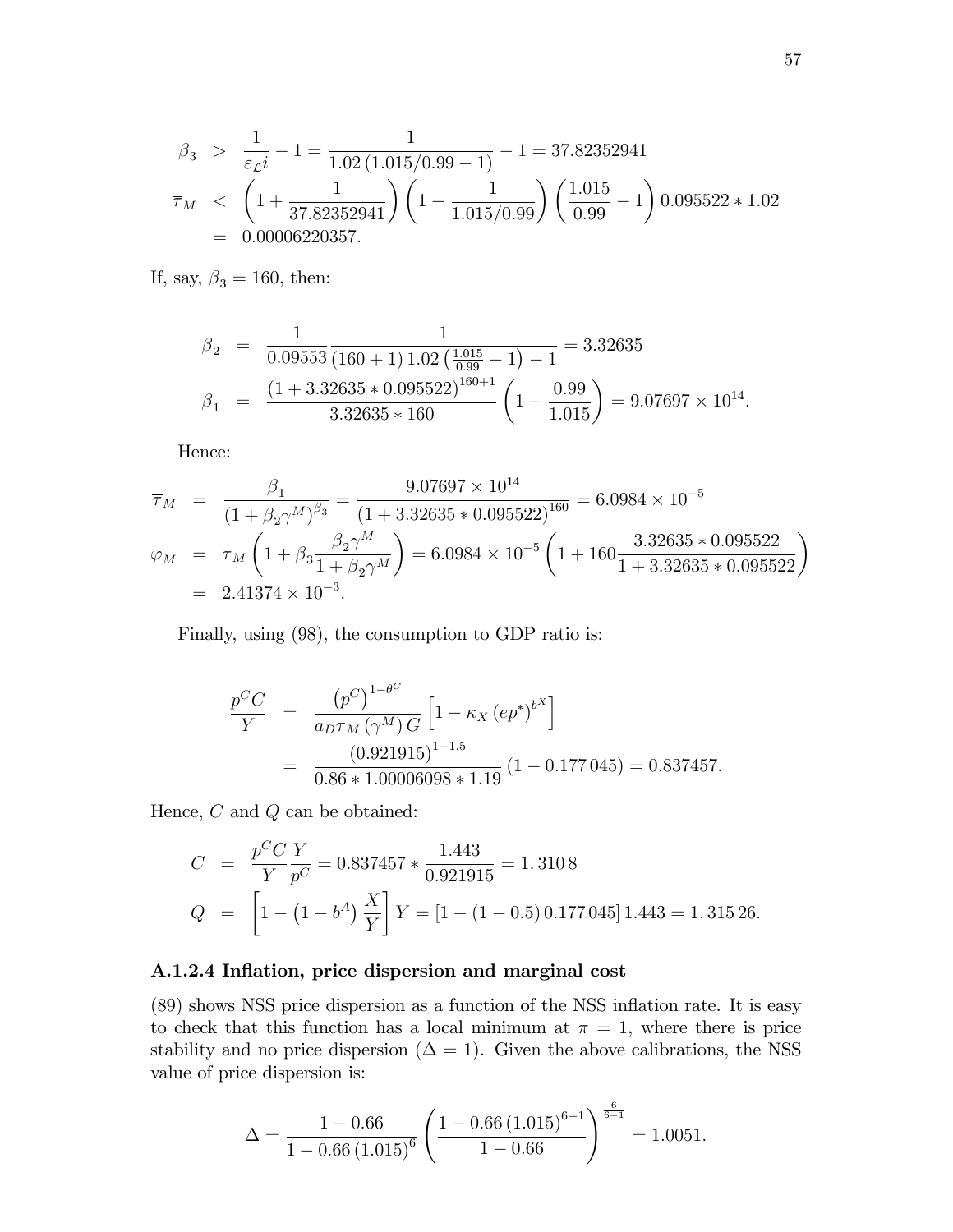Hence, (97) gives the value of hours worked:

$$
N = Q\Delta = 1.31526 * 1.0051 = 1.32197,
$$

(86) gives the value of  $\Gamma$ :

$$
\Gamma = \frac{Q/\left(p^C C^{\sigma^C}\right)}{1 - \beta \alpha \pi^{\theta - 1}} = \frac{1.31526/(0.921915 * 1.3108^{1.5})}{1 - 0.99 * 0.66 * 1.015^{6 - 1}} = 3.210508,
$$

(88) gives the value of  $\Psi$ :

$$
\Psi = \Gamma \left( \frac{1 - \alpha}{1 - \alpha \pi^{\theta - 1}} \right)^{\frac{1}{\theta - 1}} = 3.210508 \left( \frac{1 - 0.66}{1 - 0.66 \times 1.015^{6 - 1}} \right)^{\frac{1}{6 - 1}} = 3.31659,
$$

and (87) gives the value of mc:

$$
mc = \Psi / \left( \frac{\theta}{\theta - 1} \frac{Q / (p^C C^{\sigma^C})}{1 - \beta \alpha \pi^{\theta}} \right)
$$
  
= 3.31659 /  $\left( \frac{6}{6 - 1} \frac{1.31526 / (0.921915 * 1.3108^{1.5})}{1 - 0.99 * 0.66 * 1.015^6} \right)$  = 0.83017.

Finally, (94) and (95) give the value of  $\xi^N$ :

$$
\xi^N = mc / (p^C C^{\sigma^C} \varphi_M N^{\sigma^N})
$$
  
= 0.83017 / (0.921915 \* 1.3108<sup>1.5</sup>1.0024137 \* 1.32197<sup>0.5</sup>) = 0.520612,

and the NSS value of period aggregate utility is:

Utility = 
$$
\frac{1.3108^{1-1.5}}{1-1.5} - 0.520612 \frac{1.32197^{1+0.5}}{1+0.5} = -2.2744.
$$

The fact that it is negative is irrelevant, since utility has only ordinal, not cardinal, significance.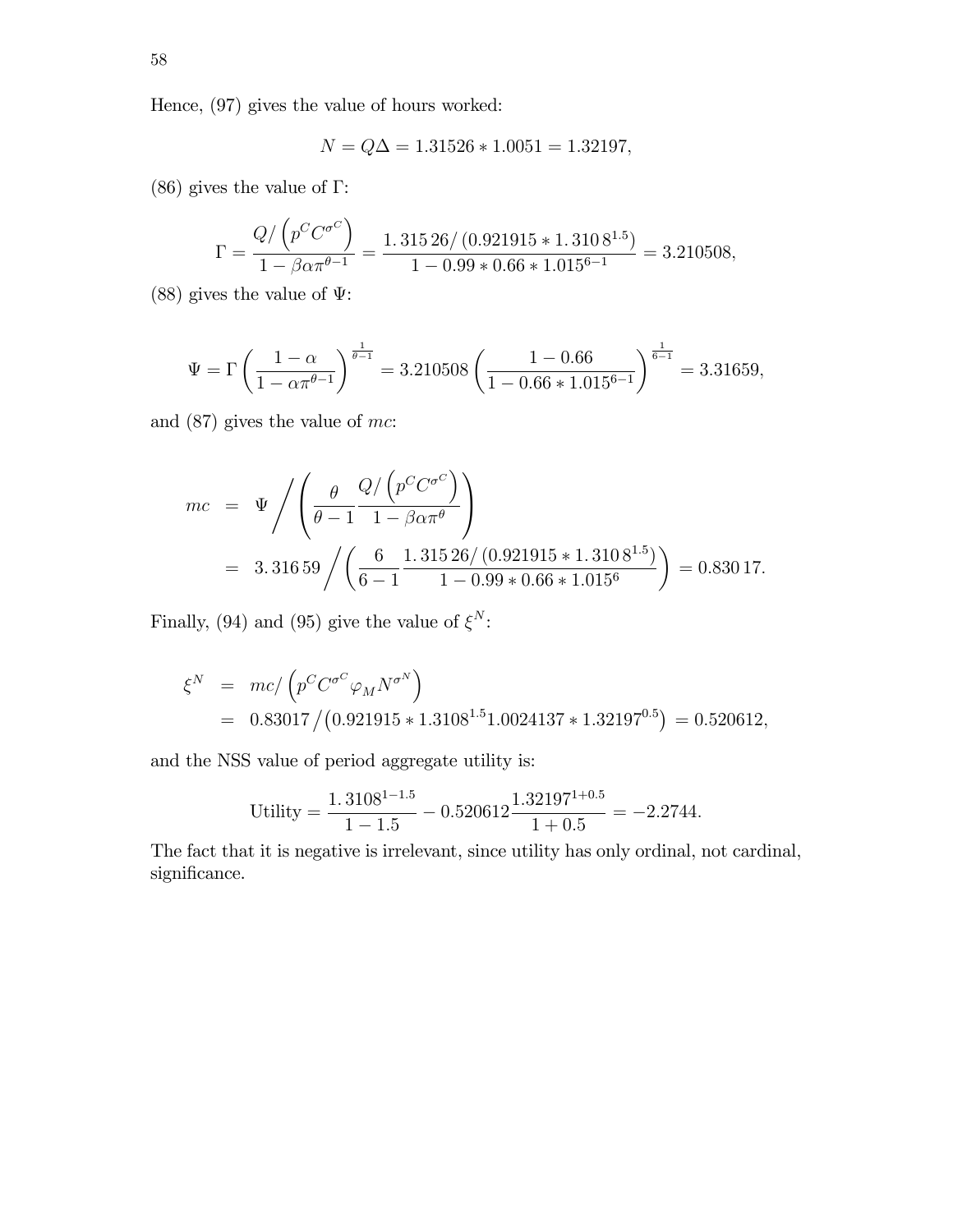Appendix 2. Impulse Response Functions for Optimal Policies in the MER regime under CB styles A, B, and C

All shocks in the IRFs below are positive and of 1 standard deviation. Shock variables are in logs in the nonlinear model.

A.2.1 Optimal Simple Policy Rules A.2.1.1 Central Bank style A

$$
\omega_{\pi} = 100
$$
,  $\omega_{Y} = 1$ ,  $\omega_{e} = 1$ ,  $\omega_{r} = 1$ ,  $\omega_{\Delta i} = 50$ ,  $\omega_{\Delta \delta} = 50$ 

 $h_0$   $h_1$   $h_2$   $h_3$   $k_0$   $k_1$   $k_2$   $k_3$   $k_4$  $0.33$  1.26  $0.02$   $0.12$   $-0.03$   $-0.07$   $-0.08$   $-0.43$   $-0.08$ Response to a positive shock to domestic sector productivity:  $\epsilon$ 

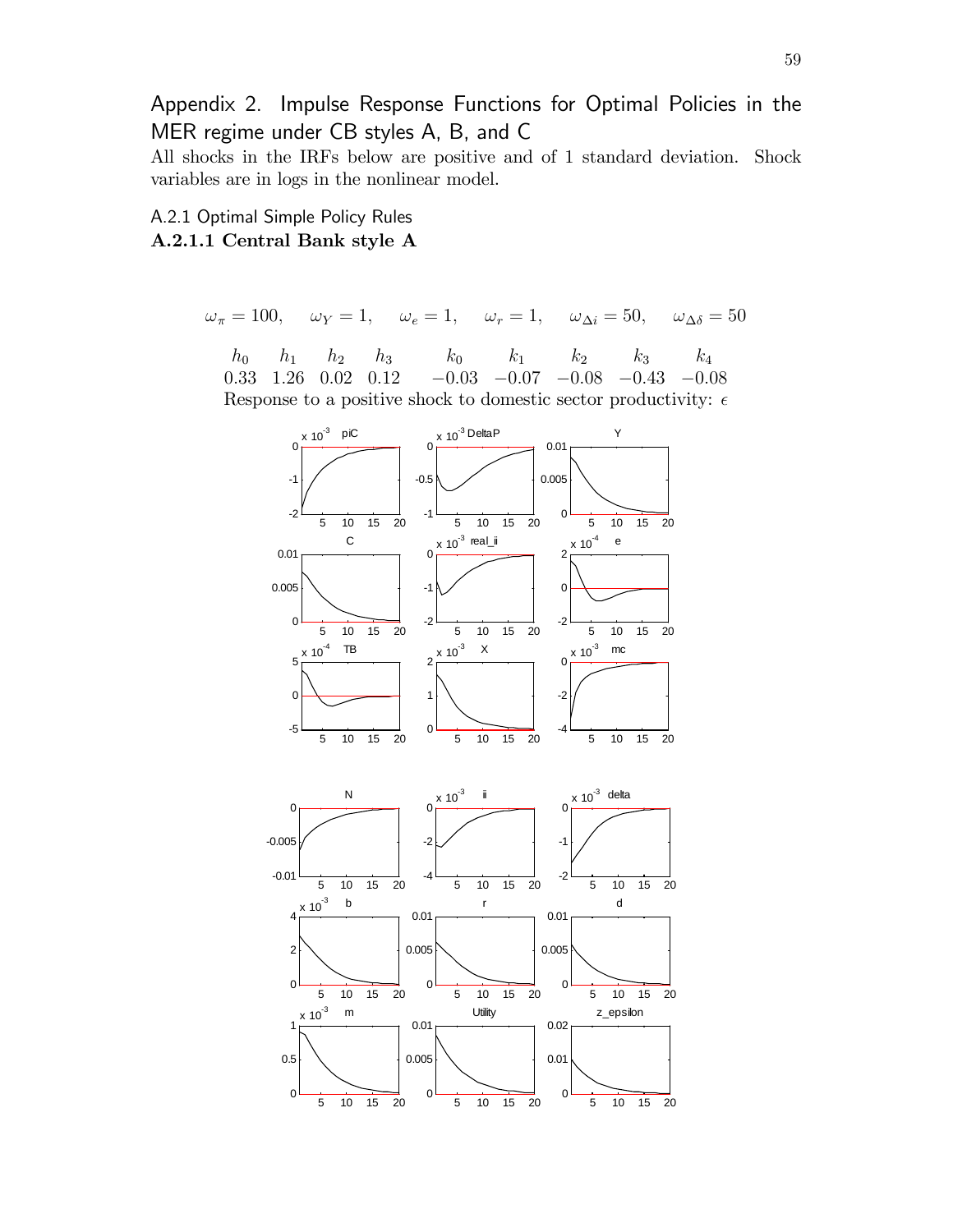

Response to a positive shock to government expenditures:  $G$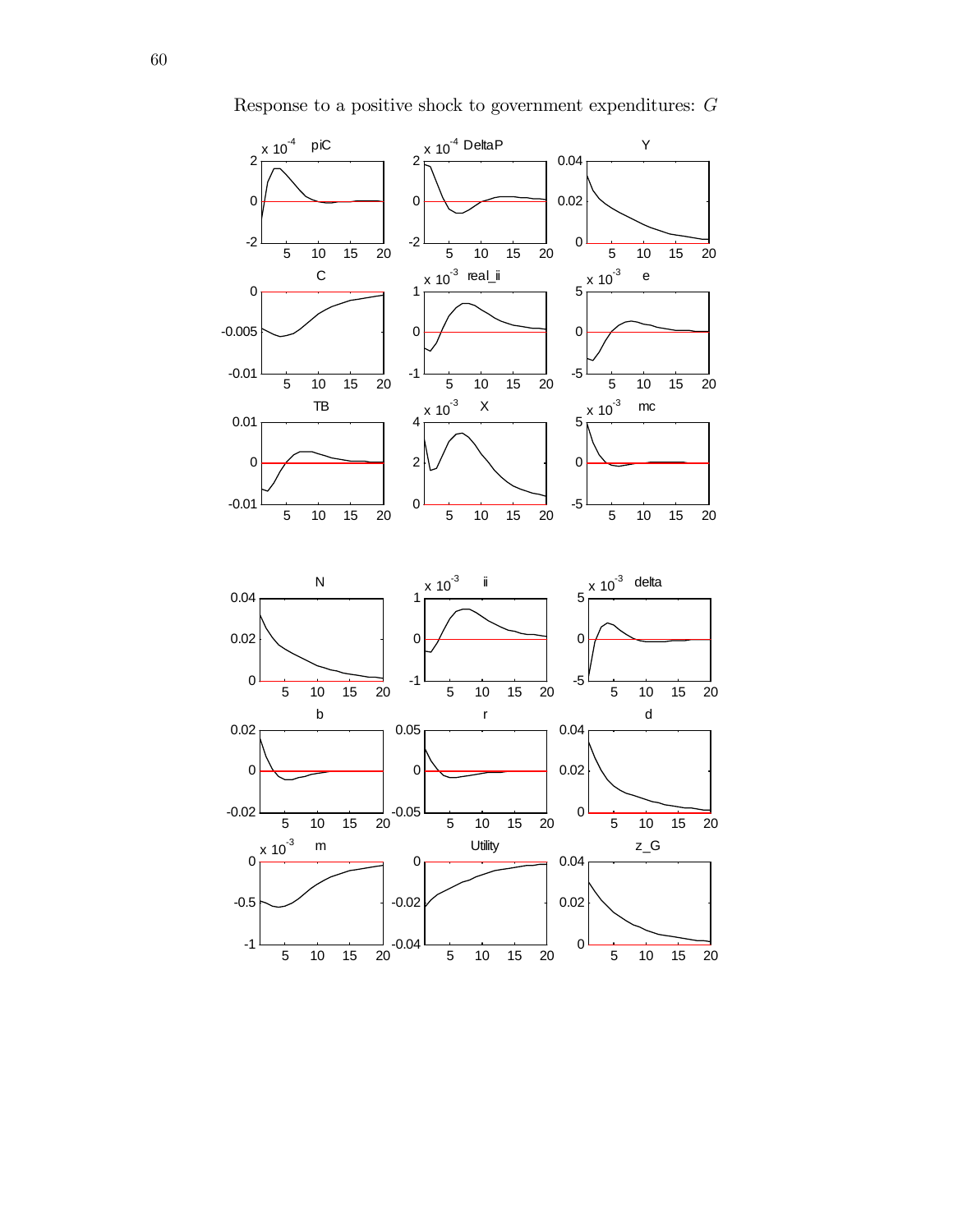

Response to a positive shock to the RW interest rate:  $i^*$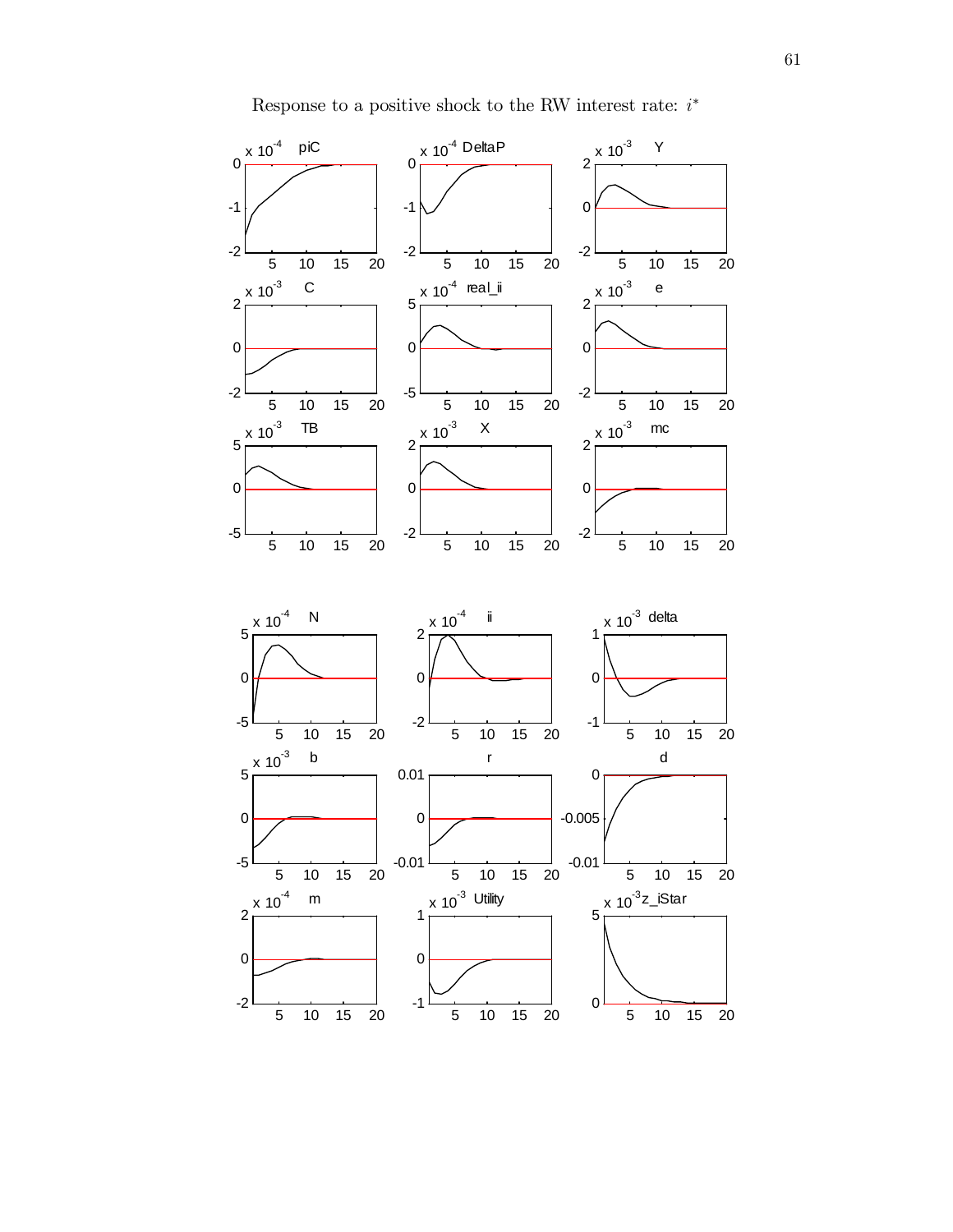

Response to a positive shock to the SOE's exogenous risk/liquidity premium:  $\phi^*$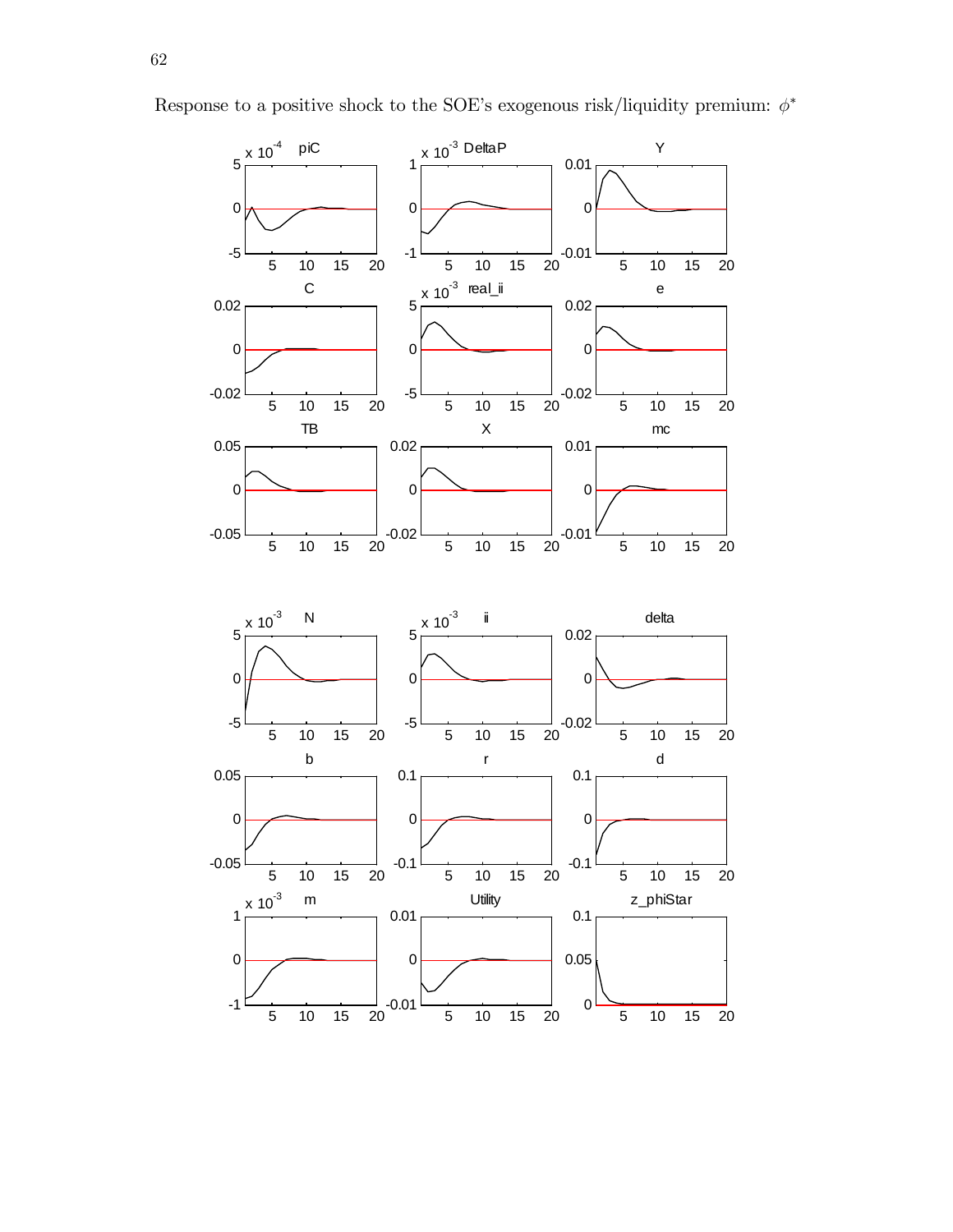

Response to a positive shock to imports inflation:  $\pi^*$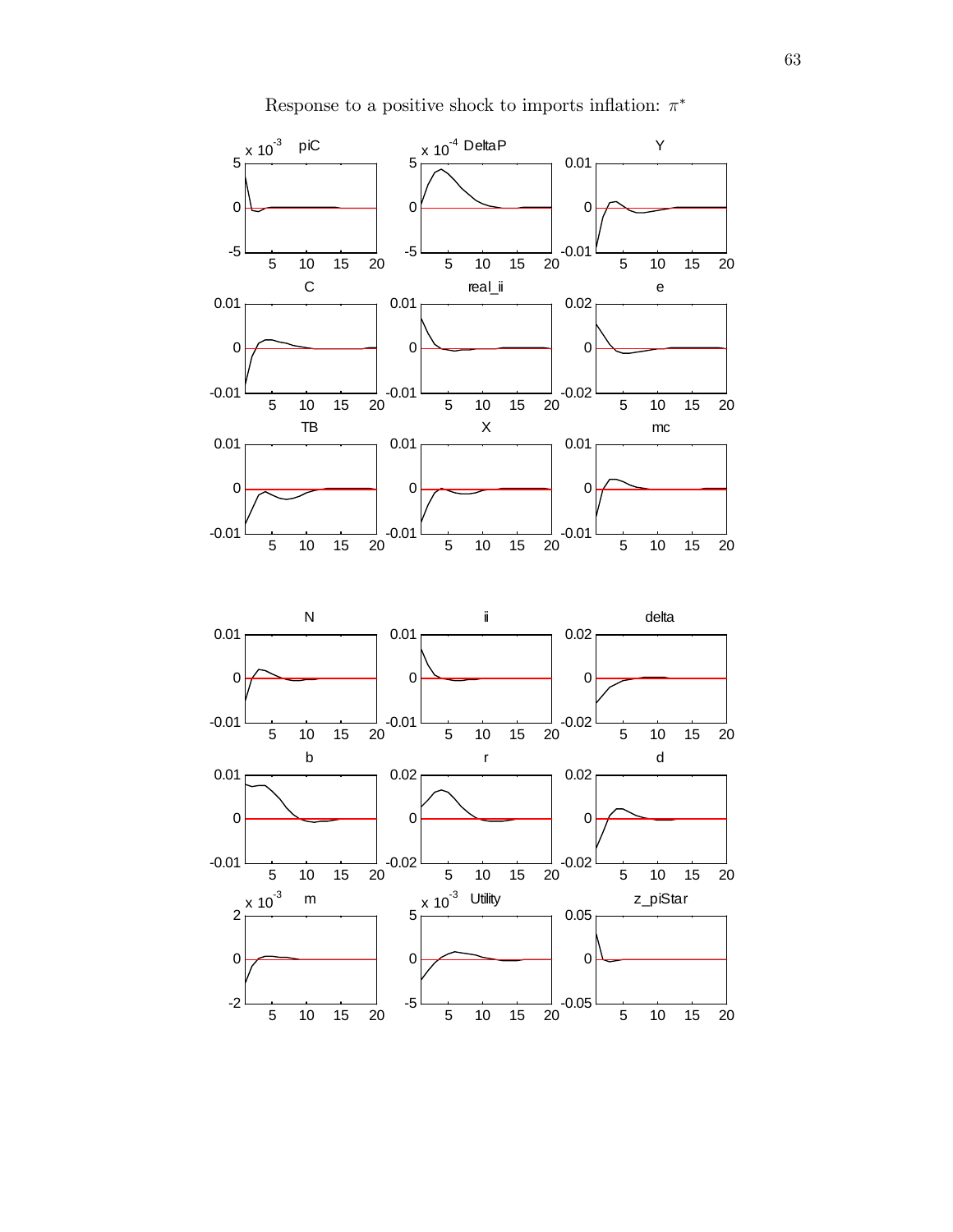

Response to a positive shock to exports inflation:  $\pi^{*X}$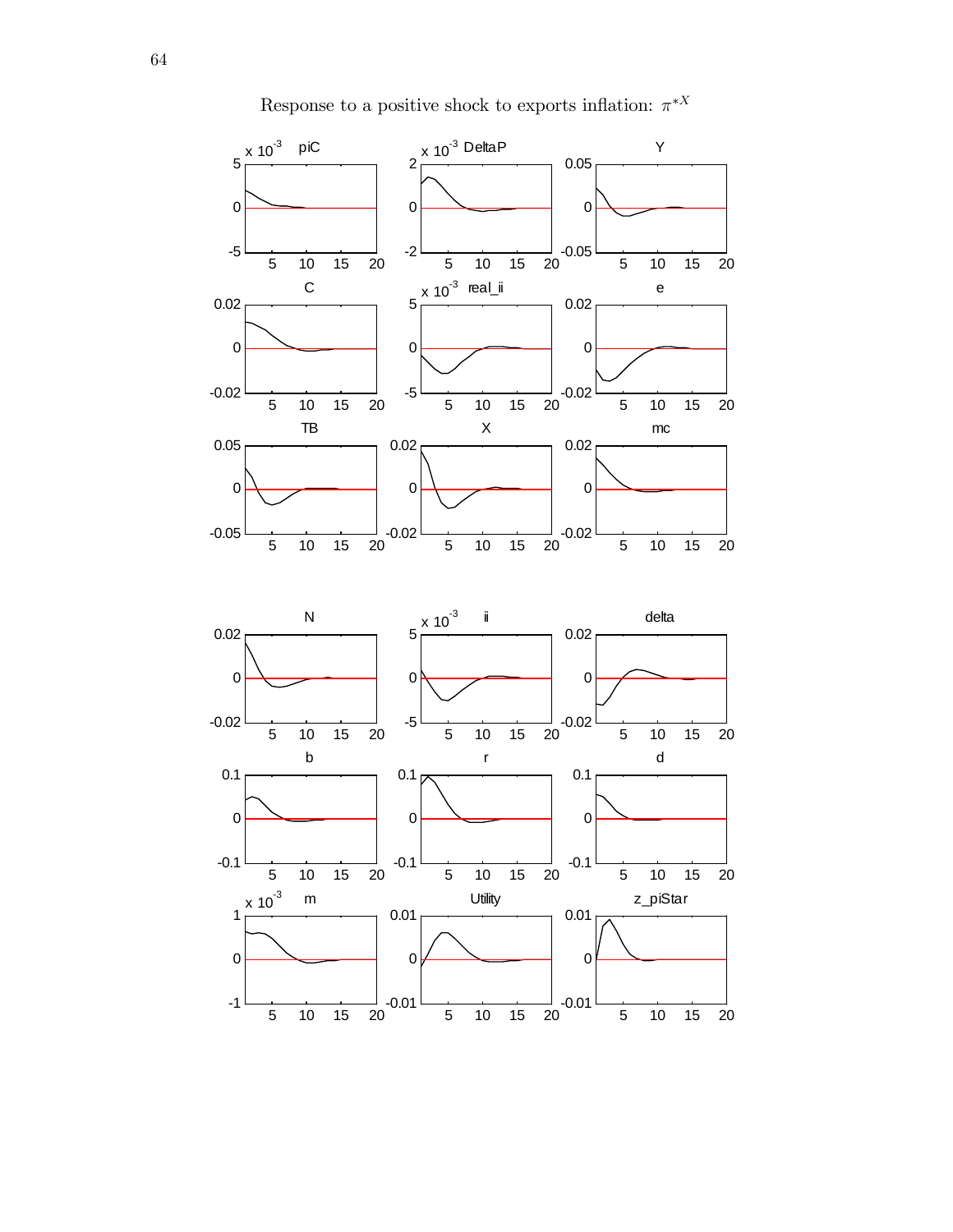## A.2.1.2 Central Bank style B

 $\omega_{\pi} = 1, \quad \omega_{Y} = 100, \quad \omega_{e} = 1, \quad \omega_{r} = 1, \quad \omega_{\Delta i} = 50, \quad \omega_{\Delta \delta} = 50$ 

|  | $h_0$ $h_1$ $h_2$ $h_3$ $k_0$ $k_1$ $k_2$ $k_3$ $k_4$                    |  |  |  |
|--|--------------------------------------------------------------------------|--|--|--|
|  | $1.86$ $-1.01$ $4.34$ $-0.21$ $3.08$ $-3.92$ $-2.28$ $1.18$ 0.40         |  |  |  |
|  | Response to a positive shock to domestic sector productivity: $\epsilon$ |  |  |  |

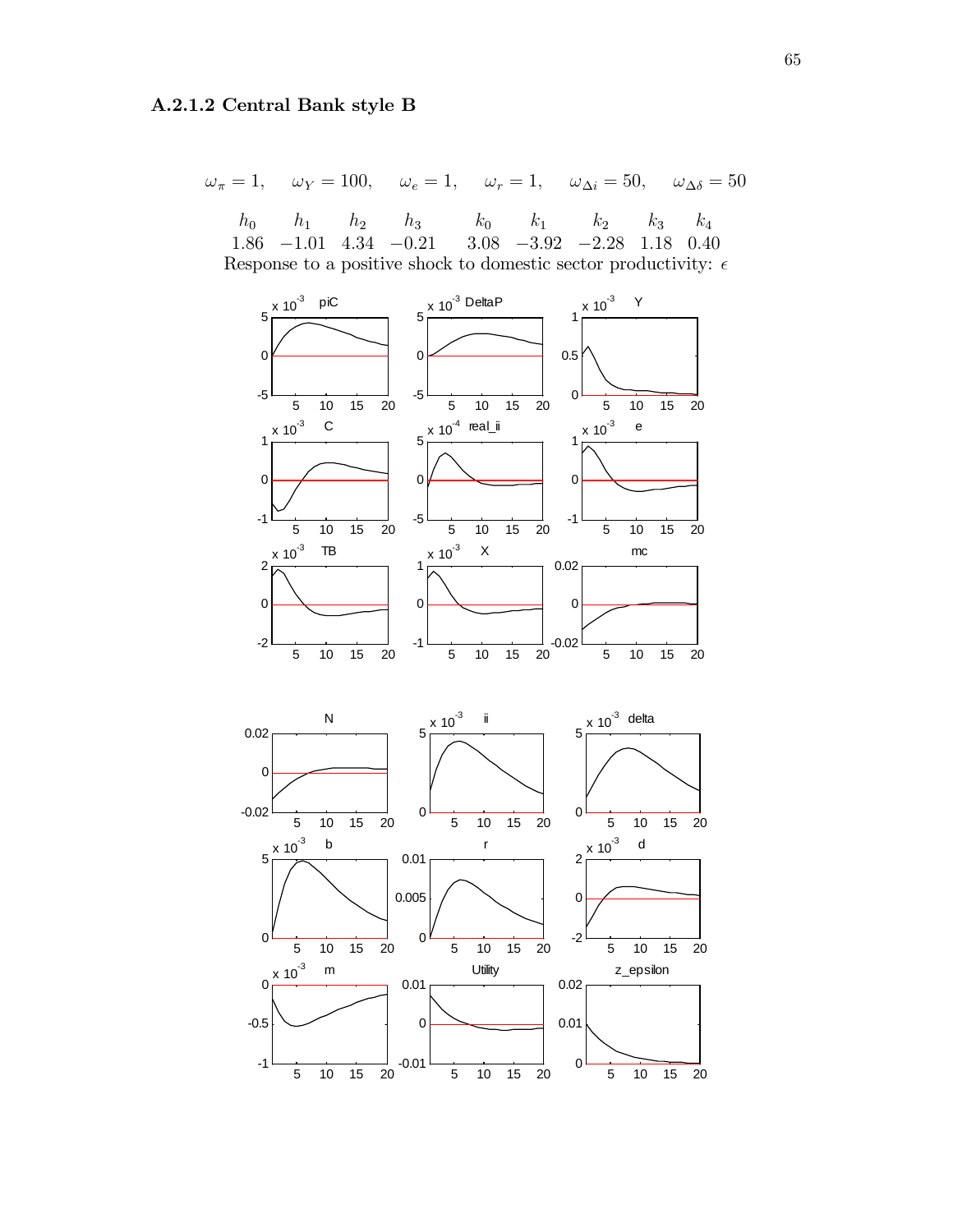

Response to a positive shock to government expenditures:  ${\cal G}$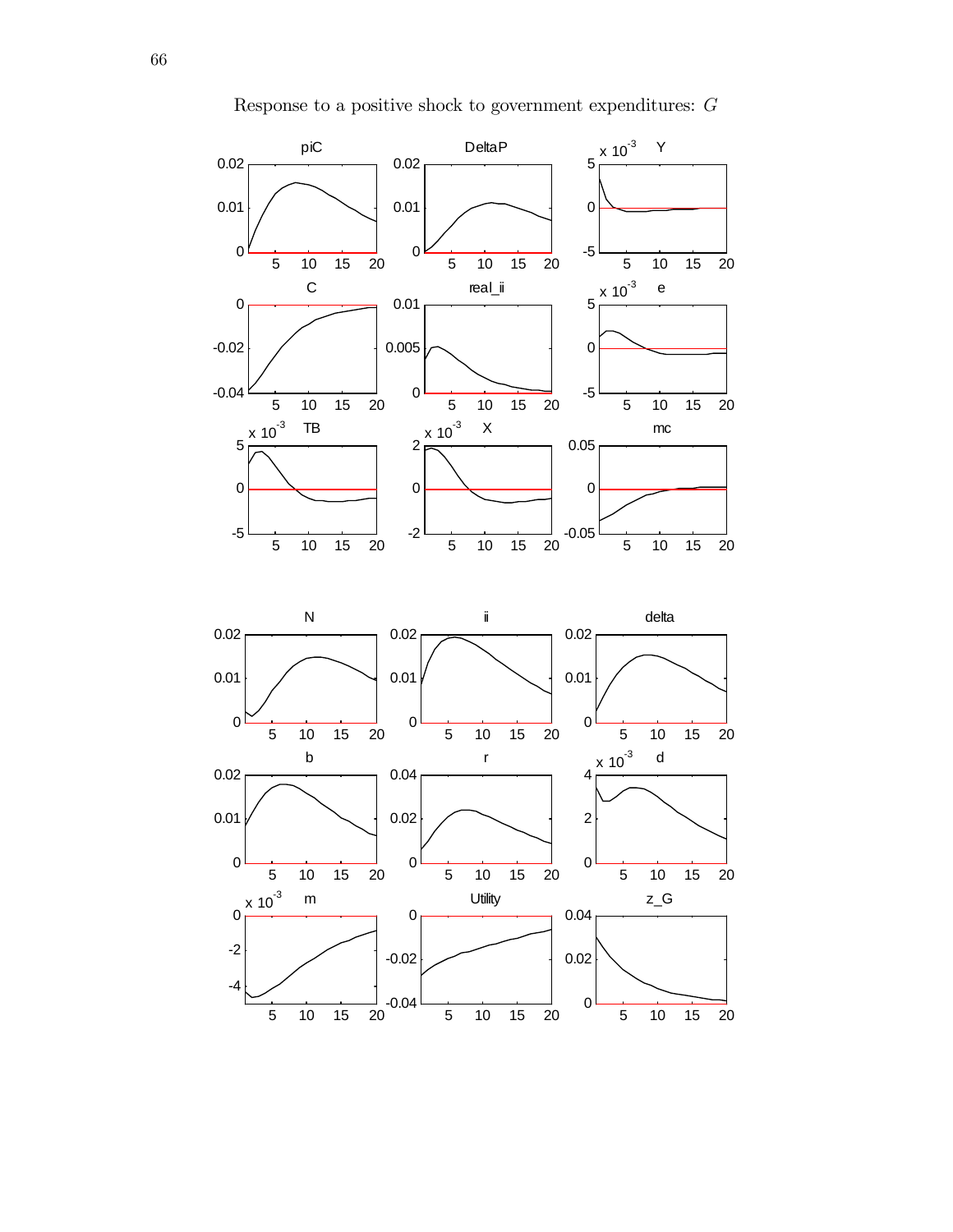

Response to a positive shock to the RW interest rate:  $i^*$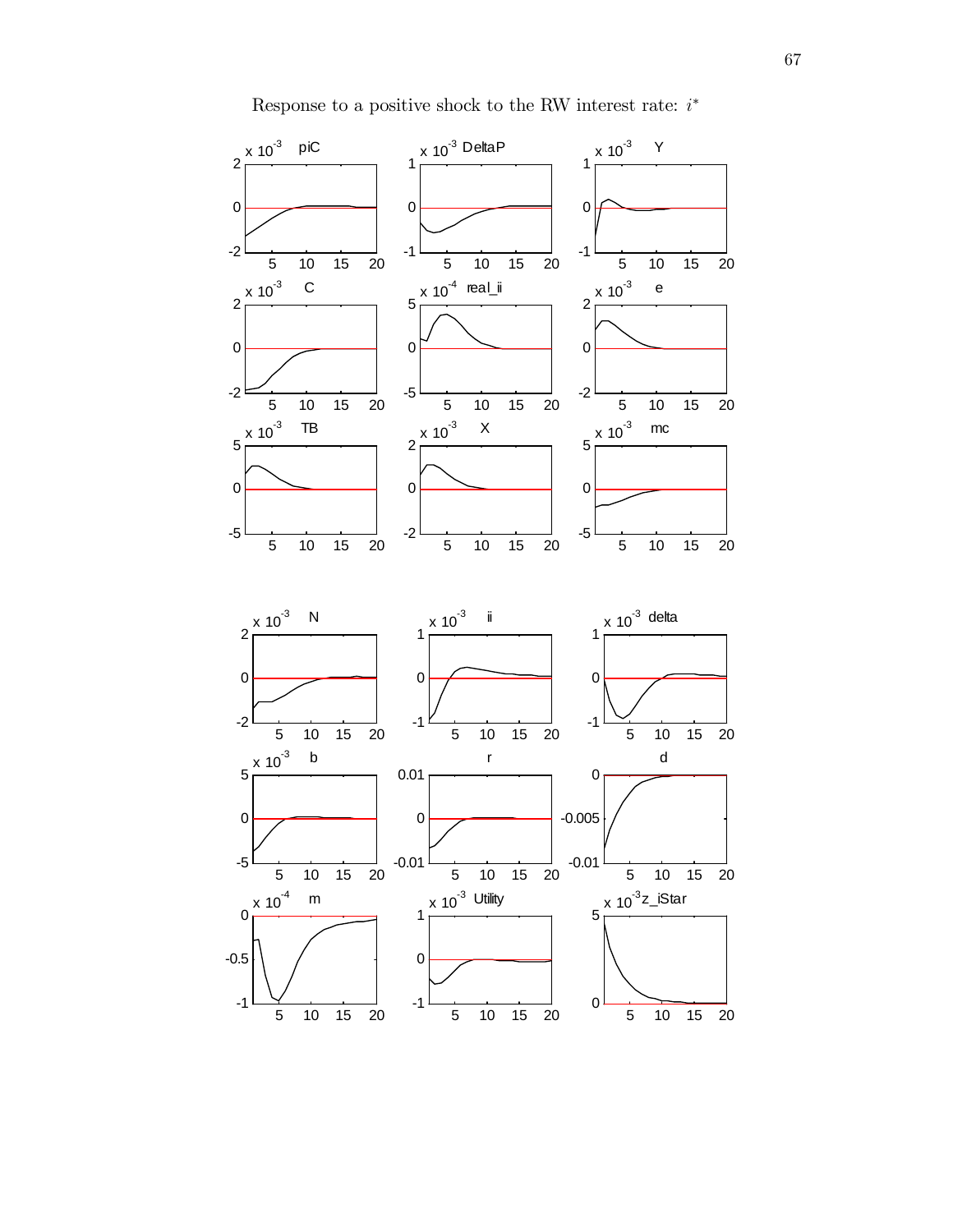

Response to a positive shock to the SOE's exogenous risk/liquidity premium:  $\phi^*$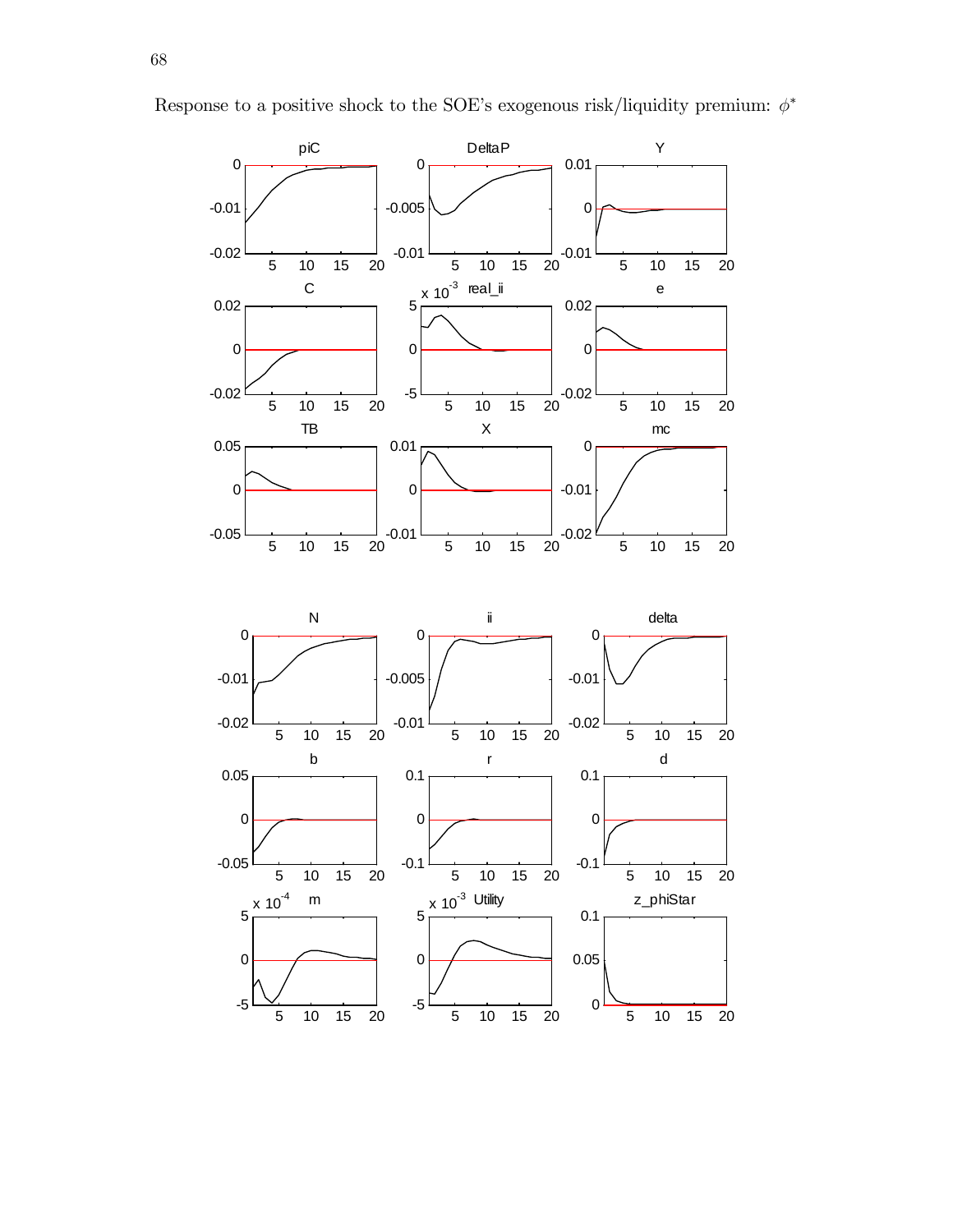

Response to a positive shock to imports inflation:  $\pi^*$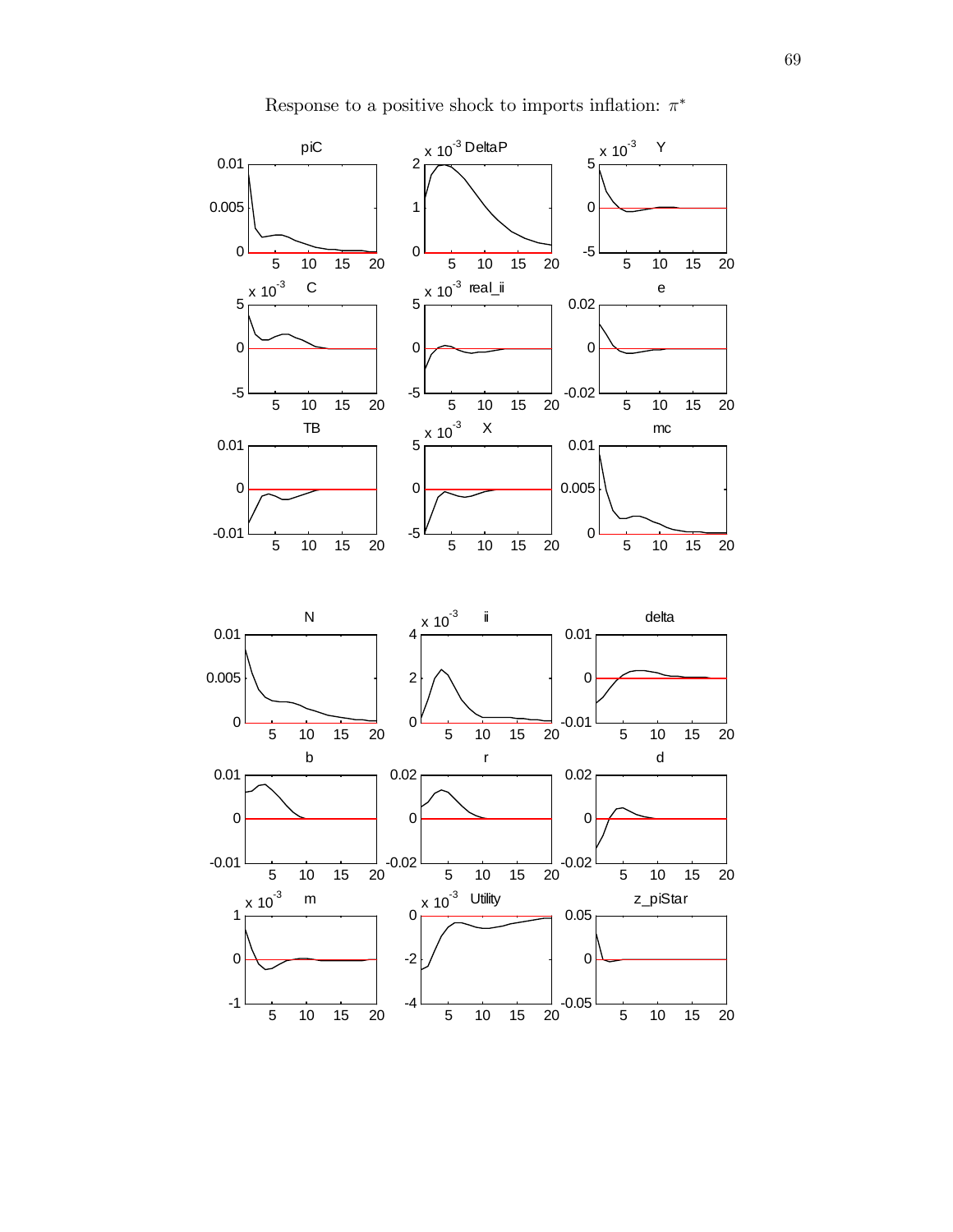

Response to a positive shock to exports inflation:  $\pi^{*X}$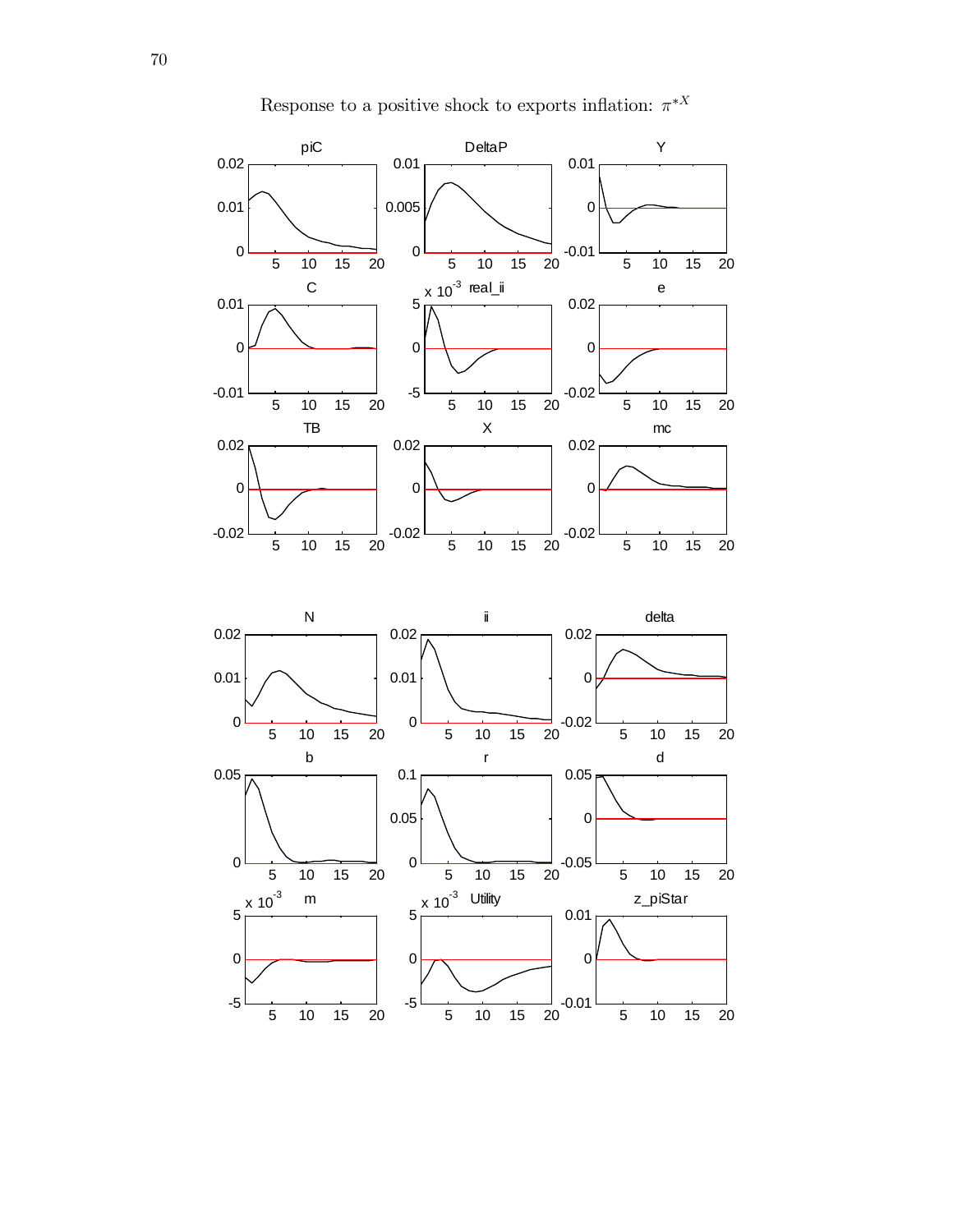$$
\omega_{\pi} = 100
$$
,  $\omega_{Y} = 100$ ,  $\omega_{e} = 1$ ,  $\omega_{r} = 1$ ,  $\omega_{\Delta i} = 50$ ,  $\omega_{\Delta \delta} = 50$ 

 $h_0$   $h_1$   $h_2$   $h_3$   $k_0$   $k_1$   $k_2$   $k_3$   $k_4$ 1.63 1.92 1.43 0.82 0.44  $-1.31$   $-0.12$   $-0.91$   $-0.06$ Response to a positive shock to domestic sector productivity:  $\epsilon$ 

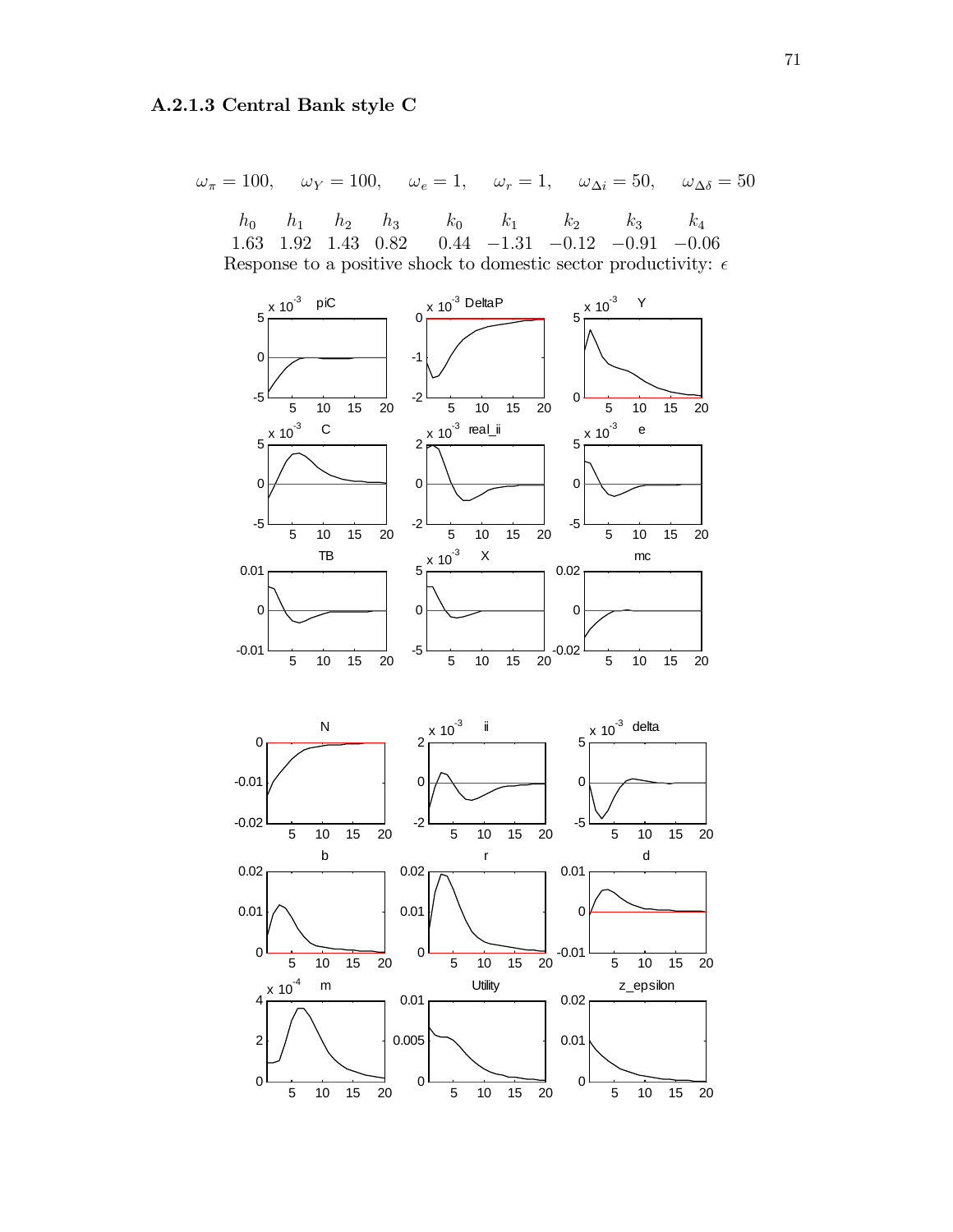

Response to a positive shock to government expenditures:  ${\cal G}$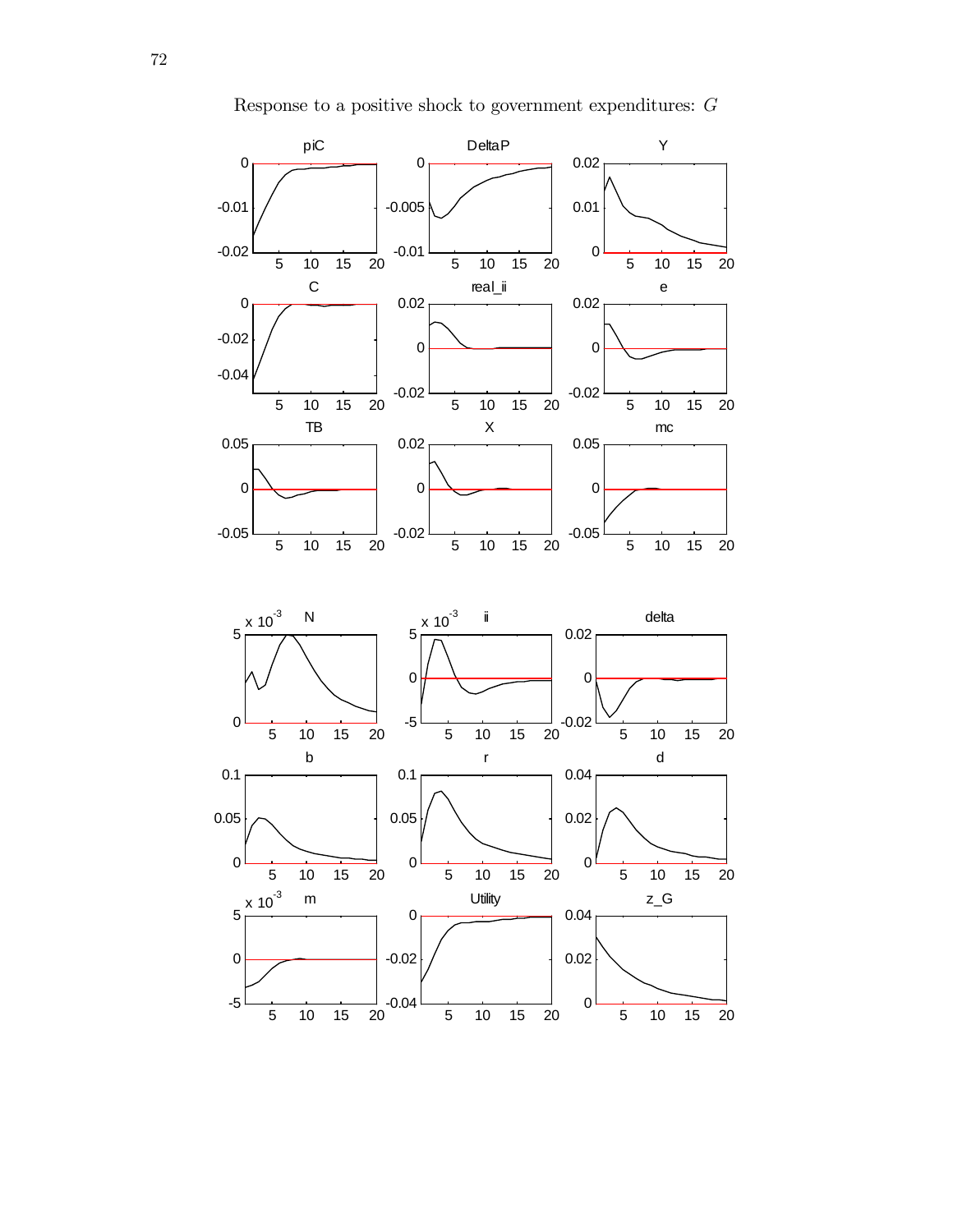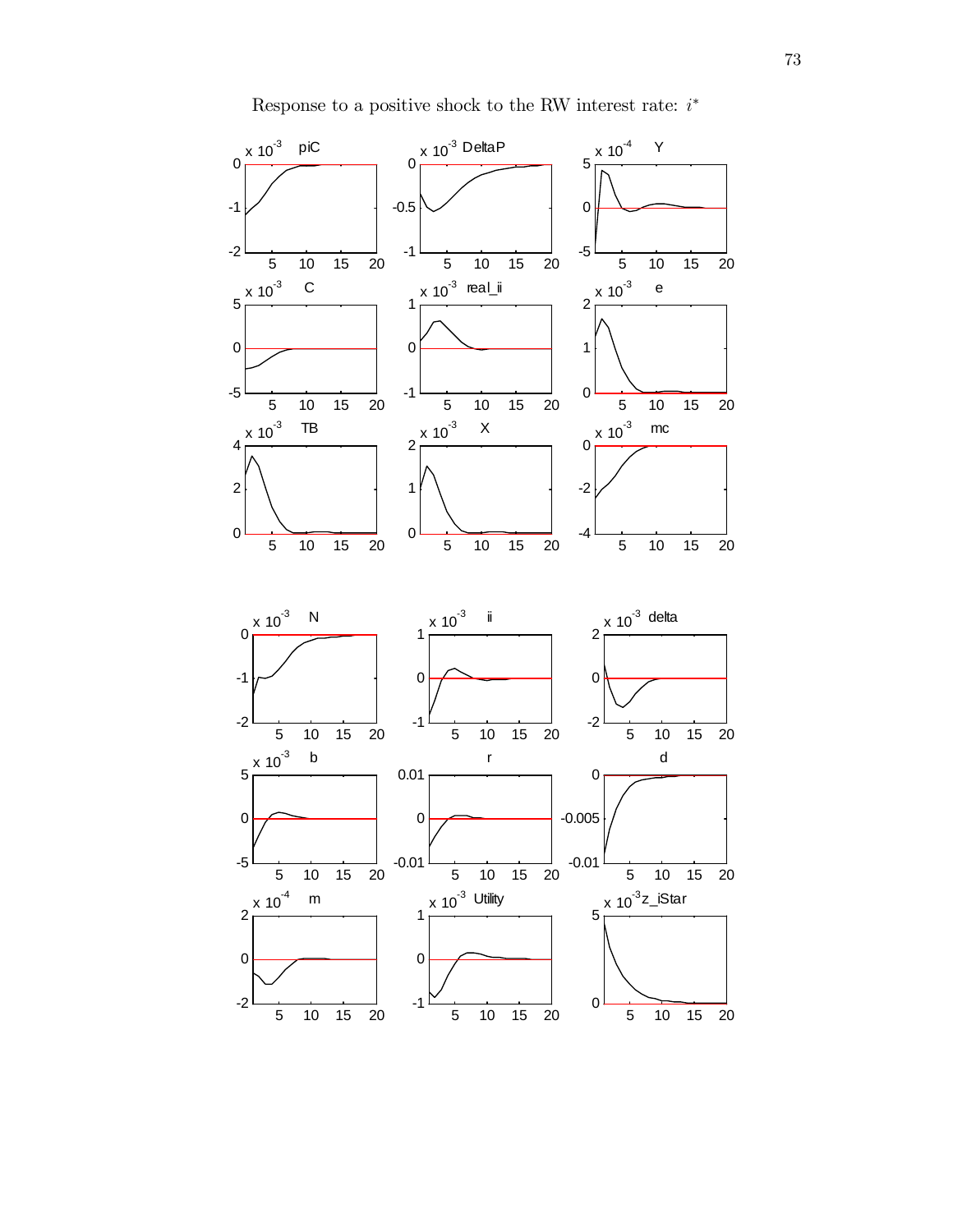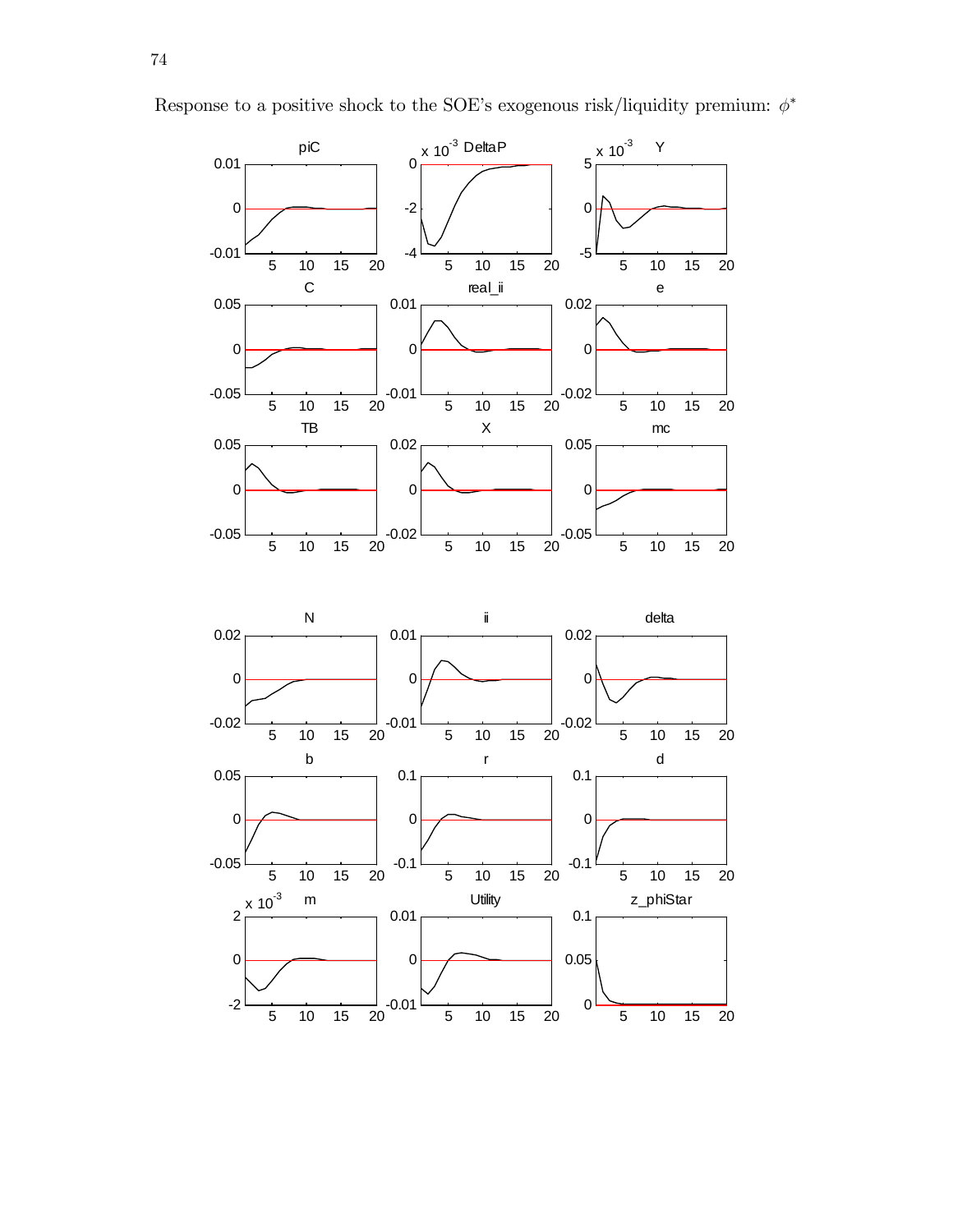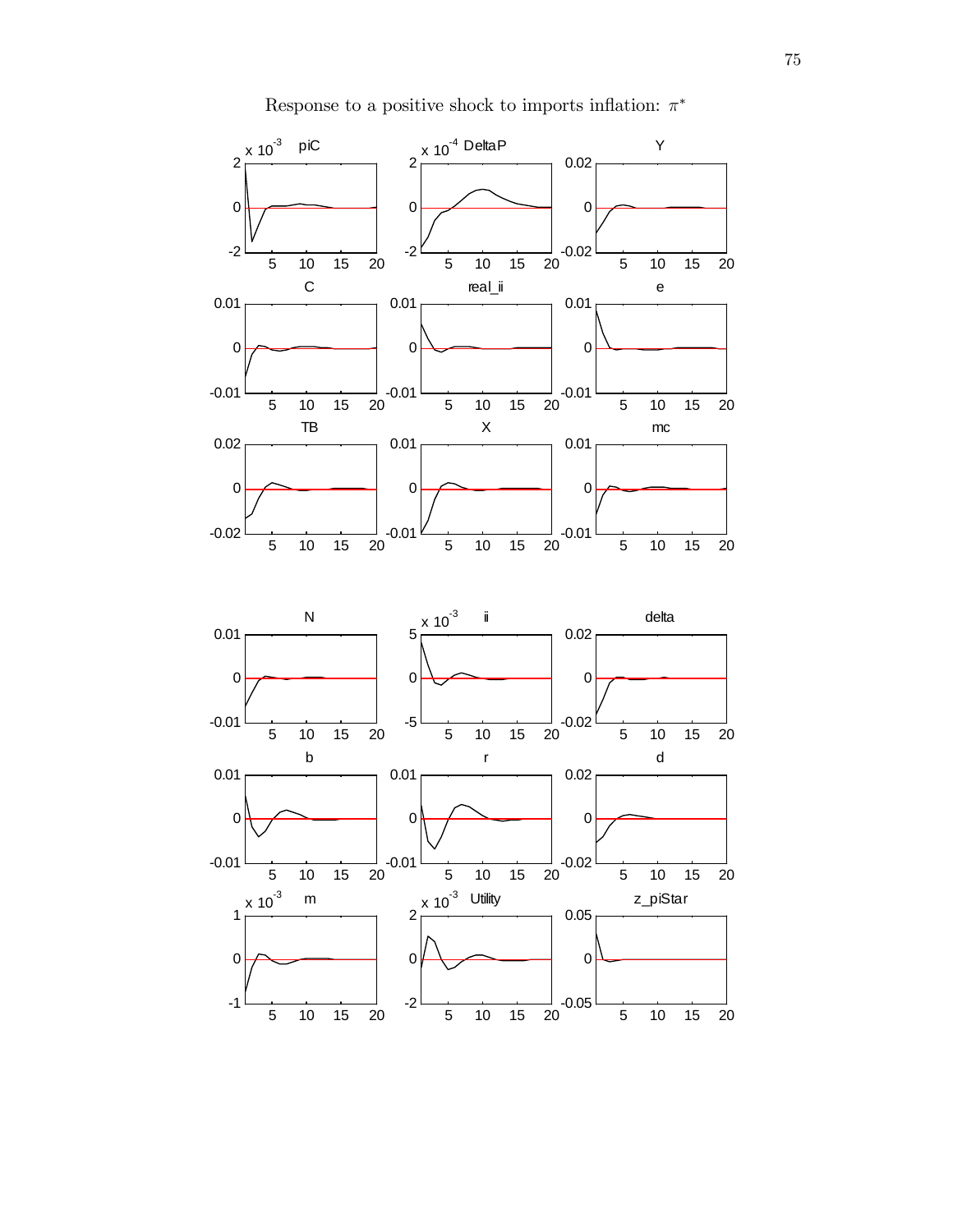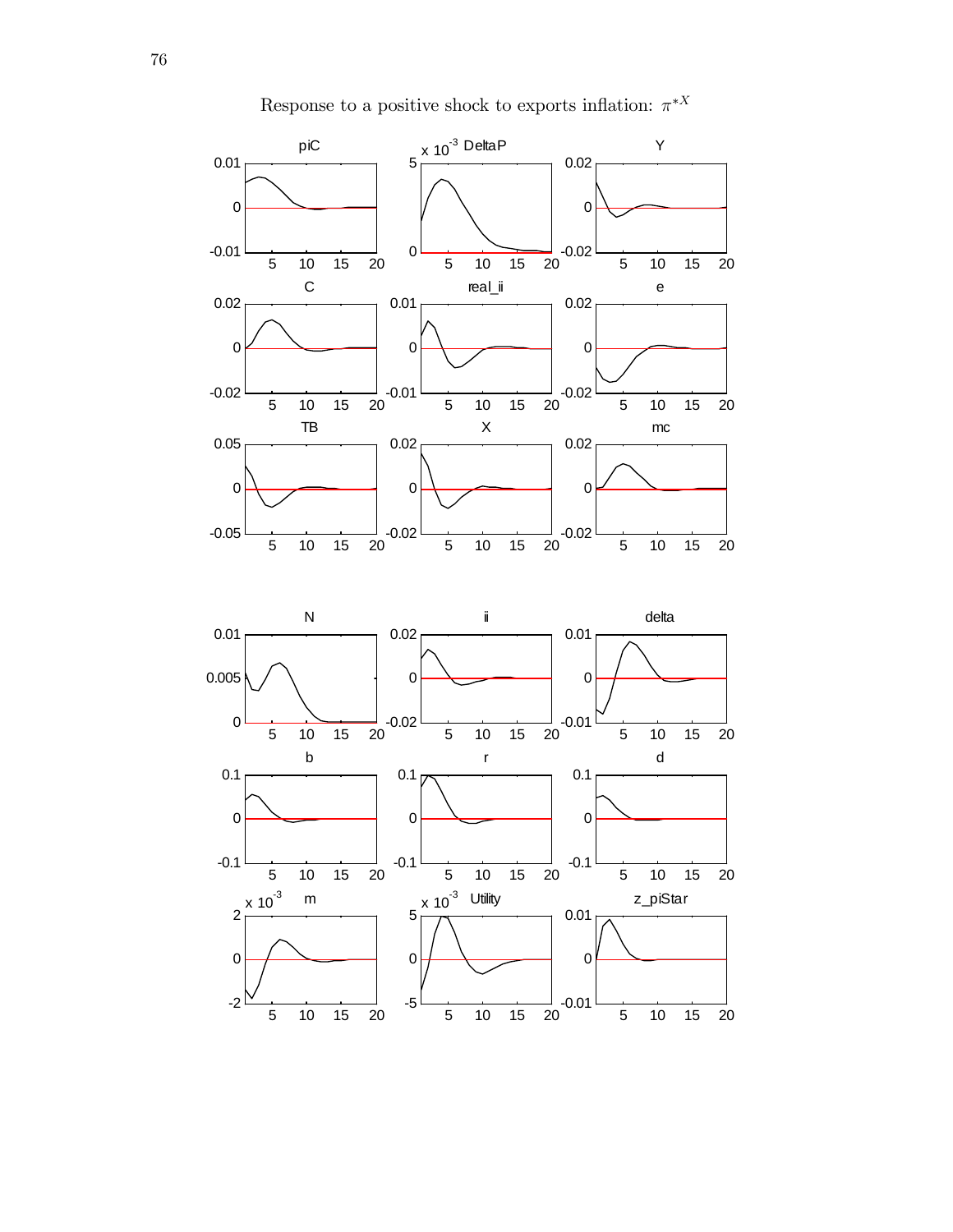A.2.2 Optimal policy under commitment

The IRFs below correspond to the specified weights on the loss function:

## A.2.2.1 Central Bank style A

 $\omega_{\pi} = 100, \quad \omega_{Y} = 1, \quad \omega_{e} = 1, \quad \omega_{r} = 1, \quad \omega_{\Delta i} = 50, \quad \omega_{\Delta \delta} = 50.$ 

Response to a positive shock to domestic sector productivity:  $\epsilon$ 

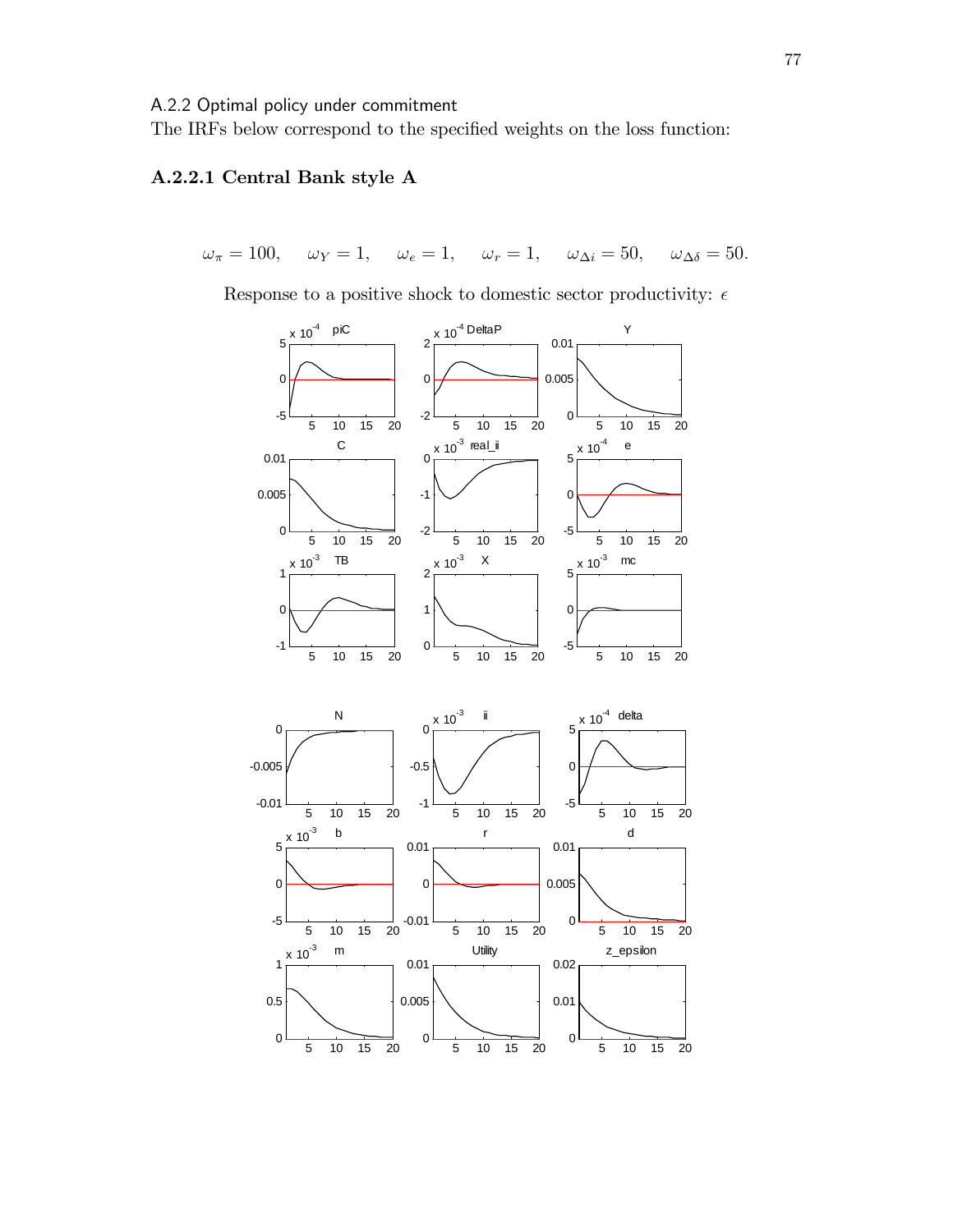

Response to a positive shock to government expenditures: G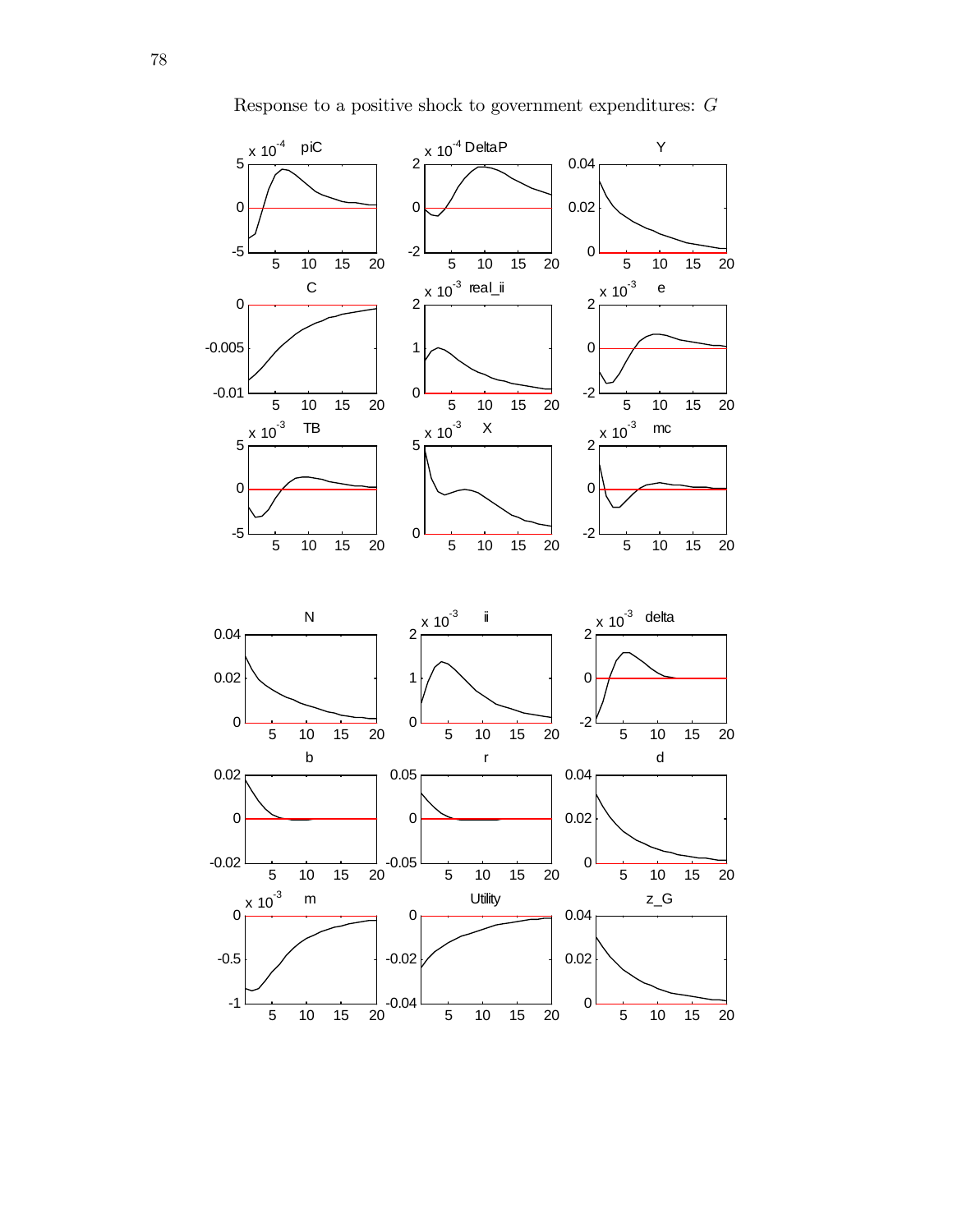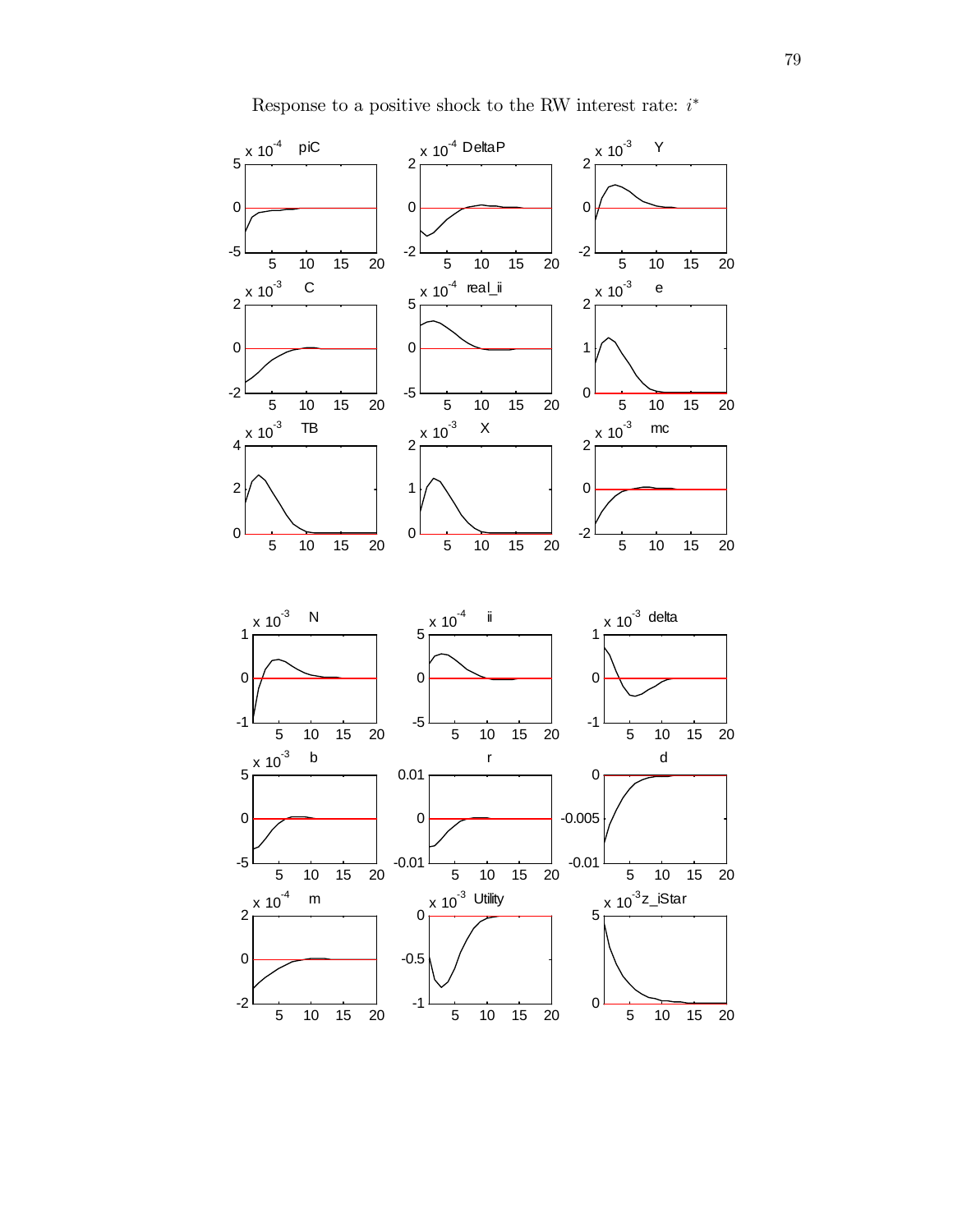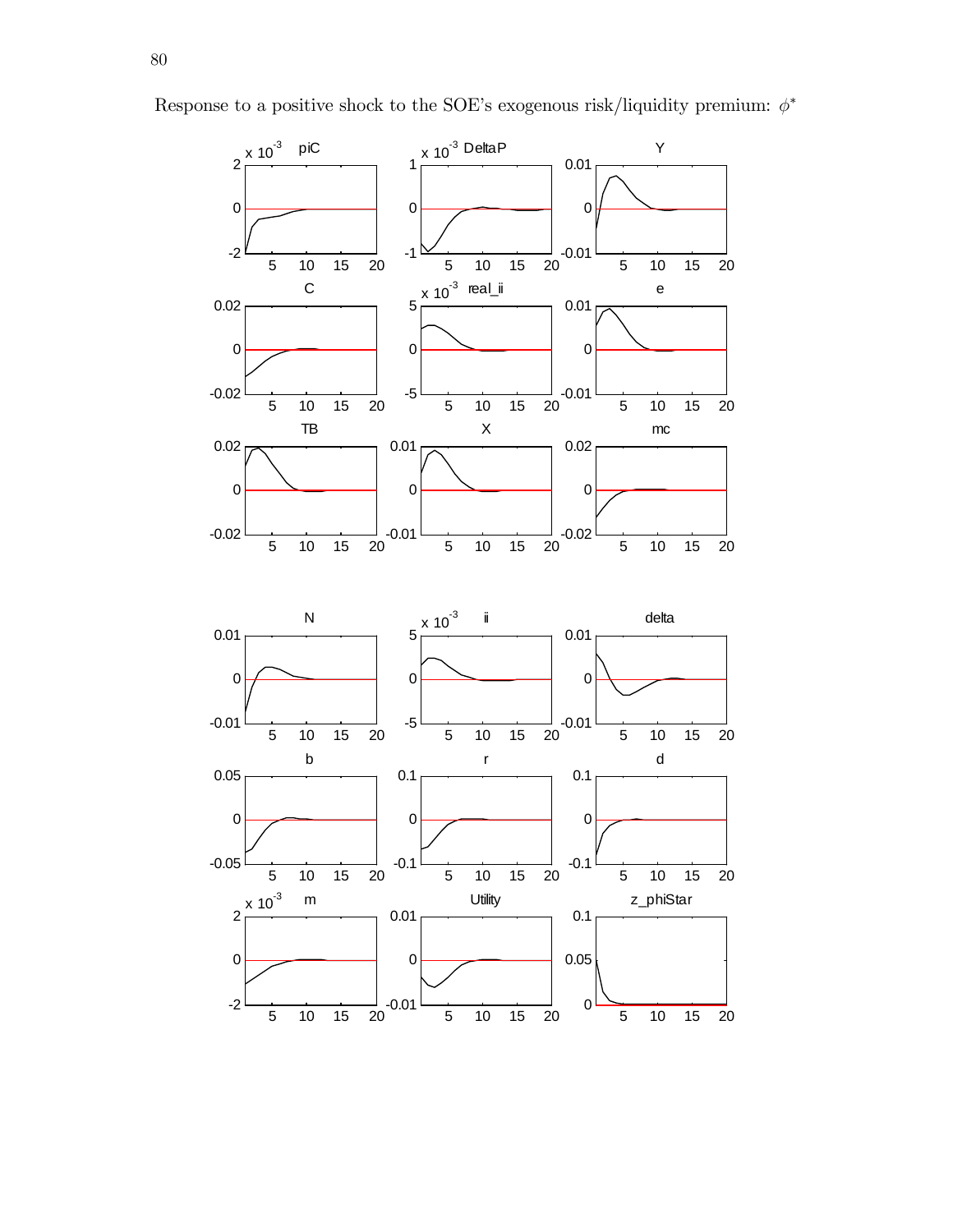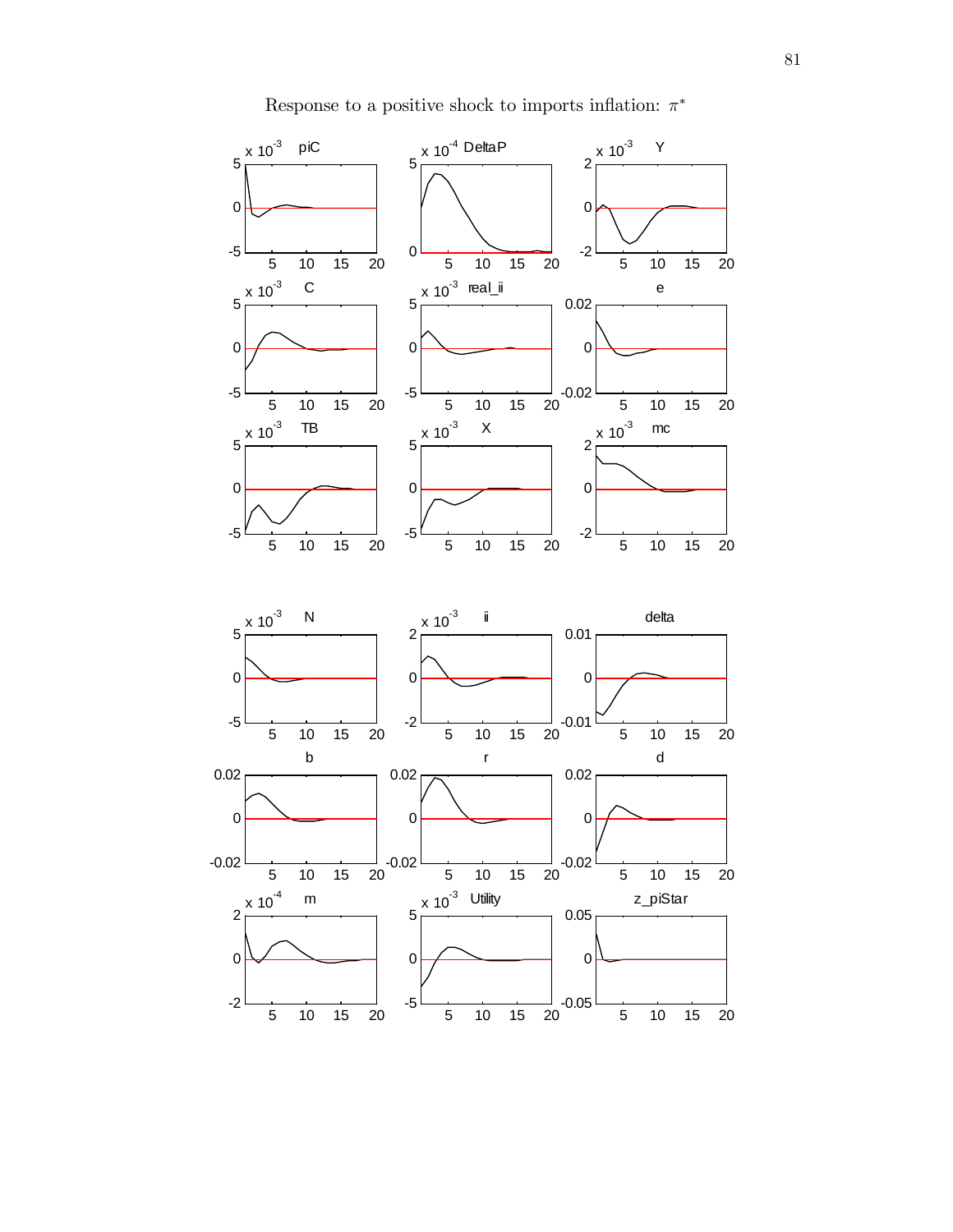

Response to a positive shock to exports inflation:  $\pi^{*X}$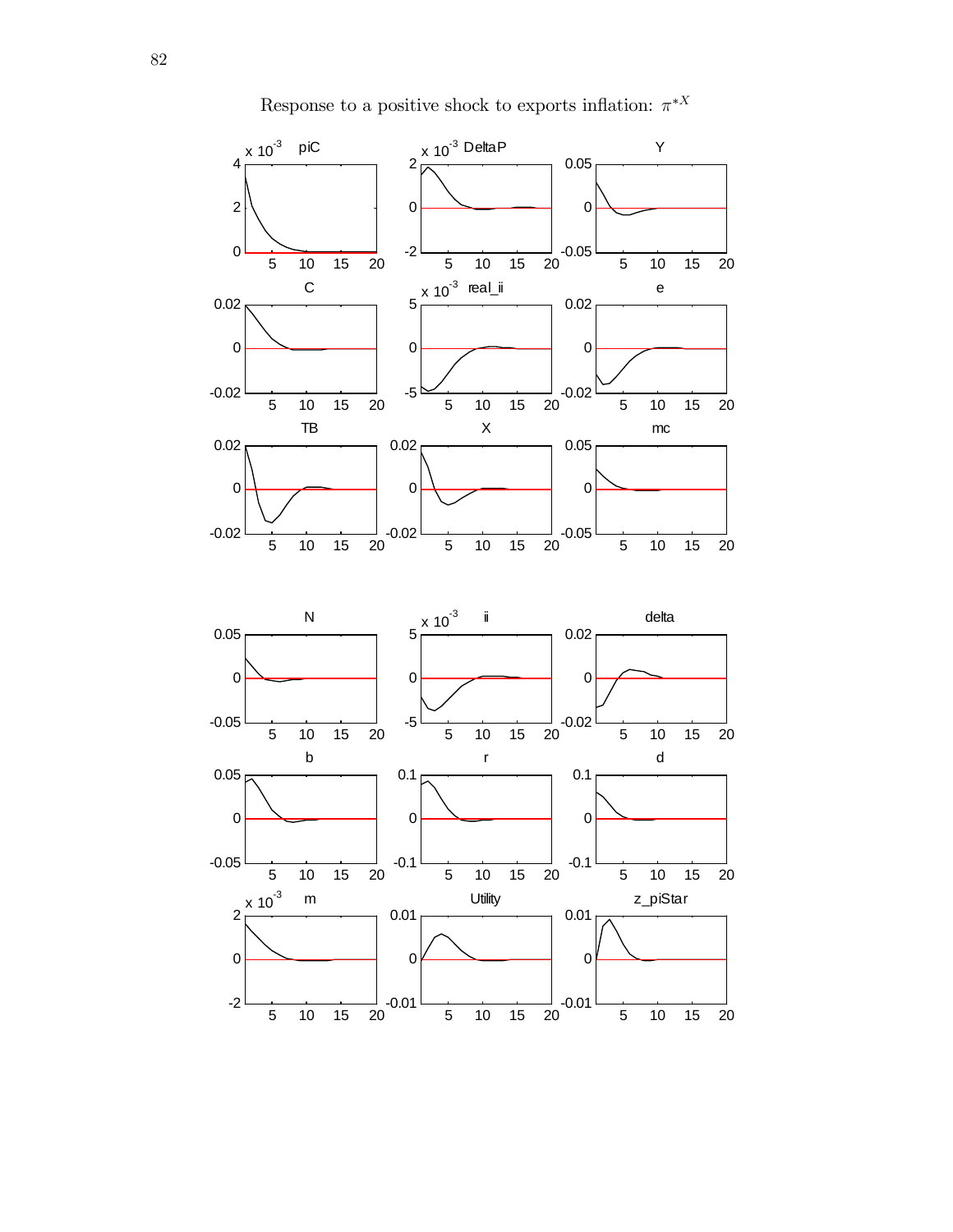$\omega_{\pi} = 1, \quad \omega_{Y} = 100, \quad \omega_{e} = 1, \quad \omega_{r} = 1, \quad \omega_{\Delta i} = 50, \quad \omega_{\Delta \delta} = 50.$ 

Response to a positive shock to domestic sector productivity:  $\epsilon$ 

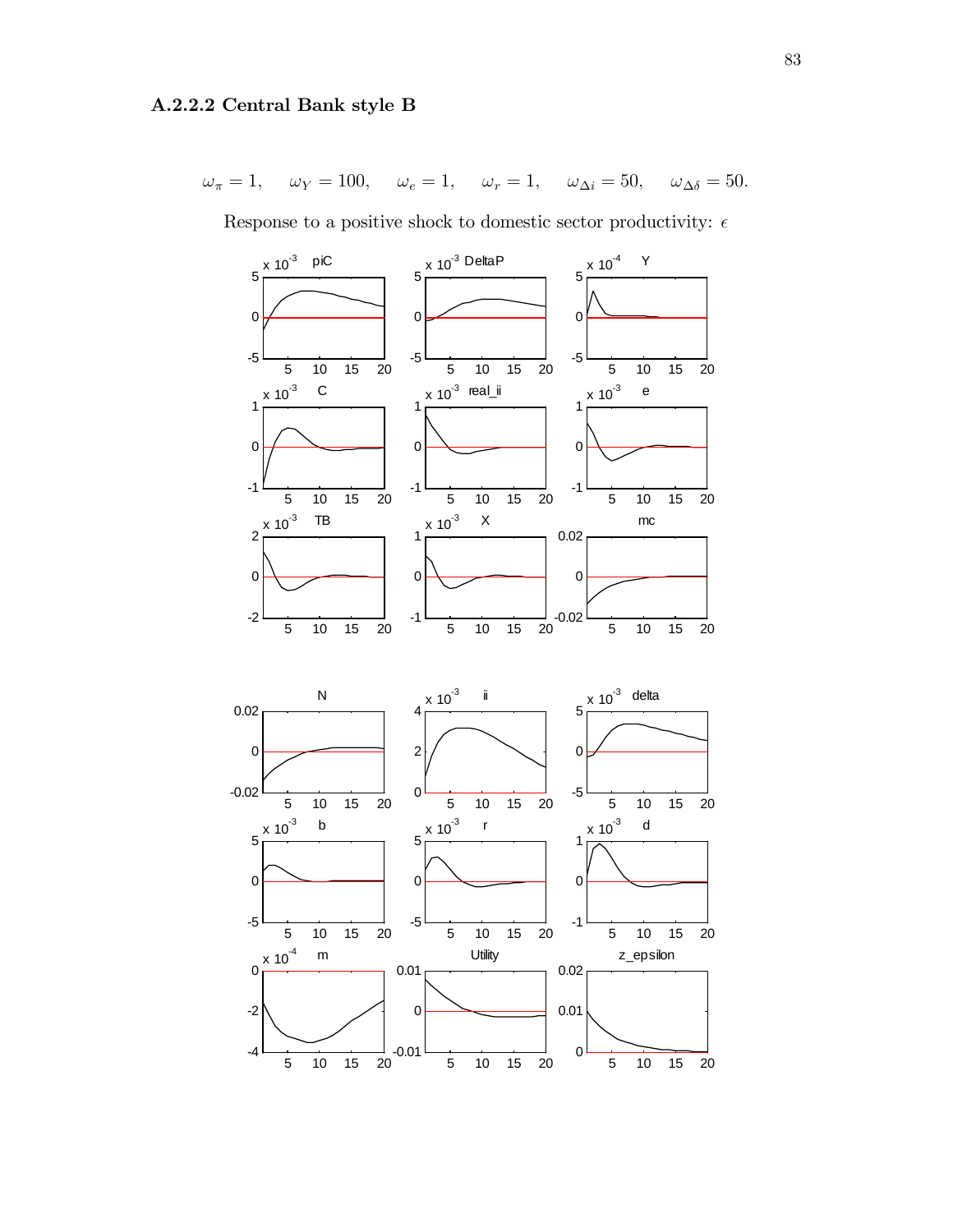

Response to a positive shock to government expenditures:  $G$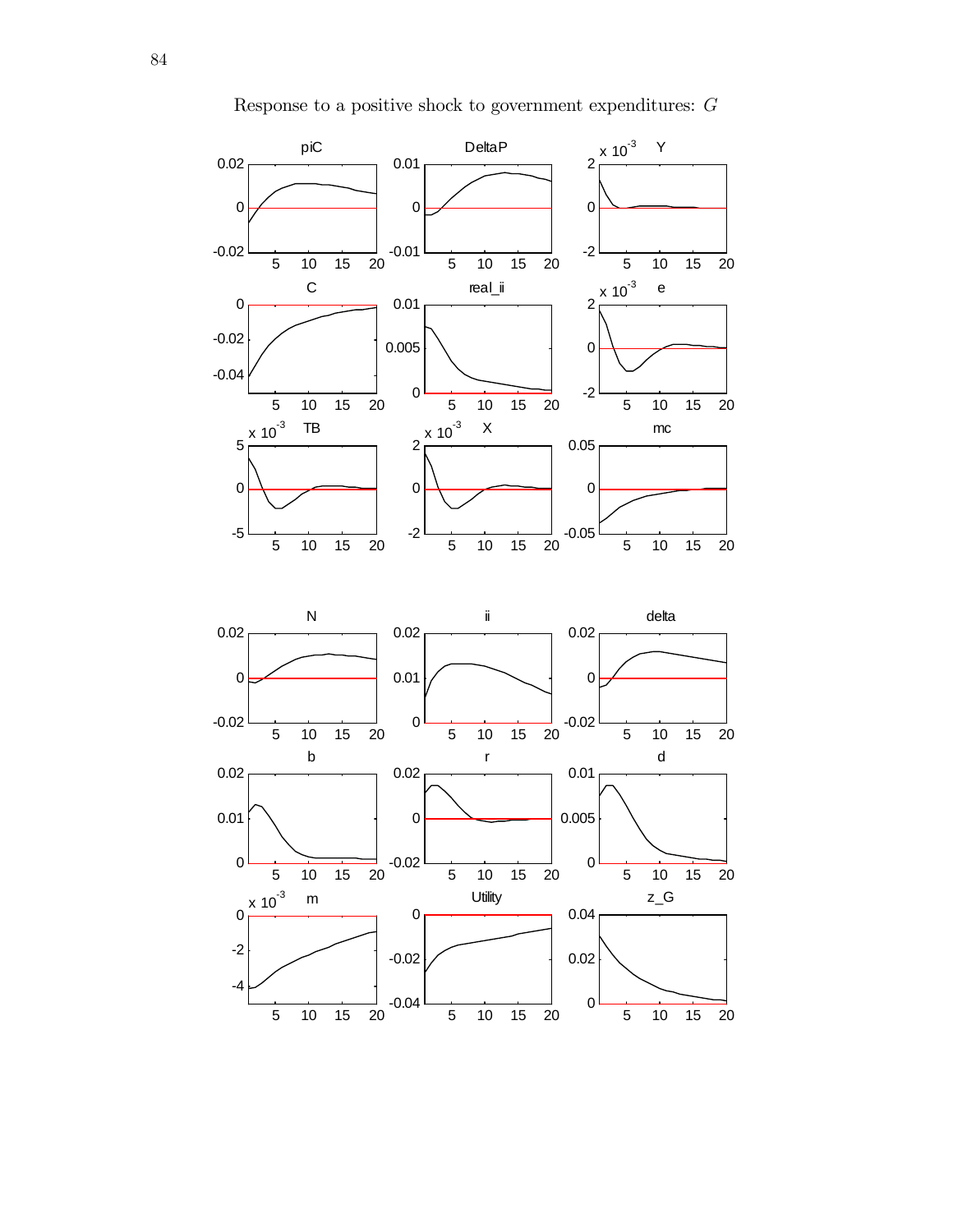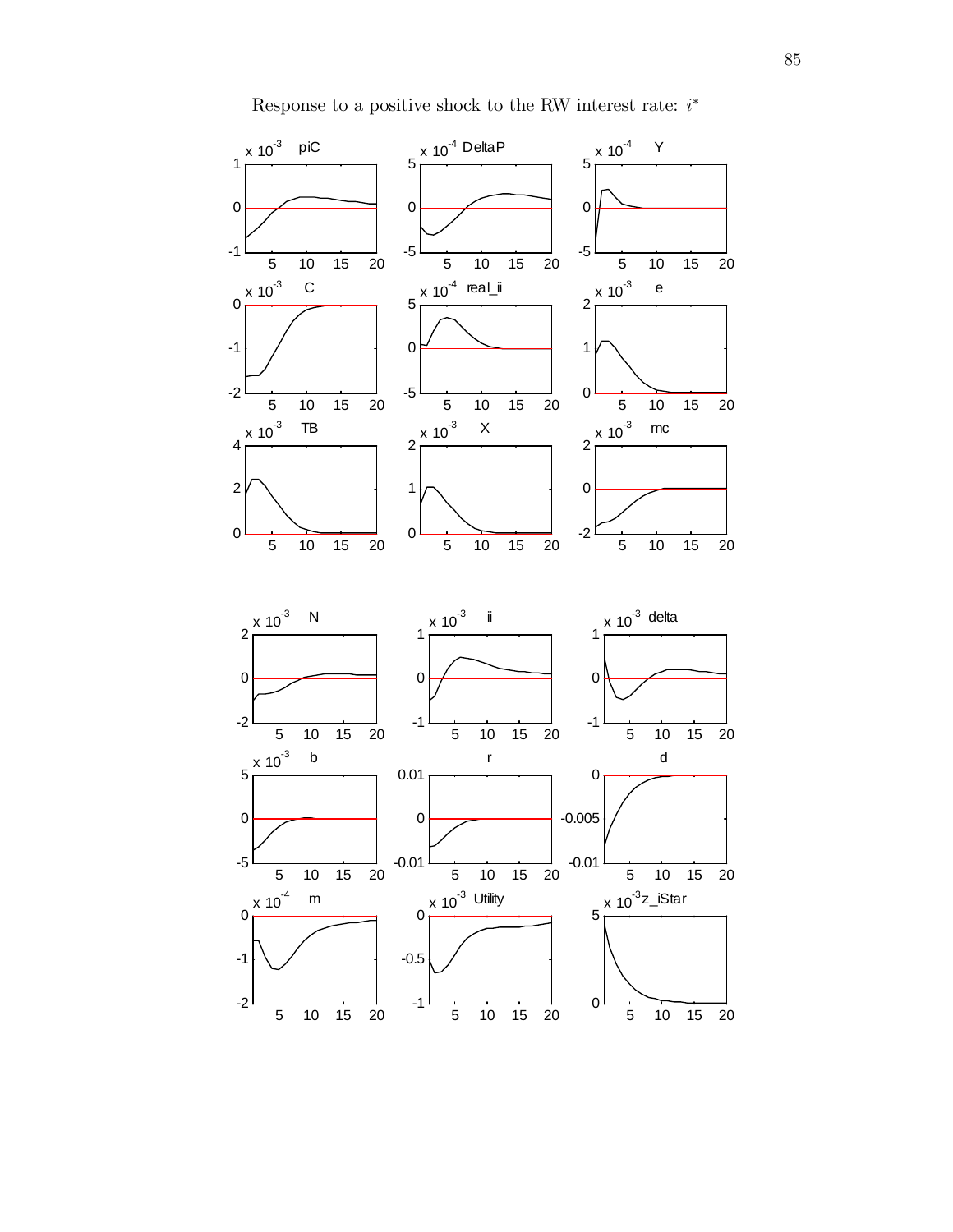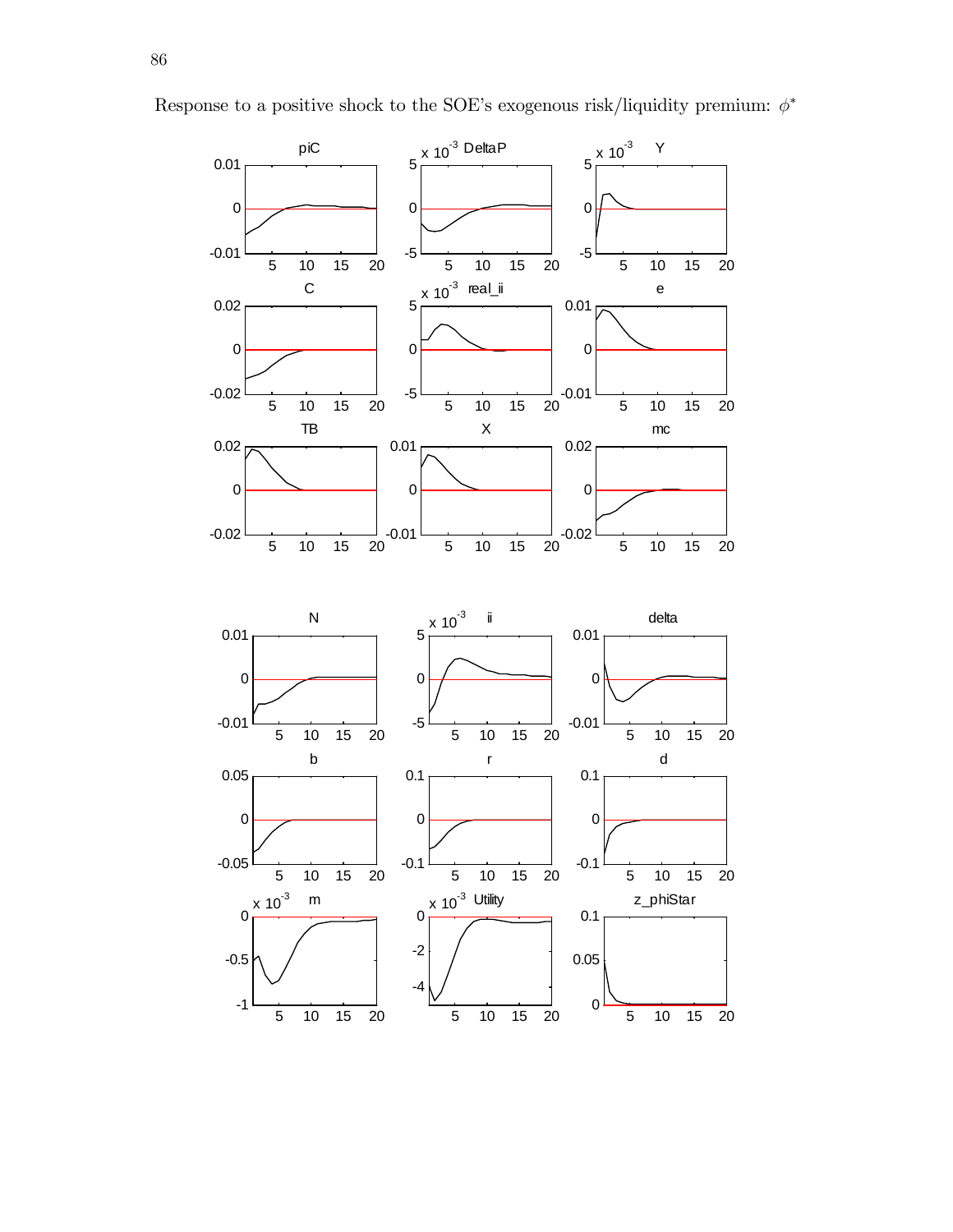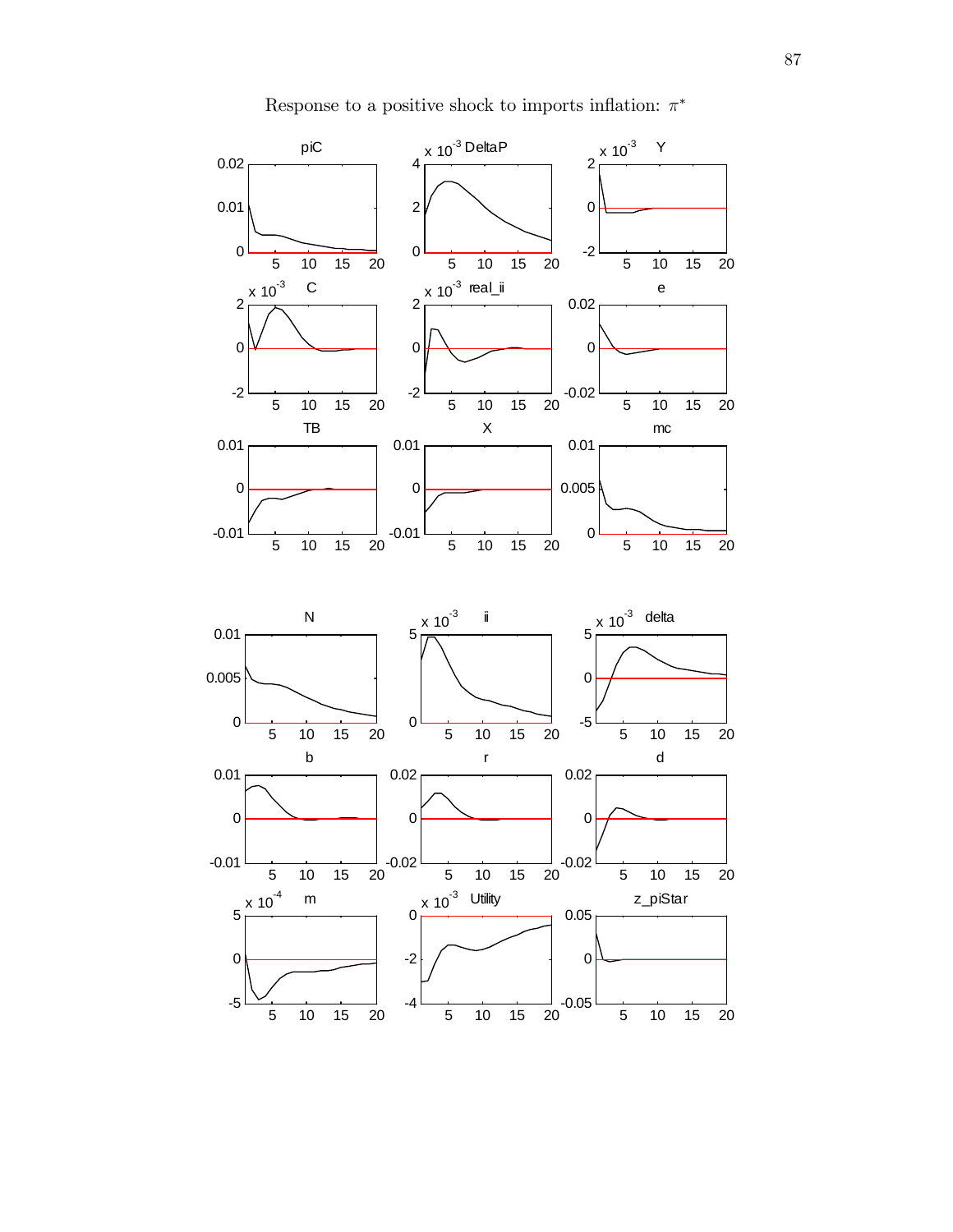

Response to a positive shock to exports inflation:  $\pi^{*X}$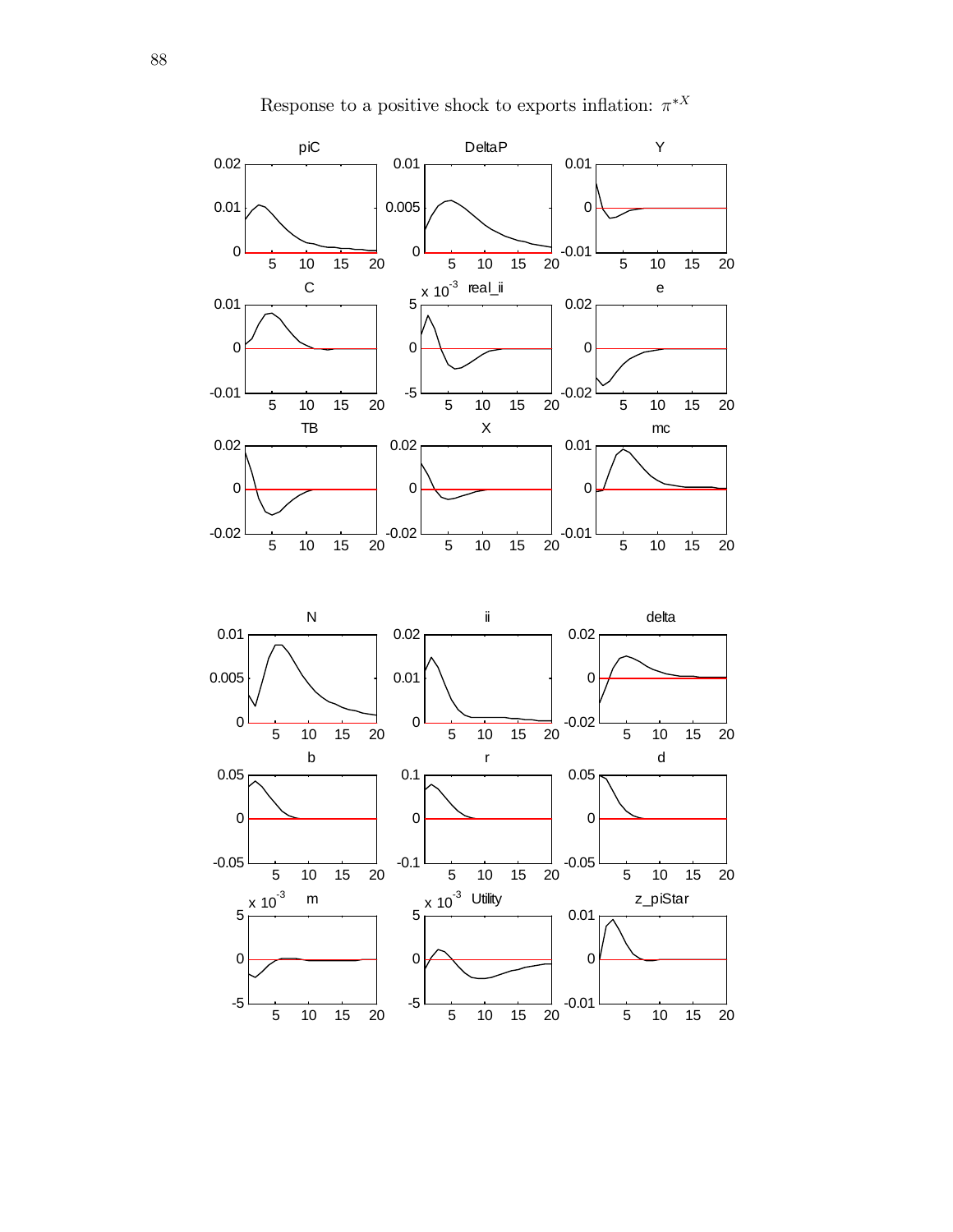$$
\omega_{\pi} = 100, \quad \omega_{Y} = 100, \quad \omega_{e} = 1, \quad \omega_{r} = 1, \quad \omega_{\Delta i} = 50, \quad \omega_{\Delta \delta} = 50.
$$

Response to a positive shock to domestic sector productivity:  $\epsilon$ 

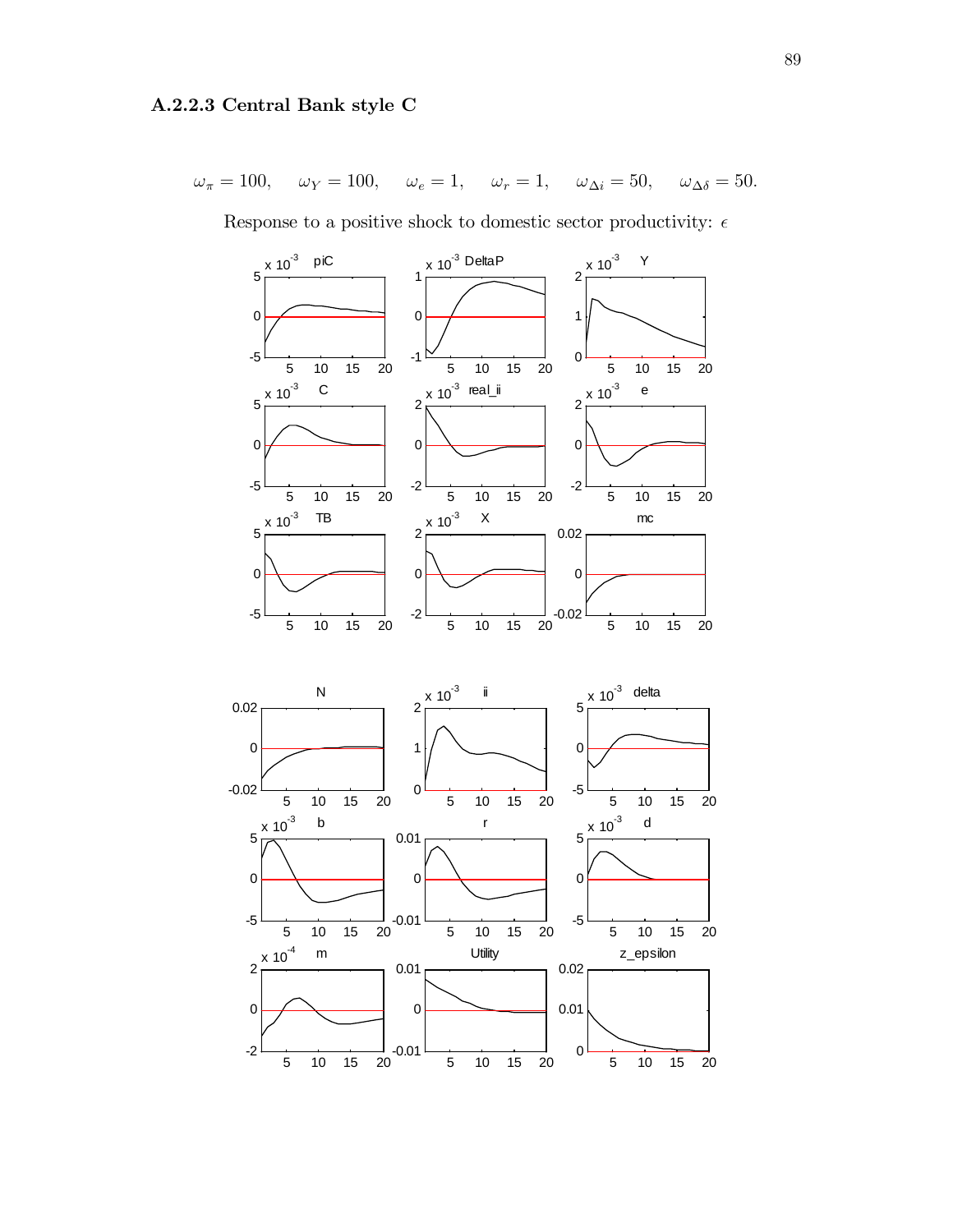

Response to a positive shock to government expenditures: G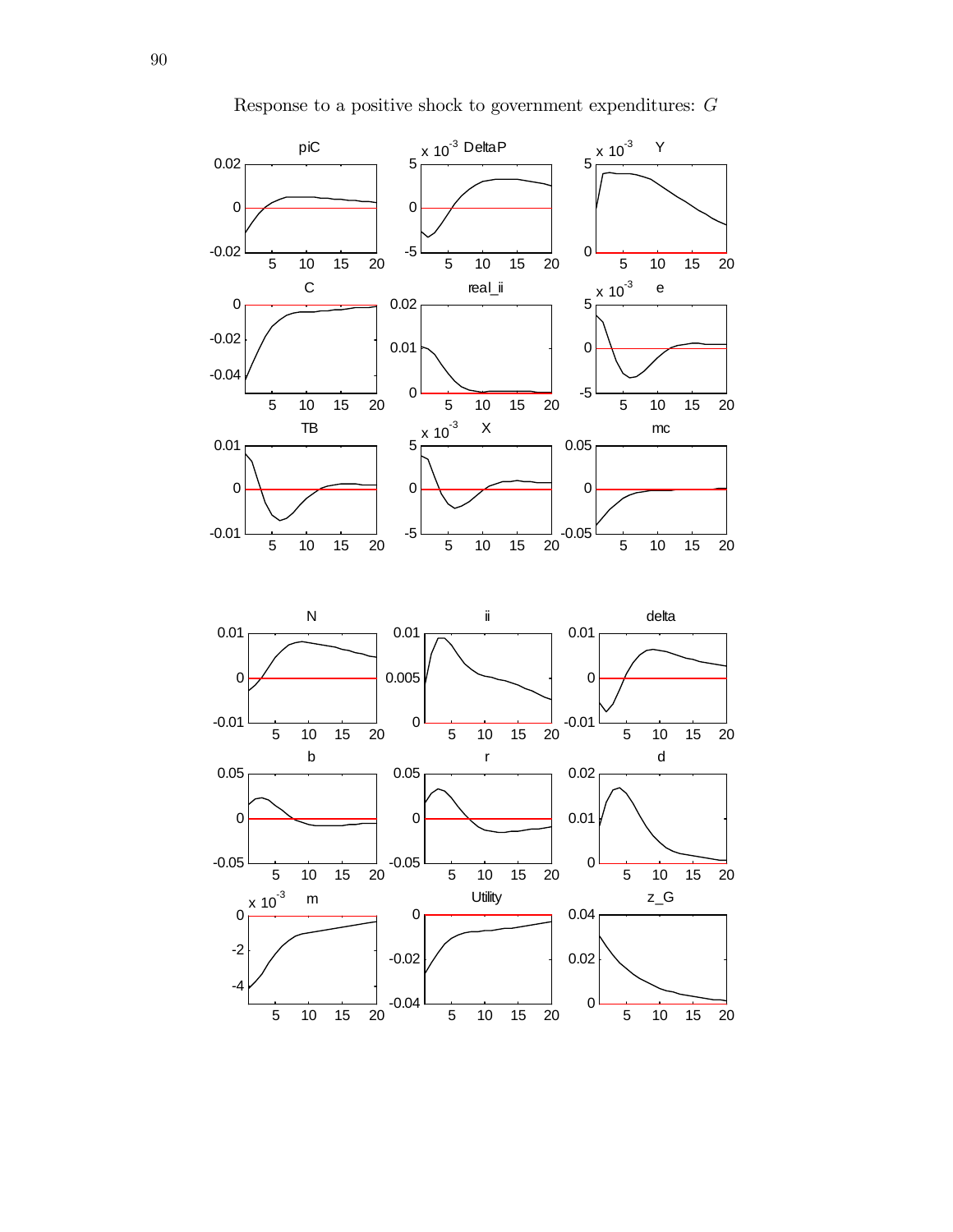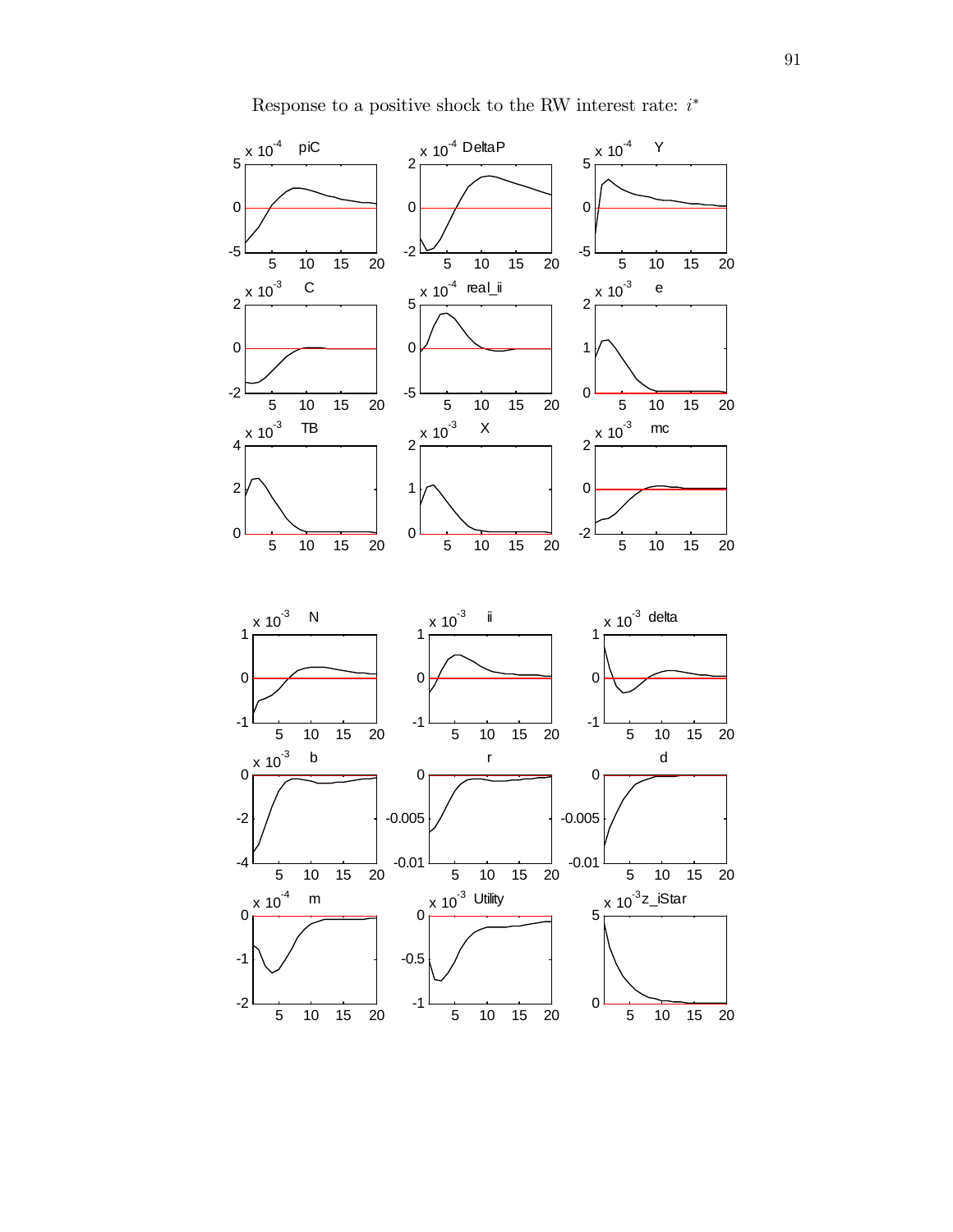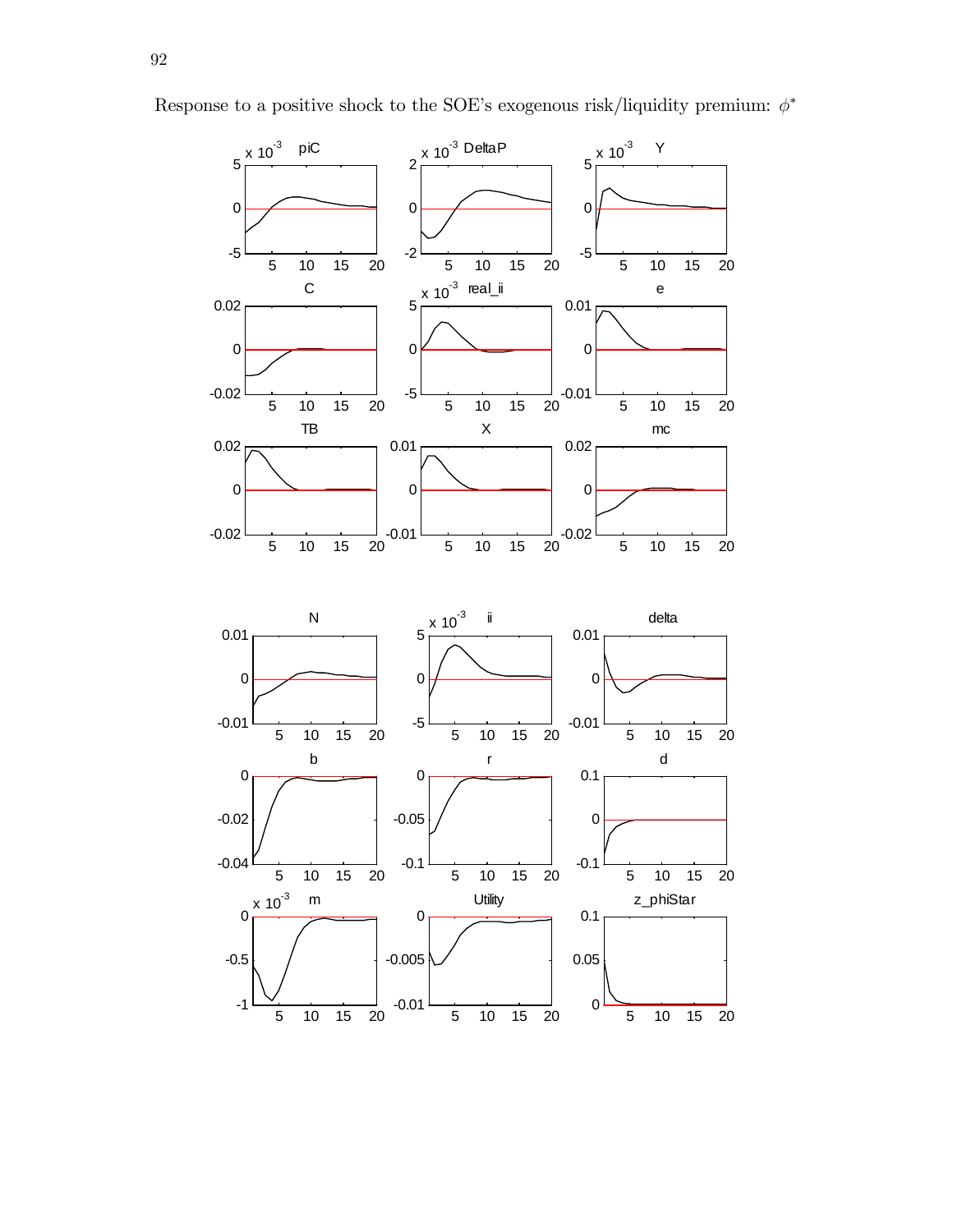